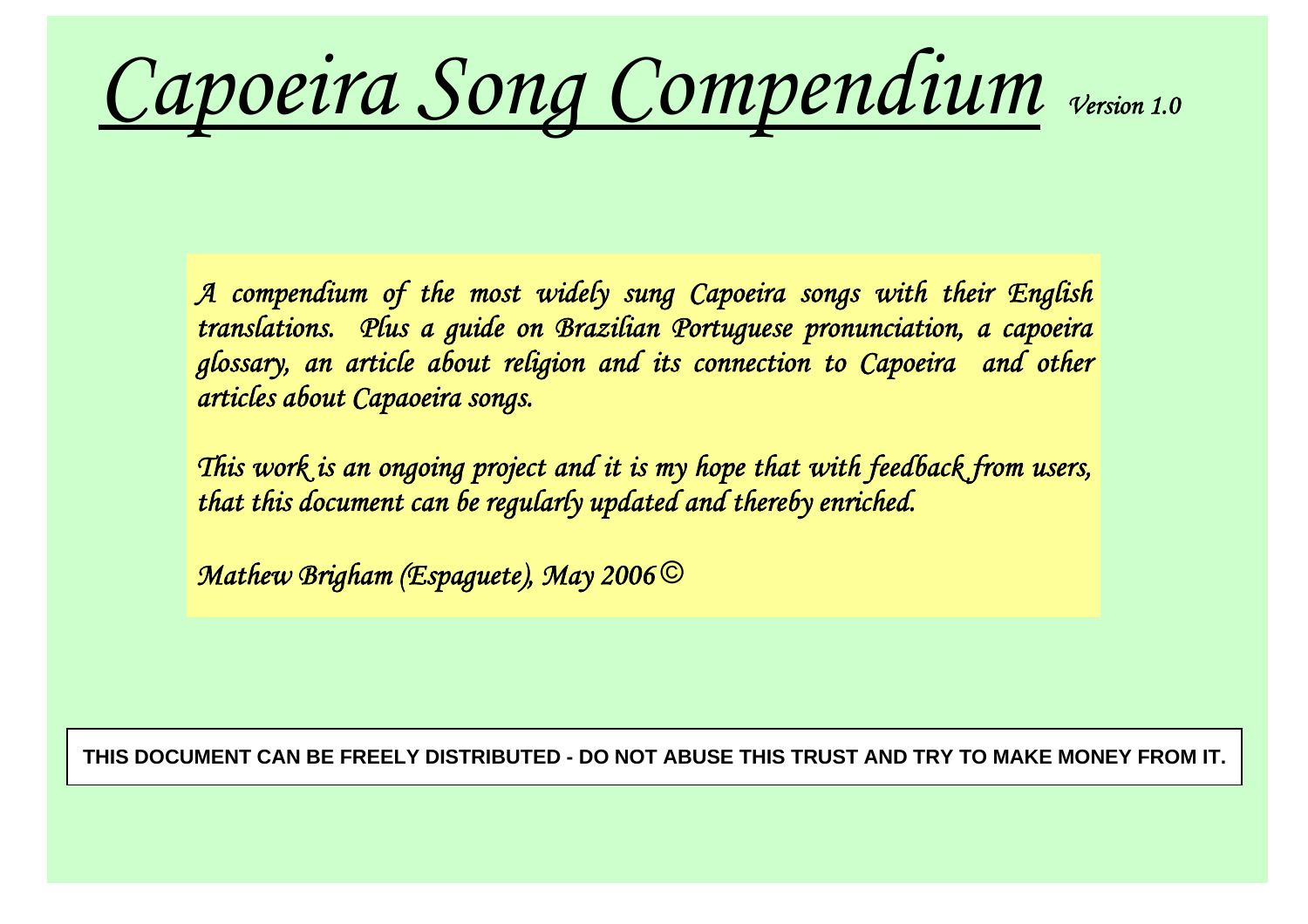*Dedication*

G



*Axé to Caçapa and Grupo Bantus in Tokyo and Bantus students around the world.* 

 $\bigcirc$ 



*Axé to Grupo Origens do Brasil , Bournemouth and São Paulo and Instructora Bia and Mestre Adelmo.*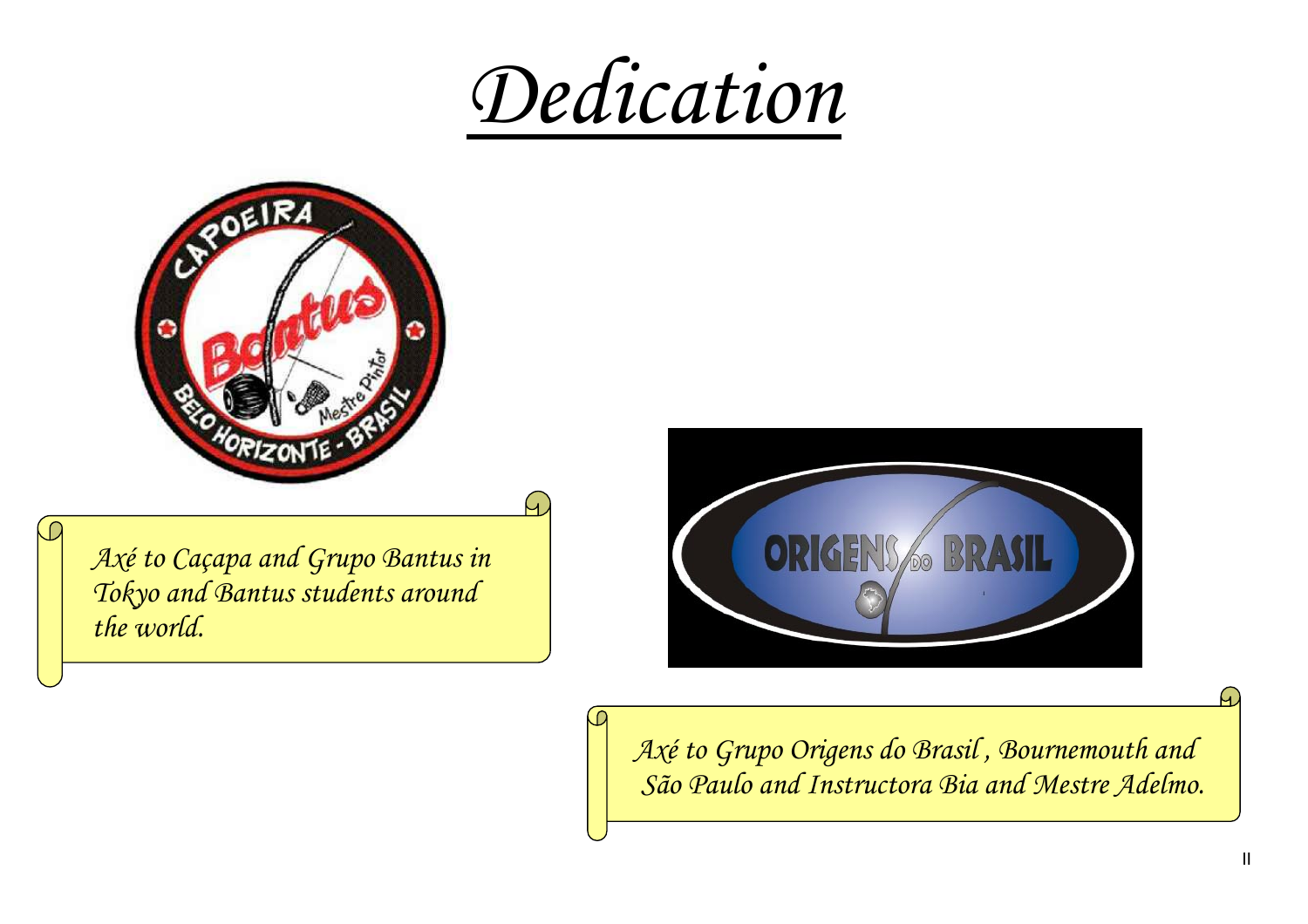### **Aim**

The aim of this document is to serve as a high quality resource for English speaking Capoeirsistas who wish to deepen their knowledge of the most widely sung Capoeira songs and the wisdom contained therein and hopefully improving their Portugese at the same time. It is my hope that with feedback from users, this document will expand and be enriched . I hope to release a revised version at least twice a year. Apart from containing just lyrics in Portugese and English there is a section on pronunciation as well as a glossary at the end. There are also sections on the different types of songs and improvisation (taken, with kind permission, from Grupo T.A.B.C.A.T), as well as a section summarsing religious syncretism and its connection to Capoeira.

#### **Acknowledgements**

A debt is due to those soles who typed up capoeira songs (and in some cases translated them) and released them on the net to help budding non-Portugese speaking Capoeiristas like myself! Songs that have been taken from the net, have been improved on; in particular with reference to grammar errors, unnatural translations and missing cultural and historical references – perhaps the most important thing to help deepen knowledge of Capoeira. In addition, a big thanks to Pirulito from capoeira4all.com and Instructora Bia from *Grupo Origens do Brasil, Bournemouth* for their help with translations and cultural references. Finally a big thank you to Raposa from Shadowcatcapoeira, who painstakingly edited this document for grammar, spelling as well as plain silly translations!!!!! Other non-lyric based acknowledgements are found within the document.

### **Song Versions**

There are often several versions of songs sung by different groups in different ways – Capoeira is an oral tradition so this is always bound to be the case! The document will become too complex with all such variations, so just edit songs to tailour them to how you like them!

### **Feedback and Support**

If you know of a popular song that is missing or an "exceptionally beautiful" song (will be put in separate section in Version 1.1) please contact me so I can update this document. Similary, please contact me if you find any errors or know anything about the meaning or history of a particular song. In this way the document will grow and be enriched. Note, I will only include group specific songs if they are widely sung by many groups. *Axé*

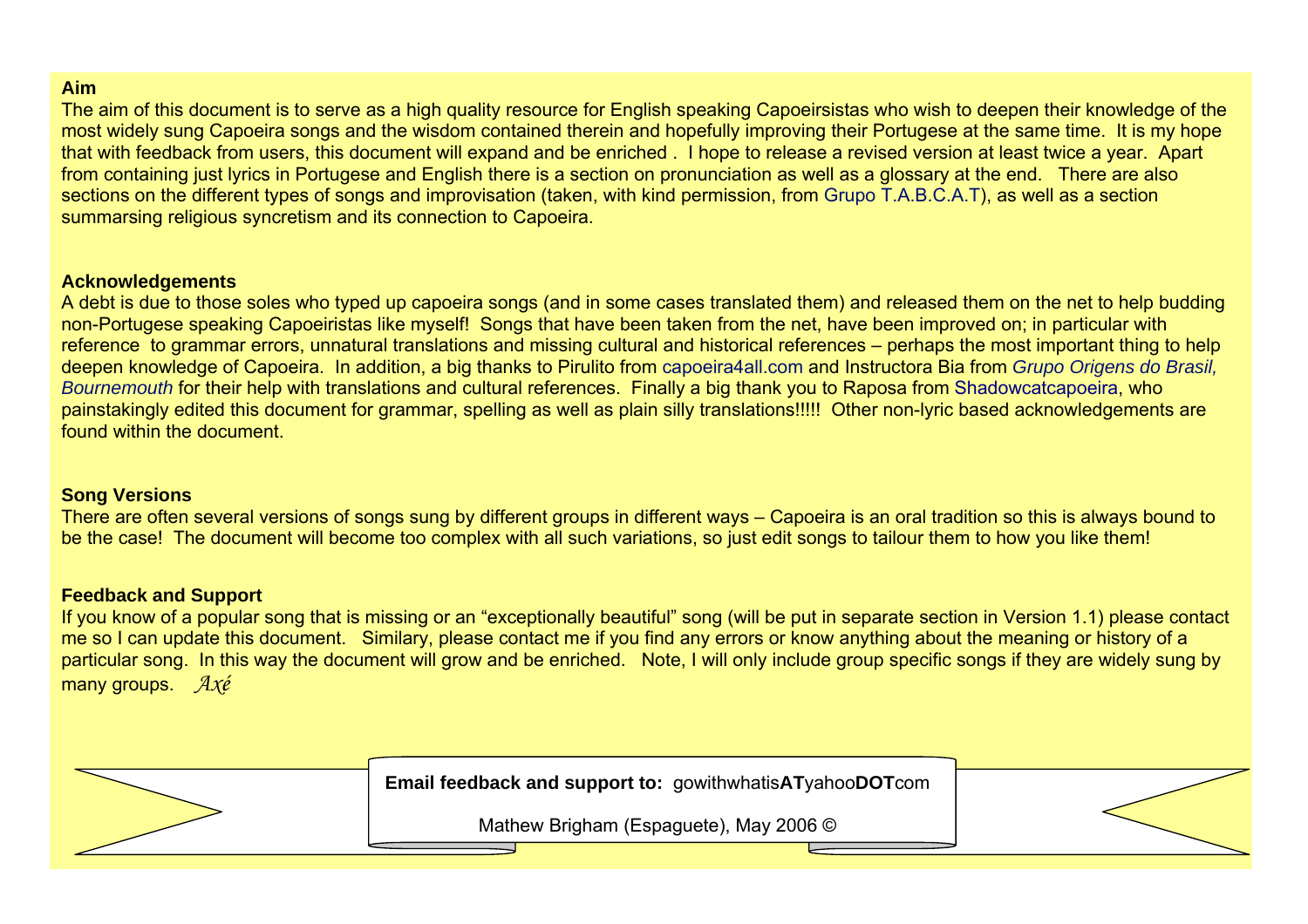|  |  | Capoeira Songs 1 |  |
|--|--|------------------|--|
|--|--|------------------|--|

| Abalou capoeira, abalou 1   |
|-----------------------------|
| A Bananeira Caiu 1          |
| A canoa virou, marinheiro 1 |
| Adão, Adão1                 |
| A Capoeira Meu Amor2        |
| A Hora E Essa2              |
| Ai ai ai ai (São Bento me   |
| charma) 2                   |
| Ai ai Aide 2                |
| Ajuda eu berimbau 3         |
| Alô Maria 3                 |
| A Manteiga Derramou 3       |
| Angola ê ê, Angola 4        |
| Apanha a laranja no chão,   |
|                             |
| Aruanda ê 5                 |
| Bahia Axé 5                 |
| Bahia começa com B 7        |
| Bahia De Qualquer Maneira.7 |
| Bate palma pra ele 7        |
| Boa Viagem8                 |
|                             |
| Camungerê9                  |
| Canarinho da alemanha9      |
| Capoeira De São Salvador.10 |
| Capoeira of Salvador10      |
| Capoeira de verdade11       |
| Capoeira E Defesa Ataque.12 |
| Capoeira é da nossa cor13   |

| Catarina (Rala Côco) 13      |
|------------------------------|
| Chuê chuê chuê chuà  14      |
| Cobra Verde15                |
| Cruz-Credo, Ave Maria  15    |
| Cuidado Moço 15              |
| Dà Dà Dà No Negro 16         |
|                              |
| Devagar, Devagar17           |
| Dona Alice17                 |
| Dona Maria Como Vai Você     |
|                              |
|                              |
| É De Couro De Boi19          |
| E' De Manhã, Idalina Tà Me   |
| Chamando19                   |
| Eu Já Vou A Beleza 20        |
| É legal, é legal20           |
| Ê Paraná. Ê Paraná. 20       |
| É o Mar vai virar Sertão 21  |
| É Só Prestar Atenção21       |
| Eu sou angoleiro 22          |
| Eu Sou Capoeira Tambem       |
| Sou Maculelê 22              |
| Eu tenho que ir me embora23  |
| Eu Vi A Cutia Com Coco No    |
|                              |
| Foi No Clarão Da Lua 24      |
| Gunga é meu 25               |
| lê Capoeira, lê Capoeirá  25 |
|                              |
| lê Parana27                  |

| Jogar Capoeira De Angola. 27 |  |
|------------------------------|--|
| Jogo de Dentro Jogo De Fora  |  |
|                              |  |
| lavadeira29                  |  |
| La Vai Viola 30              |  |
| Lá vem vindo30               |  |
| Leva morena me leva 30       |  |
| Le La Lae Lae La 31          |  |
| Luanda é meu boi 32          |  |
| Maculelê Maracatú32          |  |
| Meu Berimbau, Instrumento    |  |
|                              |  |
| Moleque E Tu34               |  |
| Nhem Nhem Nhem 35            |  |
| No Mercado modelo35          |  |
| O Ligeiro35                  |  |
| Oi Nega que vende aí 35      |  |
| Ô â ô â ei36                 |  |
| Oi Sim Sim Sim36             |  |
| Olha O Nego sinhà 37         |  |
| Olha Pomba voôu 37           |  |
| O Me Da Meu Dinheiro  38     |  |
| Onça Morreu 38               |  |
| Zum, Zum, Zum 38             |  |
| Onde Vai Caiman39            |  |
| O que é berimbau? 39         |  |
| O Capoeira e o Pescador 39   |  |
| Parabéns pra você  40        |  |
| Para Roda Capoeira 41        |  |
| Paraná é41                   |  |
|                              |  |

| Pela Capoeira Eu Poder      |
|-----------------------------|
|                             |
| Pisa Caboclo 43             |
| Pisa No Massapé Escorrega   |
|                             |
| Por Favor Não Maltrate Esse |
|                             |
| Pra Lavar Minha Roupa Não   |
| Tem Sabão  44               |
| Preta Calunga  45           |
| Princesa Isabel, Princesa   |
|                             |
| Quebra Gereba 46            |
| Quem Jogo  46               |
| Quem E Voce 47              |
| Quem Vem Lá Sou Eu  47      |
| Roda maravilhosa 48         |
| Sai Sai Catarina  49        |
| Salomê, Salomê 49           |
| Santa Maria mãe de Deus. 49 |
| Sim sinha, Sim Sinho,  50   |
| Sou Capoeira E Pego Na      |
|                             |
| Solta A Mandinga51          |
| Sou Angoleiro 51            |
| Tabareu Que Vem Do Sertao   |
|                             |
| Tava Lá Em Casa  51         |
| Tava lá na beira do Mar  52 |
| Tem Dende, Tem Dende  52    |
| Tim, Tim Tim Aruandê  52    |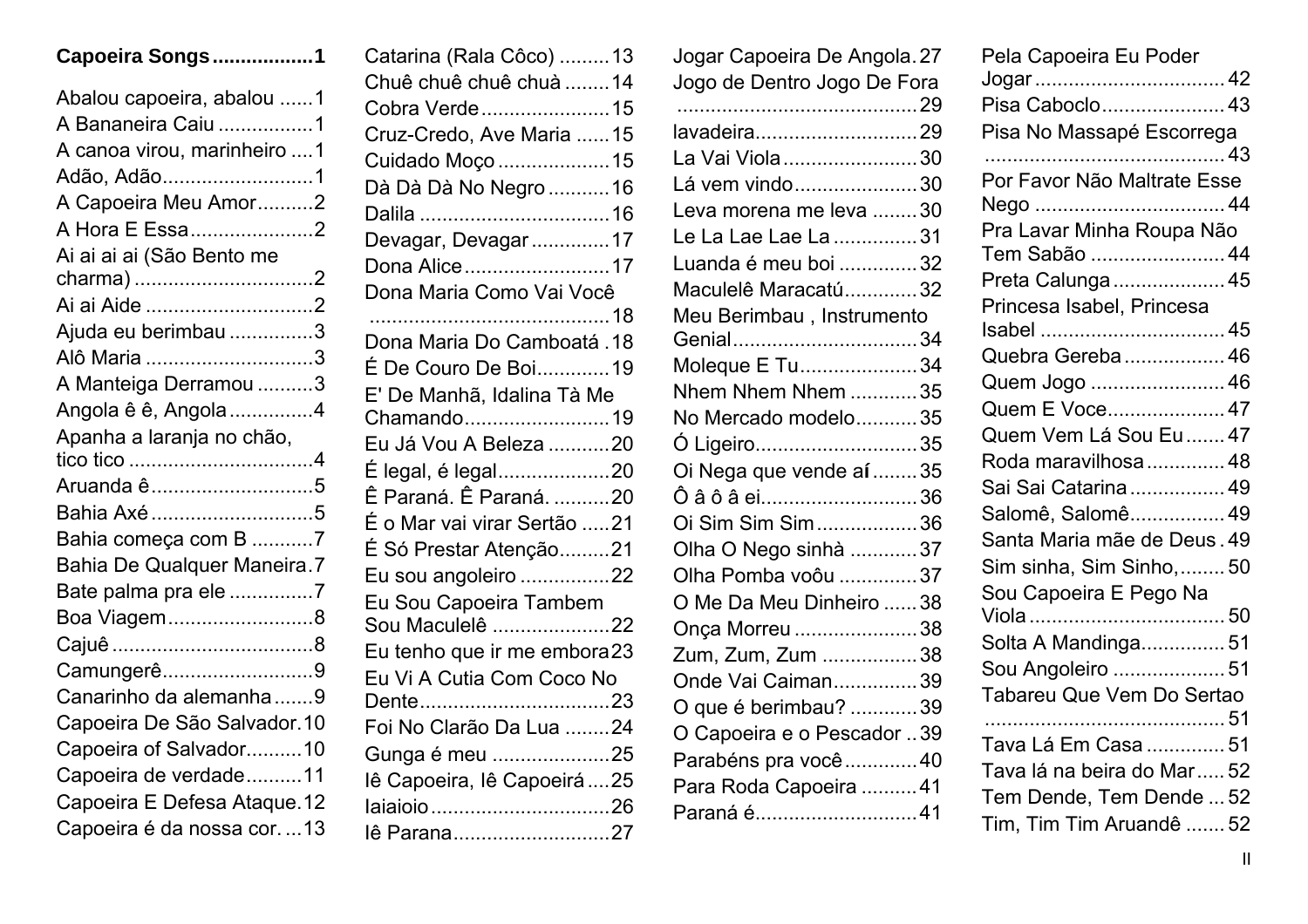| Samba Songs58                 |
|-------------------------------|
| Xô xô meu canario 57          |
| Xarél, Xereré 57              |
| Você Que É Forte57            |
| Vinha da Bahia pra lhe ver.56 |
| Vem Começo A Roda lo lo.55    |
| Brincadeira Mandinga 55       |
| Um, dois, tres 54             |
| Uma Volta Só 54               |
| Um pouquinho de dendê 54      |
| Troca Mão Pelo Pé53           |
| Tô dormindo tô sonhando 53    |

| Lê Lê Lê Baiana 58      |  |
|-------------------------|--|
| O Levanta Saia Mulata58 |  |
| Praia Da Amaralina 58   |  |

|  | Maculele Songs 59 |  |
|--|-------------------|--|
|  |                   |  |

Sereia Sereia......................59

| Boa noite pra quem é de boa |  |
|-----------------------------|--|
|                             |  |
| Cabana De Guerreiro 59      |  |
|                             |  |
| Tindolelê auê Cauiza60      |  |
| Maculele Jurou Vinganca60   |  |
| Sou Eu Maculele 60          |  |

## **Brazilian Portugese**

**Pronunciation ...................61**

| <b>Songs that reflect special</b><br>roda moments 65 |
|------------------------------------------------------|
| <b>Songs that reflect special</b><br>roda moments 66 |
| <b>Improvisation in songs67</b>                      |
| <b>Why Sing In Portuguese?70</b>                     |
| <b>A Note On Oral Tradition.71</b>                   |
| The different types of<br>Capoeira songs 72          |
| <b>Syncretic Religious</b><br>Practice in Brazil 74  |
| Capoeira Glossary 76                                 |
|                                                      |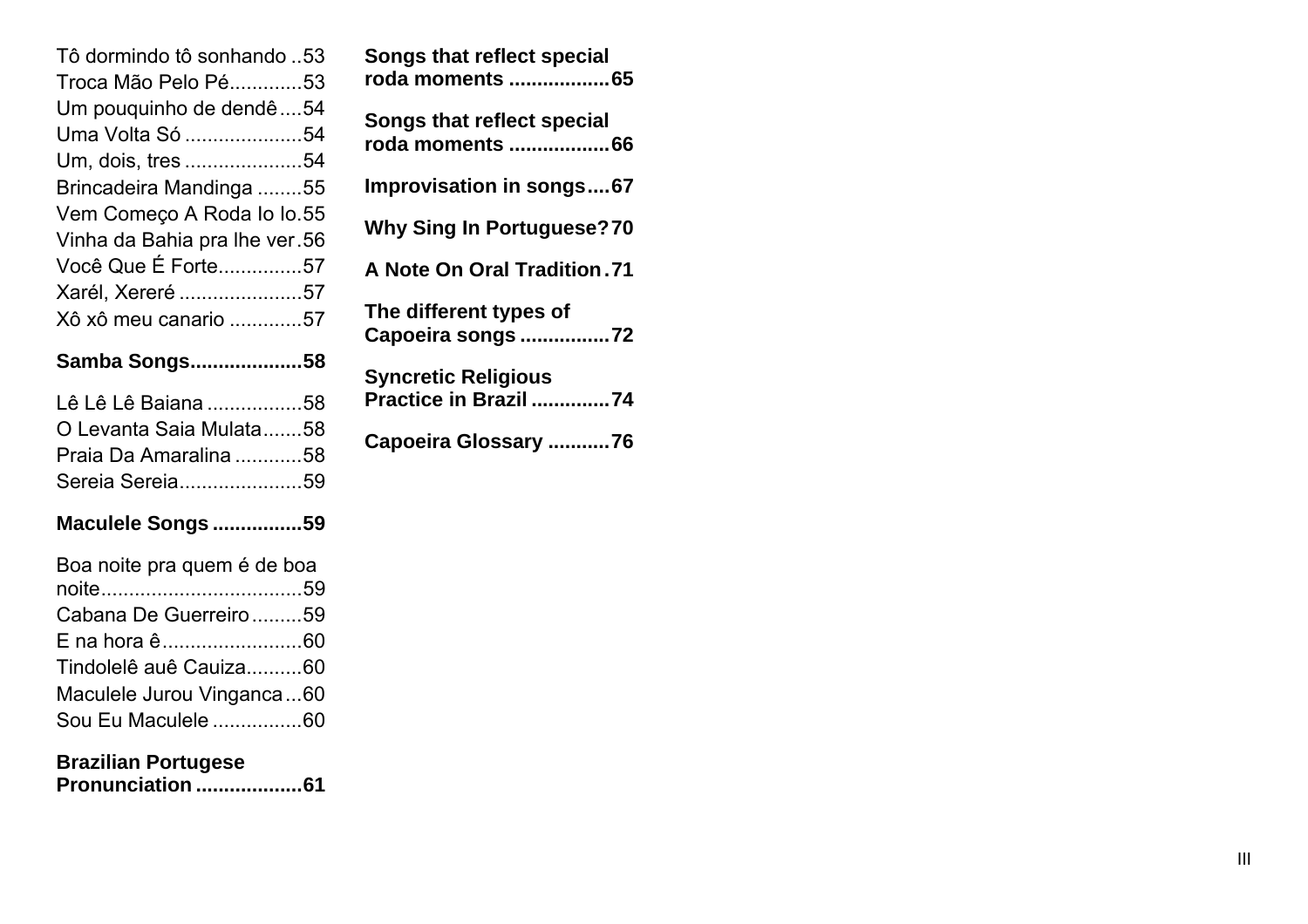# **Capoeira Songs**

### Abalou capoeira, abalou

Abalou capoeira abalou, Mais se abalou deixa abalar **Abalou capoeira abalou,**  Mais se abalou deixa abalar **Abalou capoeira abalou,** 

### It shook capoeira, shook.

Shook capoeira shook, But if it shook let it shake **It shook capoeira shook**, But if it shook let it shake **It shook capoeira shook,** 

#### A canoa virou, marinheiro

A canoa virou, marinheiro No fundo do mar tem dinheiro **A canoa virou, marinheiro**  No fundo do mar tem segrêdo **A canoa virou, marinheiro**  No fundo do mar tem malícia **A canoa virou, marinheiro**  No fundo do mar tem capoeira **A canoa virou, marinheiro**  Mas se virou, deixa virar **A canoa virou, marinheiro**  Oi está lá, no fundo do mar **A canoa virou, marinheiro** 

#### The canoe capsized, sailor

The canoe capsized, sailor In deep sea there is money **The canoe capsized, sailor**  In deep sea there are secrets **The canoe capsized, sailor**  In deep sea there is trickery **The canoe capsized, sailor**  In deep sea there is capoeira **The canoe capsized, sailor**  But if it capsized, leave it **The canoe capsized, sailor**  There it is, in the deep sea **The canoe capsized, sailor** 

The canoe has been capsized, but in every disaster there is the opportunity to look on the bottom of the sea for sunken treasure.

### A Bananeira Caiu

O facão bateu em baixo **a bananeira caiu**o facão bateu em baixo **a bananeira caiu**cai cai bananeira **a bananeira caiu** 

• bananeira also refers to the handstand used in capoeira.

This song may be appropriate to sing when a real valentão (valiant one) is taught the art of falling.

### The Banana Tree fell

My machete struck low **the banana tree fell**the machete struck low **the banana tree fell**fall, fall, banana tree **the banana tree fell** 

## Adão, Adão

Adão, Adão Oi cadê Salomé, **Adão?** Oi cadê Salomé, **Adão?** O foi na Ilha de Maré **Adão, Adão**  Oi cadê Salomé, **Adão?** Oi cadê Salomé, **Adão?** Oi Salomé foi passear **Adão Adão** Oi cadé Salomé? **Adão**

### Adam, Adam

Adam, Adam Where is Salomé\*, **Adam?** Where is Salomé, **Adam?** Salomé went to Maré Island **Adam, Adam**  Where is Salomé, **Adam**? Where is Salomé, **Adam**? Salomé went for a walk **Adam, Adam**  But where is Salomé, **Adam?** 

\* In the Christian Bible,*Salomé* is known as the step-daughter of Herod the Great, who danced the *Dance of the Seven Veils*. She is said to have asked for the head of John the Baptist. What does Adam have to do with this? Perhaps because he is the "original man," Salomé wants to claim him as well...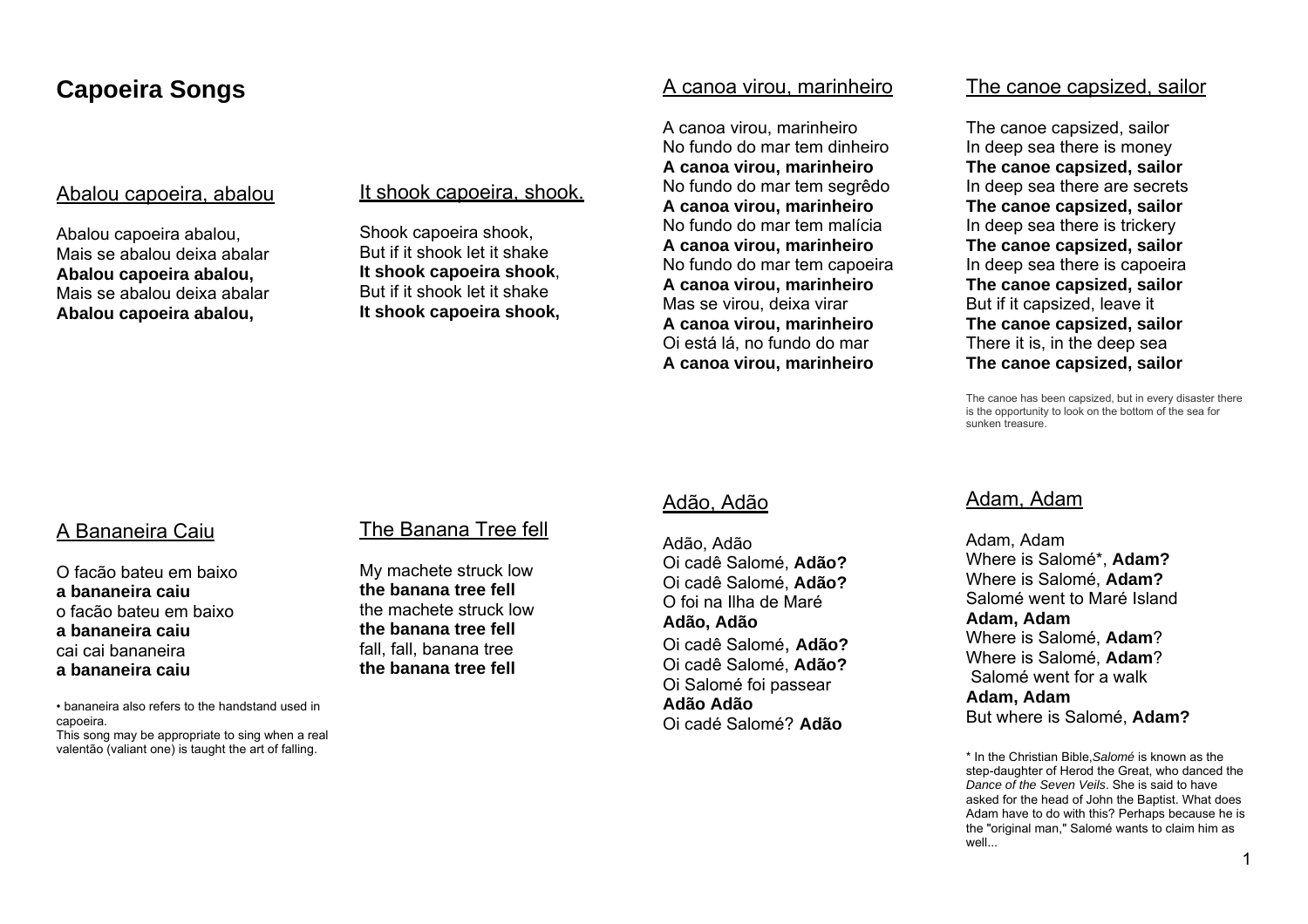## A Capoeira Meu Amor

Você se lembra de mim Eu nunca vi você tão só O meu amor, o meu xodó, minha Bahia Você se lembra de mim Eu nunca vi você tão só O meu amor, o meu xodó, minha Bahia **A capoeira meu Amor**

A capoeira me chamou **A capoeira meu Amor** A capoeira me chamou

### Capoeira My Love

If you remember me I never saw you that lonely My love, my sweetheart, my Bahia

You remember me I never saw you that lonely My love, my sweetheart, my Bahia

**Capoeira my Love** Capoeira called me **Capoeira my Love** Capoeira called me

## Ai ai ai ai (São Bento me charma)

Ai ai ai ai São bento me chama **Ai ai ai ai** São bento me quer **Ai ai ai ai** Pra jogar capoeira **Ai ai ai ai** Conforme a razão

Ai ai ai ai (St. Benedict calls me)

Ai ai ai ai St. Benedict calls me **Ai ai ai ai** St. Benedict wants me **Ai ai ai ai** To play capoeira **Ai ai ai ai** The right way

# Ai ai Aide

ai, ai, aidê, Joga bonito que eu quero ver

**Ai, ai, aidê.**  Joga bonito que eu quero apprender

**Ai, ai, aidê.** 

This song is frequently directed at players who are making mistakes or generally playing sloppily in the *roda*. It can also be sung as a celebration of a great game in progress.

## Ai ai Aide

ai, ai, aidê, Play beautifully because I want to see **Ai, ai, aidê.**  Play beautifully because I want to learn**Ai, ai, aidê.**

# A Hora E Essa

A hora é essa A hora é essa **A hora é essa A hora é essa** Berimbau tocou na capoeira Berimbau tocou eu vou jogar **Berimbau tocou na capoeira Berimbau tocou eu vou jogar** 

### It's now the time

It's now the time It's now the time **It's now the time It's now the time** Berimbau played in capoeira Berimbau played, I will go play **Berimbau played in capoeira Berimbau played, I will go play**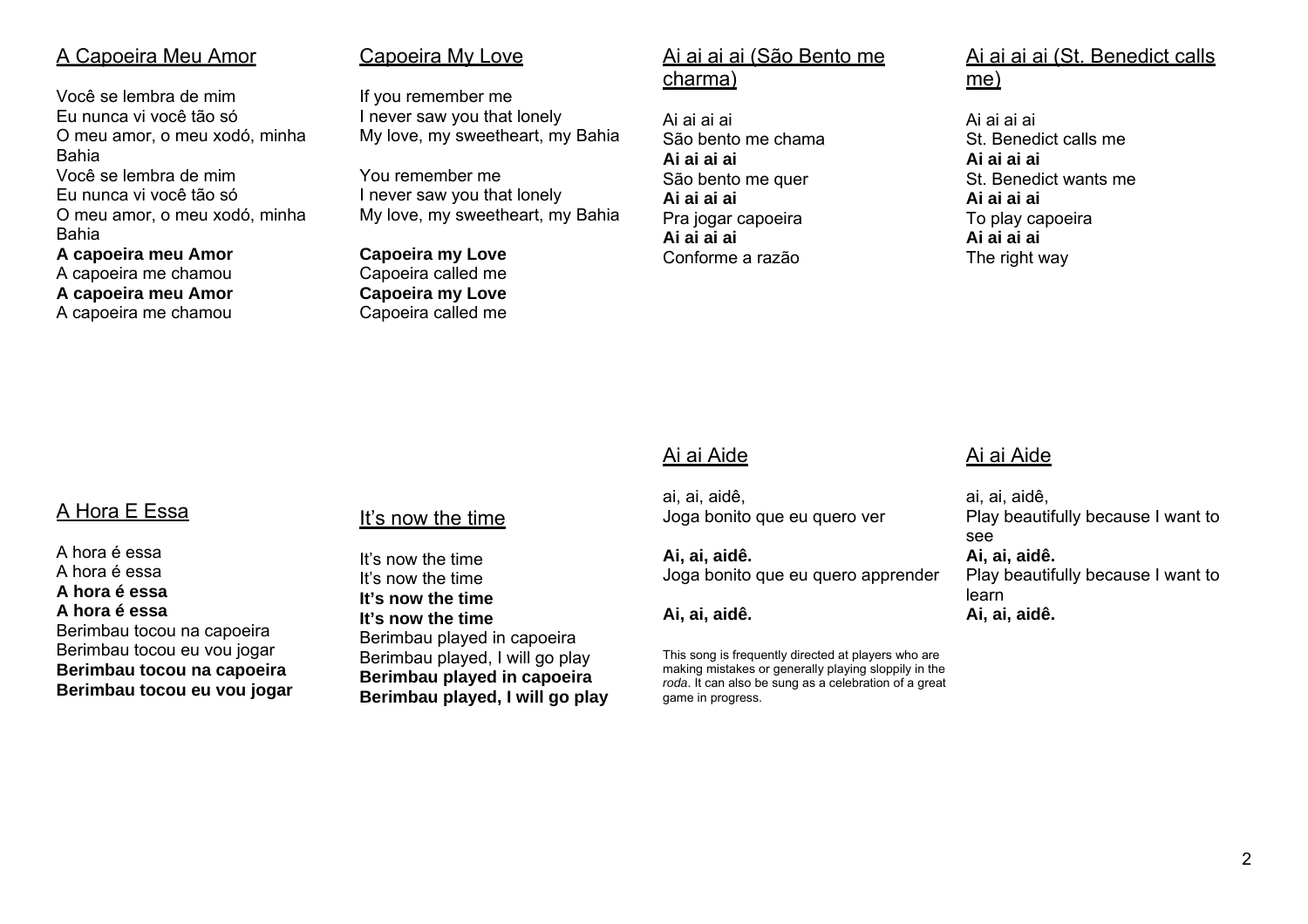### Ajuda eu berimbau

Ajuda eu berimbau Ajuda eu a cantar **Ajuda eu berimbau Ajuda eu a cantar** 

### Alô Maria

**Vou ligar pra você Alo, alo Maria Vou dizer que te amo No final do ano Eu vou pra Bahia** E Maria, capoeira eu não largo não Já tentei mas meu coração Não vive sem ela não Tinha que perder a visão E nunca escutar então A voz do lamento Ver um jogo de São Bento Explode meu coração **Vou ligar pra você Alo, alo Maria Vou dizer que te amo No final do ano Eu vou pra Bahia**  Capoeira angola, regional, samba de roda e maculele Isso tá no meu sangue Tá perto de mim Só falta você **Coro**

## The berimbau helps me

The berimbau helps me Helps me to sing **The berimbau helps me Helps me to sing** 

## Alô Maria

**I will call you to tell you Hello, hello Maria I will say that I love you In the end of the year I will go to Bahia** Maria, I will not abandon capoeira I Already tried but my heart can't live without it I have lost my sight And never listened to your cries To see a game of Saint Benedict My heart explodes **I will call you to tell you Hello, hello Maria I will say that I love you In the end of the year I will go to Bahia**  Capoeira Angola, regional, samba of the roda and maculele It's in my blood It's close to me You're the only thing missing **Chorus**

### A Manteiga Derramou

Vou dizer a meu sinhô Que a manteiga derramou E a manteiga não é minha E a manteiga é de ioiô# **Vou dizer a meu sinhô Que a manteiga derramou**  E a manteiga não é minha E a manteiga é de ioiô **Vou dizer a meu sinhô Que a manteiga derramou**  A manteiga é de ioiô Caiu na água e se molhou **Vou dizer a meu sinhô Que a manteiga derramou**  A manteiga é do patrão Caiu no chão e derramou **Vou dizer a meu sinhô Que a manteiga derramou**  A manteiga não é minha É prá filha de ioiô... **Vou dizer a meu sinhô Que a manteiga derramou** 

A slave narrative about a "mysterious" spillage. A container full of butter has been knocked over, and no one is taking responsibility. When asked, a slave says, "it's not my butter, it's the master's butter," which, while technically true, does not help resolve the matter. Slaves would often use such tactics of "passive resistance" to remind the master of his dependence on them.

## The Butter Spilled

I'm going to tell my lord That the butter spilled The butter is not mine It is the master's butter **I'm going to tell my boss That the butter spilled** The butter is not mine The butter is the boss' **I'm going to tell my boss That the butter spilled** The butter is the boss' It fell in the water and got wet **I'm going to tell my boss That the butter spilled** The butter is the boss' It fell on the ground and spilled **I'm going to tell my boss That the butter spilled** The butter is not mine It's for the master's daughter **I'm going to tell my boss That the butter spilled** 

*• ioiô* / *ioiá* (yoh-YOH / yah-YAH) These were the master's children, who were often allowed to play with slave children until a certain age. When slave children reached working age, however, they were separated from their white friends. Slaves would often resent these children thereafter, blaming accidents (like the one above) on them.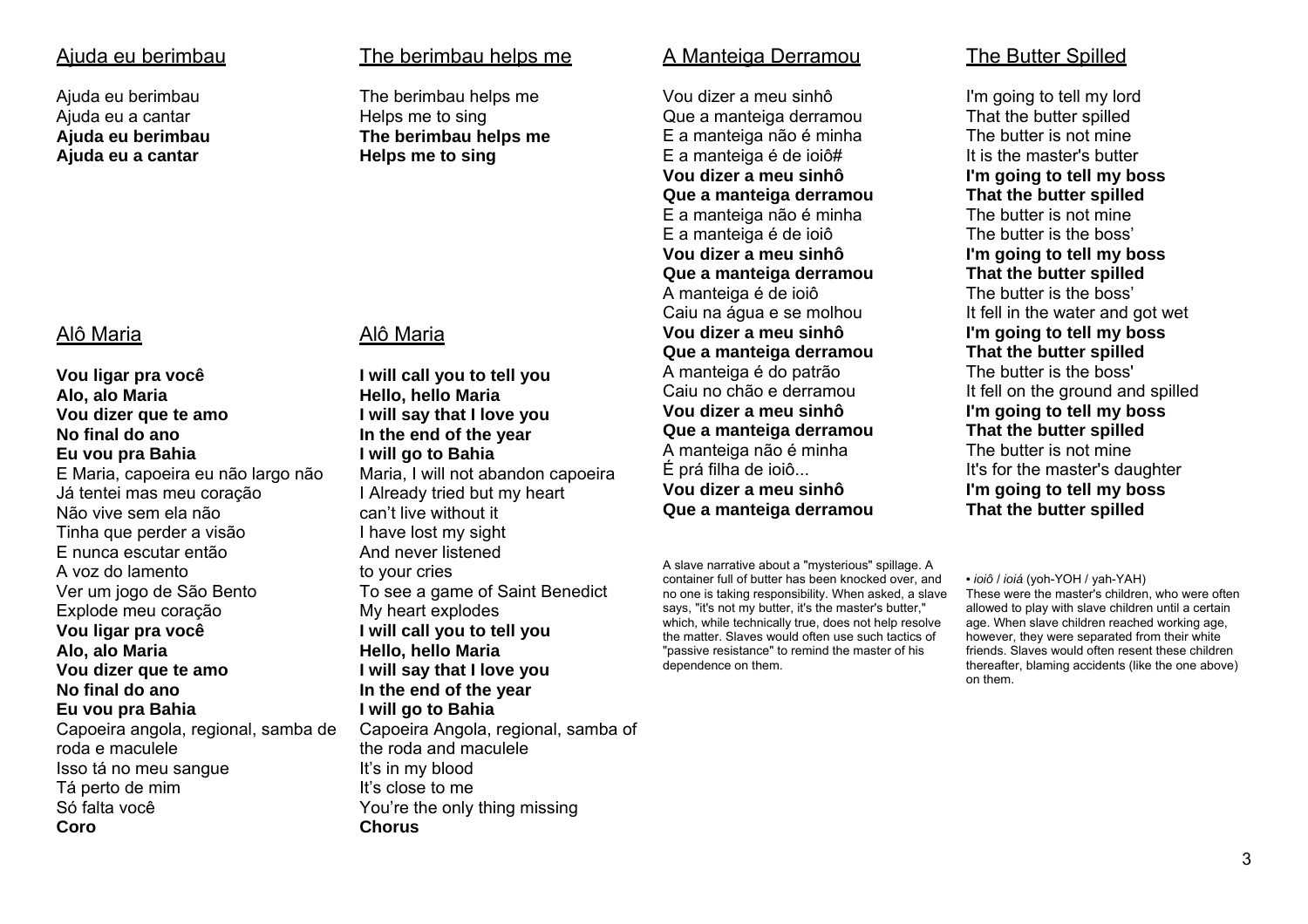## Angola ê ê, Angola

Angola Ê Ê, Angola Ê Angola Onde Eu Vim É De Angola Ê Ê, Onde Eu Vim É De Angola Iaia

## **ANGOLA Ê Ê, ANGOLA Ê ANGOLA**

Vou Me Embora Pra Angola Ê Ê Capoeira De Angola Vai Vadiar\*

#### **Angola ê ê, Angola ê Angola**

Ô Puxa Puxa, Leva LevaEu Quero Jogar E Vadiar

#### **Angola ê ê, Angola ê Angola**

Capoeira É Mandingueiro Capoeira É Malandragem

\*"vadiar" – to hang out, bum around, do nothing in particular. A synonym for playing capoeira.

# Angola ê ê, Angola

Angola Eh, Angola Eh Angola Where I Come From Is Angola, Eh Eh Where I Come From Is Angola, Iaia

#### **Angola eh eh, Angola eh Angola**

I Will Go To Angola, Eh Eh Capoeira Angola Will hang Around

#### **Angola eh eh, Angola eh Angola**

Oh, Pull It Pull It, Take It Take It I Want To Play And hang Around

**Angola eh eh, Angola eh Angola**

Capoeira Is A Mandingueiro Capoeira Is Malandragem

## Apanha a laranja no chão, tico <u>tico</u>

Apanha a laranja no chão, tico tico

Se meu amor foi embora eu não fico **Apanha a laranja no chão, tico tico** 

Meu abada é de renda, e de fita **Apanha a laranja no chão, tico tico** 

Não apanha com mão, só com pe e com bico

This song reminds players to use their feet and "beaks" instead of hands. It may also be used in the "money game," where a handkerchief full of money is spread in the middle of the roda.

*• tico-tico* (TCHEE-koo TCHEE-koo) A small songbird that makes a "tico-tico" sound.

## Grab the orange off the ground, tico-tico

Grab the orange off the ground, tico-tico If my love went away I won't stay **Grab the orange off the ground, tico-tico** My *abadá* is of lace, and of ribbon **Grab the orange off the ground,** 

**tico-tico** Don't grab with the hand only with the foot or the beak

*• abadá* (ah-bah-DAH) Loose capoeira shirt and pants, usually white. Probably came from the culture of dockworkers, who often used flour or sugar bags to make their clothing. The *abadá* mentioned here, made of lace and ribbon, is an extravagant luxury.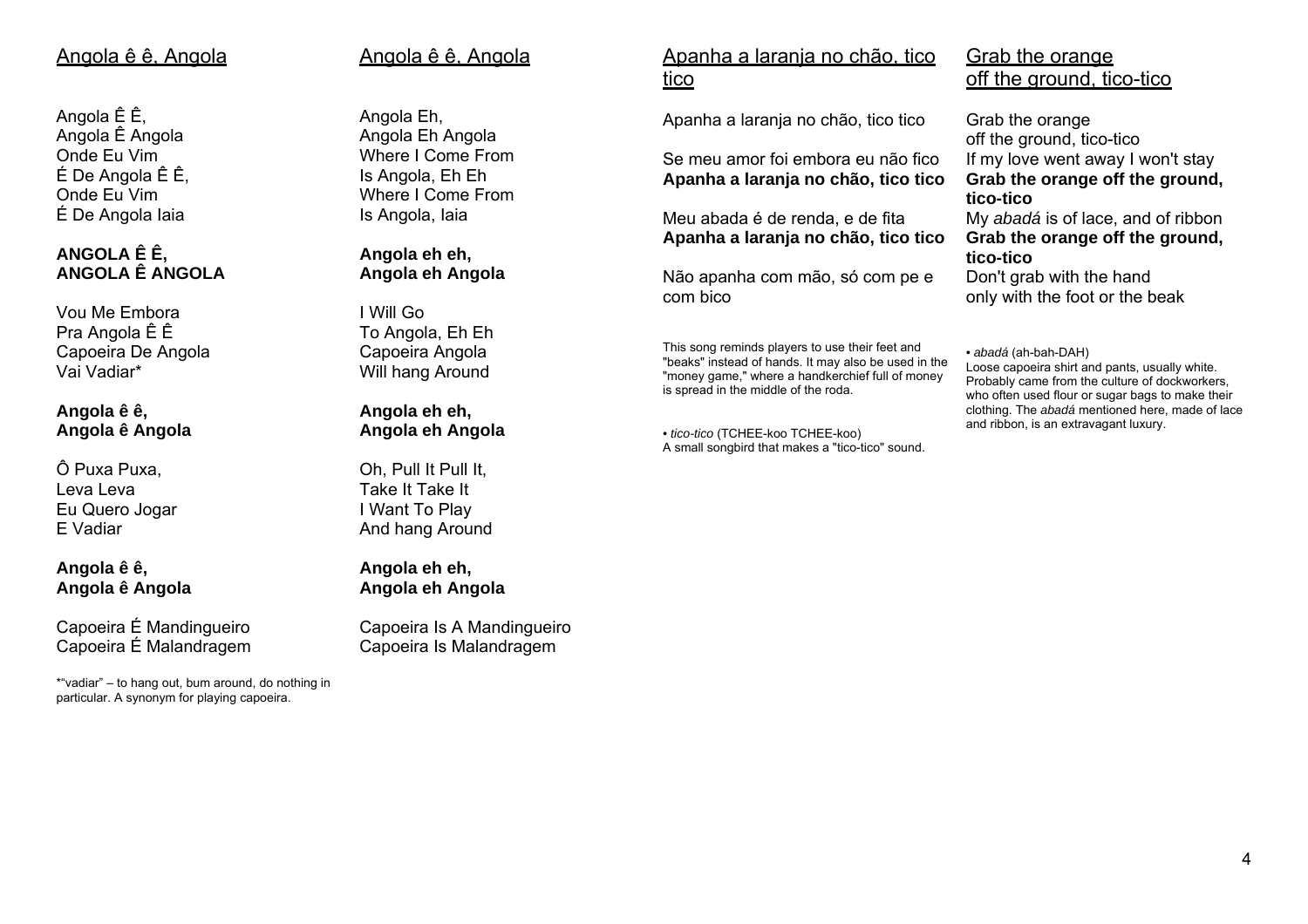### Aruanda ê

**Aruanda ê Aruanda ê, aruanda** 

**Aruanda ê camar** (Coro)

Vem de dentro do peito Essa chama que acende Meu corpo inteiro não pode parar Eu sou mandigueiro de lá da Bahia Axé capoeira salve Abadá

#### **Coro**

Oxalá que me guie Por todo caminho Não deixe na roda a fé me faltar Sou vento que sopra eu sou capoeira

A luta de um povo prá se libertar

## Aruanda ê

**Aruanda ê Aruanda ê, aruanda** 

#### **Aruanda ê to camar (Chorus)**

It comes from inside the chest This flame that lights My entire body cannot stop I am mandigueiro from Bahia Capoeira Axé long live Abadá

#### **Chorus**

Oxalá\* who guides me The whole way Don't let my faith fail in the roda I am the wind that blows I am Capoeira The fight of a people to be free

\*Creator God in Candomblé - a spiritualist religion in Brazil.

## Bahia Axé

Que bomEstar com vocês Aqui nesta roda Com este conjunto Bahia axé, axé Bahia **Bahia axé, axé Bahia**  Io ioioioiooIoioioo Ioioioo **Io ioioioioo Ioioioo Ioioioo** O vento Que venta tão lindo Entre os coqueirais Isso é demais Io ioioioioo Ioioioo Ioioioo **Io ioioioioo Ioioioo Ioioioo** Bahia axé, axé Bahia **Bahia axé, axé Bahia** 

## Bahia Axe\*

It's good to be with you here in this roda with this group of people Bahia axé axé Bahia **Bahia axé axé Bahia**Io ioioioioo ioioioo ioioioo **io ioioioioo ioioioo ioioioo** the wind that blows so pretty Through the coconut trees this is too much io ioioioioo ioioioo ioioioo **io ioioioioo ioioioo ioioioo**Bahia axé axé Bahia **Bahia axé axé Bahia**

\*Axé: The Yoruban word meaning life force or vital energy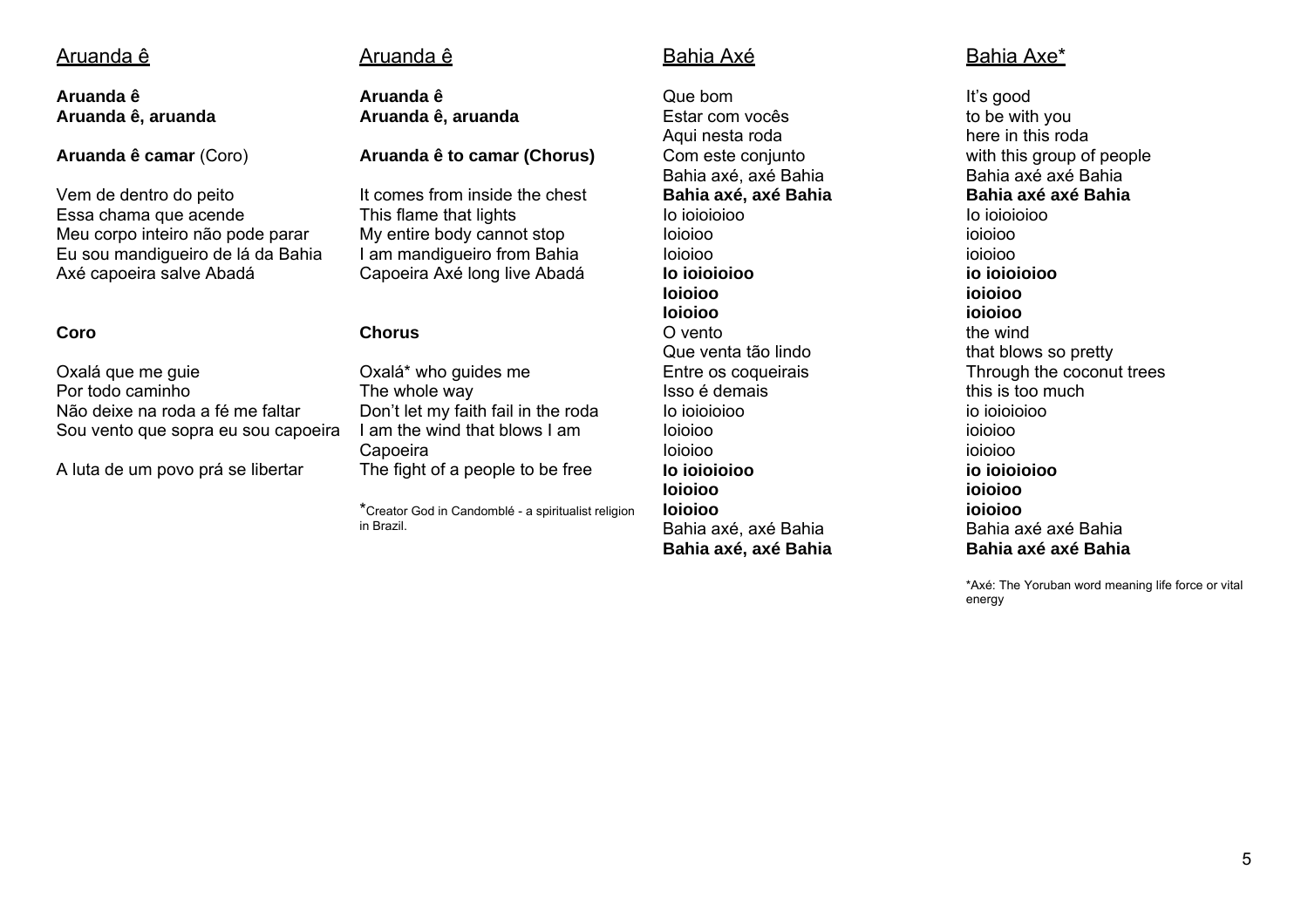## A Benguela

#### **Coro**

**A Benguela chamou pra jogar A Benguela chamou pra jogar capoeira** (repita uma vez)

Tudo começou assim Hoje eu tenho que lembrar De Maria Martinha do Bonfim Luiz Candido Machado Que eram os pais de Mestre Bimba

Manoel dos Reis Machado

#### **Coro**

Em mil novecentos Este fato aconteceu Em vinte trés de novembro O Mestre Bimba nasceu

#### **Coro**

Bimba assim dizia Tocando seu berimbau Sentado no velho banco Ensinando regional

#### **Coro**

Nos dias de formatura Era obrigado a jogar O São Bento Grande e o toque de Iuna a Benguela nâo podia sujar

**Coro**

# A Benguela

**ChorusBenguela called to play Benguela called to play capoeira** (repeat once)

It all started like this Today I have to remember Maria Martinha do Bonfim Luiz Candido Machado Who were the parents of Mestre Bimba Manoel dos Reis Machado

#### **Chorus**

In nineteen hundred This event happened On the twenty third of November Mestre Bimba was born

#### **Chorus**

Bimba used to say in his way While playing his berimbau Seated on the old bench Teaching Regional

#### **Chorus**

On the days of graduation It was obligatory to play São Bento Grande and the beat of Iuna In Benguela one cannot get dirty

**Chorus**

On the fifth of February of the year of seventy-five This sad event happened In the city of Goiânia Mestre Bimba passed away

Em cinco de fevereiro do ano de setenta e quatro Esta tristeza aconteceu Na cidade de Goiânia Mestre Bimba faleceu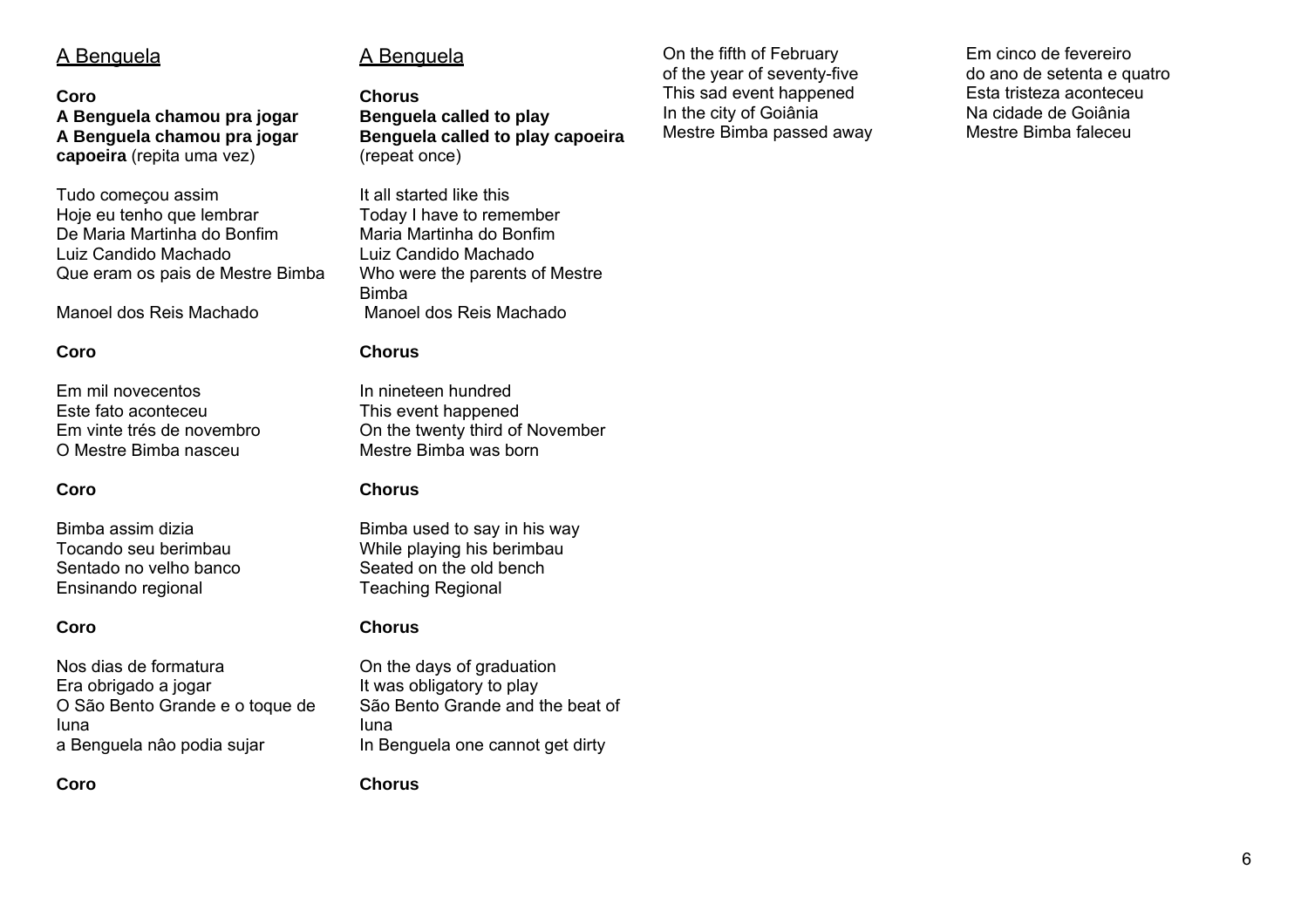### Bahia começa com B

Bahia começa com B Bahia termina e ia berço e mae da capoeira meu amigo era a Bahia Bahia começa com B Bahia termina e ia **Bahia começa com B Bahia termina e ia** vim falar dos velhos mestres que viveram na Bahia Bahia começa com B Bahia termina e ia **Bahia começa com B Bahia termina e ia** Bahia, eee, Bahia, aaa **Bahia, eee, Bahia, aaa** 

### Bahia it starts with B

Bahia starts with "B" Bahia ends with "ia" cradle and Mother of capoeira my friend was Bahia Bahia starts with "B" Bahia ends with "ia" **Bahia starts with "B" Bahia ends with "ia"** I came to speak of old masters who lived in Bahia Bahia starts with "B" Bahia ends with "ia" **Bahia starts with "B" Bahia ends with "ia"** Bahia, eee, Bahia, aaa **Bahia, eee, Bahia, aaa** 

### Bahia De Qualquer Maneira

Esse ano eu vou pra bahia de qualquer maneira **esse ano eu vou pra bahia de qualquer maneira** vou tocar berimbau vou da salto mortal vou jogar capoeira **vou tocar berimbau vou da salto mortal vou jogar capoeira**

#### Bahia by any means possible

This year I will go to Bahia by any means possible **this year I go to Bahia by any means possible** I will play berimbau I will give a backflip I will play capoeira **I will play berimbau I will do a backflip I will play capoeira**

#### Bate palma pra ele

O menino é bom **Bate palma pra ele**  É bom é bom **Bate palma pra ele**  O menino é bom **Bate palma pra ele**  É bom é bom **Bate palma pra ele** 

#### Clap for him

The boy is good **Clap for him**  He is good, he is good **Clap for him**  This boy is good **Clap for him**  Is good, is good **Clap for him**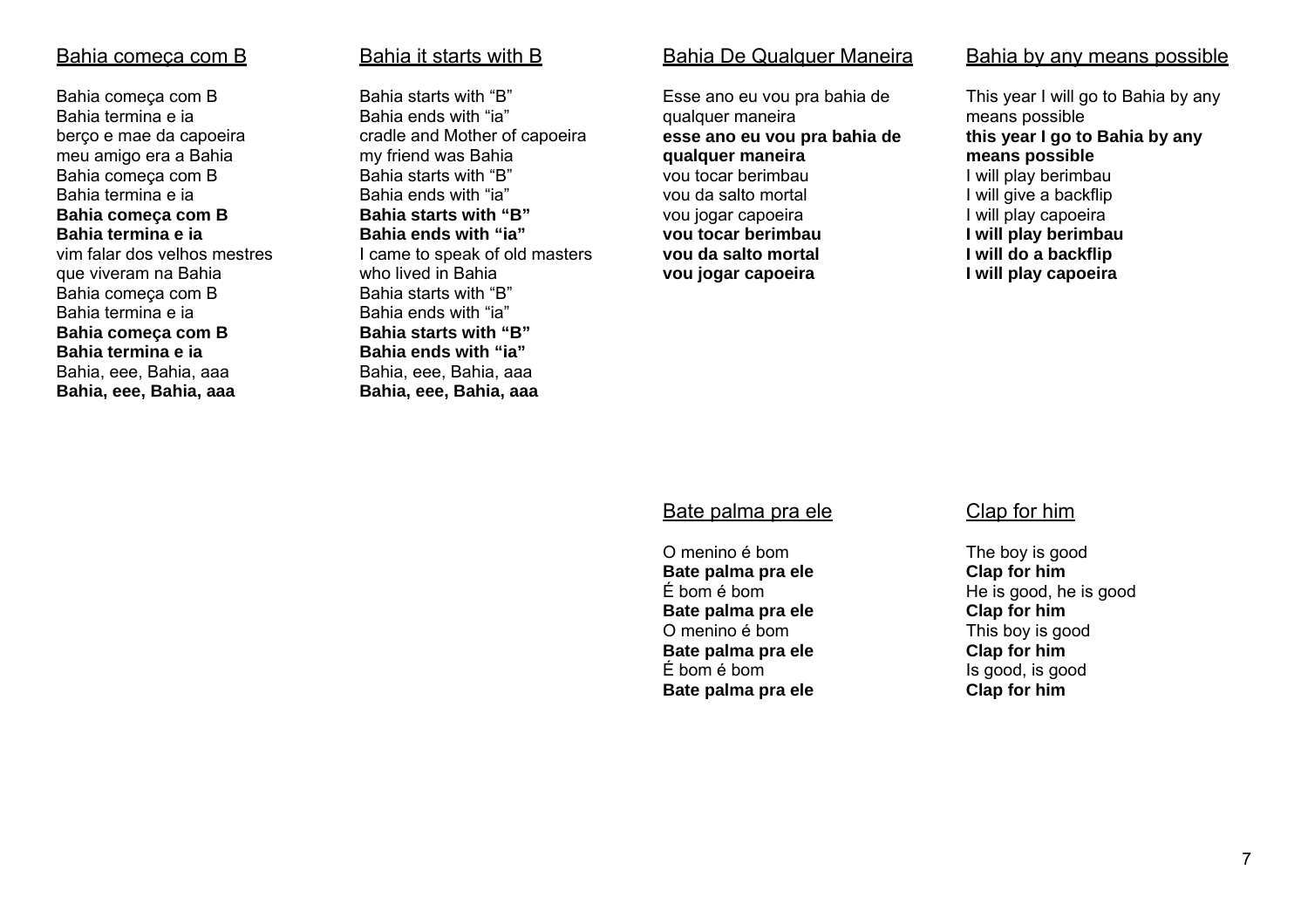### Boa Viagem

Adeus **Boa viagem**  Adeus, adeus **Boa viagem**  Eu vou **Boa viagem**  Eu vou, eu vou **Boa viagem**  Eu vou-me embora **Boa viagem**  Eu vou agora **Boa viagem**  Eu vou com Deus **Boa viagem**  E com Nossa Senhora **Boa viagem**  Chegou a hora **Boa viagem**  Adeus... **Boa viagem** 

### Bon Voyage

Goodbye **Bon Voyage**  Goodbye, Goodbye **Bon voyage**  I'm going **Bon Voyage**  I'm going, I'm going **Bon Voyage**  I'm going to leave **Bon Voyage**  I'm going now **Bon Voyage**  I go with God **Bon Voyage**  And with Our Lady **Bon Voyage**  The hour has arrived**Bon Voyage Goodbye Bon Voyage** 

## Caiuê

Vou mandar eu vou **Cajuê\***  Eu mandar Boiá **Cajuê**  Ô menina linda **Cajuê**  Venha me buscar **Cajuê** 

## **Cajuê**

I'll make myself go **Cajuê**  I order Boiá **Cajuê** Ô pretty girl **Cajuê**  Come and find me **Cajuê**

\*Cajuê refers to Cajueiro, which is a tree that grows cashew nuts., In Brazil there is a city named Cajueiro and this song is probably referring to that city.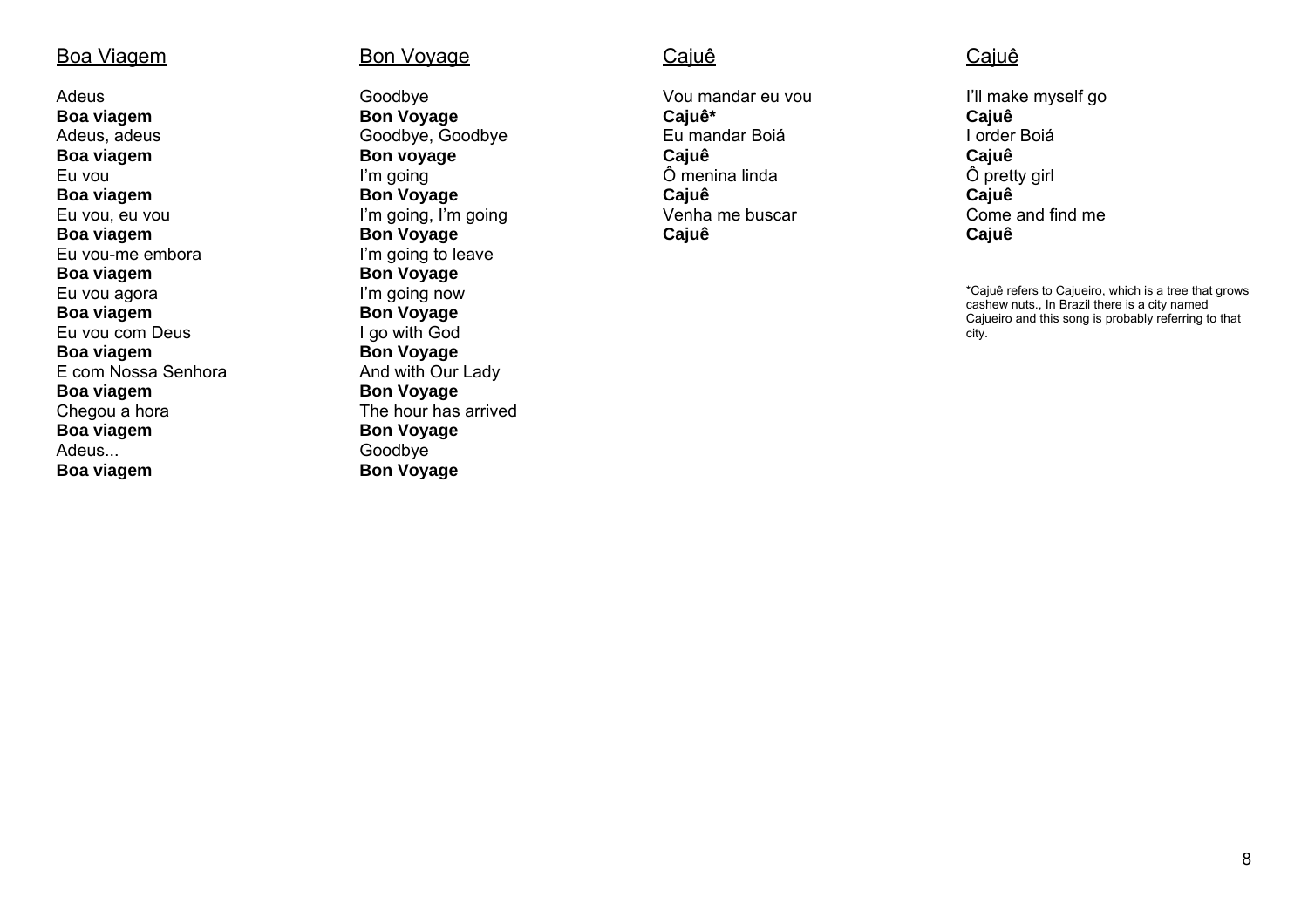## Camungerê

Camungerê como vai como tá **Camungerê**  Ô como vai vos micê? **Camungerê**  Se vai bem de saude **Camungerê**  Para mim é um prazer **Camungerê**  Vim aqui pra lhe ver **Camungerê** 

Camungerê is a Brazilian greeting word - often used as capoeira greeting song especially when teachers or students of one group enter the roda of another.

### Camungerê

Camungerê, how are you? **Camungerê**  How do you do? **Camungerê**  If you are healthy **Camungerê**  Then it's a pleasure for me **Camungerê**  I came here to see you **Camungerê** 

### Canarinho da alemanha

canarinho da alemanha quem matou meu curió eu jogo capoeira mestre bimba é o melhor ê **canarinho da alemanha quem matou meu curió** na roda da capoeira quero ver quem é melhor ê **canarinho da alemanha quem matou meu curió** eu jogo capoeira e pastinha é melhor ê **canarinho da alemanha quem matou meu curió** eu jogo capoeira na bahia é Maceio ê **canarinho da alemanha quem matou meu curió** eu jogo Capoeira, quero ver quem é melhor **canarinho da alemanha quem matou meu curió** eu jogo capoeira Caiçara tambem é ê **canarinho da alemanha quem matou meu curió** Eu jogo capoeira mas Pastinha é o maior

### German canary

German canary who killed my songbird? I play capoeira master bimba is the best **German canary who killed my songbird?** in the roda of the capoeira I want to see who is the best **German canary who killed my songbird?** I play capoeira but pastinha is the best **German canary who killed my songbird?** I play capoeira in Bahia and Maceio **German canary who killed my songbird?** I play capoeira I want to see who is the best **German canary who killed my songbird?** I play capoeira and Caiçara is also the best **German canary who killed my songbird?** I play capoeira but Pastinha is the greatest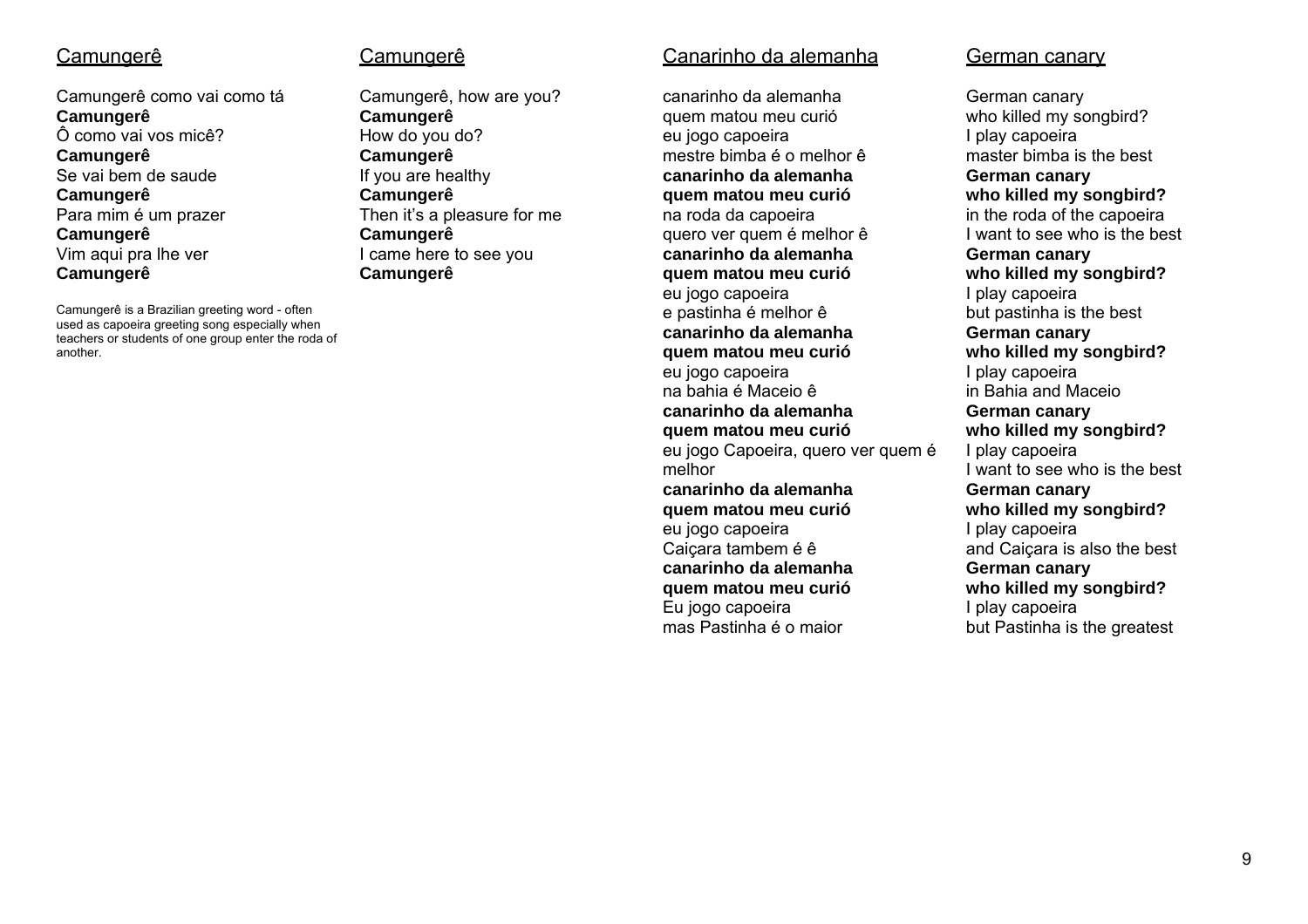## Capoeira De São Salvador

Oi meu mano, O que foi que tu viu la, Eu vi Capoeira matando, Tambem vi maculelê, Capoeira

#### **É jogo praticado na terra de São Salvador**Capoeira **É jogo praticado na terra de São Salvador**

Sou discipulo que aprende, Sou mestre que da lição, Na roda de Capoeira, Nunca dei um golpe em vão, Capoeira

#### **É jogo praticado na terra de São Salvador**Capoeira **É jogo praticado na terra de São Salvador**

Manuel dos Reis Machado, Ele é fenômenal, Ele é o Mestre Bimba, Criador do Regional, Capoeira

#### **É jogo praticado na terra de São Salvador**Capoeira **É jogo praticado na terra de São Salvador**

Capoeira é luta nossa, Da era colonial, Nasceu foi na Bahia, Angola e Regional, Capoeira **É jogo praticado na terra de São Salvador** Capoeira **É jogo praticado na terra de São Salvador**

# Capoeira of Salvador

O my brother What was it that you saw there? I saw Capoeira killing I also saw maculelê, Capoeira

**This game is practised in the land of Salvador**Capoeira **This game is practised in the land of Salvador** 

I am a student who learns I am a master who teaches In a circle of Capoeira I never did a useless kick, Capoeira

**This game is practised in the land of Salvador**Capoeira **This game is practised in the land of Salvador**

Manuel dos Reis Machado, He is phenomenal, He is the mestre Bimba, The creator of Regional, Capoeira

**This game is practised in the land of Salvador**Capoeira **This game is practised in the land of Salvador**

Capoeira is our martial art From the colonial era It was born in Bahia, Angola and Regional, Capoeira **This game is practised in the land of Salvador**Capoeira **This game is practised in the land of Salvador**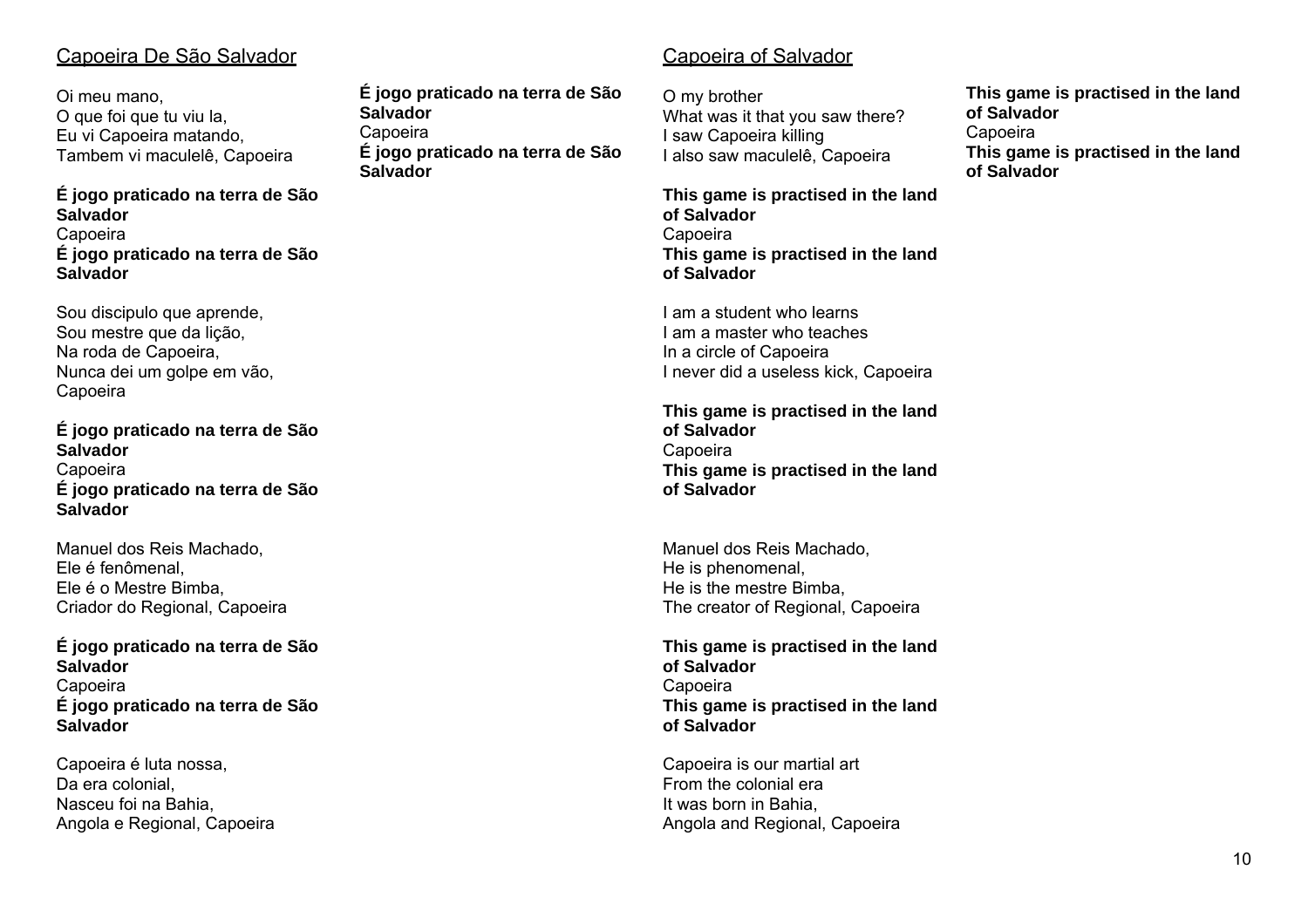## Capoeira de verdade Isso é Coisa da Gente

Se você faz um jogo ligeiro dá um pulo pra lá e pra cá não se julgue tão bom capoeira

Que a capoeira não é tão vulgar Para ser um bom capoeirista pra ter muita gente que lhe dè valor

você tem que ter muita humildade Tocar instrumentos, ser um bom professor

O capoeira faz chula bonita canta um lamento com muito emoção quando vê seu mestre jogando Sente alegria no seu coração Ele joga angola miudinho se a coisa esquenta não corre do pau

Tem amigos por todos os lados um grande sorriso também não faz mal

Isso é coisa da gente ginga pra lá e pra cá mexe o corpo ligeiro a mandinga não pode acabar **Isso é coisa da gente ginga pra lá e pra cá mexe o corpo ligeiro a mandinga não pode acabar**  True Capoeira This thing belongs to us

If you play a fast game Jump here and there It doesn't mean you play Capoeira well because Capoeira is not that cheap To be a good Capoeirista To have a lot of people giving credit to you You need to be very modest Play instruments, and be a good teacher A Capoeirista sings pretty chulas sings a lamento with much emotion When he sees his mestre playing he feels joy in his heart He plays Angola and Miudinho If things get hot he doesn't run from the fight He has friends everywhere a big smile doesn't harm either

This thing belongs to us, ginga here and ginga there Move the body swiftly the magic musn't stop **This thing belongs to us, ginga here and ginga there Move the body swiftly the magic musn't stop**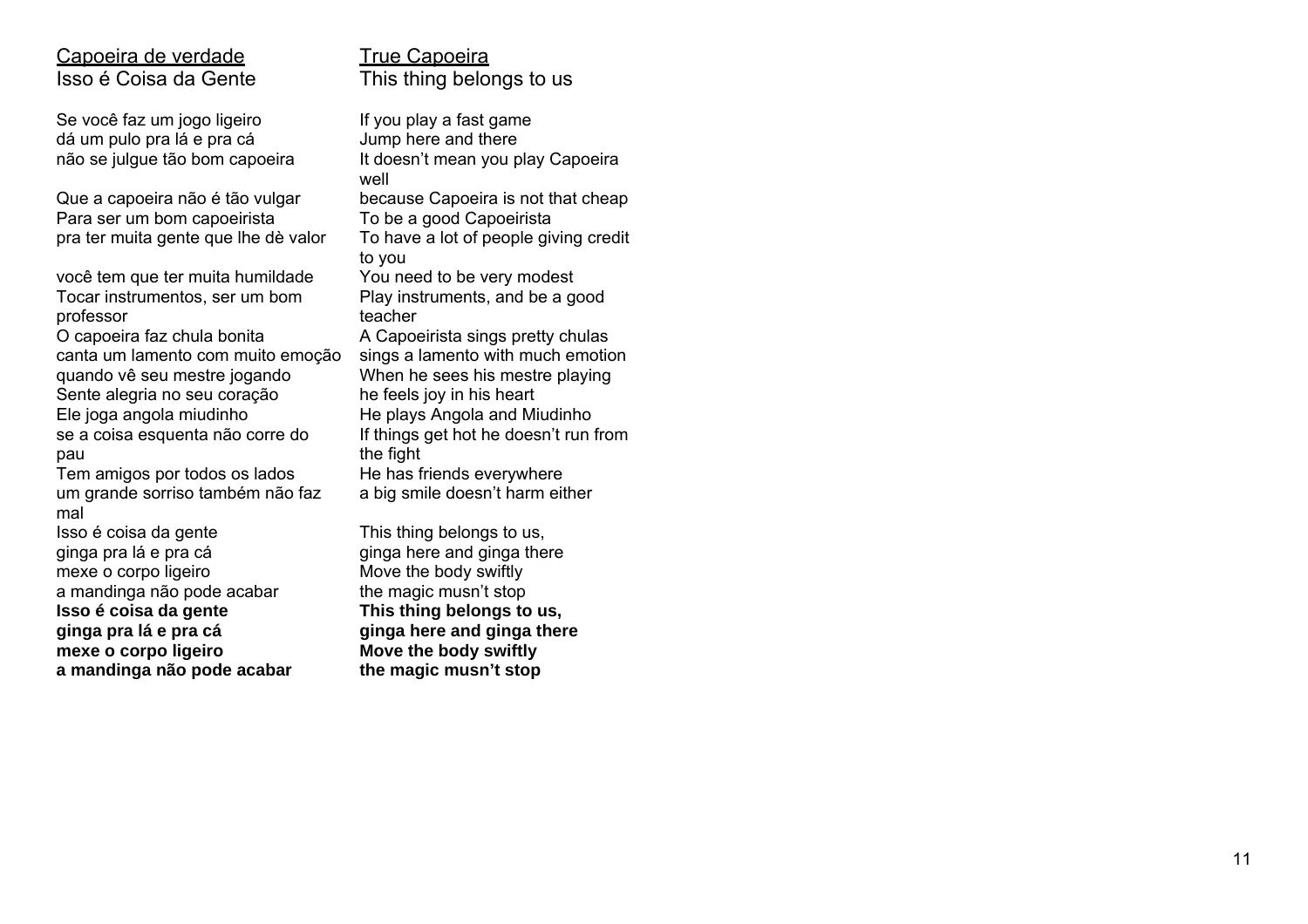### Capoeira E Defesa Ataque

É defesa, ataque A ginga de corpo E a malandragem Capoeira **É defesa, ataque A ginga de corpo e a malandragem**  São francisco nunes Preto velho meu avô Ensinou para o meu pai Mas meu pai não me ensinou Capoeira **É defesa, ataque A ginga de corpo e a malandragem**  O maculelê É dança do pau Na roda de capoeira È no toque do berimbau Capoeira **É defesa, ataque A ginga de corpo e a malandragem**  Eu ja tive em moçambique Eu ja tive em guinè Tô voltando de angola Com o jogo de malè Capoeira **É defesa, ataque… A ginga de corpo e a malandragem** 

### <u>It's defence and attack</u>

It's defense and attackSwinging of the body And malandragem Capoeira **It's defense and attack Swinging of the body and the malandragem**  Saint Francisco nunes The old black man, my grandfather He taught my father But my father did not teach me Capoeira **It's defense and attack swing the body and the malandragem**  maculelê Is a dance of sticks In the Capoeira roda Is the rhythm of berimbau Capoeira **It's defense and attack swing the body and the malandragem**  Ive already been to Mozambique Ive already been to Guinea Im coming back from Angola With the game of malè\* Capoeira **It's defense and attack swing the body and the malandragem** 

\*The Malês were a group of Africans who organized a famous slave revolt in Brazil.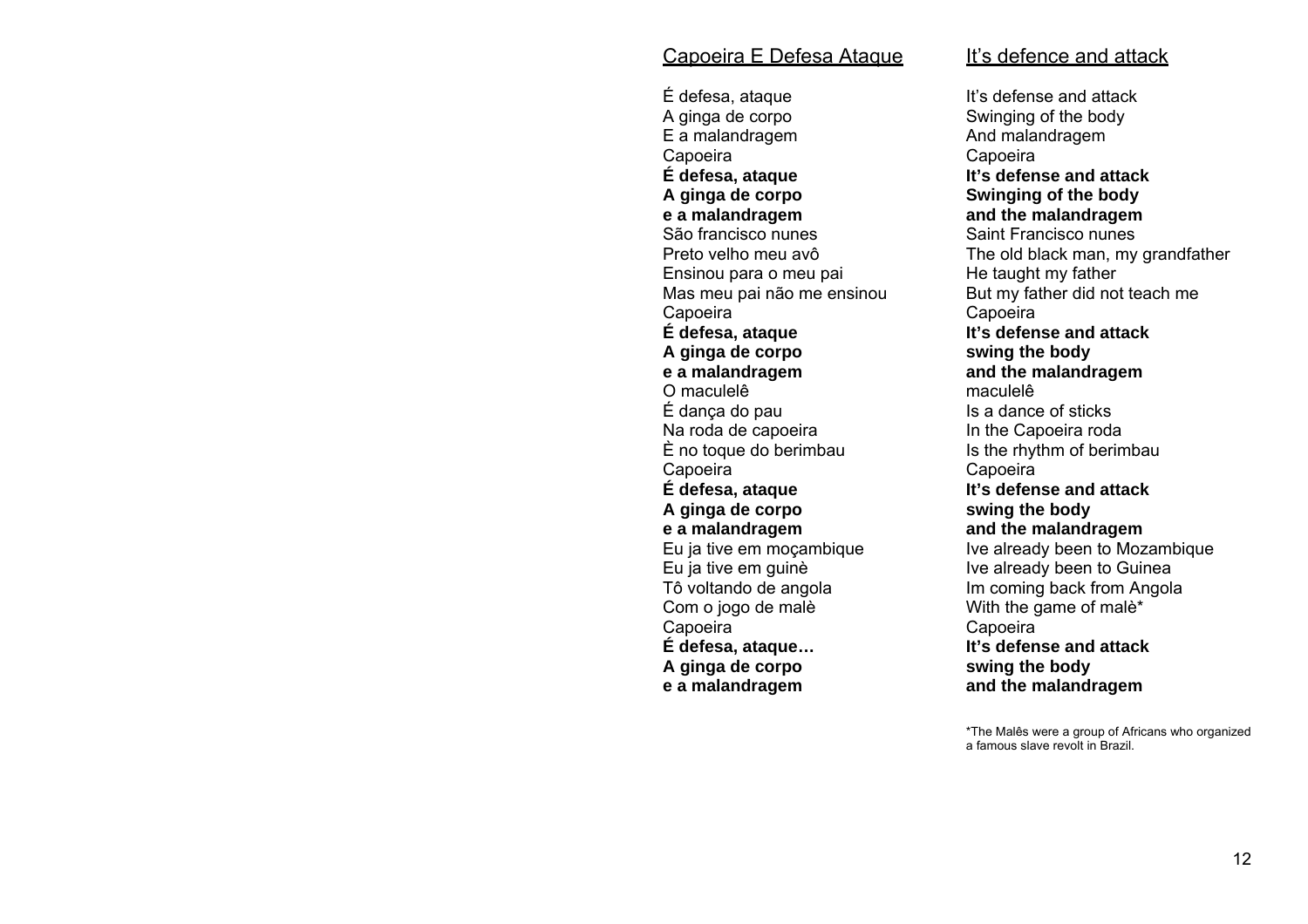Se você quiser aprende Vai ter que praticar Mas na roda de capoeira E' gostoso de jogar Capoeira **E' defesa, ataque A ginga de corpo e a malandragem** 

If you want to learn It requires practice But in the capoeira roda It's a delight to play Capoeira **It's Defence and attack swing the body and the malandragem** 

#### Catarina (Rala Côco)

O rala côco **catarina**Fazer cocada\* **Catarina** O rala côco**Catarina** Não quebra nada **Catarina** Rala pra que **Catarina** Rala e vender**Catarina** Rala côco, rala côco, rala côco meu sinho **Rala côco, rala côco, rala côco meu sinho**

### Catarina (Grate coconut)

Grate coconut **catarina**To make cocada **Catarina** Grate the coconut**Catarina** Don't break anything **Catarina** Grate so that**Catarina** Grate and sell**Catarina** Grate coconut, grate coconut Grate coconuts my lord **Rasp coco, rasp coco, rasp coco my lord** 

\*Cocada is a desert from Bahia made with coconuts.

### Capoeira é da nossa cor.

au ê au ê au ê ê E Lê lê lê lê lê lê lê lê lê ô **au ê au ê au ê ê E Lê lê lê lê lê lê lê lê lê ô**tá no sangue da raça brasileira Capoeira **é da nossa cor**berimbau **é da nossa cor**atabaque **é da nossa cor**o pandeiro **é da nossa cor**au ê au ê au ê ê E Lê lê lê lê lê lê lê lê lê ô au ê au ê au ê ê E Lê lê lê lê lê lê lê lê lê ô

### Capoeira is our colour

au ê au ê au ê ê E Lê lê lê lê lê lê lê lê lê ô **au ê au ê au ê ê E Lê lê lê lê lê lê lê lê lê ô**It's in the blood of the Brazilian race Capoeira **It's our colour**berimbau **It's our colour**atabaque **It's our colour**o pandeiro **It's our colour**au ê au ê au ê ê E Lê lê lê lê lê lê lê lê lê ô au ê au ê au ê ê E Lê lê lê lê lê lê lê lê lê ô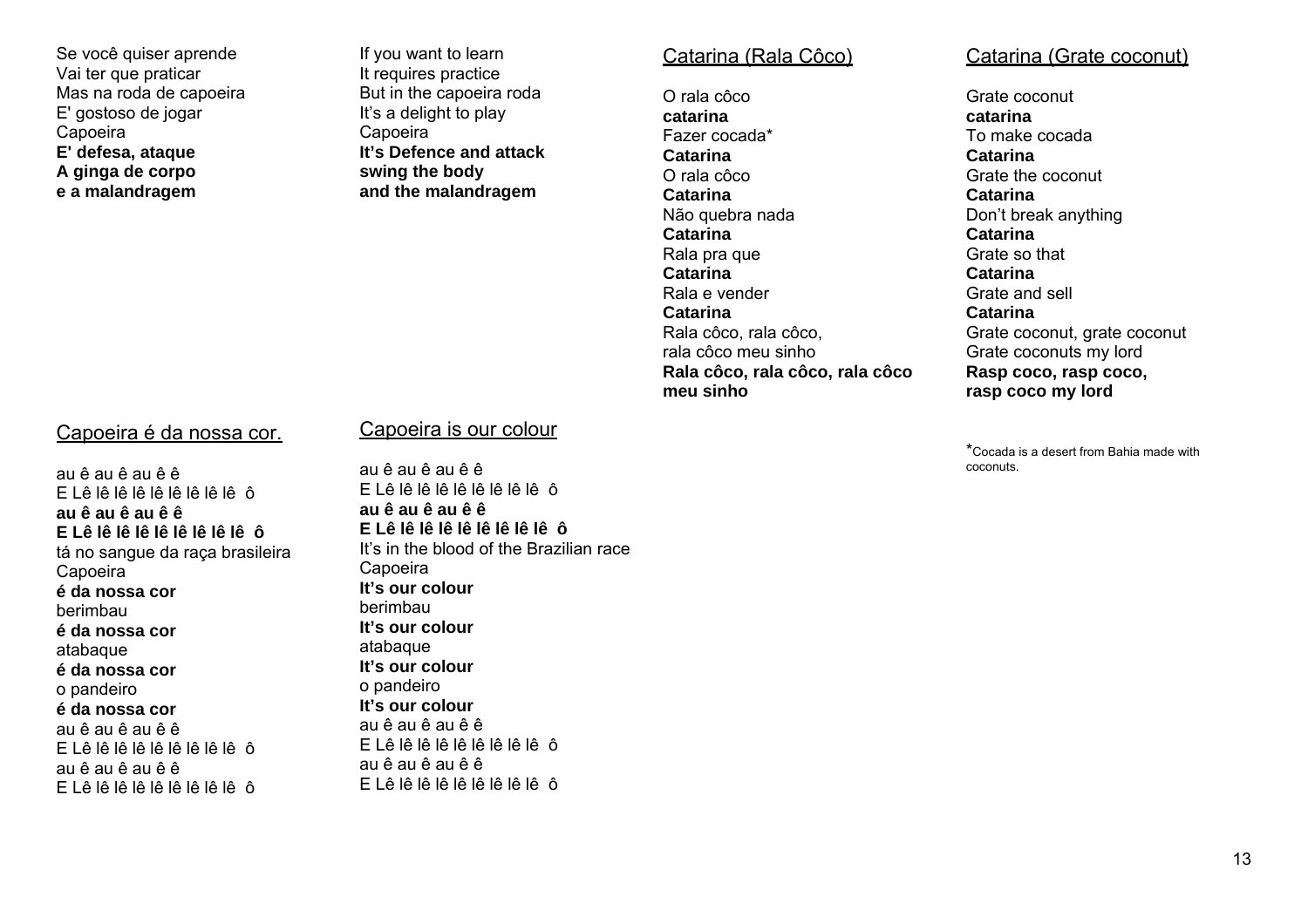### <u>Chora Viola</u>

E chora viola, chora, Chora viola. **Chora** Chora viola. **Chora** Chora viola. **Chora** Chora viola. **Chora** Chora viola. **Chora** 

#### The Viola cries

The viola cries, it cries The viola cries **It cries** The viola calls **It calls** The viola calls **It calls** The viola calls **It calls** The viola calls **It calls** 

### <u>Chuê chuê chuê chuà</u>

Eu pisei na folha seca ouvi fazer chuê chuà chuê chuê chuê chuà **ouvi fazer chuê chuà** chuê chuê chuê chuà **ouvi fazer chuê chuà** 

This song has been adapted from a famous *samba* by the group Fundo de Quintal, known for being pioneers of *pagode* (party) music.

We might imagine that it is about a slave hiding in the forest, fearful knowing every step might be heard by the slave hunter, called the *Capitão do Mato* ("Captain of the Jungle").

### Crunch, crunch, crunch....

I stepped on a dry leaf and heard it go crunch, crunch crunch, crunch, crunch, crunch **and heard it go crunch, crunch**  crunch, crunch, crunch, crunch **ouvi fazer chuê chuà**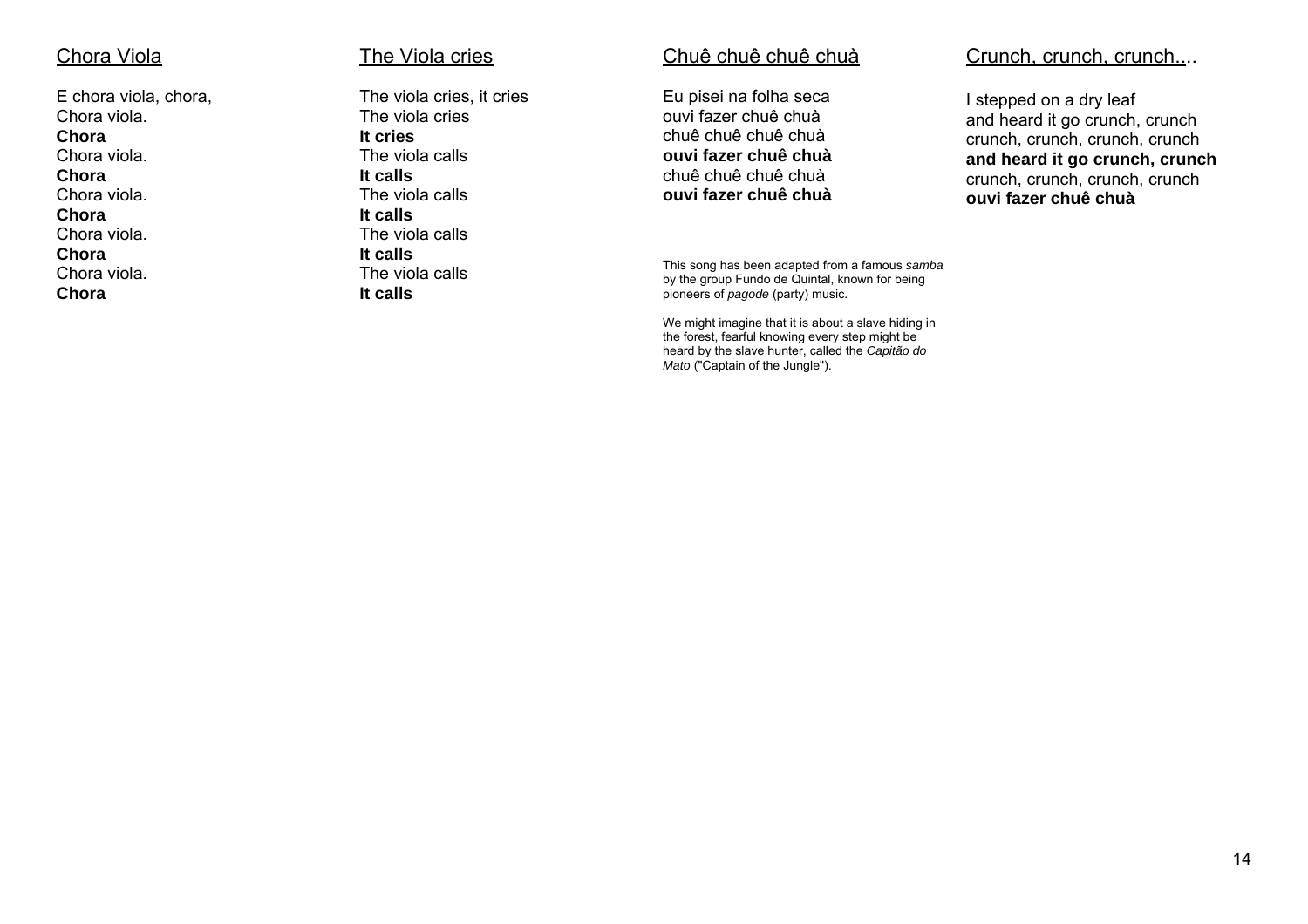## Cobra Verde

Eu pisei na cobra verde **Cobra verde é um bom sinal** É um bom sinal um bom sinal **Cobra verde é um bom sinal** 

## Cruz-Credo, Ave Maria

Cruz-Credo, Ave Maria Quanto mais eu cantava Ninguém respondia **Cruz-Credo, Ave Maria**  Essa roda é de mudo e eu não sabia **Cruz-Credo, Ave Maria**  Quanto mais eu rezava Assombração aparecia **Cruz-Credo, Ave Maria**  Eu rezava de noite E rezava de dia **Cruz-Credo, Ave Maria**  Eu rezava e gritava E ninguém respondia

## Green Snake

I stepped on a green snake **A green snake is a good signal**  A good signal, a good signal **A green snake is a good signal** 

Cross-confession, Heil Maria

**Cross-confession, Hail Maria** 

**Cross-confession, Hail Maria** 

and prayed during the day **Cross-confession, Hail Maria** 

I prayed and cried out And nobody answered

Holy Cross, Hail Maria The more I sang Nobody answered **Holy Cross, Hail Maria**  This roda is mute and I didn't know

The more I prayed The ghost appeared

I prayed at night

### Cuidado moço

Cuidado Moço

Que essa fruta tem caroço **Cuidado moço Que essa fruta tem caroço**  Pela rama que da a arvore Sei da fruta que ela da Essa fruta tem caroço Ela pode lhe engasgar Cuidado moço Que essa fruta tem caroço **Cuidado moço Que essa fruta tem caroço**  Mais vale nossa amizadeQue dinheiro no meu bolso Para quem sabe viver Essa vida é um colosso Cuidado moço Que essa fruta tem caroço **Cuidado moço Que essa fruta tem caroço**  Ando com o corpo fechado E um rosario no pescoço Fui criado la na roça Tomando agua de poço Cuidado moço Que essa fruta tem caroço **Cuidado moço Que essa fruta tem caroço**  Você jogava muito No tempo que era moço Já tá ficando velho

### Take care young man

Take care young man As this fruit has a seed **Take care young man As this fruit has a seed** Through the branches of the tree I know of the fruit that she gives This fruit has a seed She can choke on it Take care young man As this fruit has a seed **Take care young man As this fruit has a seed** Our friendship is better than the money in my pocket To those who know how to live This life is a colossus Take care young man As this fruit has a seed **Take care young man As this fruit has a seed** I walk with a closed body\* And a rosary around the neck I was a servant in the country Drinking water from the well Take care young man As this fruit has a seed **Take care young man As this fruit has a seed** You played a lot When you were a young boy You're already getting old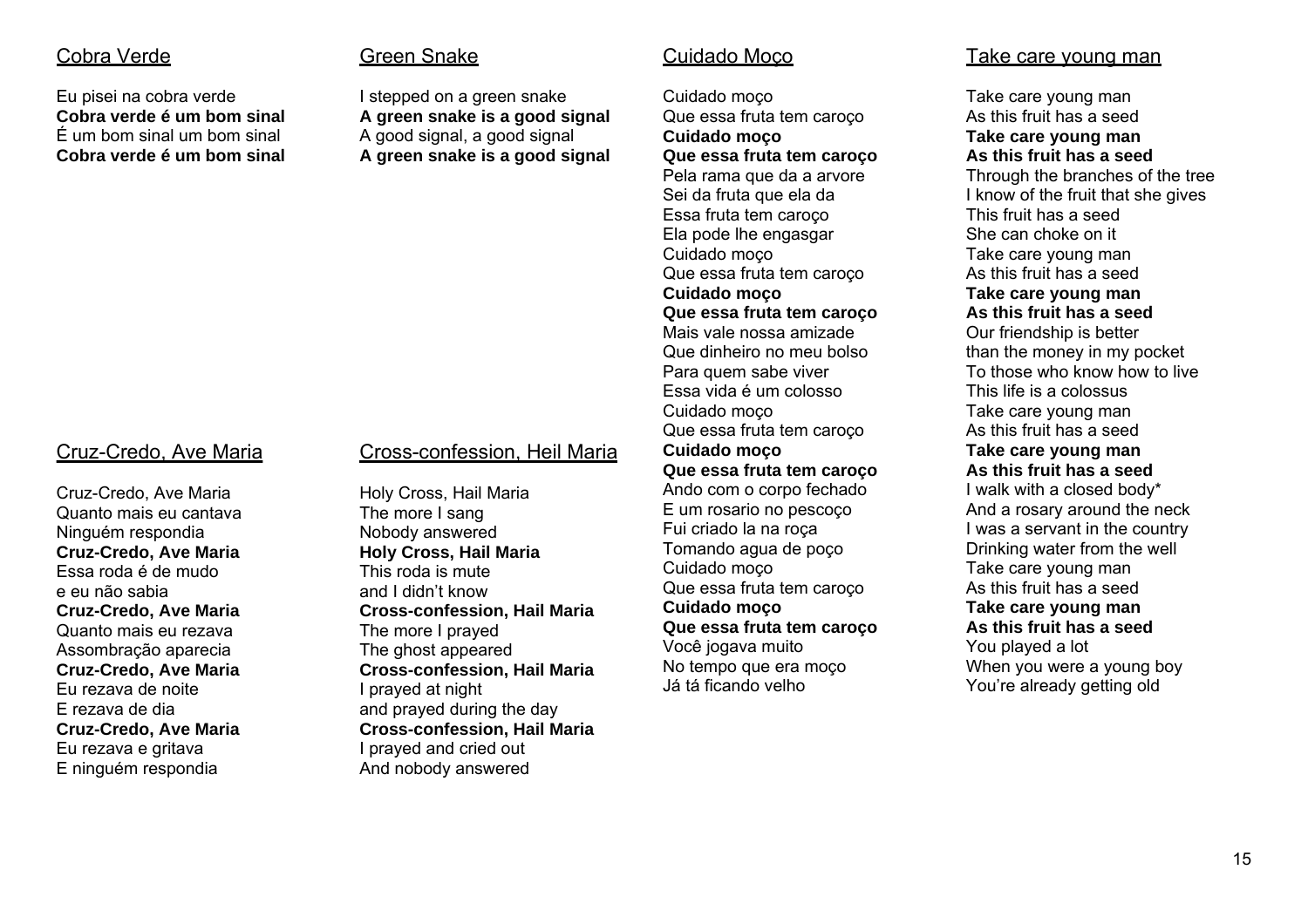Olha as rugas no seu rosto Cuidado moço Que essa fruta tem caroço **Cuidado moço Que essa fruta tem caroço**  Cachorro que é esperto Come a carne e roi o osso

A mulher quando não presta

Mata o cabra de desgosto Cuidado moço Que essa fruta tem caroço **Cuidado moço Que essa fruta tem caroço** 

Look at the wrinkles on your face Take care young man As this fruit has a seed **Take care young man As this fruit has a seed** The dog that is smart eats the meat and gnaws it to the bone A woman when she's not paying attention Disgustingly kills the goat Take care young man As this fruit has a seed **Take care young man As this fruit is caroço** 

\* There are rituals in candomblé that can be performed to "close" the body, magically protecting it from injury.

#### Dà Dà Dà No Negro

No negro você não dà **Dà dà dà no negro**  Mas se der vai apanhar

**Dà dà dà no negro**  No negro você não dà **Dà dà dà no negro**  Jogue o negro para cima **Dà dà dà no negro**  Deixa o negro vadiar **Dà dà dà no negro**  No negro você não dà **Dà dà dà no negro** 

### Get get get the negro

You don't get the negro **Get get get the negro**  But if you get him, you'll take a beating **Get get get the negro**  You don't get the negro **Get get get the negro**  Throw the negro upwards **Get get get the negro**  Let the negro mess around **Get get get the negro**  You don't get the negro **Get get get the negro** 

### Dalila

Ê dalila, ilê ilê, dalila ô **ê dalila, ilê ilê, dalila ô** capoeira told me to say to you, capoeira also told me to call you **capoeira told me to say to you, capoeira also told me to call you**

I want to speak with dalila, dalila, dalila, dalila **I want to speak with dalila, dalila, dalila, dalila** dalila, dalila **ê dalila, ilê ilê, dalila ô** let's go dalila **ê dalila, ilê ilê, dalila ô**

## Dalila

Ê dalila, ilê ilê, dalila ô **ê dalila, ilê ilê, dalila ô** capoeira mandou lhe dizer, também capoeira mandou lhe chamar **capoeira mandou lhe dizer, também capoeira mandou lhe chamar**quero falar com dalila, dalila, dalila, dalila **quero falar com dalila, dalila, dalila, dalila**dalila, dalila **ê dalila, ilê ilê, dalila ô** vamos se embora dalila **ê dalila, ilê ilê, dalila ô**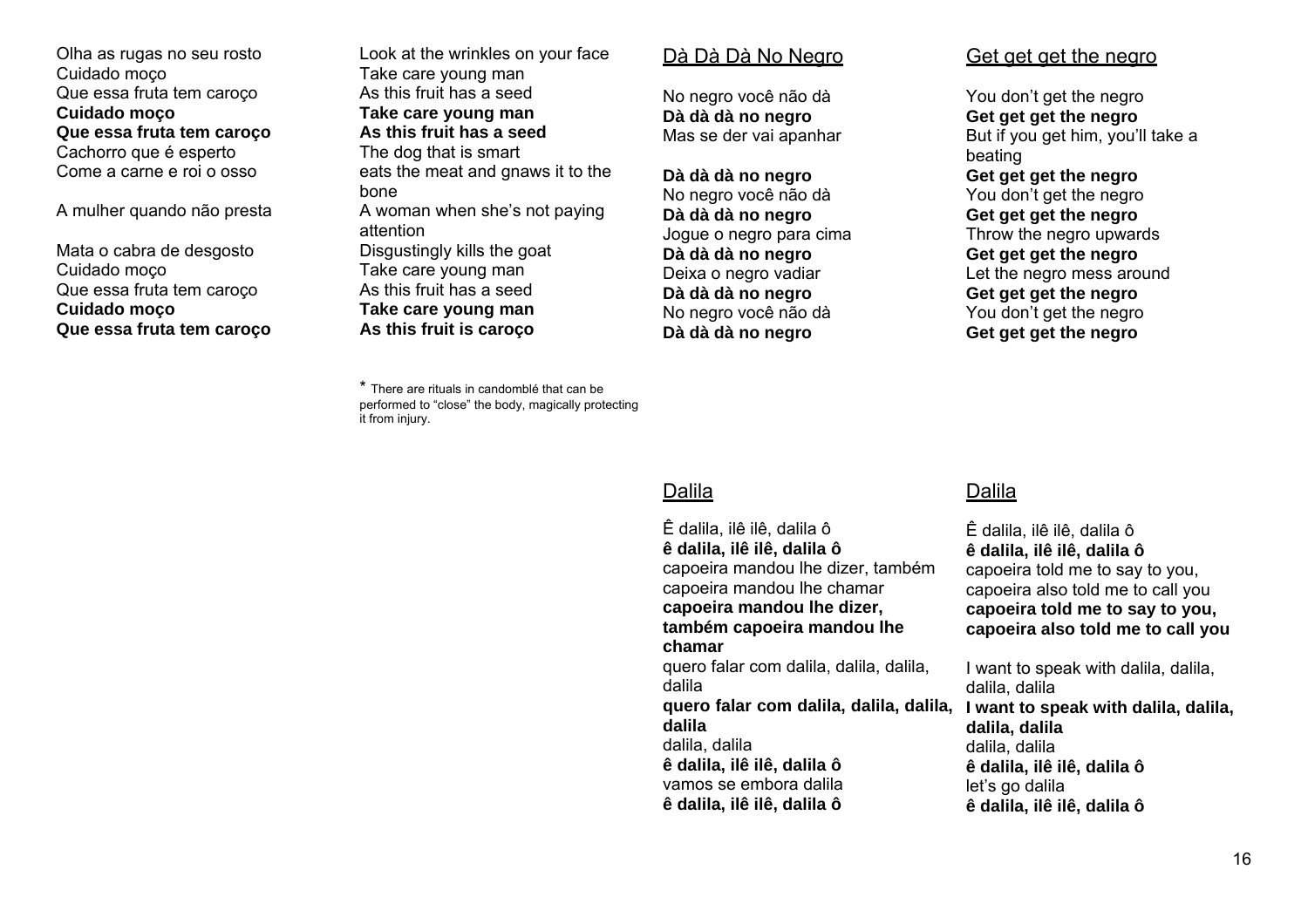### Devagar, Devagar

Devagar, devagar Devagar, devagarinho **Devagar, devagar**  Cuidado com o seu pezinho **Devagar, devagar**  Capoeira de angola é devagar **Devagar, devagar**  Esse jogo é devagar **Devagar, devagar**  Eu falei devagar, devagarinho **Devagar, devagar**  Esse jogo bonito é devagar **Devagar, devagar**  Falei devagar, falei devagar **Devagar, devagar** 

#### Slowly, Slowly

Slowly, Slowly Slowly, very slowly **Slowly, Slowly**  Be careful with your foot **Slowly, Slowly**  Capoeira de angola is played slowly **Slowly, Slowly**  This game is slow **Slowly, Slowly**  I said slowly, very slowly **Slowly, Slowly**  This pretty game is played slowly **Slowly, Slowly**  I said slowly, very slowly **Slowly, Slowly** 

This is a song reminding players to slow their game down. Usually played in Angola.

### <u>Dona Alice</u>

ê dona alice não me pegue não não me pegue, não me agarre, não me pegue a mão. **Ê dona alice não me pegue não** não me pegue, não me agarre, não me pegue a mão **Ê dona alice não me pegue não** 

A song well suited to a game in which one *capoeirista* is getting a little too "clingy" with the other. For historical informations, Dona Alice was one of Mestre Bimba's mistresses! This song is about resisting temptation to fall into another woman's arms. A parallel is easily made with the capoeira game.

### Ms Alice

Hey Ms Alice Don't grab me, no Don't grab me Don't clutch me Don't grab my hand **Hey Ms Alice Don't grab me, no** Don't grab me Don't clutch me Don't grab my hand **Hey Ms Alice Don't grab me**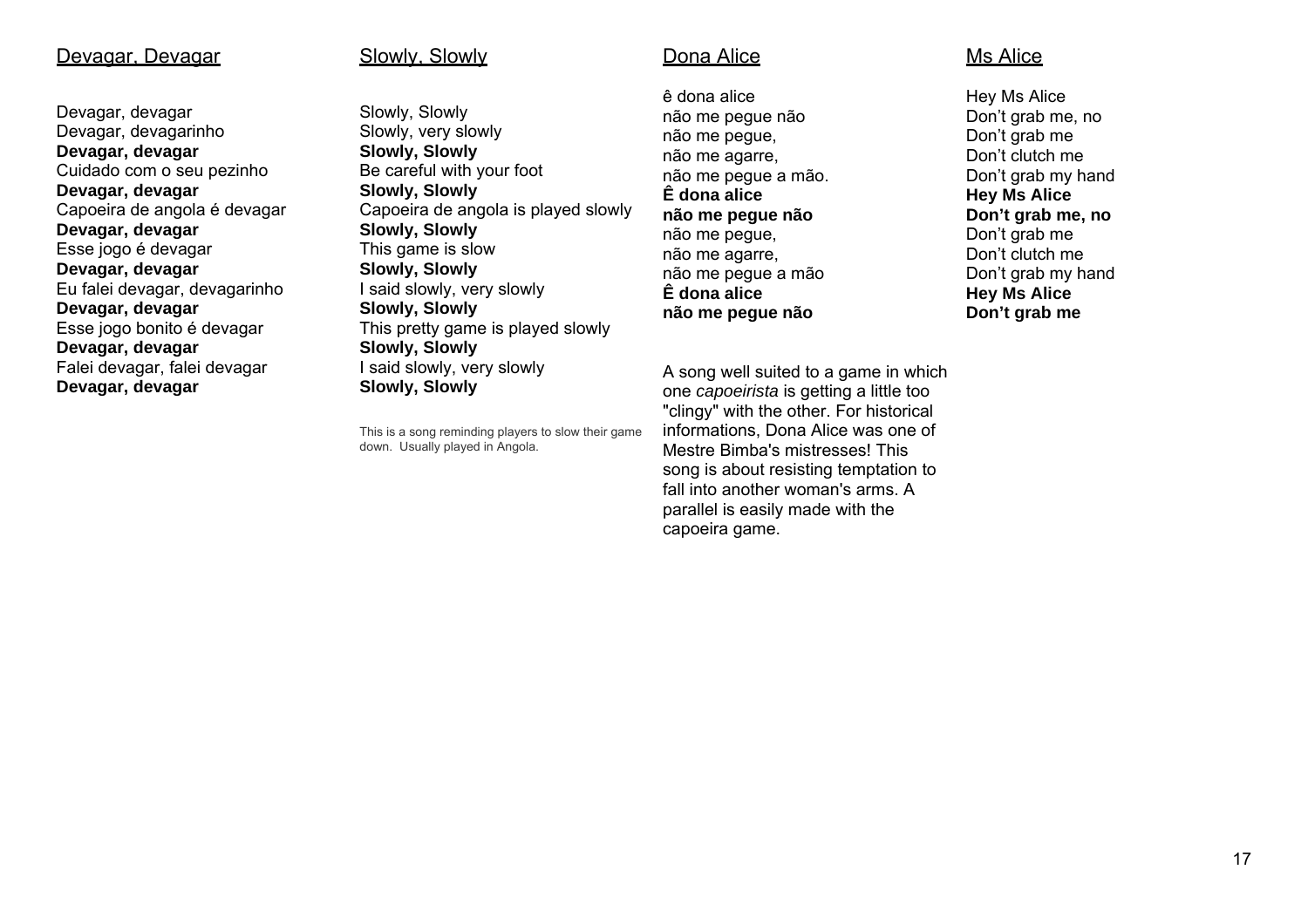### Dona Maria Como Vai Você

E vai você, e vai você. **Dona maria, como vai você?**  Como vai você como vai você**Dona maria, como vai você?**  Joga bonito que eu quero ver **Dona maria, como vai você?**  E como vai como passou **Dona maria, como vai você?**  E vai você, e vai você. **Dona maria, como vai você?**  O joga bonito que eu quero aprender. Ms Maria, how do you do?

How ya doing, how ya doing? **Ms Maria, how do you do?**  How ya doing, how ya doing? **Ms Maria, how do you do?**  Play beautifully as I like to watch **Ms Maria, how do you do?**  How are you doing, how is it going? **Ms Maria, how ya doing?**  How ya doing, how ya doing? **Ms Maria, how ya doing?**  Play beautifully because I want to learn

### Dona Maria Do Camboatá

Dona maria do camboatáEla chega na venda ela manda botá **Dona maria do camboatá** Ela chega na venda e começa a gingar **Dona maria do camboatá** Ela chega na venda e dá salto mortal **Dona maria do camboatá** 

This appears to be a song about a woman who has come to the market to "raise hell." Perhaps someone tried to sell her a rotten coconut?

## Ms Maria of Camboatá

Ms maria of camboatá\*She arrives at the market and orders people around **Ms maria of camboatá** She arrives at the market and starts to ginga **Ms maria of camboatá** She arrives at the market and does a backflip **Ms maria of camboatá** 

•camboatá (kahm-boh-ah-TAH) This word may connote of two things: 1) certain plants with medicinal properties; or 2) a small fish that lives in fresh water.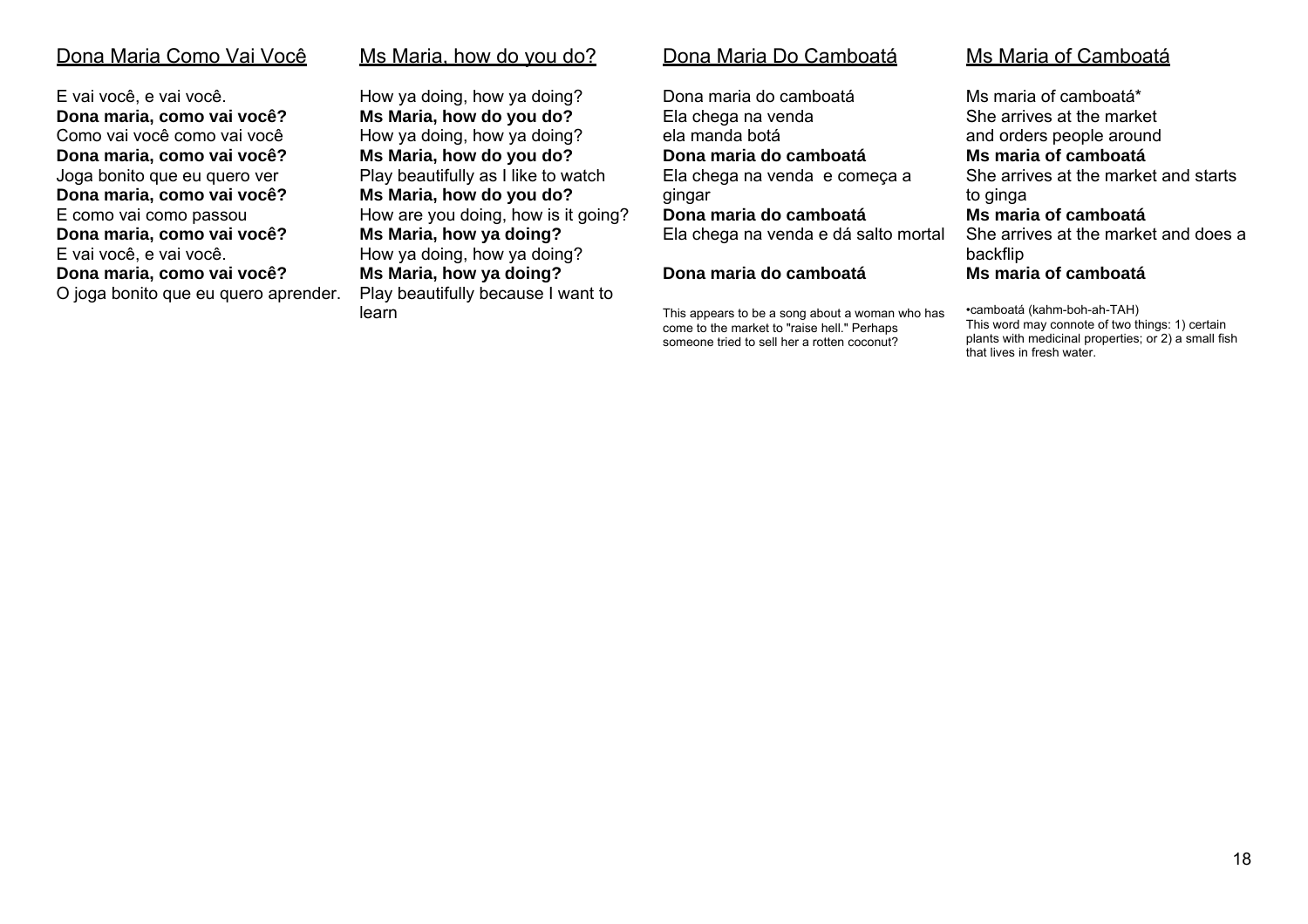## É Com O Pé Que Se Bate

Quem nunca jogou capoeira, Ainda não sabe o que é bom, É cultura brasileira, Ensina o folclore, E é luta da gente, Quando se escuta o pandeiro, Rimando com o atabaque, O berimbau vem dizendo, Não é com a mão, **É com o pé que se bate**  Não é com a mão**É com o pé que se bate**  Não é com a mão **É com o pé que se bate**  Não é com a mão**É com o pé que se bate**  Não é com a mão**É com o pé que se bate** 

## He keeps rhythm with his foot

Whoever never played capoeira, Doesn't know what's good about it It is Brazilian culture, It teaches folklore, And it is the fight of people, When listening to the pandeiro, Rhythm of the atabaque, the berimbau comes in saying, It's not with the hand, **It's with the foot that you hit**  Not with the hand **It's with the foot that you hit**  Not with the hand **He keeps rhythm with his foot**  Not with the hand **He keeps rhythm with his foot**  Not with the hand **He keeps rhythm with his foot** 

## E' De Manhã, Idalina Tà Me <u>Chamando</u>

Idalina tem o costumeDe chamar e vai andando **E' de manhã, idalina tà me chamando** O idalina meu amor Idalina tà me esperando **E' de manhã, idalina tà me chamando** Idalina tem o costume De mandar e se vai andando **E' de manhã, idalina tà me chamando** Idalina tem o costume Danado de falar de homem **E' de manhã, idalina tà me chamando** Idalina meu amor Idalina tà me esperando **E' de manhã, idalina tà me chamando** 

# In the morning, idalina is calling <u>me</u>

Idalina has the habitto call and go walking **In the morning, idalina is calling me** idalina my love Idalina is waiting for me **In the morning, idalina is calling me** Idalina has the habit To give a command and then leave **In the morning, idalina is calling me** Idalina has the damned habit of talking about men **In the morning, idalina is calling me** Idalina my love Idalina is waiting for me **In the morning, idalina is calling me** 

# É De Couro De Boi

## É de couro de boi

O meu berimbau tem cordão de ouro Ie o meu atabaque **É de couro de boi** 

My berimbau has a golden cord Oh, my atabaque **It's made of ox leather**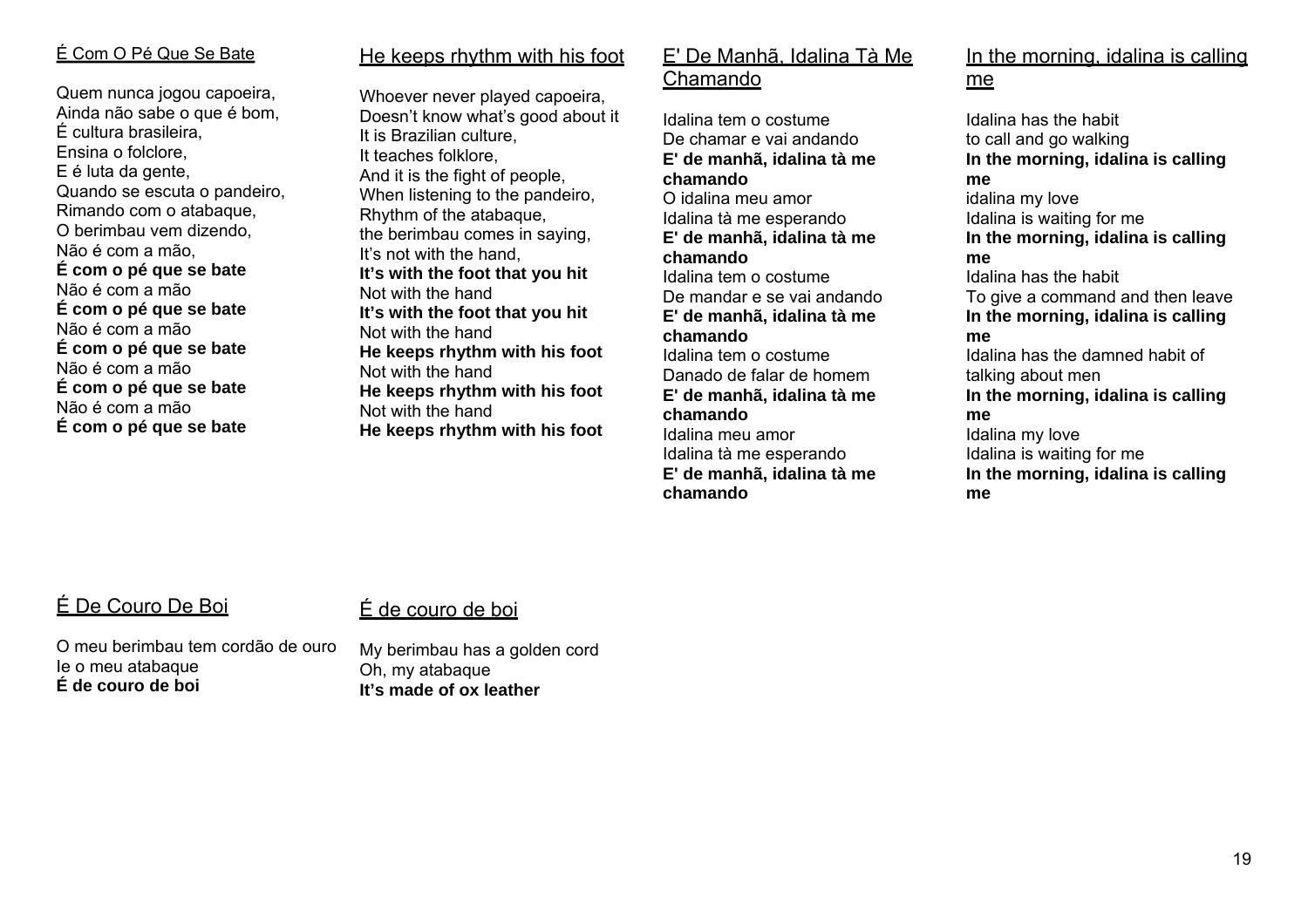| Eu Já Vou A Beleza                                                                                                                                                                   | <u>I already I go the beauty</u>                                                                                                                                                                      | <u>Ê Paraná. Ê Parar</u>                                                                                                                                                                                                                                                                                    |
|--------------------------------------------------------------------------------------------------------------------------------------------------------------------------------------|-------------------------------------------------------------------------------------------------------------------------------------------------------------------------------------------------------|-------------------------------------------------------------------------------------------------------------------------------------------------------------------------------------------------------------------------------------------------------------------------------------------------------------|
| Eu já vou a beleza, eu já vou me<br>embora<br>Eu já vou a beleza, eu já vou me<br>embora<br>Eu já vou a beleza, eu já vou me<br>embora<br>Eu já vou a beleza, eu já vou me<br>embora | I already go to the beauty, I'm<br>already leaving<br>I already go to the beauty, I already<br>went<br>I already go to the beauty, I already<br>went<br>I already go to the beauty, I already<br>went | É Paraná, é Paraná,<br>Terra da boa madeira<br>Ê Paraná, e Paraná,<br>Eu vim agui agui não<br>Paraná<br>Ê Paraná, e Paraná,<br>Eu quero ver você joc<br>Ê Paraná, e Paraná,<br>Eu quero ver você ca<br>Ê Paraná, e Paraná,<br>Eu vim aqui aqui não<br>Paraná<br>Ê Paraná, e Paraná,<br>Paraná, Paranaué, Pa |

## <u>Ê Paraná. Ê Paraná.</u>

a, Paraná vou voltar, gar, Paraná. antar, Paraná. vou voltar, araná. **Ê Paraná, e Paraná,** 

## It's Paraná, it's Paraná,

It's Paraná, it's Paraná, Land of good wood, Paraná **It's Paraná, it's Paraná,**  I came here, I'm not going back Paraná **It's Paraná, it's Paraná,**  I want to see you play, Paraná. **It's Paraná, it's Paraná,**  I want to see you sing, Paraná. **It's Paraná, it's Paraná,**  I came here, I'm not going back Paraná **It's Paraná, it's Paraná,**  Paraná, Paranaué, Paraná. **It's Paraná, it's Paraná,** 

**,** 

# É legal, é legal

## It's great, It's great

É legal, é legal jogar capoeira e tocar berimbau

**é legal, é legal** jogar capoeira é um negocio legal **é legal, é legal**

#### It's great, It's great To olay capoeira and play the berimbau **It's great, It's great**  Playing capoeira is a great thing **It's great, it's great**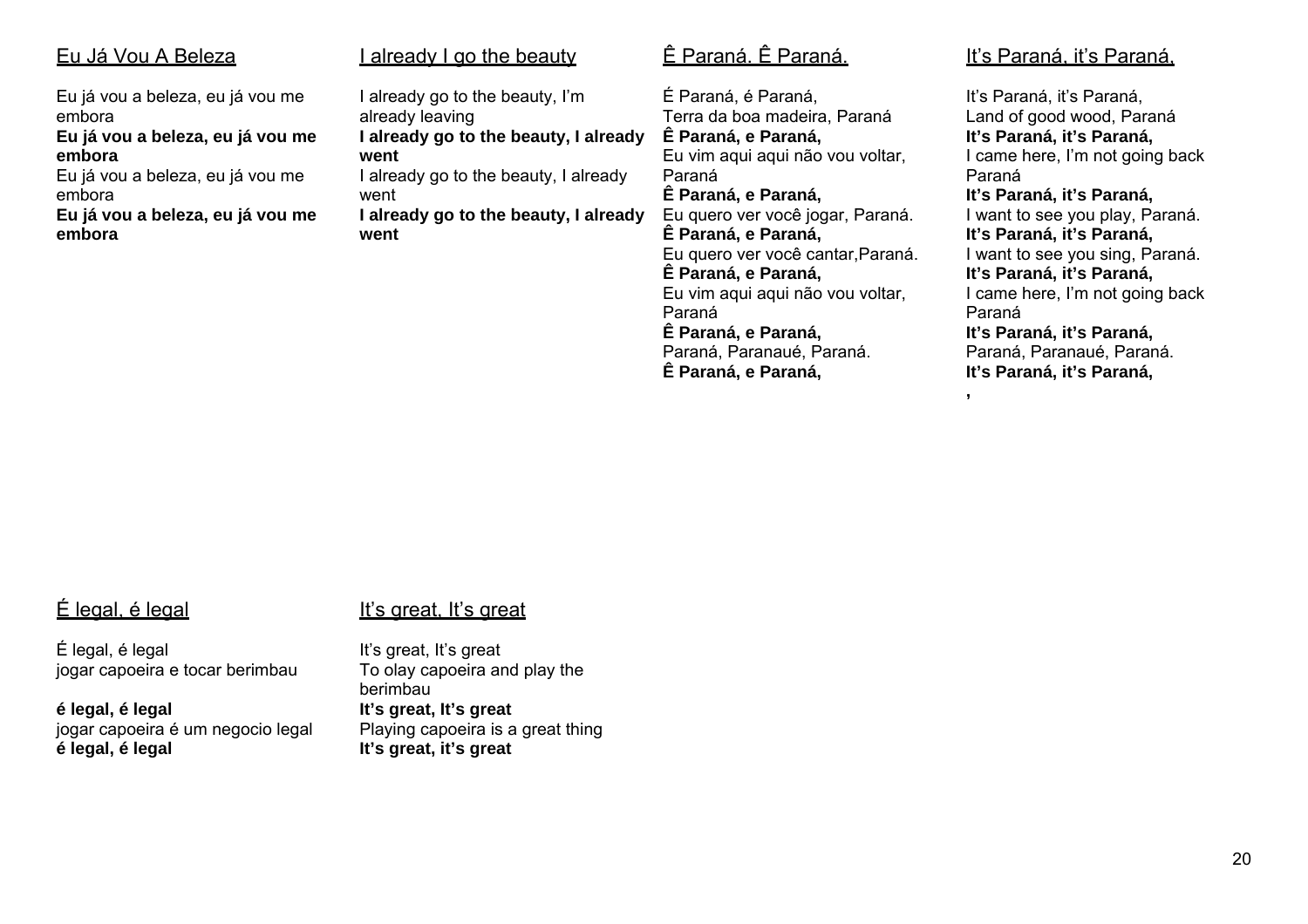# É o Mar vai virar Sertão

Ôh Nana deixa eu irÔh Nana eu vou só Ôh Nana deixa eu ir Lá pro Sertão\* de Caipó **Ôh Nana deixa eu ir Ôh Nana eu vou só Ôh Nana deixa eu ir Lá pro Sertão de Caipó**  O Sertão vai virar marÉ O Mar Vai Virar Sertão **O Sertão vai virar mar É O Mar Vai Virar Sertão** 

\* Sertão semi-arid region comprising parts of the states of Bahia, Pernambuco, Paraíba, Rio Grande do Norte, Ceará and Piauí

### The Sea turns to the Hinterland

Ôh Nana let me go Ôh Nana I'm going alone Ôh Nana let me go There to the Caipó hinterland **Ôh Nana let me go Ôh Nana I'm going alone Ôh Nana let me go There to the Caipó hinterland**  Hinterland will turn into seaThe sea will turn into hinterland **Hinterland will turn into sea The sea will turn into hinterland** 

## É Só Prestar Atenção

Iê madalena rojão, bota lenha no fogão, Para fazer armação Hoje é dia de sol, alegria de coiôte, é curtir o verão Iiiê te te te te te tee iê Te te te te te teiâ Iiiê te te te te te tee iê Te te te te te teiâ É so prestar atenção, que essa luta brasileira Capoeira meu irmão.

**É so prestar atenção, que essa luta brasileira Capoeira meu irmão.**  É so prestar atenção, essa luta brasileira é Capoeira meu irmão.

#### **É so prestar atenção, que essa luta brasileira Capoeira meu irmão.**

Agora eu quero ouvir berimbau Agora eu quero ouvir o pandeiro Agora eu quero ouvir atabaque Agora eu quero ouvir agogô Agora eu quero ouvir reco-reco

## Pay Attention

Iê madalena rocket, put firewood in the stove, To make a great fire Today is a sunny day, joy of coiôte, Enjoy the summer Iiiê te te te te te tee iê Te te te te te teiâ Iiiê te te te te te tee iê Te te te te te teiâ Pay attention, this is a Brazilian fight, Capoeira, my brother.

#### **Pay attention, this Brazilian fight is Capoeira, my brother**

Pay attention, this Brazilian fight is Capoeira, my brother

### **Pay attention, this Brazilian fight is Capoeira, my brother**

Now I want to hear berimbau Now I want to hear the pandeiro Now I want to hear atabaque Now I want to hear the agogô Now I want to hear the reco-reco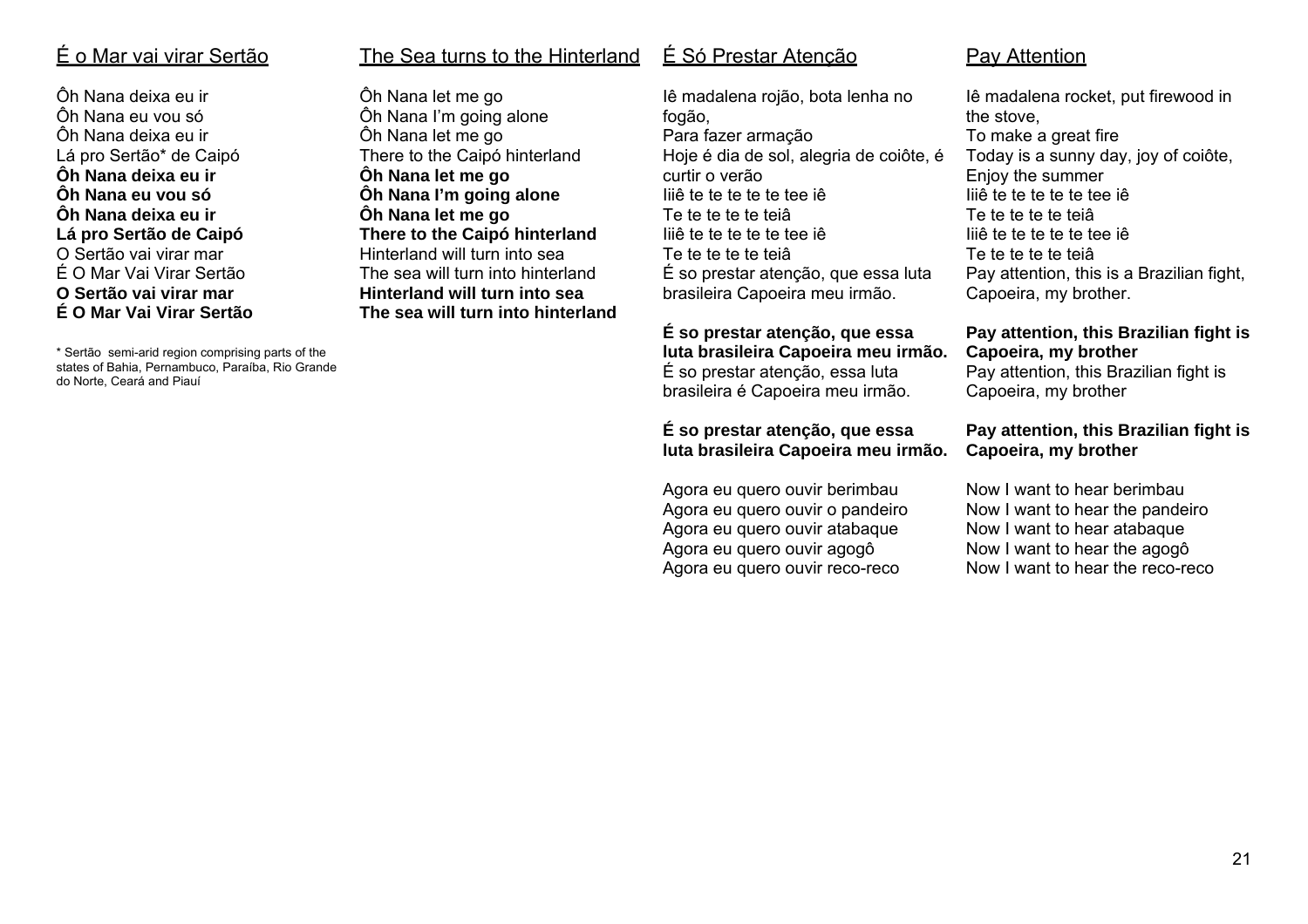### Eu sou angoleiro

Eu sou angoleiro angoleiro é o que eu sou **eu sou angoleiro** angoleiro de valor **eu sou angoleiro** angoleiro salvador **eu sou angoleiro** angoleiro sim senhor **eu sou angoleiro** meu mestre me ensinou **eu sou angoleiro**

### I am an angoleiro

I am an angoleiro angoleiro is what I am **I am an angoleiro** An angoleiro of value **I am angoleiro** angoleiro saviour **I am angoleiro** angoleiro yes Sir **I am angoleiro** my master taught me **I am angoleiro**

## Eu Sou Capoeira Tambem Sou <u>Maculelê</u>

Quando chego no mercado modelo+

na festa do amanhecer a morena\* começa a chamar perguntando, negão que vai fazer eu respondo eu sou capoeira tambem sou maculelê **eu sou capoeira tambem sou maculêlê**la, la, lauá la, la, lauê lauê **la, la, lauá la, la, lauê**

# I am capoeira I am also <u>maculelê</u>

When I arrive at the Mercado Modelo in the party of the dawn The girl starts to call asking, negro what are you doing? I respond I am capoeira I am also maculêlê

#### **I am capoeira I am also maculelê**

la, la, lauá la, la, lauê lauê **la, la, lauá la, la, lauê** 

+Famous market in Salvador, Bahia

\*Morena can refer to skin or hair; it can either mean a dark-skinned woman, or a brunette.

+The Mercado Modelo is a famous market in Salvador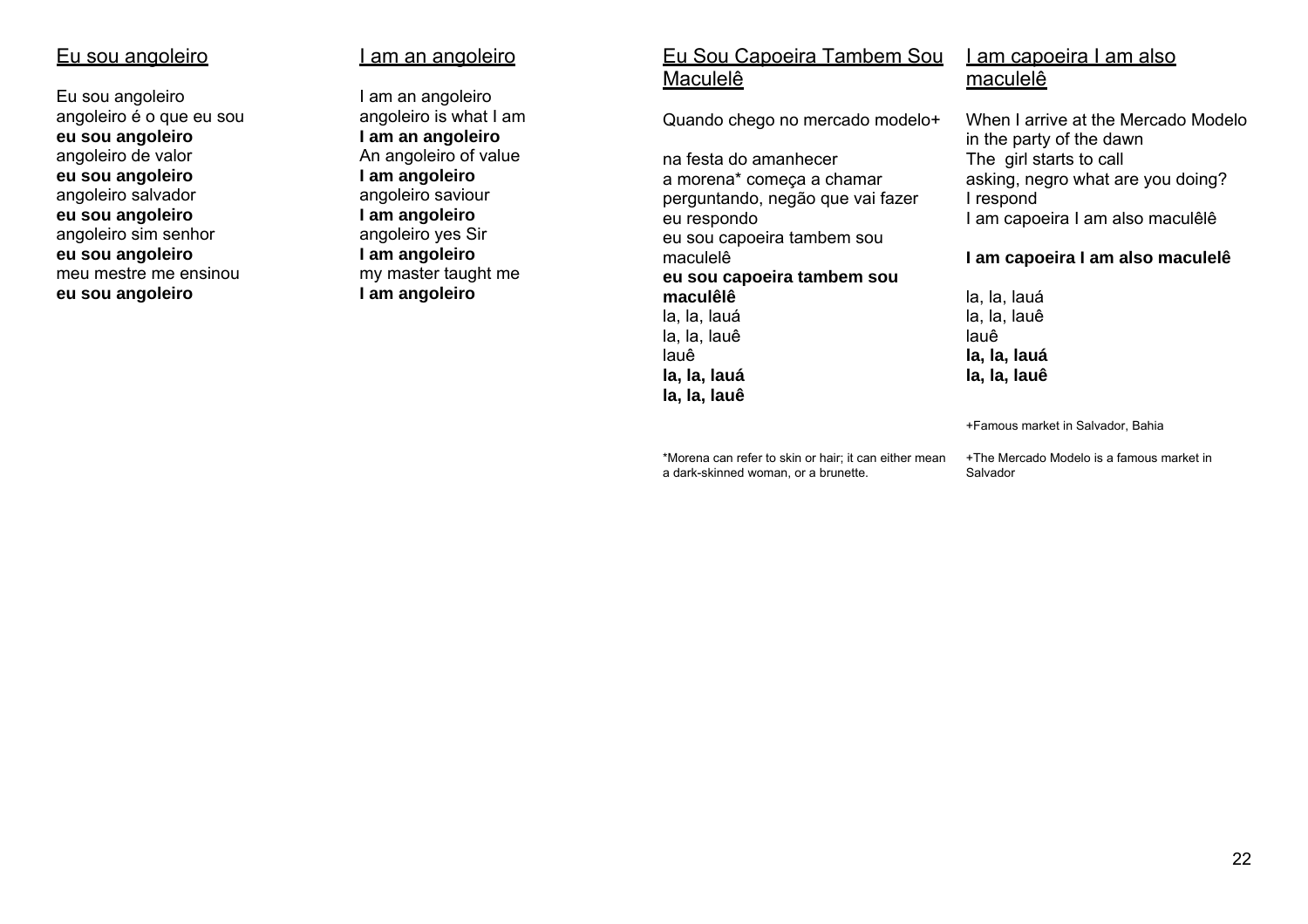### Eu tenho que ir me embora

Eu tenho que ir-me embora eu não posso demorar A maré tá cheia, eu não posso navegar

#### **Eu Tenho Que Ir-Me Embora Eu Não Posso Demorar**

A maré tá cheia, eu não posso navegar

#### **Eu Tenho Que Ir-Me Embora Eu Não Posso Demorar**

Eu não posso demorar eu não posso navegar

#### **Eu Tenho Que Ir-Me Embora Eu Não Posso Demorar**

## I Have To Go Away

I have to go away I can't be delayed The tide is high I can't sail

**I Have To Go Away I Can't Be Delayed**

The tide is high I can't sail

**I Have To Go Away I Can't Be Delayed**

I can't be delayed I can't sail

**I Have To Go Away I Can't Be Delayed** 

## Eu Vi A Cutia Com Coco No <u>Dente</u>

Eu vi a cutia com coco no dente,

Com coco no dente com coco no dente **Eu vi a cutia com coco no dente** 

Comendo farinha, olhando pra gente. **Eu vi a cutia com coco no dente** 

Com coco no dente com coco no dente.

\*A small chipmunk-like rodent found in the forests and "capoeiras" of Brazil. Here, "capoeira" refers to a grassy field clearned from the forest, not the movement form.

This song remarks upon a *cutia* unashamedly showing coconut dangling from its teeth.

## I saw a cutia\* with coconut in <u>the teeth</u>

I saw a cutia with coconut in its teeth

With coconut in its teeth with coconut in its teeth

**I saw a cutia with coconut in its teeth** 

Eating flour, looking at us. **I saw a cutia with coconut in its mouth** 

With coconut in its teeth with coconut in its teeth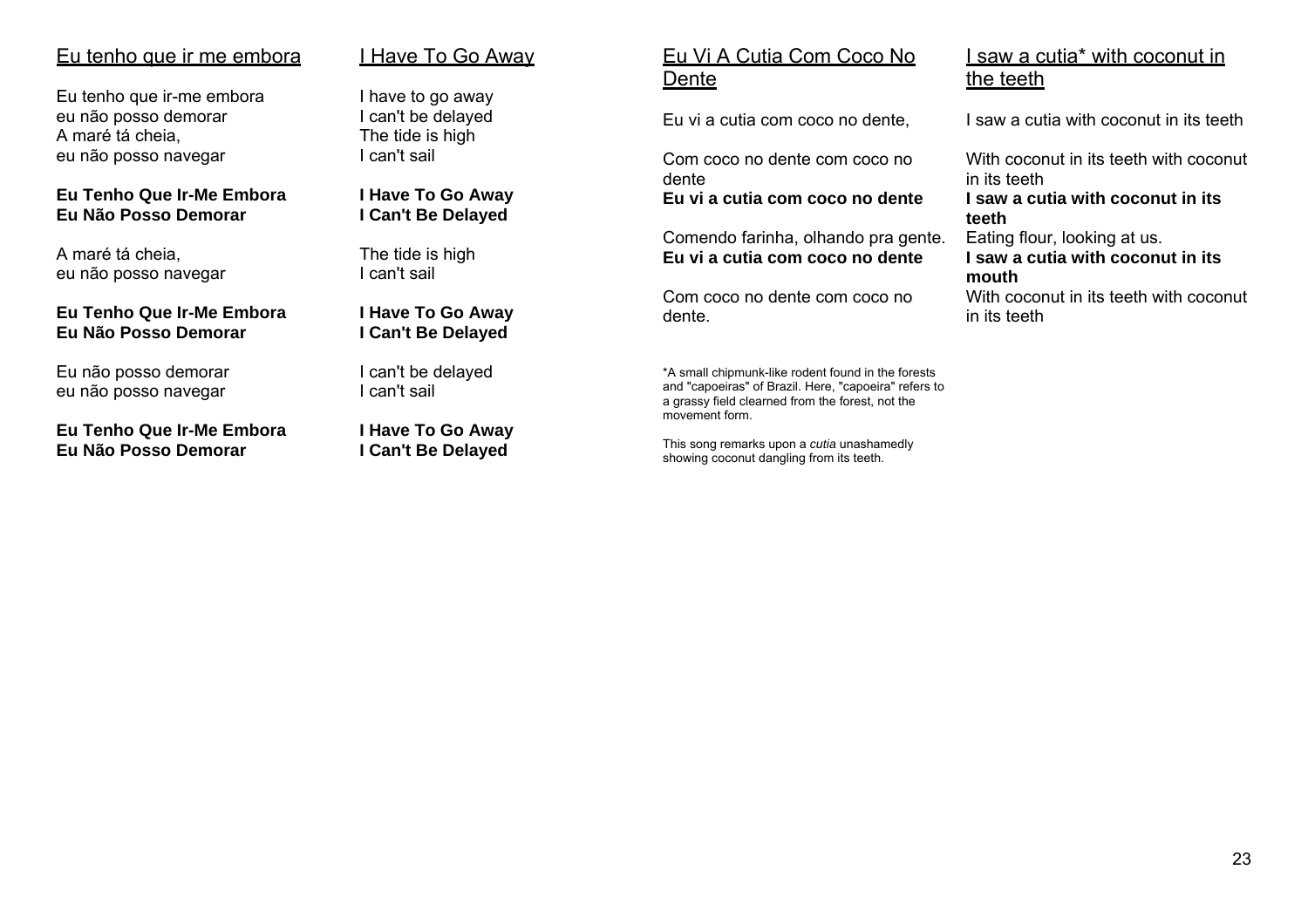## Foi No Clarão Da Lua

Foi.....

Foi no clarão da lua que eu vi acontecer Num vale tudo com jiu-jitsu o capoeira vencer., mas foi **Foi.....** 

**Foi no clarão da lua que eu vi acontecer Num vale tudo com jiu-jitsu o capoeira vencer**

Deu armada, e deu rasteira meia lua e a ponteira logo no primeiro round venceu o capoeira em baixo do ring mestre bimba vibrava tocando seu berimbauenquanto a gente cantava **Foi.....** 

**Foi no clarão da lua que eu vi acontecer Num vale tudo com jiu-jitsu o capoeira vencer** 

It was in the moonlight,

It was.....

It was in the moonlight that I saw it happen In a freefight with jiu-jitsu the capoeirista won **It was..... It was in the moonlight that I saw it happen In a freefight with jiu-jitsu the capoeirista won** He gave an armada and rasteria meia lua and a ponteira Soon in the first round The capoeirista won Below in the ring Mestre Bimba was thrilled playing his berimbau while the people sang **It was.....It was in the moonlight that I saw it happen In a freefight with jiu-jitsu the capoeirista won**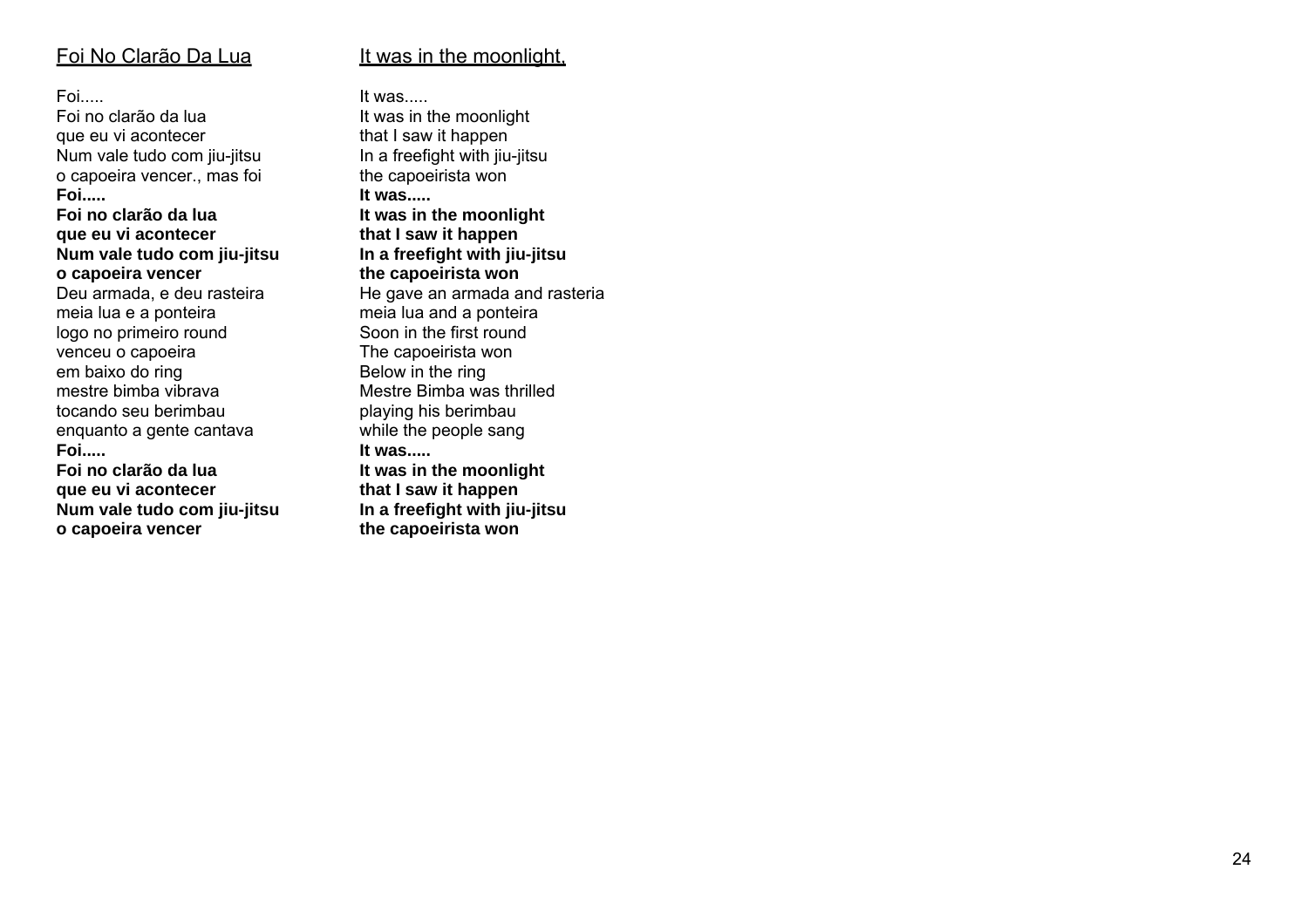## Gunga é meu

Gunga é meu, gunga é meu Gunga é meu, é meu, é meu

### **Gunga É Meu, Gunga É Meu**

Gunga é meu, foi pai quem me deu

### **Gunga É Meu, Gunga É Meu**

Gunga é meu, eu não dou a ninguém **Gunga É Meu, Gunga É Meu** 

Eu não vendo, eu não dou

This is a song intoning the importance of the berimbau *gunga*, or the bass berimbau, which controls the game and sets the pace for the *roda*. I like this song because it sets quite a hypnotic rhythm.

### Gunga is mine

The gunga is mine, the gunga is mine The gunga is mine, the gunga is mine

#### **The gunga is mine, the gunga is mine**

The gunga is mine, my dad gave it me

#### **The gunga is mine, the gunga is mine**

The gunga is mine, I give it to noone **The gunga is mine, the gunga is mine** 

I won't sell it, I won't give it

### Iê Capoeira, Iê Capoeirá

Iê Capoeira Iê Capoeira Iê Capoeira Iê Capoeira **Iê Capoeira Iê Capoeira Iê Capoeira Iê Capoeira**  Quando chegou na Bahia, Trago berimbau em mão, Eu toco cavalaria, Gosto de fazer canção, Capoeira **Coro** Ninguém sabe o sofrimento, Ninguém sabe a minha dor, Olha o negro de Angola Oh lutou e se libertou Capoeira **Coro** 

#### Eu jogo um jogo bonito Com amor no coracao Com um sorriso no rosto E um aperto de mao Capoeira Iê Capoeira **Le le le le le le** O berimbau**Le le le le le le** O atabaque **Le le le le le le** O pandeiro é legal Meu professor Que me ensinou A Capoeira meu amor

## Iê Capoeira Iê Capoeira

Iê Capoeira Iê Capoeira Iê Capoeira Iê Capoeira **Iê Capoeira Iê Capoeira Iê Capoeira Iê Capoeira**  When I arrived in Bahia, Carrying berimbau in hand, I play the cavalaria rhythm, I love to make a song, Capoeira **Chorus** Nobody knows the suffering, Nobody knows my pain, look at the blacks of Angola Who fought and freed Capoeira **Chorus** I play a pretty game With love in my heart With a smile on my face A squeeze of the hand Capoeira Iê Capoeira **Le le le le le le** O Berimbau**Le le le le le le** O Atabaque **Le le le le le le** O The pandeiro is great My teacher Who taught me Capoeira my love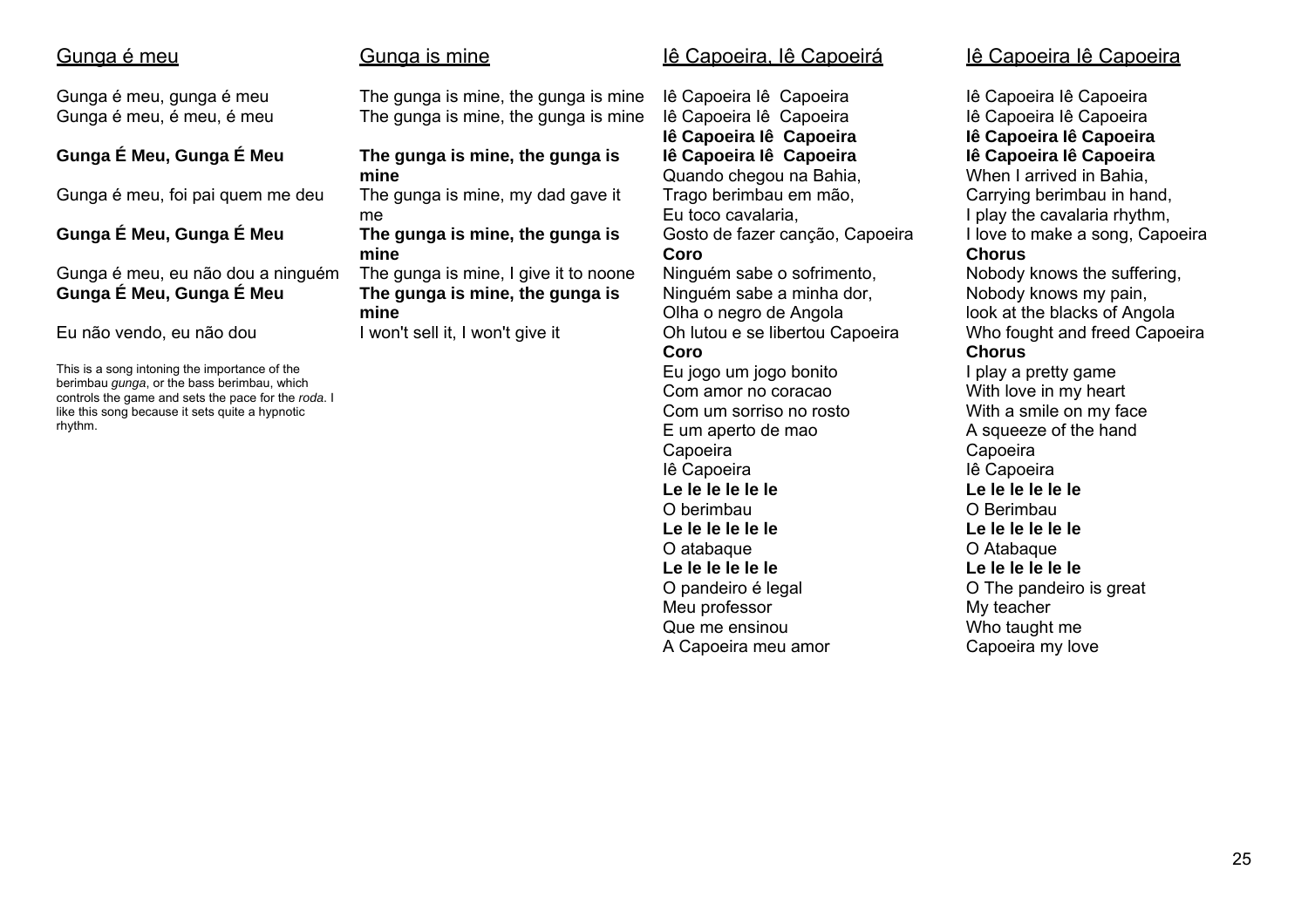## Iaiaioio

Quando o meu mestre se foi Toda a bahia chorou Iaia ioio **Iaia ioio iaia ioio** 

Oi menino com quem tu aprendeu Oi menino com quem tu aprendeu Aprendeu a jogar capoeira aprendeu Quem te ensinou já morreu Quem te ensinou já morreu O seu nome esta gravado Na terra onde ele nasceu Salve o mestre Bimba Salve a Ilha de Maré Salve o mestre que me ensinou A mandinga de bater com o pé

Iaia ioio**Iaia ioio iaia ioio** 

Mandingueiro Cheio de malevolência Era ligeiro o meu mestre Que jogava conforme a cadência Do bater do berimbau Salve o mestre Bimba Criador da regional Salve o mestre bimba Criador da regional Iaiá Ioiô

#### **Iaiá Ioiô Iaiá Ioiô**

Aprendeu meia- lua aprendeu martelo e rabo- de- arraia Jogava no pé da ladeira Muitas vezes na beira da praia Salve São Salvador A Bahia de maré Salve o mestre que me ensinou A mandinga de bater com o pé Iaia ioio

# Iaiáioiô

When my mestre left All Bahia cried Iaiá Ioiô **Iaiá Ioiô Iaiá Ioiô** Boy with whom did you learn Boy with whom did you learn Learned to play Capoeira, learned

He who taught you already died He who taught you already died His name is engraved in the land where he was born Hail mestre Bimba Hail Ilha de Maré Hail the mestre who taught me the magic of kicking with the foot Iaiá Ioiô **Iaiá Ioiô Iaiá Ioiô**Mandingueiro Full of malice My mestre was fast, he played to the music of the berimbau rhythm Long live mestre Bimba Creator of Regional Long live mestre Bimba Creator of Regional Iaiá Ioiô **Iaiá Ioiô Iaiá Ioiô**He learned the Meia-Lua, learned Martelo and Rabo de Arraia Played at the foot of the hill Many times by the seaside Long live São Salvador By the Sea of Bahia Hail the master who taught me The magic of kicking with the foot Iaia ioio

### **Iaia ioio iaia ioio**

Quando meu mestre se foi Toda a bahia chorou Iaia ioio **Iaiá Ioiô Iaiá Ioiô** 

#### **Iaia ioio iaia ioio**

When my master left All of Bahia cried Iaia ioio **Iaiá Ioiô Iaiá Ioiô**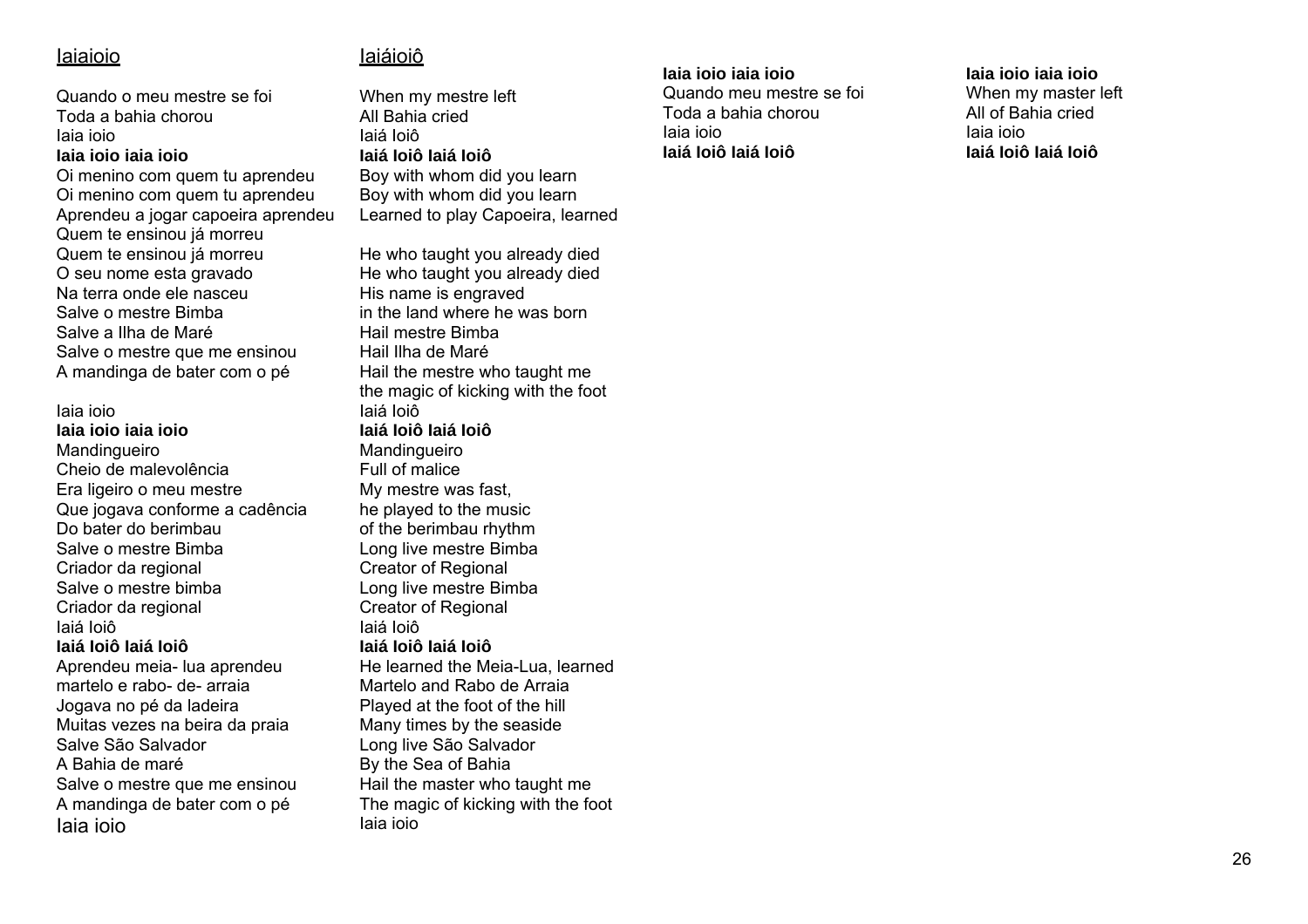## <u>lê Parana</u>

Iê parana Parana parana iê parana **iê parana** É para boa maneira **iê parana** Quero ouvir vocês cantar **iê parana** Meia lua e rasteira **iê parana** Na roda de capoeira **iê parana** Parana parana iê parana **iê parana**  Meu para parana iê parana **iê parana**  Meu para é melhor que você parana **iê parana** E o coro vai ajudar parana **iê parana** Terra boa de morar parana **iê parana** Terra que você planta dar parana

\*Para and Parana are cities, but Parana could also refer to a man. In candomble there is also a caboclo called Parana

# Iê Parana

Parana IêParana parana Parana iê **iê parana** It is for a good way **iê parana** I want to hear you sing **iê parana** Meia lua e rasteira **iê parana** In the capoeira roda **iê parana** Parana parana iê parana **iê parana** Stop me, Parana iê Parana **iê parana**  My Para is better than your Parana\* **iê parana**  And the choir will help parana **iê parana** Good land to live on parana **iê parana**  Land where you established parana

#### *Paraná*

A southern state of Brasil, which borders Paraguay and whose river (also called the Paraná) was fought over in a war with Paraguay in the 1860s. Many slaves (among them, *capoeiristas*) were sent to fight in this war, with the promise of earning their freedom.

### Jogar Capoeira De Angola

Jogar capoeira de angola Não é brincadeira Menino vem ver lelê Com a cabeça no chão Vai saindo de aú Completando rolê **Jogar capoeira de angola Não é brincadeira Menino vem ver lelê Com a cabeça no chão Vai saindo de aú Completando role** 

Eu fui lá no cais da bahiaJogar capoeira Lembrei de pastinha e seu Aberrê\* lelê Capoeira de angola Não é brincadeira menino vem ver

**Jogar capoeira de angola Não é brincadeira Menino vem ver lelê Com a cabeça no chão Vai saindo de aú Completando role** 

Porquinho sempre falou Solte o corpo menino Deixe de falar Tem que ter sentimento Para capoeira de angola jogar

#### Playing Capoeira Angola

Playing capoeira Angola Is not a joke Boy come to see lelê With his head on the ground He leaves with a cartwheel Finishing with rolê **Playing capoeira Angola Is not a joke Boy come to see lelê With his head on the ground He leaves with a cartwheel Finishing with rolê** 

I went to the port of Bahia To play capoeira I remembered pastinha and Aberrê lelê Capoeira of Angola Is not a joke Boy come to see

**Playing capoeira Angola Is not a joke Boy come to see lelê With his head on the ground He leaves with a cartwheel Finishing with rolê** 

Porquinho always said Free your body boy Stop talking You got to have feeling In order to play Capoeira Angola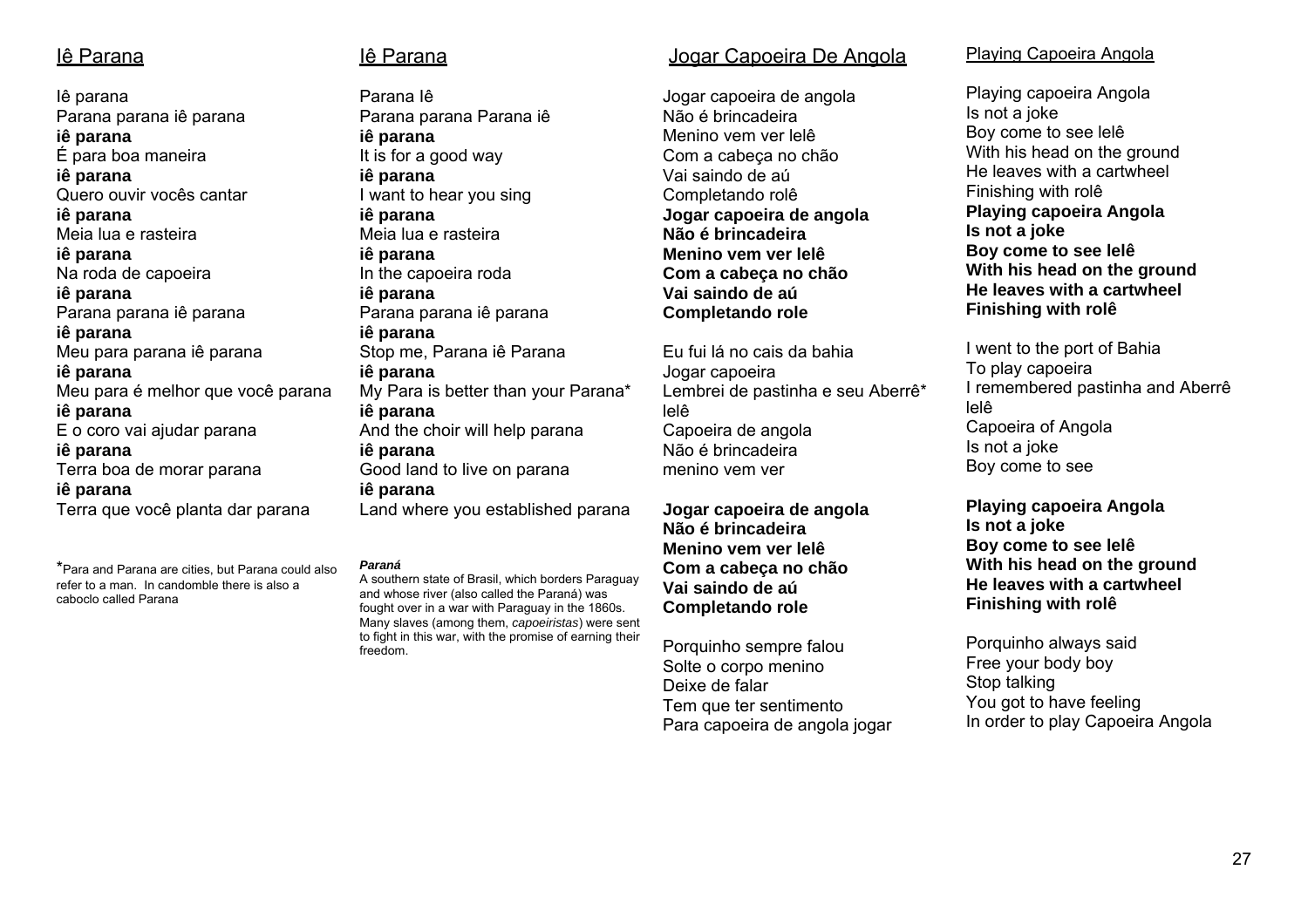**Jogar capoeira de angola Não é brincadeira Menino vem ver lelê Com a cabeça no chão Vai saindo de aú Completando role** 

Você diz que entra na roda Com ginga de corpo sabe balançar Tem que ser mandingueiro Para capoeira de angola jogar

**Playing capoeira Angola Is not a joke Boy come to see lelê With his head on the ground He leaves with a cartwheel Finishing with rolê** 

You said enter the roda With swinging the body You need to be smart to play Capoeira Angola

\*Mestre Aberrê was another famous mestre of Pastinha's time, who taught Mestre Canjiquinha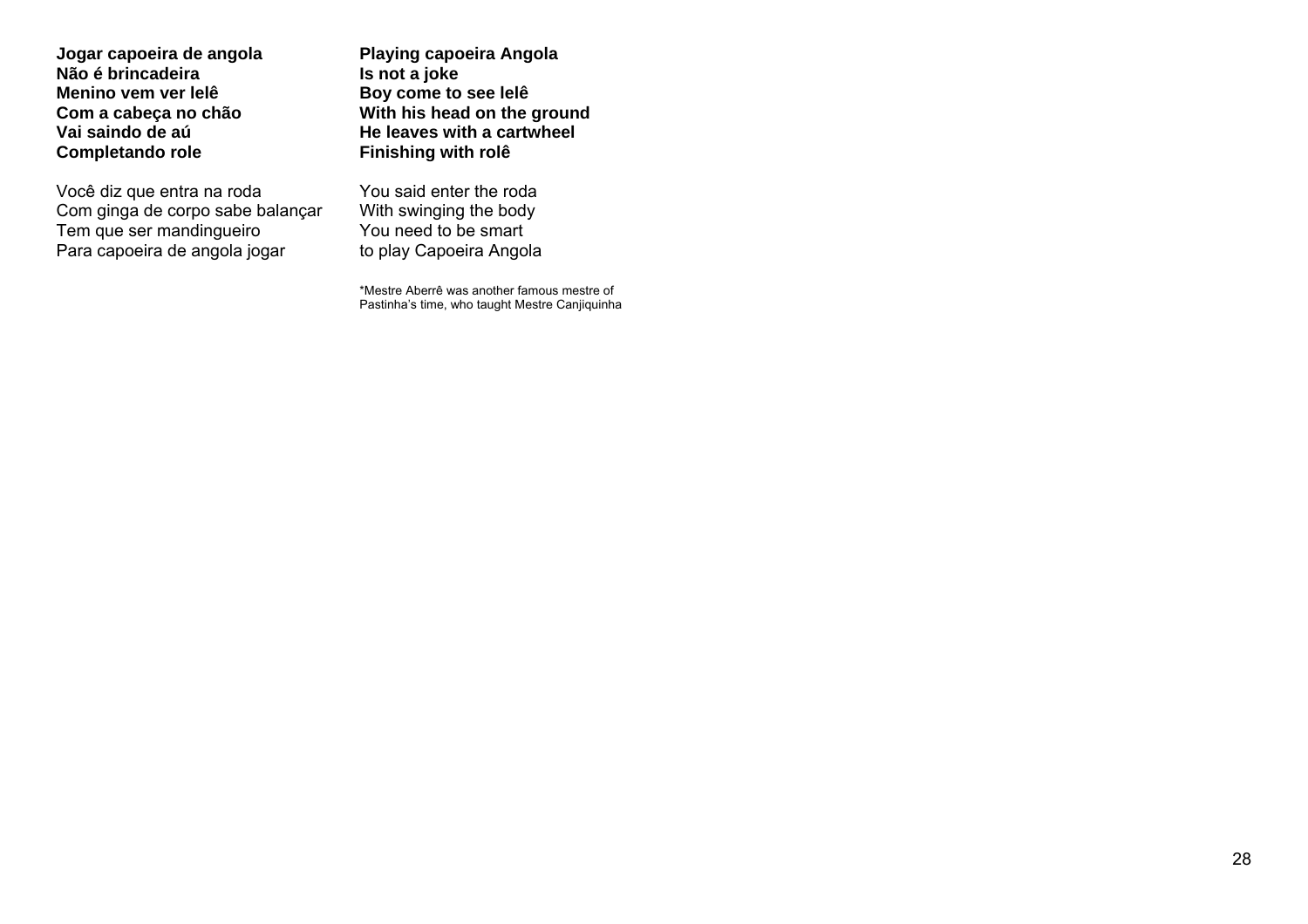### Jogo de Dentro Jogo De Fora

Jogo de dentro, jogo de fora \* Joga bonito no jogo de Angola **Jogo de dentro, jogo de fora** Valha me Deus, minha Nossa Senhora **Jogo de dentro, jogo de fora**

This song is a reminder to play "inside" (towards the opponent) as well as "outside" (backing away). Frequently a beginner will back away most of the time, but surprising things happen when one goes *into* an attack.

#### Inside game, outside game

Inside game, outside game Play beautiful in the game of Angola **Inside game, outside game** Protect me my Lord, Our Lady

**Inside game, outside game** 

#### <u>lavadeira</u>

Lava, lava, lavadeira A roupa do Capoeira **Lava, lava, lavadeira A roupa do Capoeira**  Porque hoje é domingo Amanhã segunda feira Hoje a festa é no bonfim Amanhã é na ribeira Oi, vai ter roda de samba E jogo de capoeira Moleque, tome cuidado Com o tombo da ladeira Sua roupa está limpa Coitada da lavadeira Lava, lava, lavadeira A roupa do capoeira **Lava, lava, lavadeira A roupa do capoeira** 

\*Tombo de ladeira literally means "fall down the hill." It is the name of a movement described in Melo Moraes Filho's 1901 description of capoeira in Rio: "to touch, with one's foot, the opponent while he jumps in the air."

#### Laundry woman

wash, wash, laundrywoman capoeira clothes **wash, wash, laundrywoman capoeira clothes**  Because today it is sunday Tomorrow Monday Today the party is in Bonfim Tomorrow it is in the Ribeira Oi, lets have samba de roda And a game of capoeira Kid, take care With the tombo da ladeira\* Your clothes are clean Poor laundrywoman wash, wash, laundrywoman capoeira clothes **wash, wash, laundrywoman capoeira clothes**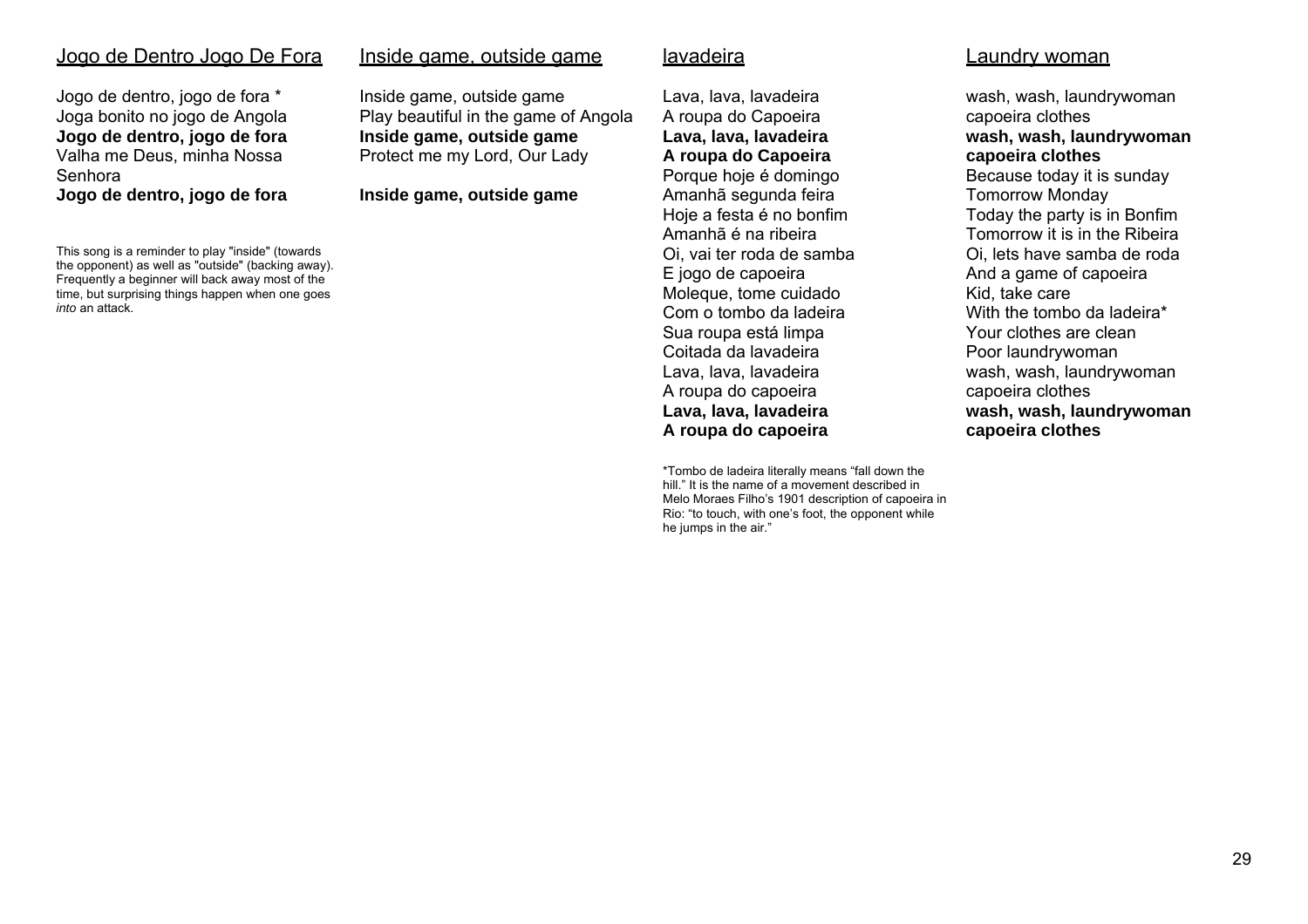## La Vai Viola

O lê lê la vai viola **Tim, Tim, Tim, la vai viola**  O viola meu bem viola **Tim, Tim, Tim, la vai viola** Jogo o bonito no jogo de angola **Tim, Tim, Tim, la vai viola**  Jogo de dentro e jogo de fora **Tim, Tim, Tim, la vai viola** 

## There goes the viola

O lê lê there goes the viola **Tim tim tim there goes the viola**  O viola my good viola **Tim tim tim there goes the viola**  Play beautiful in the game of Angola **Tim tim tim there goes the viola**  Play inside and play outside **Tim tim tim there goes the viola** 

### Leva morena me leva

Leva morena me leva Me leva pro seu bangalo

#### **Leva morena me leva Me leva pro seu bangalo**

Leva morena me leva Eu sou Capoeira já disse que sou

#### **Leva morena me leva Me leva pro seu bangalo**

Leva morena me leva O hoje faz frio, amanhã faz calor

#### **Leva morena me leva Me leva pro seu bangalo**

Leva morena me leva Me leva pro baixo do seu cobertor

#### **Leva morena me leva Me leva pro seu bangalo**

Leva morena me leva Hoje sou pobre, amanhã sou doutor

**Leva morena me leva Me leva pro seu bangalo** 

# Take me morena\*, take me

Take me morena, take me Take me to your bungalow

**Take me morena, take me Take me to your bungalow** 

Take me brown girl, take me I am Capoeira, I already told you so

#### **Take me morena, take me Take me to your bungalow**

Take me brown girl, take me Today it's cold, tomorrow it will be hot

### **Take me morena, take me Take me to your bungalow**

Take me brown girl, take me Take me under your blanket

### **Take me morena, take me Take me to your bungalow**

Take me brown girl take me Today I'm poor, tomorrow I will be a doctor

### **Take me morena, take me Take me to your bungalow**

\*Dark-skinned woman or brunette

# Lá vem vindo

Lá vem vindo, lá vem só

É Capoeirista, com a força maior

**Lá vem vindo, lá vem só** 

A força divina com a força maior

**Lá vem vindo, lá vem só** 

## There he comes

There he comes, there he comes alone He is a Capoeirista with great strength **There he comes, there he comes alone** A divine force with a great strength **There he comes, there he comes alone**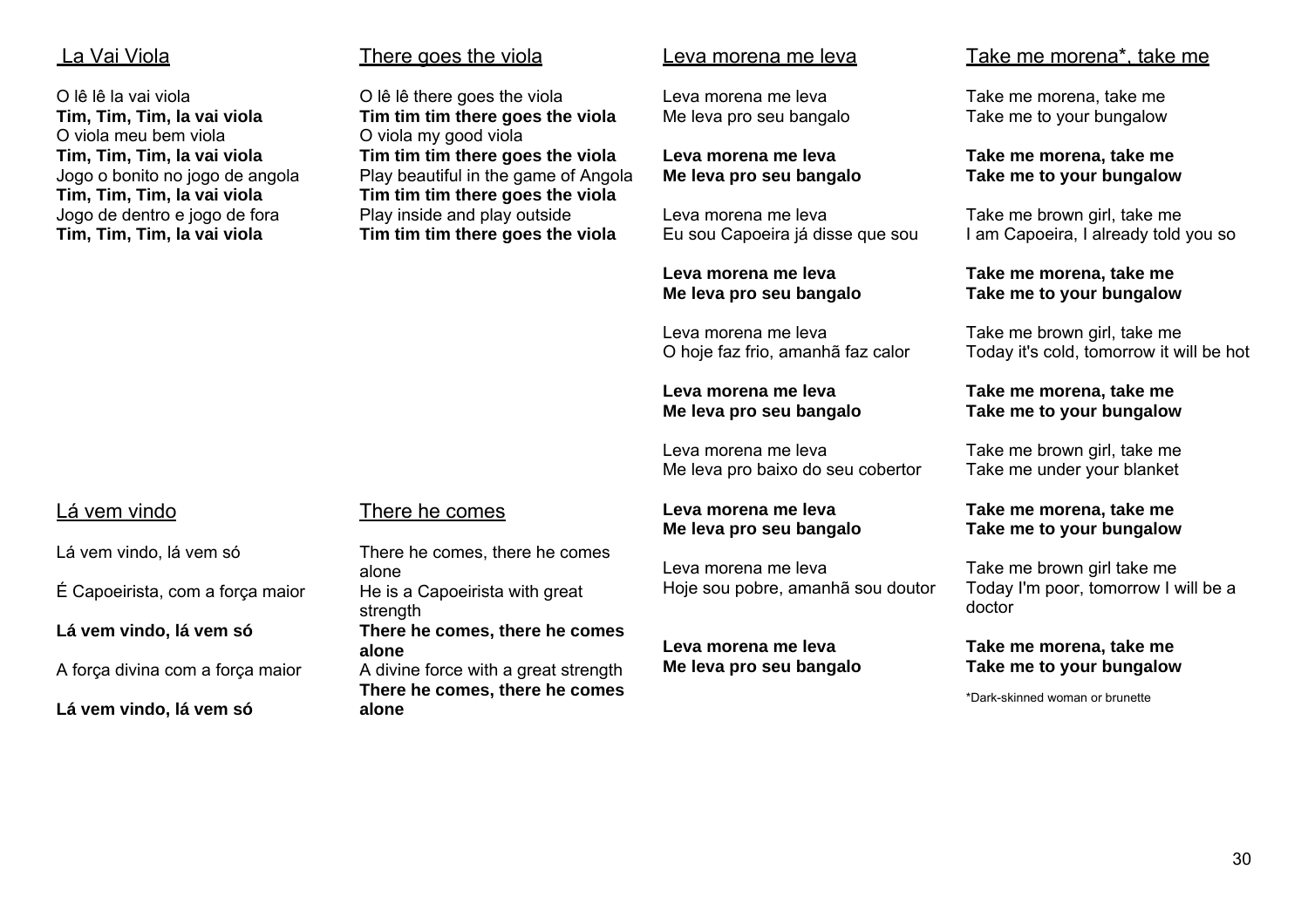## <u>Le La Lae Lae La</u>

Le La Lae Lae La La Lae Lae La Le Le Le Le La La

**Le La Lae Lae La La Lae Lae La Le Le Le Le La La** 

Berimbau chamou pro jogo Pandeiro me respondeu O Atabaque já entrou Mestre Bimba apareceu La Lae Lae La

#### **Coro**

Manoel dos Reis Machado Criador da Regional Espalhando pelo mundo Essa cultura national La Lae Lae La

#### **Coro**

Lá no cais se batizou A Capoeira Regional Espalhando pelo mundo Essa arte marcial La Lae Lae La

**Coro** 

## Le La Lae Lae La

Le La Lae Lae La La Lae Lae La Le Le Le Le La La

**Le La Lae Lae La La Lae Lae La Le Le Le Le La La** 

Berimbau called to the game Pandeiro answered me The Atabaque already started Master Bimba appeared La Lae Lae La

#### **Chorus**

Manoel dos Reis Machado Creator of Regional Spreading around the world This national culture La Lae Lae La

#### **Chorus**

There in the wharf it was baptized Regional Capoeira Spreading around the world This martial art La Lae Lae La

**Chorus**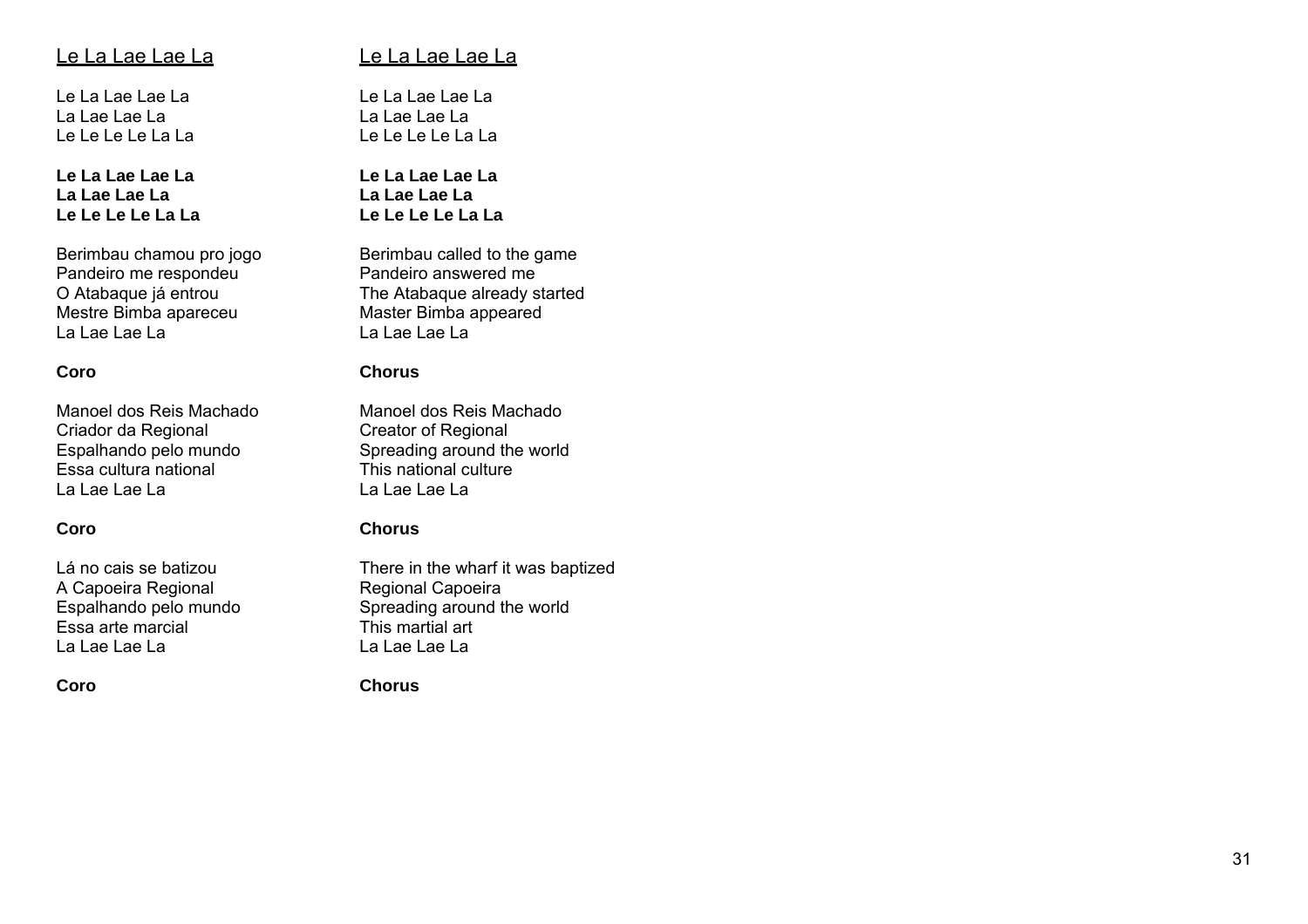#### Luanda é meu boi

Luanda é meu boi, Luanda é para Tereza canta sentado Oi Marina samba de pè La no cais da Bahia Na roda de Capoeira Não tem lêlê não tem nada Oi, não tem lêlê nem lala

Oi laê laê la **Oi lêlê** Oi lae lae la **Oi lêlê** 

Oi la laê la laê la laê o laê la **Oi la laê la laê la laê o laê la** Oi la laê la laê la laê o laê la **Oi la laê la laê la laê o laê la** 

Oi laê **la laê la** Oi lêlê **la laê la** Oi laê **la laê la** Oi lêlê **la laê la** 

#### Luanda is my ox

Luanda is my ox Luanda is for Teresa sings while sitting Marina dances samba standing up There at the banks of Bahia In the roda of Capoeira There is no lêlê there is nothing There is no lêlê and no lala

Oi laê laê la **Oi lêlê** Oi lae lae la **Oi lêlê** 

Oi la laê la laê la laê o laê la **Oi la laê la laê la laê o laê la** Oi la laê la laê la laê o laê la **Oi la laê la laê la laê o laê la** 

Oi laê **la laê la** Oi lêlê **la laê la** Oi laê **la laê la** Oi lêlê **la laê la** 

#### Maculelê Maracatú

Quando meu filho nascer Vou perguntar pra parteira O que é que meu filho vai ser Meu filho vai ser capoeira Capoeira capú

#### **Maculelé, maracatu**

Não é karaté nem também kung-fu

#### **Maculelé, maracatu**

Fui na bahia comer carurú+

**Maculelé, maracatu** 

Vim comer caru e não como angu

#### **Maculelé, maracatu**

\*Maracatú is a Brazilian dance of African origin. In Pernambuco (Recife) it means a group of street dancing merrymakers at Carnival time.

+Vegetable and shrimp patty especially common in Bahia.

### Maculelê Maracatú\*

When my son is born I'll ask the midwife what my son is going to be My son is going to be capoeira Capoeira capú

#### **Maculelé, maracatu**

It is not kung-fu, nor karaté

#### **Maculelé, maracatu**

I was in Bahia to eat carurú

#### **Maculelé, maracatu**

I came to eat caruru and I don't eat angu#

#### **Maculelé, maracatu**

#Angu is a northeastern Brazilian dish that harks back to the days of slavery. Prints by the French explorer and travel writer, Jean Baptiste Debret, show Brazilian women cooking large pots of angu over wood fires. Similar to the coocoos of the West Indies and the cornmeal mush of the southern United States, this corn angu is prepared simply from cornmeal and water, with the addition of a bit of butter or animal fat.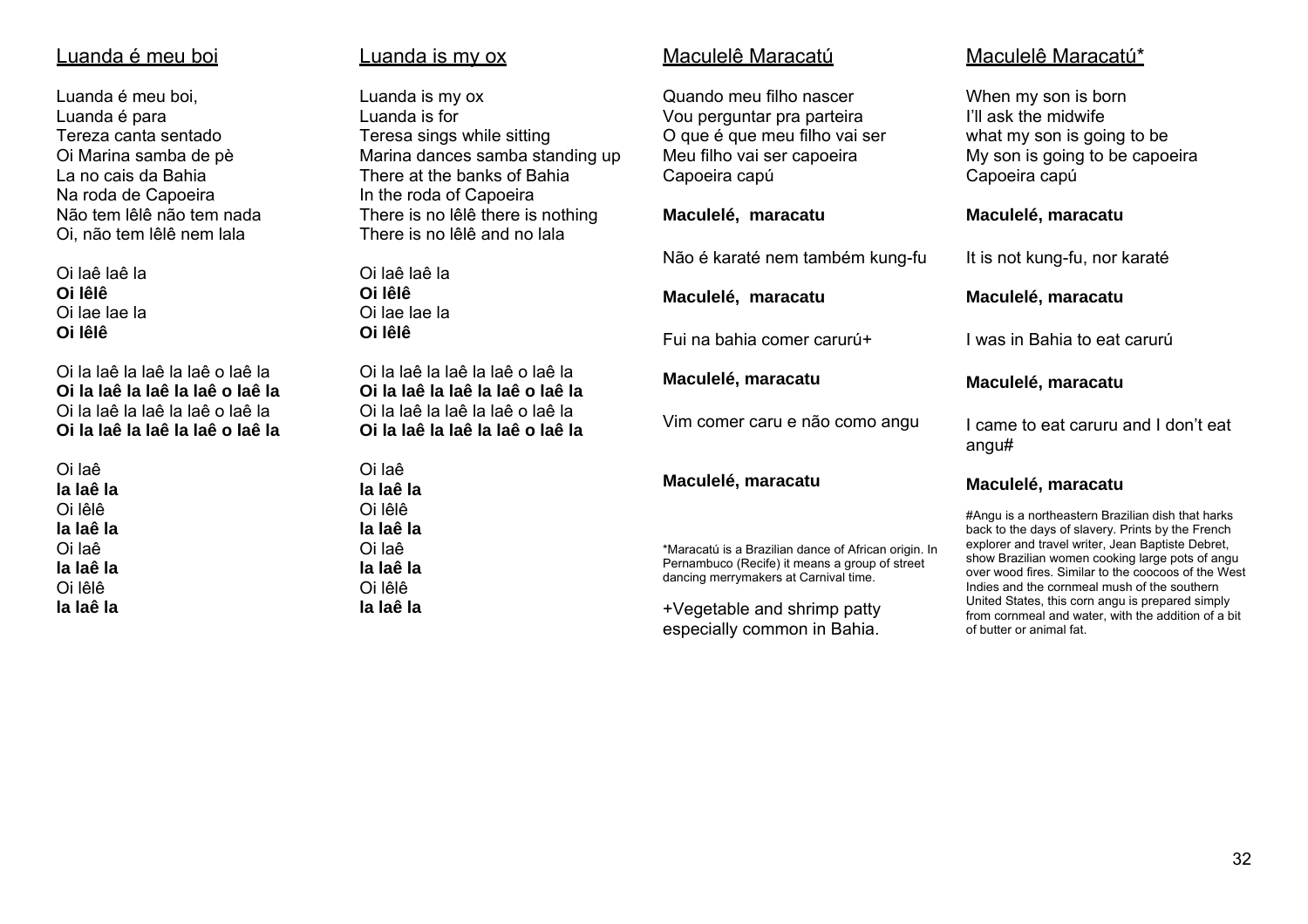#### <u>Marinheiro só</u>

Eu não sou daqui **Marinheiro só** Eu não tenho amor **Marinheiro só** Eu sou da Bahia **Marinheiro só** De São Salvador **Marinheiro só** Marinheiro, marinheiro, **Marinheiro só** Quem te ensinou a nadar **Marinheiro só** Foi o tombo do navio **Marinheiro só** Ou foi o balanço do mar **Marinheiro só**La vem, la vem, **Marinheiro só** Como ele vem façeiro **Marinheiro só** Como todo de branco **Marinheiro só** Com seu bonezinho **Marinheiro só** 

#### Lonely Sailor

I am not from here **Lonely sailor**  I don't have a lover **Lonely sailor**  I am from Bahia **Lonely sailor**  I am from São Salvador **Lonely sailor** Sailor, sailor **Marinheiro só** Who taught you how to swim? **Lonely sailor**  Was it the sinking of the ship? **Lonely sailor**  Or was it the rolling of the sea **Lonely sailor** There he goes, there he goes **Lonely sailor**  How he goes at such ease **Lonely sailor**  All in white **Lonely sailor**  With his little hat **Lonely sailor**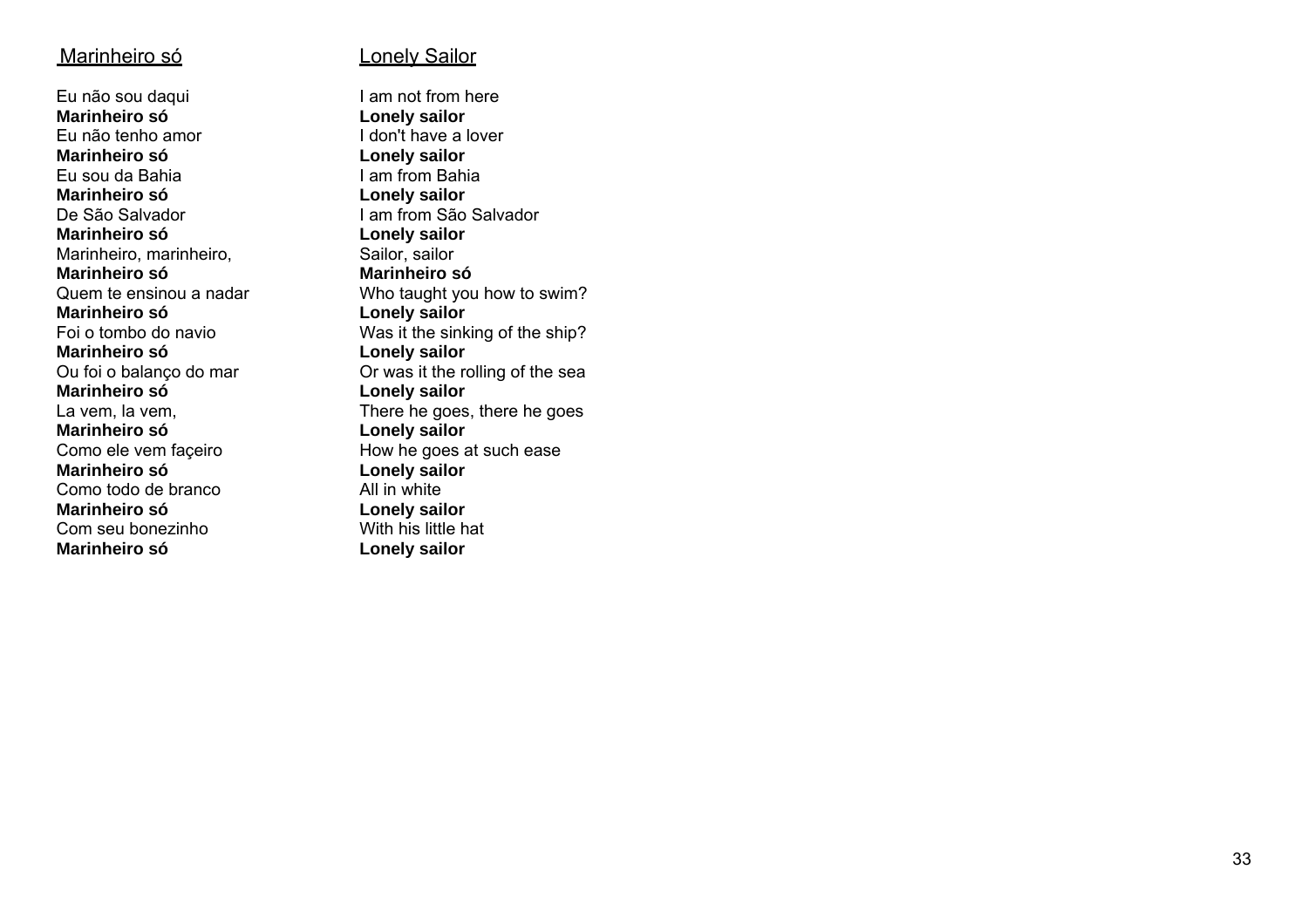#### Meu Berimbau , Instrumento **Genial**

Meu berimbauInstrumento genial Meu berimbau Você é fenomenal! **Meu berimbau Instrumento genial Meu berimbau Você é fenomenal!**

#### My berimbau, Brilliant Instrument

My berimbau brilliant Instrument My berimbau You are phenomenal! **My berimbau brilliant Instrument My berimbau You are phenomenal!** 

#### Molegue E Tu

 (oi) é tu que é moleque\* **Moleque é tu**  É tu que é moleque **Moleque é tu**  Cala boca, moleque **Moleque é tu**  Oi que eu te bato, moleque **Moleque é tu**  Eu te pego, moleque **Moleque é tu**  Te castigo, moleque **Moleque é tu**  Conforme a razão**Moleque é tu**  Oi aqui tá o moleque **Moleque é tu**  Quem me chamou de moleque **Moleque é tu**  Eu te derrubo, moleque **Moleque é tu**  Eu te jogo no chão **Moleque é tu**  É você que é moleque **Moleque é tu** 

A playfully confrontational song accusing a player of being a *moleque* ("street urchin") deserving of punishment.

#### You are a scoundrel

Oi, It is you who is a scoundrel You are a scoundrel It is you who is a scoundrel **You are a scoundrel** Shut your mouth, scoundrel **You are a scoundrel** I beat you, scoundrel **You are a scoundrel**  I catch you, scoundrel **You are a scoundrel** I punish you, scoundrel **You are a scoundrel** Like you should be **You are a scoundrel** Oh here is the scoundrel**You are a scoundrel** Who calls me a scoundrel? **You are a scoundrel** I knock you down, scoundrel **You are a scoundrel** I throw you in the dirt **You are a scoundrel** It is you who is a scoundrel **You are a scoundrel** 

*• moleque* (moh-LEH-keh) Translates as "street urchin"; homeless street orphan. Hundreds of these children still roam the streets of today's *favelas* (slums) throughout Brazil. Here, the term is used more lovingly.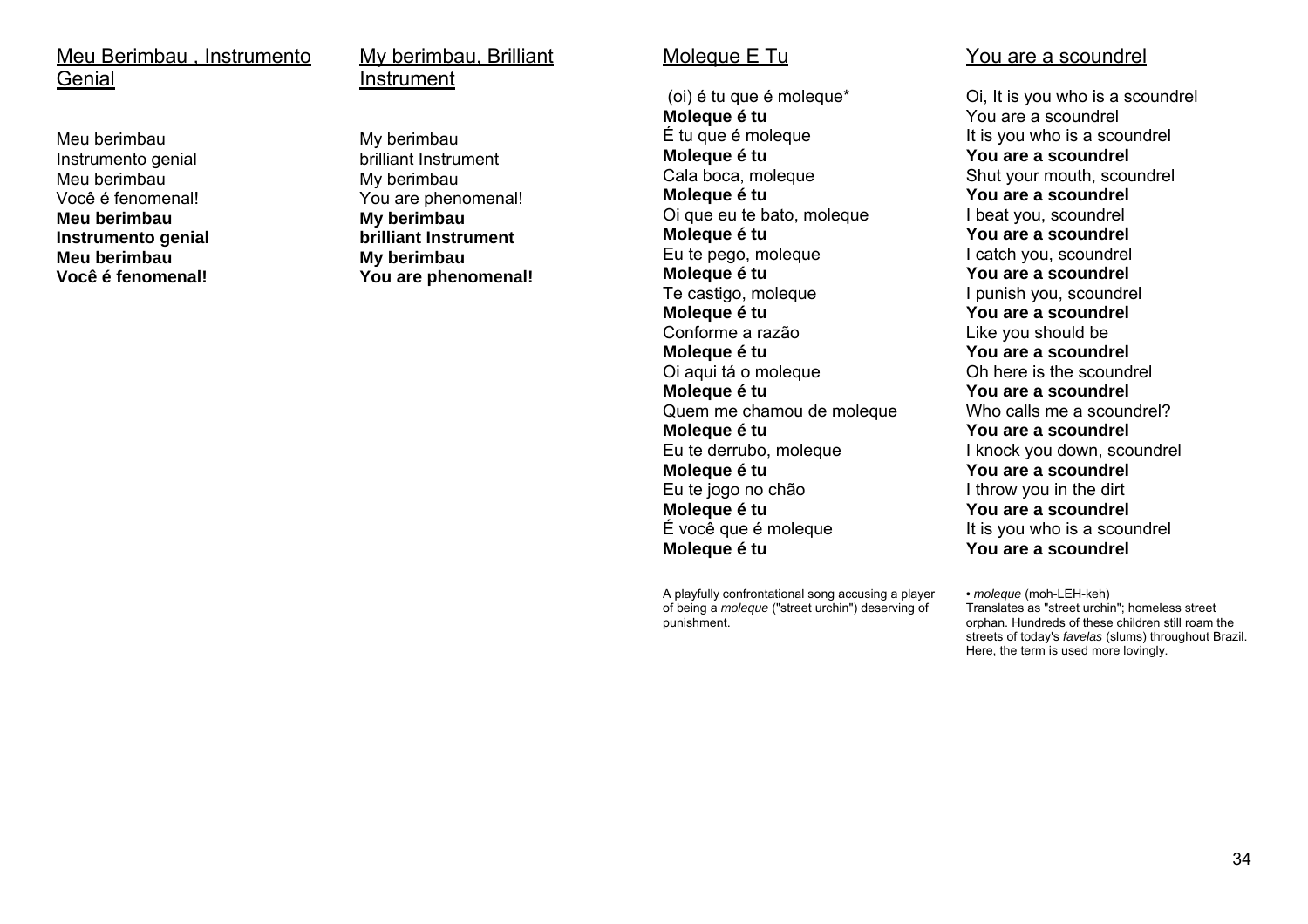### Nhem Nhem Nhem

O menino chorou **Nhem nhem nhem** Porque não mamou **Nhem nhem nhem** Sua mãe tá na feira **Nhem nhem nhem** Cala boca menino **Nhem nhem nhem** O menino é danado **Nhem nhem nhem** O menino é malvado **Nhem nhem nhem** O menino chorou **Nhem nhem nhem** Chorou chorou **Nhem nhem nhem**

particularly "bratty."

## Nhem Nhem Nhem

Hey the baby is crying **Nhem nhem nhem** Because he wasn't breastfed **Nhem nhem nhem** His mother is at the market **Nhem nhem nhem** Be quiet baby **Nhem nhem nhem**  Oh mischievous baby **Nhem nhem nhem** Oh bad baby **Nhem nhem nhem** The boy cried **Nhem nhem nhem** Cried cried **Nhem nhem nhem**

## Ó Ligeiro

Oi ligeiro\*,ligeiro **Paranà** Pintor é ligeiro **Paranà** E Caçapa é ligeiro **Paranà** Eu também sou ligeiro **Paranà** Capoeira é ligeiro **Paranà** Batuqueiro é ligeiro **Paranà**

 $*$ Has a double meaning – quick and deceptive – a good skill in Capoeira!

## Oh quick

Oh quick, oh quick **Paranà** Pintor is quick **Paranà** And Caçapa is quick **Paranà** I am also quick **Paranà** Capoeira is quick **Paranà** A batuqueiro is quick **Paranà** 

## This song may be sung when a player is being

#### No Mercado modelo

No Mercado modeloTem acarajé **No Mercado modelo** Tem acarajé

## In Mercado modelo

In Mercado modeloThey have acarajé**\* In Mercado modelo** They have acarajé

\*black-eyed pea fritters served on streets of Bahia and filled with shrimp paste.

## Oi Nega que vende a**í**

Oi nega que vende aí que vende aí, o que vende aí **oi nega que vende aí** vende arroz e camarão **oi nega que vende aí** vende arroz do maranhão **oi nega que vende aí**

+A black woman

#### Oi Woman who sells there

Oi woman who sells there who sells there, who sells there **Oi woman selling there**  selling rice and shrimp **Oi woman selling there** sell rice from Maranhão\* **Oi woman selling there**

\*North-East state of Brazil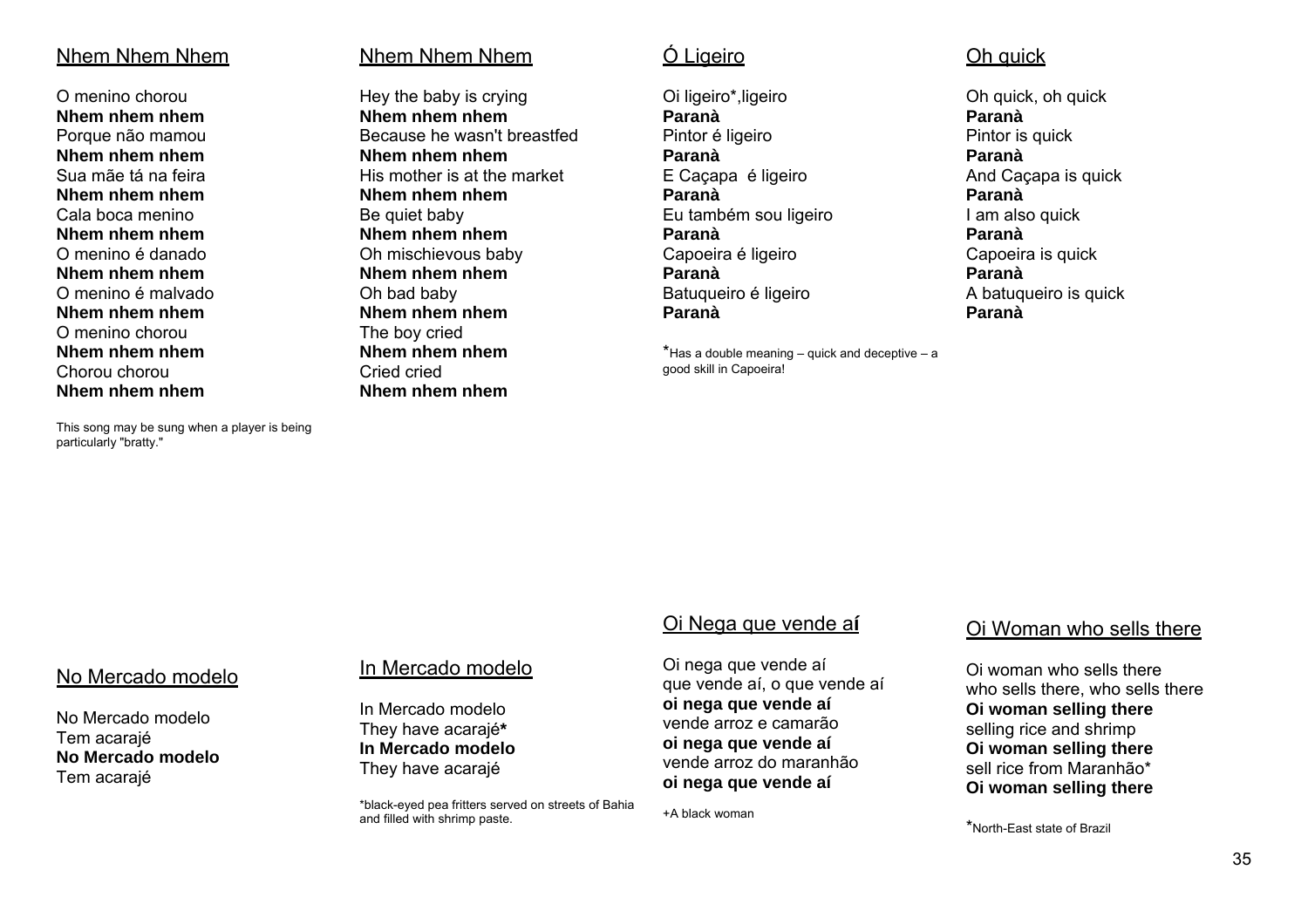## Ô â ô â ei

Ô â ô â ei Eu vou bater quero ver cair **Ô â ô â ei**Eu vou bater quero ver cair **Ô â ô â ei** Topei quero ver cair **Ô â ô â ei**Quero ver quero ver cair **Ô â ô â ei**Eu aprendí com Pastinha **Ô â ô â ei**A jogar de capoeira **Ô â ô â ei**Puxa puxa, leva leva

#### **Ô â ô â ei**

Eu vou bater quero ver cair **Ô â ô â ei**

This song suggests a certain fighting spirit in the *roda*, expressed in the joy of seeing the opponent fall.

## Oh ah oh ah eh

**Oh, ah, oh ah eh** I will hit I want to see the fall **Oh, ah, oh ah eh** I will hit I want to see the fall **Oh, ah, oh ah eh** I punched I want to see the fall **Oh, ah, oh ah eh** I want to see, I want to see the fall **Oh, ah, oh ah eh** I learned with Pastinha **Oh, ah, oh ah eh** To play capoeira **Oh, ah, oh ah eh** Pull it pull it, take it take it **Oh, ah, oh ah eh** I will hit I want to see the fall **Oh, ah, oh ah eh**

## Oi Sim Sim Sim

**Oh sim, sim, sim Oh não, não, não** 

Mais hoje tem amanhã não

Mais hoje tem amanhã não

**coro**Mais hoje tem amanhã não

Olha pisada de Lampião **coro** Mais hoje tem amanhã não

Mais hoje tem amanhã não

#### **coro**

Olha pisada de Lampião Olha pisada de Lampião **coro** Oh não, não, não Oh sim, sim, sim **coro**

\*Famous turn-of-century bandit who really existed but after his death took on mythical qualities similar to Robin Hood, however in reality he was a rutheless heartless bandit.

## Oh Yes, Yes, Yes

**Oh yes, yes, yes Oh no, no, no** 

What you have today is gone tomorrow What you have today is gone tomorrow **chorus**What you have today is gone tomorrow Look at the footsteps of Lampião\* **chorus**What you have today is gone tomorrow What you have today is gone tomorrow **chorus**Look at the footsteps of Lampião Look at the footsteps of Lampião **chorus** Oh no, no, no Oh yes, yes, yes **chorus**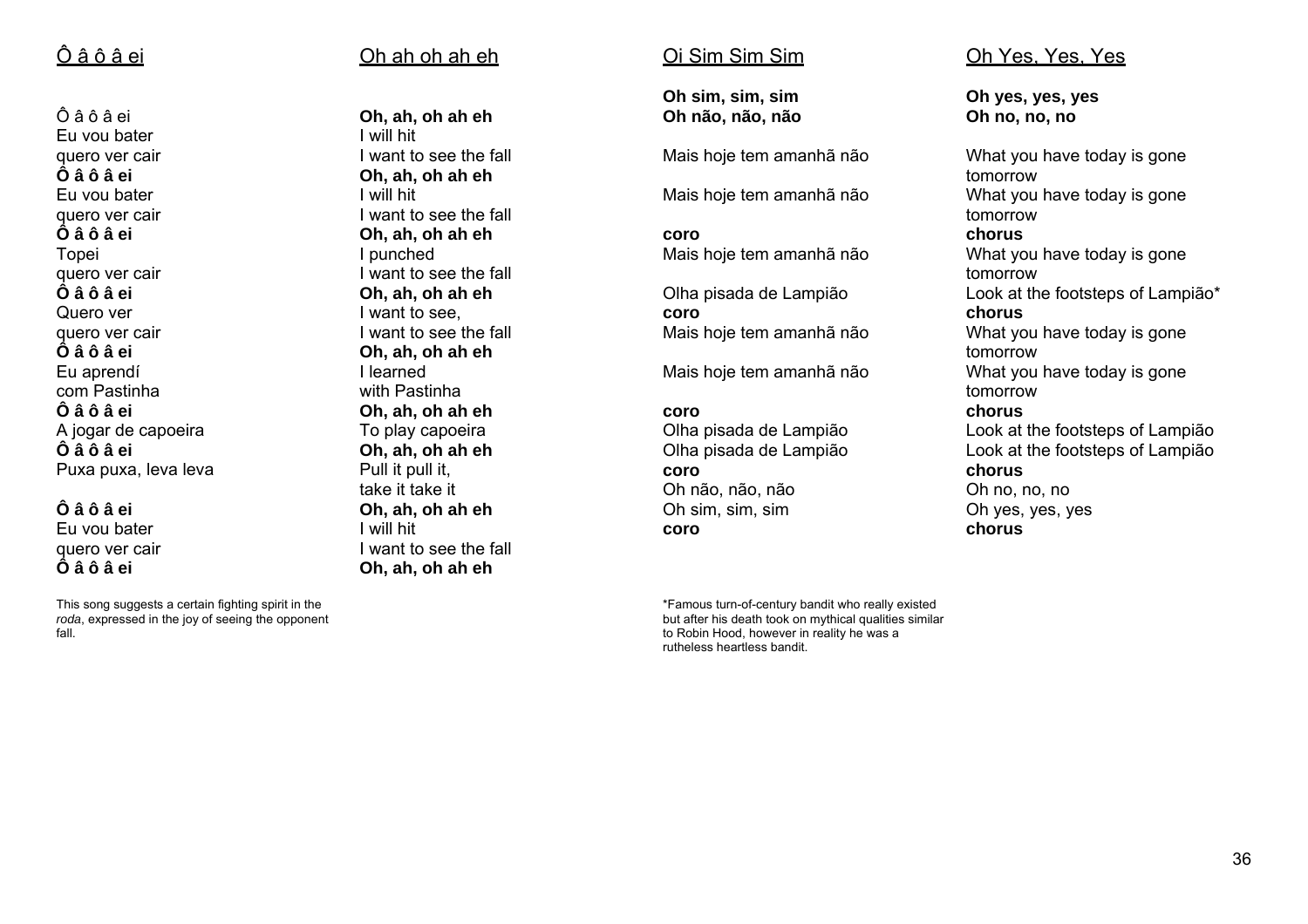### Olha O Nego sinhà

Olha o negro sinhà Olha là o negro **Olha o negro sinhà**  Mas que negro danado **Olha o negro sinhà**  Esse nego è valente **Olha o negro sinhà**  Oi me pega esse nego **Olha o negro sinhà**  E derruba no chão **Olha o negro sinhà**  Esse nego è valente **Olha o negro sinhà**  Esse nego è um cão **Olha o negro sinhà**  Mas Castiga esso nego **Olha o negro sinhà**  Mas conforme a razão **Olha o negro sinhà** Ele é Capoeira **Olha o negro sinhà**  Ele é da Bahia **Olha o negro sinhà** Olha là o nego **Olha o negro sinhà**  Olha là o nego **Olha o negro sinhà**  Mas Castiga esso nego **Olha o negro sinhà**  Mas conforme a razão**Olha o negro sinhà**  Esse nego è ligeiro **Olha o negro sinhà**  Esse nego è Limão **Olha o negro sinhà**  Esse nego è safado **Olha o negro sinhà**  Esse nego è um cão

## Look at the negro, lady

Look at the negro, lady Look at that negro **Look at the negro, lady**  such an angry negro **Look at the negro, lady** such a brave negro **Look at the negro, lady** Oh I will get this negro **Look at the negro, lady**  and throw him on the ground **Look at the negro, lady**  This negro is brave **Look at the negro, lady** This negro is a dog **Look at the negro, lady** Punish this negro **Look at the negro, lady**  But do it right **Look at the negro, lady** He is a capoeira **Look at the negro, lady** He is from Bahia **Look at the negro, lady**  Look there the negro **Look at the negro, lady**  Look there the negro **Look at the negro, lady**  Punish this negro **Look at the negro, lady**  But do it right **Look at the negro, lady**  This negro is quick **Look at the negro, lady**  This negro is Limão **Look at the negro, lady**  This negro is shameless **Look at the negro, lady**  This negro is a dog

#### Olha Pomba voôu

flown away.

Olha Pomba voôu, pomba voôu.

A Pomba voôu, gavião\* pegou

**Pomba voôu, pomba voôu** 

**Pomba voôu, gavião\* pegou** 

This song may be sung at a crucial time during the *roda*. Perhaps a player has frustrated an opponent so much that it's time to escape from the *roda*. Or, perhaps the game escalates to a level of "fighting" where the dove (perhaps signifying peace) has

**the dove flew, the hawk grabbed it** 

**The dove flew, the dove flew** 

\**gavião* - hawk

The dove flew

The dove flew away, the dove flew away the dove flew away, the hawk grabbed it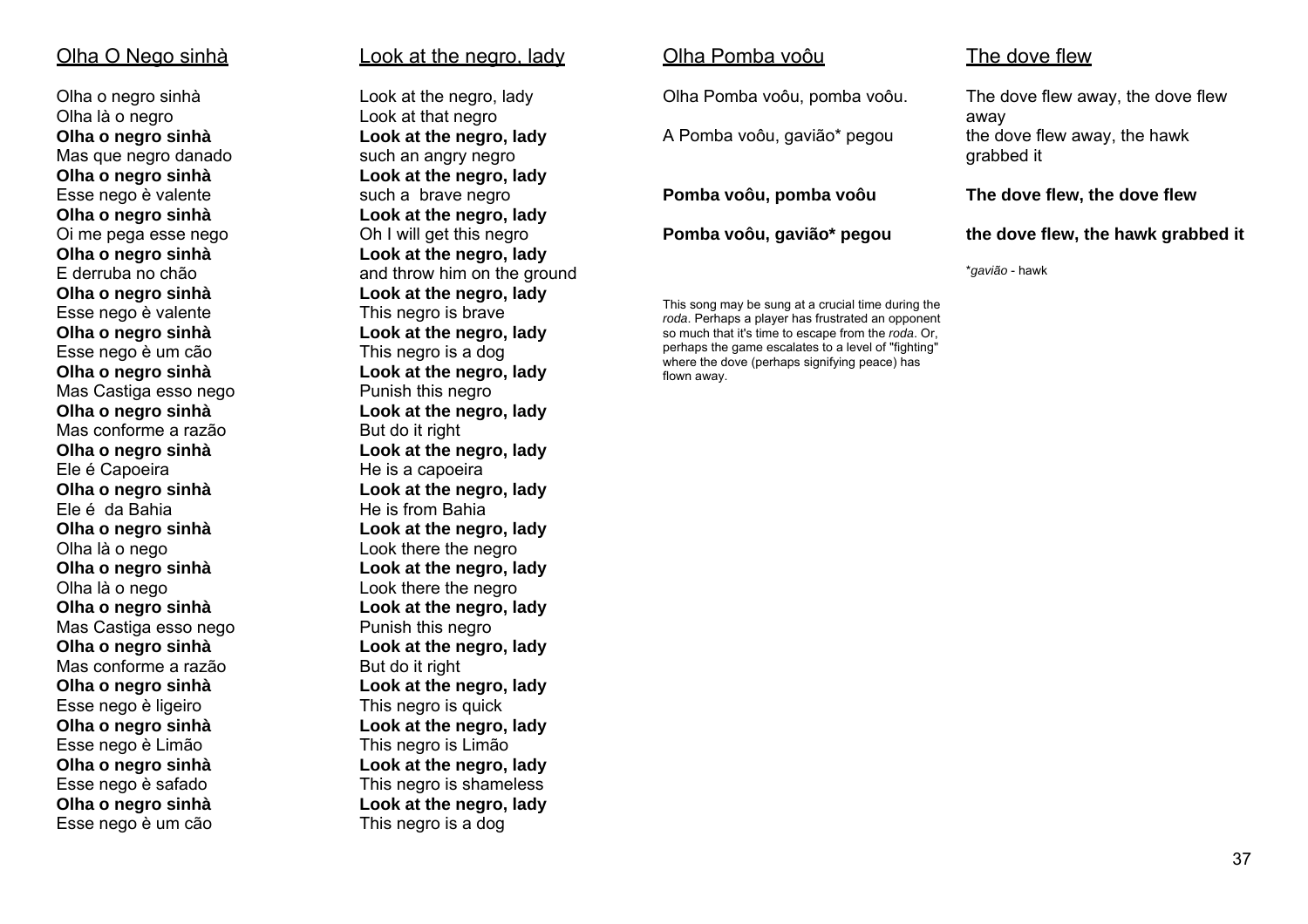## O Me Da Meu Dinheiro

O me da meu dinheiro, me da meu dinheiro valentão me da meu dinheiro, valentão, O no meu dinheiro, ninguem põe a mão **O me da meu dinheiro,** me da meu dinheiro valentão Eh me da meu dinheiro, Que no meu dinheiro ninguem põe a mão

#### **O me da meu dinheiro,**

me da meu dinheiro valentão Que eu dou uma rasteira Te ponho no chão **O me da meu dinheiro,** me da meu dinheiro valentão

#### Give me my money,

Give me my money, give me my money tough guy give me my money tough guy On my money Nobody puts a hand **Give me my money** give me my money tough guy give me my money, Because in my money nobody puts a hand **Give me my money,**

give me my money tough guy Because I give a rasteira I put you on the ground **Give me my money**  Give me my money, tough guy

#### Zum, Zum, Zum

Zum, zum, zum (x2) Capoeira mata um **Zum, zum, zum Capoeira mata um** 

Onde tem marimbondo (x4) **é zum, zum, zum.**

Oh  $a$  o  $a \in (x4)$ **Quero ver bater, quero ver cair** 

Zum, zum, zum (x2) Capoeira mata um **Zum, zum, zum Capoeira mata um** 

Onde tem marimbondo (x4) **é zum, zum, zum.**

Oh a o a e (x4) **Quero ver bater, quero ver cair** 

#### Buzz, Buzz, Buzz

Buzz, Buzz, Buzz Capoeira kills one **Buzz, Buzz, Buzz Capoeira kills one**

Where is the wasp? **It goes buzz, buzz, buzz** 

Oh a o a e **I want to see hitting, I want to see falling** 

Buzz, Buzz, Buzz Capoeira kills one **Buzz, Buzz, Buzz Capoeira kills one**

Where is the wasp? **It goes buzz, buzz, buzz** 

Oh a o a e **I want to see fighting, I want to see falling** 

#### Onça Morreu

a onça morreu, o mato é meu! O mato é meu, o mato é meu **a onça morreu, o mato é meu! O mato é meu, o mato é meu** 

## The Jaguar Died

The Jaguar Died, the forest is mine The forest is mine, The forest is mine **The Jaguar Died, the forest is mine The forest is mine, The forest is mine**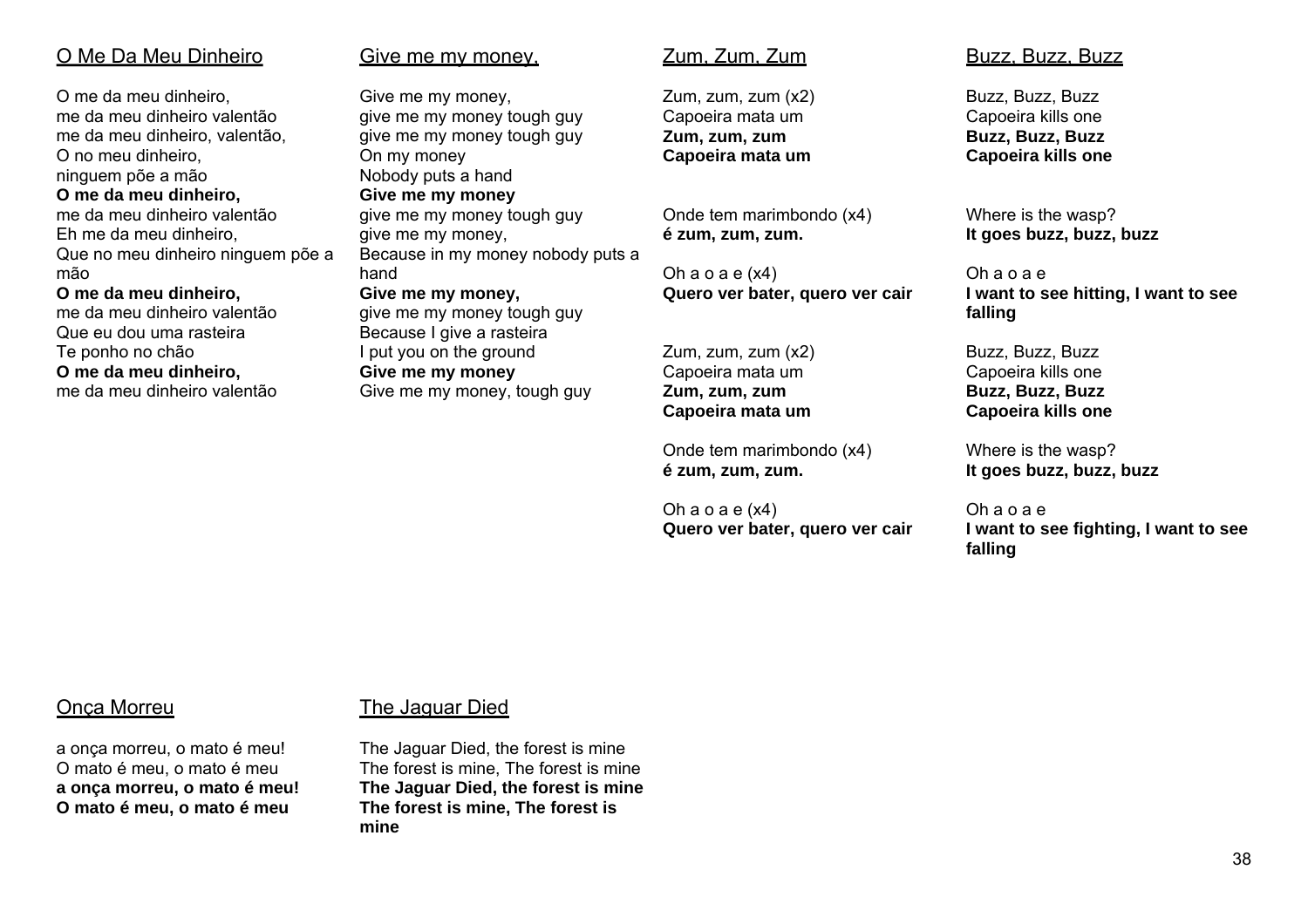#### Onde Vai Caiman

Onde vai caimanCaiman vai Caiman **Onde vai caiman** Vai para ilha de mare **Onde vai caiman** 

#### Where is Caiman going?

Where is Caiman going? Caiman is going, Caiman **Where is Caiman going?**  Go to Maré Island**Where is Caiman going?** 

#### O Capoeira e o Pescador

Mare me leva e, mare me traz

Mare me leva e, mare me traz

A vida do Capoeira Ė como a do pedcador A onda balança o barco E a ginga o jogador

#### **Coro**

A noite oloh as estrelasPara me orientar Bom Jesus dos navegantes Ė quem me guia pelo mar

#### **Coro**

O vento soprou nas velas Carregando a minha nau Na roda da Capoeira Quem me guia é o berimbau

#### **Coro**

Âs vezes a pesca é boa Âs vezes o jogo é bom Mas quando nada dá certo Eu volto a tentar entao

#### Capoeira and the Fisherman

The sea takes me, The sea brings me back The sea takes me, The sea brings me back

The life of the Capoeirista Is like that of the fisherman The wave rocks the boat And the ginga rocks the capoeira player

#### **Chorus**

The night is full of stars to guide me It is Good Jesus of the navigators who guides me on the sea

The wind blows the candlesLoading my vessel In the Capoeira roda The berimbau guides me

#### **Coro**

At times fishing is good At times the game is good But when nothing is right I come back to try

## O que é berimbau?

## What is a berimbau?

O que é berimbau? **A cabaça, arame e um pedaço de pau**  O que é berimbau? **A cabaça, arame e um pedaço de pau** 

What is a berimbau? **A gourd, string and a piece of wood** What is a berimbau? **A gourd, string and a piece of wood**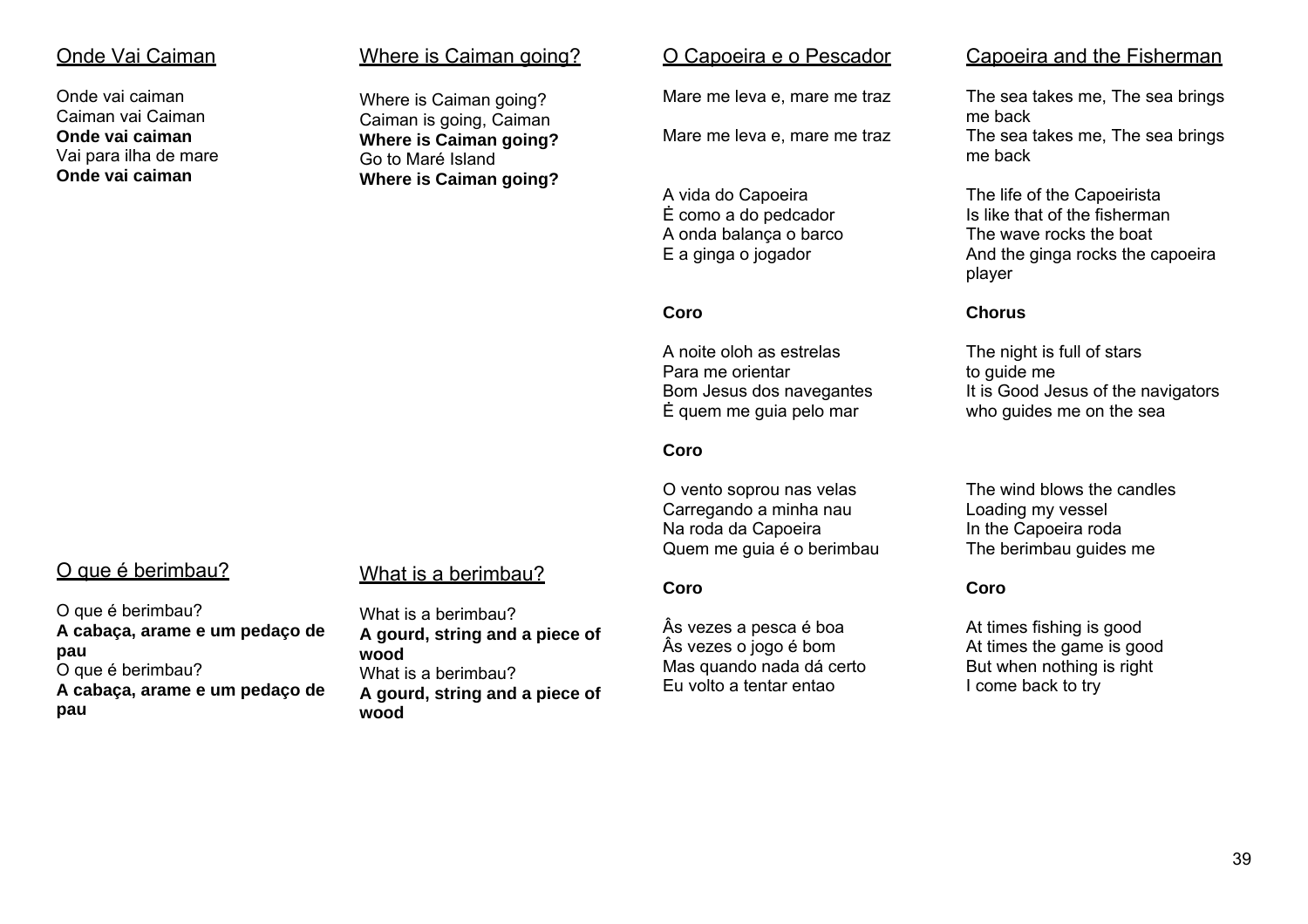Na rede vem a traira Um peixa que morder a mā<sup>o</sup> Na roda brilha a navalha\* E o cinco Salomāo

\*A navalha is a cut throat razor. Many capoeirstas used to carry them and use them in fights and in rodas. These days they are still used by many barbers in Brazil.

In the net comes a traira+ A fish that bites the hand In the roda shines the razor and cinco Salomon#

 $+a$  kind of fish that looks pre-historic given its dark color and mouth full of sharp, canine-type teeth. It is quite a ferocious fish and care should be taken when pulling it in as it is very strong. They have wide mouths and very sharp teeth.

# This is a pentagram (as well as a toque –capoeira rhythm - used to ward off strangers in the roda. Picutres of Mestre Bimba`s academy show a cinco Salomon on the wall.

#### Parabéns pra você

Parabéns pra você Neste data querida Muitas felicidades Muitos anos de vida **Parabéns pra você Neste data querida Muitas felicidades Muitos anos de vida** 

#### Congratulations to you

Congratulations to you on this beloved date May you have much happiness And many years of life **Congratulations to you on this beloved date May you have much happiness And many years of life** 

This is the Brazilian Happy Birthday song. Sung to the same tune as the English version.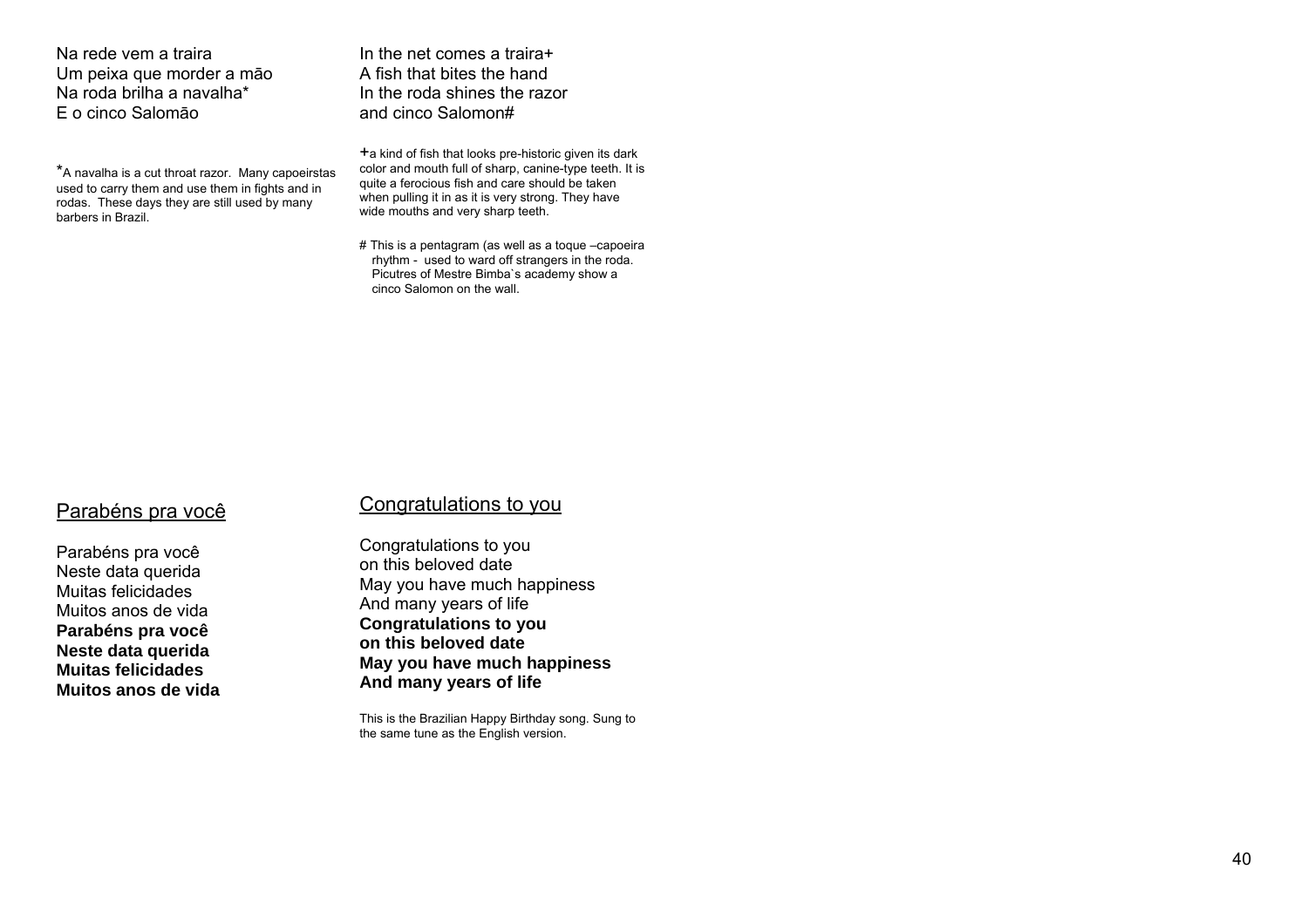## Para Roda Capoeira

Para roda Capoeira, para vai ter que parar

Eu não para roda Capoeira que cavalaria acabou de chegar **Para roda Capoeira, para vai ter que parar** 

Eu não para roda Capoeira Os homens tão armado, ele vai te matar

#### **Para roda Capoeira, para vai ter que parar**

Eu não para dejeito nenhum sou filho de Ogum e de pai Oxalá

#### **Para roda Capoeira, para vai ter que parar**

Eu não para sou cabra ligeiro nasci mandingeiro, dou salto mortal

#### **Para roda Capoeira, para vai ter que parar**

Eu não para repito de novo esse jogo de povo é vai continuar

#### **Para roda Capoeira, para vai ter que parar**

## Stop the roda

Stop the roda, because it has to stop

I won't stop the roda of Capoeira because the police has just arrived **Stop the roda, because it has to stop** 

I won't stop the roda of Capoeira they are armed, he will kill you

#### **Stop the roda, because it has to stop**

I will never stop I'm a son of Ogum my father is Oxalá

#### **Stop the roda, because it has to stop**

I won't stop, I'm a fast guy a born mandingeiro, giving a backflip

#### **Stop the roda, because it has to stop**

I won't stop, I will do it again this game of the people will continue

**Stop the roda, because it has to stop** 

## Paraná é

Vou dizer minha mulher, Paranà Capoeira me venceu, Paranà **Paranà ê, Paranà ê, Paranà**  Ela quis bater pè firme, Paranà

Isso não aconteceu, Paranà **Paranà ê, Paranà ê, Paranà**  Oh Paranàuê, Paranà Paranàuê, Paranà **Paranà ê, Paranà ê, Paranà**  Assim dera que o morro, Paranà Se mudou para a cidade, Paranà **Paranà ê, Paranà ê, Paranà**  É batuque todo dia, Paranà Mulata de qualidade, Paranà **Paranà ê, Paranà ê, Paranà**  Vou mimbora pra Bahia, Paranà Eu aqui não fico não, Paranà **Paranà ê, Paranà ê, Paranà**  Se não for essa semana, Paranà É a semana que vem, Paranà **Paranà ê, Paranà ê, Paranà**  Dou nó e escondo a ponta, Paranà Ninguem sabe desatar, Paranà **Paranà ê, Paranà ê, Paranà**  Eu sou braço de marè, Paranà Mas eu sou marè sem fim, Paranà **Paranà ê, Paranà ê, Paranà** 

## Paraná é

I'm going to tell my woman, Paranà (that) Capoeira conquered me **Paranà ê, Paranà ê, Paranà**  She wanted to stomp her foot hard, Paranà This did not happen, Paranà **Paranà ê, Paranà ê, Paranà**  Oh Paranàuê, Paranà Paranàuê, Paranà **Paranà ê, Paranà ê, Paranà**  I would end up in the slum, Paraná If moved to the city, Paranà **Paranà ê, Paranà ê, Paranà**  There's drumming all day, Paraná And good women, Paraná **Paranà ê, Paranà ê, Paranà**  I will leave for Bahia, Paranà I will not stay here, Paranà **Paranà ê, Paranà ê, Paranà**  If not this week, Paranà It will be next week, Paranà **Paranà ê, Paranà ê, Paranà**  I tie a knot and hide the end Nobody knows how to untie it **Paranà ê, Paranà ê, Paranà**  I am an arm of the sea, Paranà But I am the sea without end, Paranà **Paranà ê, Paranà ê, Paranà**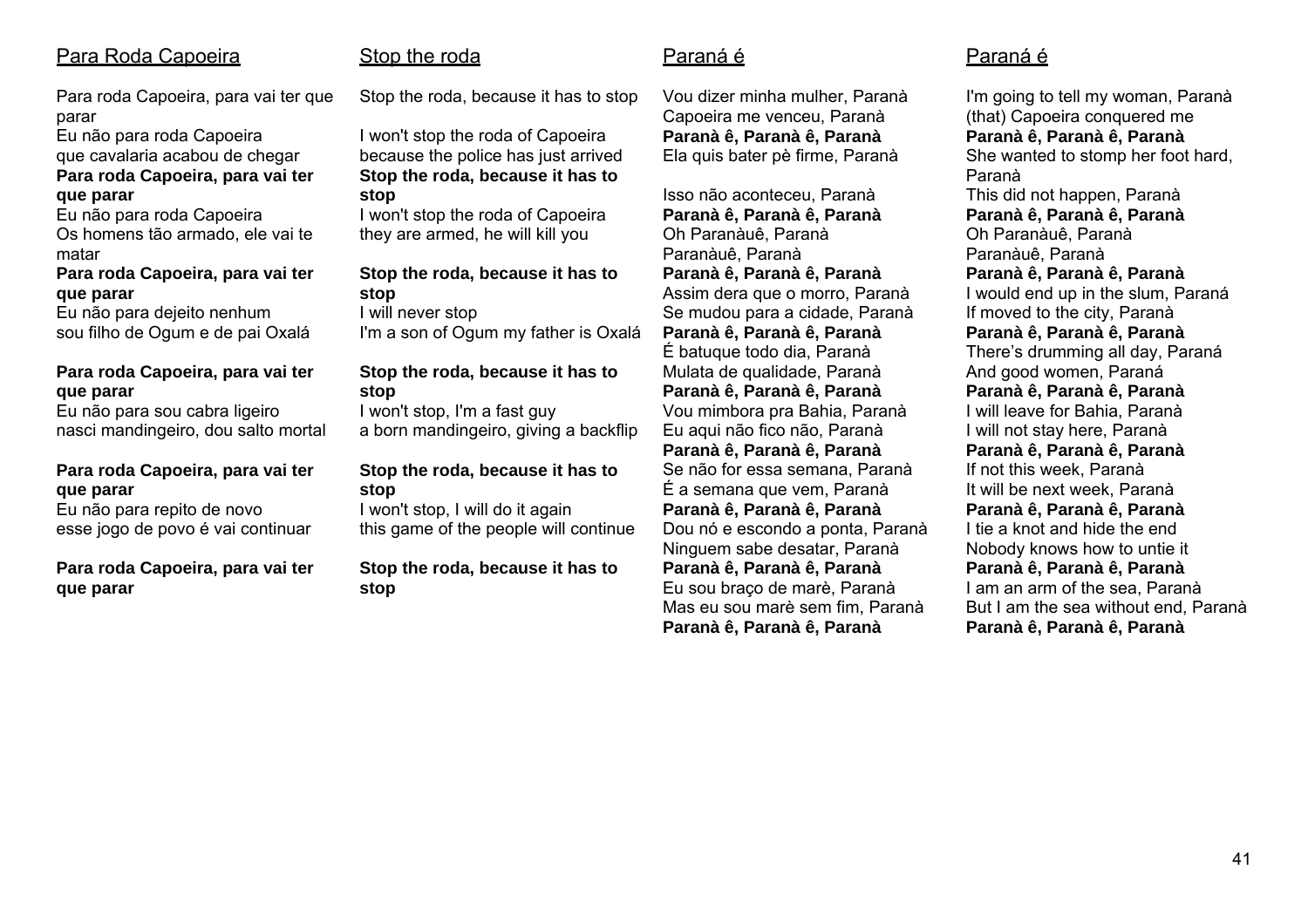#### Pela Capoeira Eu Poder Jogar

Ao meu mestre muito obrigado **Pela Capoeira eu poder jogar**  Pelo au, pelo "s" dobrado **Pela Capoeira eu poder jogar**  Ao meu Deus muito obrigado **Pela Capoeira eu poder jogar**  Pelo au, pelo "s" dobrado **Pela Capoeira eu poder jogar**  Aos meus amigos muito obrigado **Pela Capoeira eu poder jogar**  Pelo au, pelo "s" dobrado **Pela Capoeira eu poder jogar**  Mestre Bimba muito obrigado

**Pela Capoeira eu poder jogar**  Pelo au, pelo "s" dobrado **Pela Capoeira eu poder jogar**  To my master thank you very much **Through Capoeira I can play**  with au and with "s" dobrado **Through Capoeira I can play**  To my God thank you very much **Through Capoeira I can play**  through au and through "s" dobrado

Through Capoeira I can play

**Through Capoeira I can play**  To my friends thank you very much **Through Capoeira I can play**  through au and through "s" dobrado **Through Capoeira I can play**  Thank you very much to Mestre Bimba

**Through Capoeira I can play**  with au and with "s" dobrado **Through Capoeira I can play**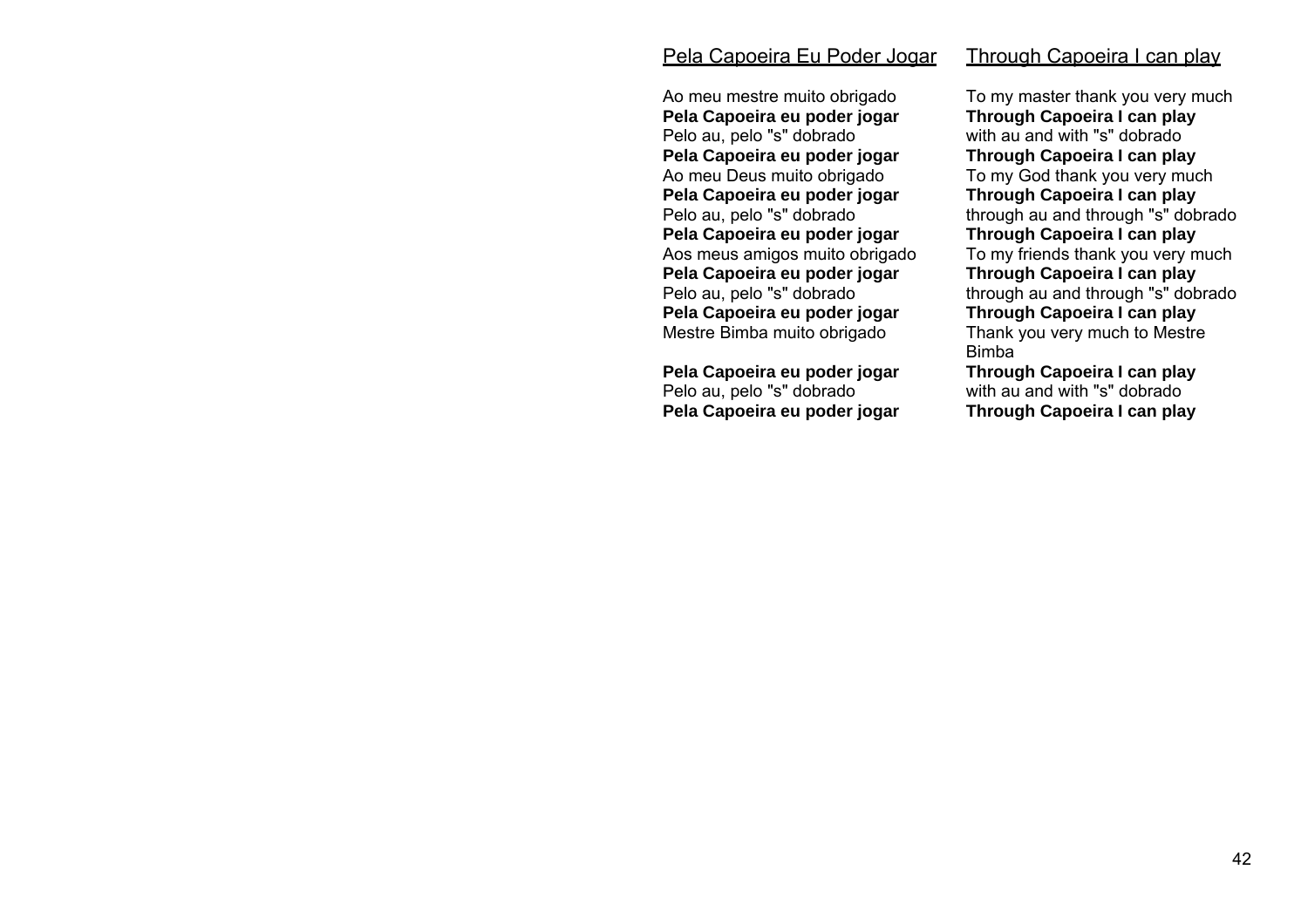| <u>Pisa Caboclo</u>                                                      | Step Caboclo*                                                                                        | <u>Pisa No Massapé Escorrega</u>                       |
|--------------------------------------------------------------------------|------------------------------------------------------------------------------------------------------|--------------------------------------------------------|
| Pisa caboclo quero ver você pisar                                        | Step caboclo, I want to see you step                                                                 |                                                        |
| Pisa lá que eu piso cá<br>Quero ver você pisar                           | Step there while I step here<br>I want to see you step                                               | Quem não sabe andar<br>Pisa no massapé escorrega       |
|                                                                          | Step caboclo, I want to see you                                                                      | Pisa no massapé escorrega<br>Pisa no massapé escorrega |
| Pisa caboclo quero ver você pisar                                        | step                                                                                                 | Quem não sabe andar<br>Pisa no massapé escorrega       |
|                                                                          | To the beat of my gunga                                                                              |                                                        |
| Na batido do meu gunga<br>Quero ver você pisar                           | I want to see you step                                                                               |                                                        |
| Pisa caboclo quero ver você pisar                                        | Step caboclo, I want to see you<br>step                                                              |                                                        |
|                                                                          |                                                                                                      |                                                        |
|                                                                          | Step there while I step here                                                                         |                                                        |
| Pisa lá que eu piso cá<br>Quero ver você pisar                           | I want to see you step                                                                               |                                                        |
|                                                                          | Step caboclo, I want to see you                                                                      |                                                        |
| Pisa caboclo quero ver você pisar                                        | step                                                                                                 |                                                        |
|                                                                          | To the beat of my gunga                                                                              |                                                        |
| Na batido do meu gunga<br>Quero ver você pisar                           | I want to see you jump                                                                               |                                                        |
|                                                                          | Step caboclo, I want to see you                                                                      |                                                        |
| Pisa caboclo quero ver você pisar                                        | step                                                                                                 |                                                        |
| *Describes a Brazilian of mixed race, usually<br>indigenous and African. | Also of note, the Samba de Caboclo is is performed<br>in terreiros (meeting places) of the candomblé |                                                        |
|                                                                          | religion. Caboclo is a name for a half blood /<br>crossbreed                                         |                                                        |

## Step Caboclo\*

Pisa No Massapé Escorrega

## Walk on Massapé\* and Slip

He who doesn't know how to walk Walks on massapé and slips **Walks on massapé and slips Walks on massapé and slips**  He who doesn't know how to walk **Walks on massapé and slips** 

**\***Very hard, wet clay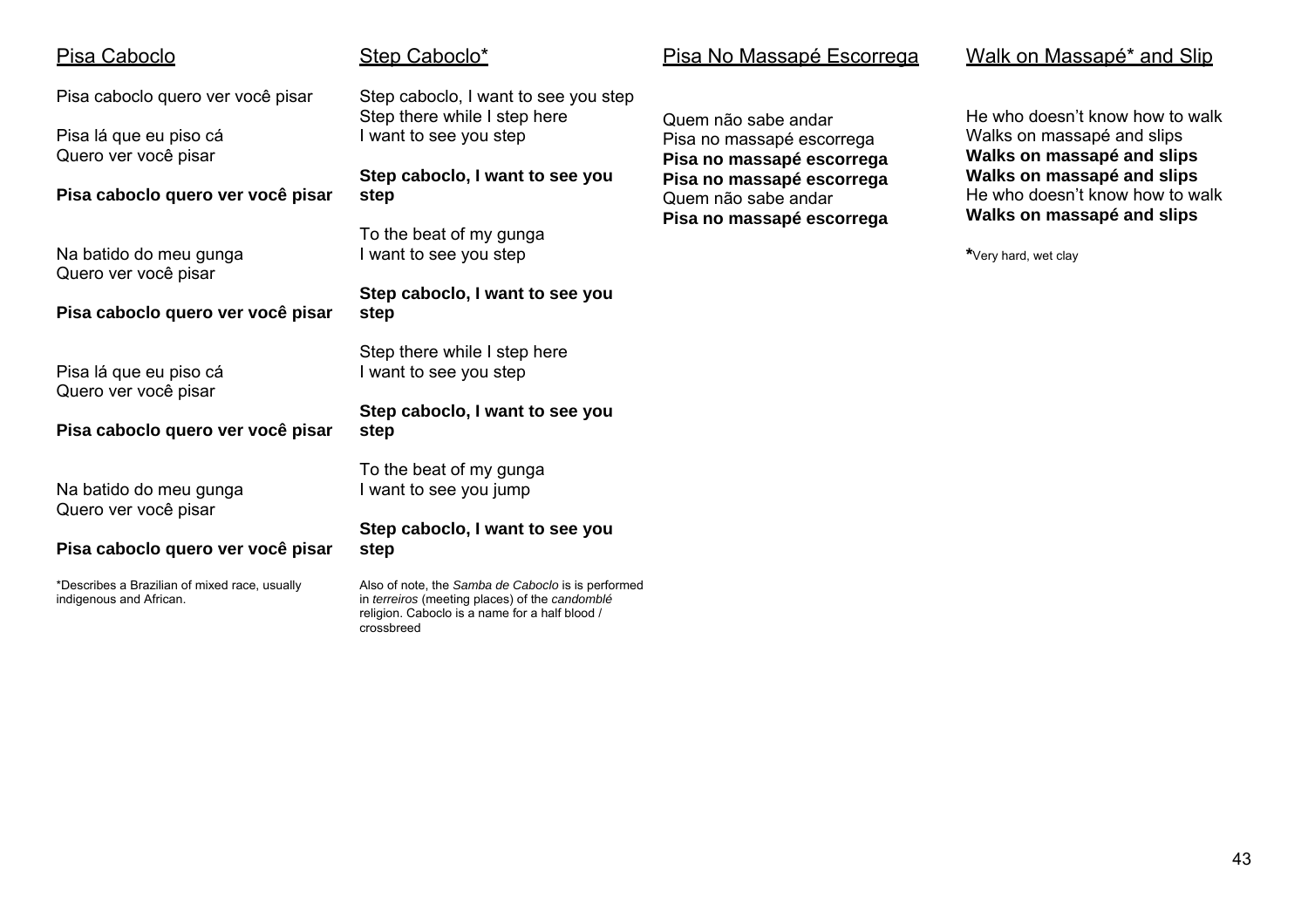## Por Favor Não Maltrate Esse Nego

Por favor não maltrate esse nego Esse nego foi quem me ensinou Esse nego da calça rasgada, camisa furada Ele é meu professor **Por favor não maltrate esse nego Esse nego foi quem me ensinou** 

**camisa furada** 

**Ele é meu professor**

**Esse nego da calça rasgada,**  This negro with torn pants and shirt with holes He is my teacher **Please don't mistreat this negro This guy taught me This guy with torn pants and shirt with holesHe is my teacher** 

Please don't mistreat this negro

This negro taught me

#### Please don't mistreat this negro Pra Lavar Minha Roupa Não <u>Tem Sabão</u>

Pra lavar minha roupa não tem sabão,

O não tem sabão, colega não **Pra lavar minha roupa não tem sabão,**

O não tem sabão, colega não **Pra lavar minha roupa não tem sabão,**

O não tem sabão, dinheiro não **Pra lavar minha roupa não tem sabão,**

O não tem sabão, colega não **Pra lavar minha roupa não tem sabão,**

O não tem sabão, dinheiro não **Pra lavar minha roupa não tem sabão,**

O não tem sabão, colega não **Pra lavar minha roupa não tem sabão,**

O não tem sabão, dinheiro não

## I have no soap to wash my clothes

I have no soap to wash my clothes

I don't have any soap, my friend **I have no soap to wash my clothes**

I don't have any soap, my friend **I have no soap to wash my clothes**

I have no soap nor money **I have no soap to wash my clothes**

I don't have any soap, my friend **I have no soap to wash my clothes**

I have no soap nor money **I have no soap to wash my clothes**

I don't have any soap, my friend **I have no soap to wash my clothes**

I have no soap nor money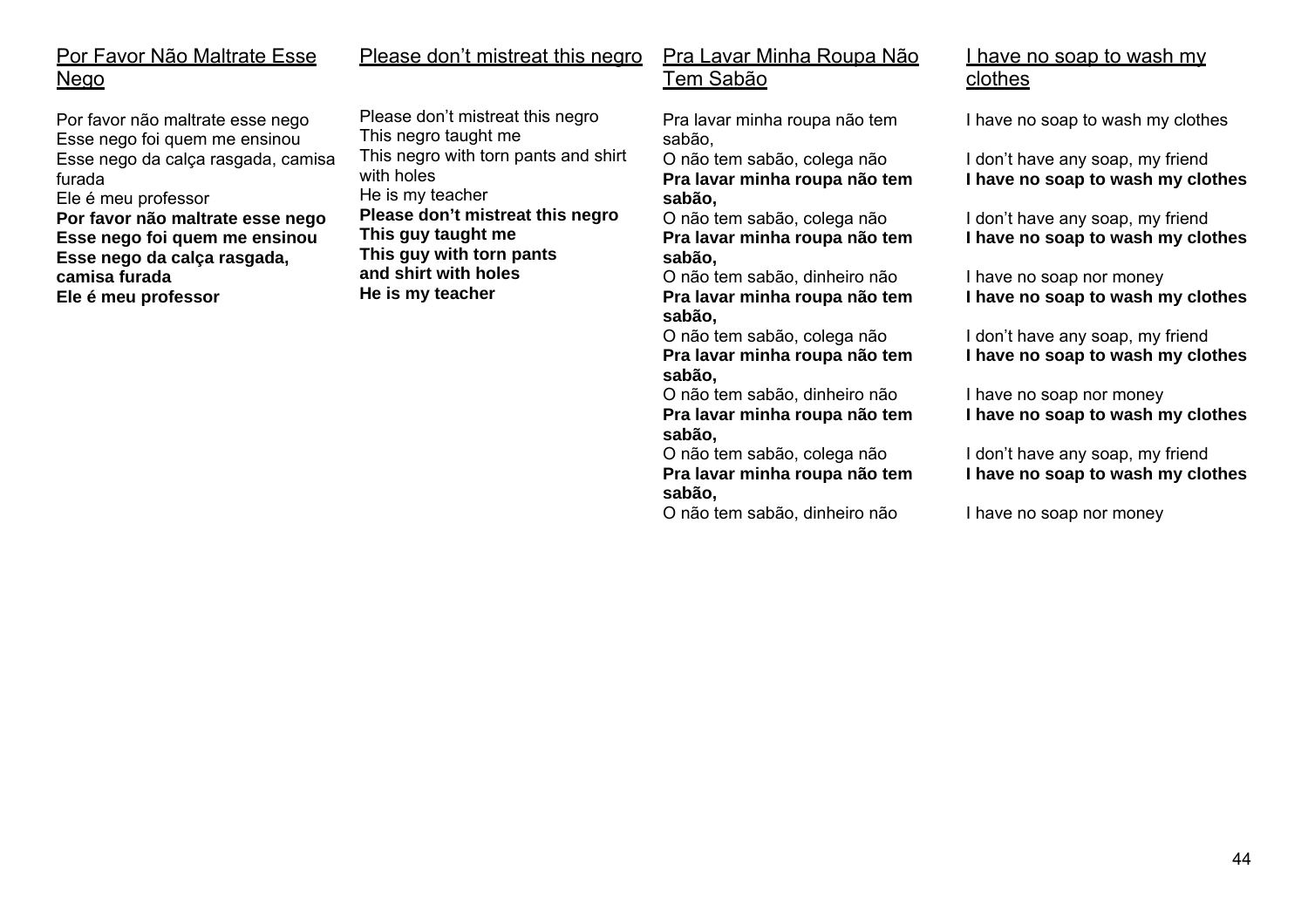#### Preta Calunga

É Preta, é preta, é preta calunga\*

Capoeira é preta calunga **É Preta, é preta, é preta calunga**

Berimbau é preta calunga **É Preta, é preta, é preta calunga**

Capoeira é preta calunga

During the Afro-Brazilian festival dance of Maracatu, <sup>a</sup>*calunga***, a doll** representing tribal deities, is often paraded. It is kept throughout the year in a special place and is only carried by women. This song reminds people of Capoeira's origin.

#### It's black, Calunga

It's black, it's black, it's black, calunga Capoeira is black, calunga **It's black, it's black, it's black, calunga**  The berimbau is black, calunga **It's black, it's black, it's black, calunga**  Capoeira is black, calunga

**+Preta**: Slang term used to refer to a black female – but as a compliment.

## Princesa Isabel, Princesa <u>Isabel</u>

Onde está a liberdade, Se a algema não se quebrou, O negro quer felicidade, O negro também quer ser doutor

Princesa Isabel, Princesa Isabel, Liberdade do negro só tá no papel.

#### **Princesa Isabel, Princesa Isabel, Liberdade do negro só tá no papel.**

Princesa Isabel, Princesa Isabel, Onde está a liberdade, Mas onde está a liberdade, Se a algema não se quebrou, O negro quer felicidade, O negro também quer ser doutor

Princesa Isabel, Princesa Isabel, Liberdade do negro só tá no papel.

#### **Princesa Isabel, Princesa Isabel, Liberdade do negro só tá no papel.**

\*About Princess Isabel. Princesa Isabel was the princess that signed the Golden Law which abolished slavery in 1888. In Brazil it is taught that Princesa Isabel abolished slavery but many people consider that a lie. That`s what this song is about. Also see Guerreiro do Quilombo (mestre Barrão) and Dona Isabel (mestre Toni Vargas) on www.capoeira4all.com.

## Princess Isabel\*, Princess <u>Isabel</u>

Where is the freedom If the cuff is not broken? The black man wants happiness, The black man also wants to be doctor

Princess Isabel, Princess Isabel, Freedom of the black is only on paper.

**Princess Isabel, Princess Isabel, Freedom of the black is only on paper.** 

Isabel Princess, Isabel Princess, Where is the freedom, Where is the freedom If the cuff is not broken? The Black man wants happiness, The black man also wants to be a doctor

Princess Isabel, Princess Isabel, Freedom of the black is only on paper.

**Princess Isabel, Princess Isabel, Freedom of the black is only on paper.**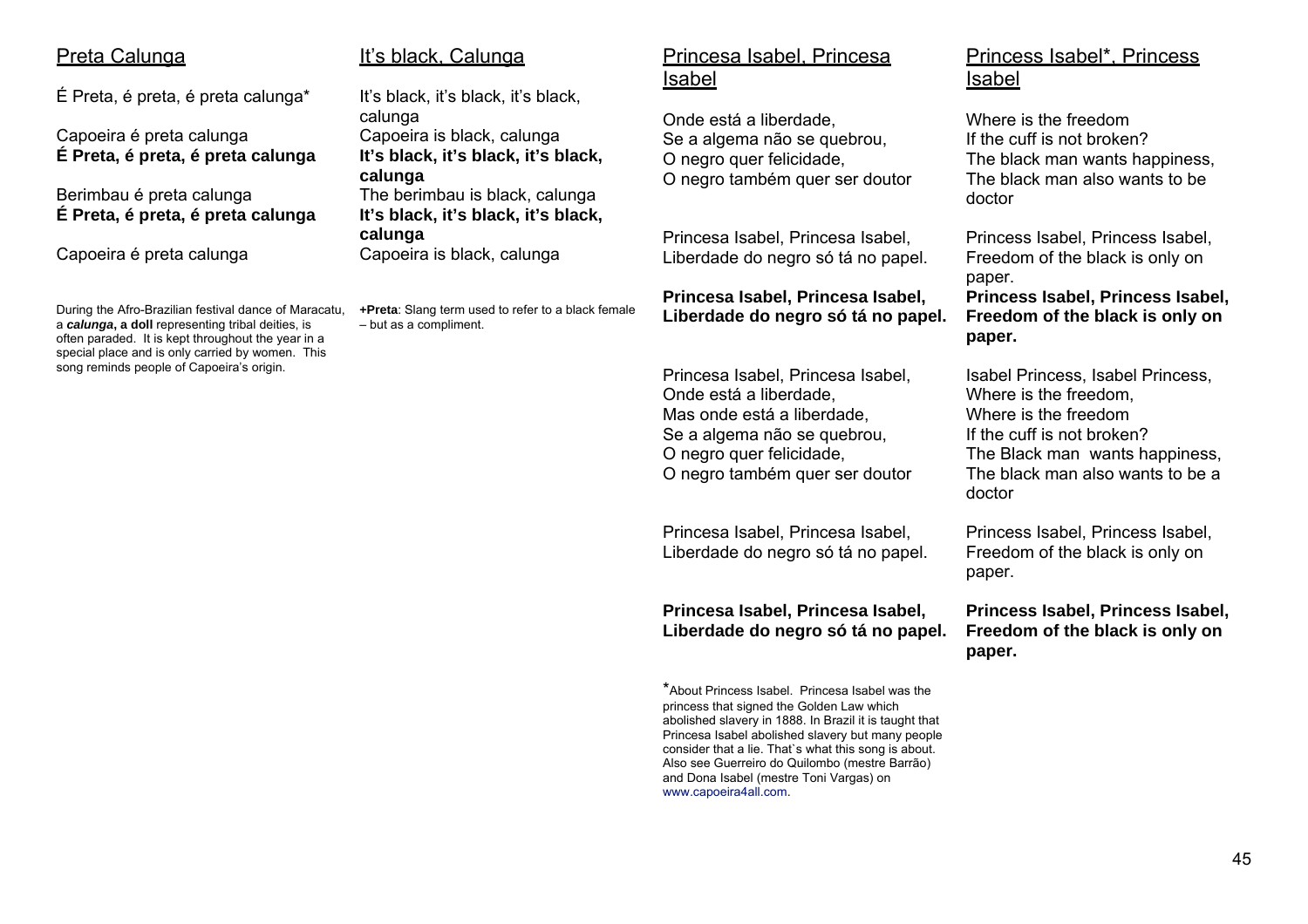#### Quebra Gereba

Oia quebra, Gereba **Quebra** Oia quebra, oia quebra **Quebra** Eu quero ver quebrar **Quebra** Oia quebra daí **Quebra** Oia quebra de lá **Quebra** Vou quebrar tudo hoje **Quebra** Amanhã quem que quebra **Quebra** Oia quebra Gereba **Quebra** 

*• Gereba* (jeh-DEH-bah) This is the last name of a popular person whose name children would call. It can also refer to "melon," and slang for the male sex organ.

#### Break It Gereba\*

Hey, break it Gereba **Break It**Hey break it, hey break it **Break It** I want to see it break **Break It** Hey it breaks from there **Break It**Hey it breaks over there **Break It** I will break everything today **Break It**Tomorrow who will break **Break It** Hey, break it Gereba **Break It** 

## Quem Jogo

Quem jogo jogo Quem nao jogo, nao jogo mais

**Quem jogo jogo Quem nao jogo, nao jogo mais** 

This song is sung towards the end of a roda  $-$  to remind people who haven't played that this will be their last chance

#### He who plays

He that plays, play He that doesn't play, don't play anymore **He that plays, play He that doesn't play, won't play anymore**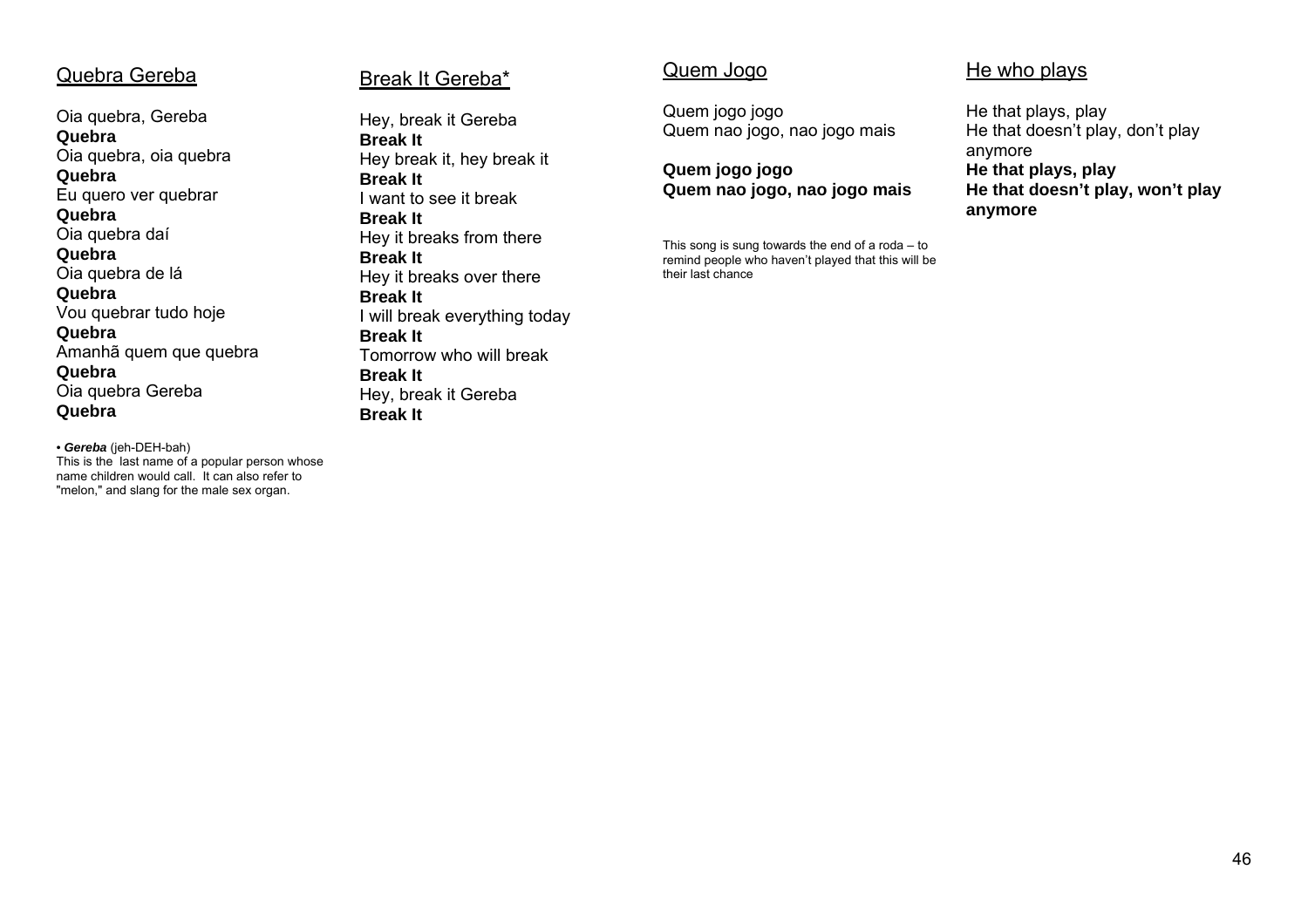## Quem E Voce

Quem é você, quem vem de la, **Quem é você, quem vem de la** Sou da Bahia, vim me apresentar

**Sou da Bahia, vim me apresentar** 

A mueda, um arame, a cabaça e um pedaço de pau

Meu berimbau só faz assim**Meu berimbau só faz assim**Meu berimbau só toca assim**Meu berimbau só faz assim**Tim tim tim dong dong, tim tim tim dong dong **Meu berimbau só faz assim**Tim tim dong, tim tim tim dong dong **Meu berimbau só faz assim** 

#### Who are you?

Who are you, that goes there? **Who are you, that goes there?** I am from Bahia, I came to introduce myself **I am from Bahia, I came to introduce myself**

A stone, a string, a gourd and a piece of wood

My berimbau goes like this **My berimbau goes like this** My berimbau plays like this **My berimbau goes like this** Tim tim tim dong dong, tim tim tim dong dong **My berimbau goes like this** Tim tim dong, tim tim tim dong dong **My berimbau goes like this** 

## Quem Vem Lá Sou Eu

Quem vem lá sou eu, quem vem lá sou eu

Berimbau bateu, capoeira sou eu

**Quem vem lá sou eu, Qem vem lá sou eu Berimbau bateu, capoeira sou eu** 

Eu venho de longe, venho da Bahia

Jogo capoeira, Capoeira sou eu **Quem vem lá sou eu, Qem vem lá sou eu Berimbau bateu, capoeira sou eu** 

Sou eu, sou eu **Quem vem lá** Eu sou brevenuto **Quem vem lá**  Montado a cavalo**Quem vem lá**  E fumando um charuto**Quem vem lá** 

#### Who goes there? It's me

who goes there? it's me who goes there? it's me

The berimbau played, i am Capoeira

**who goes there? it's me who goes there? it's me The berimbau played, i am Capoeira** 

i come from far away, I come from Bahia I play Capoeira, I am Capoeira **who goes there? it's me who goes there? it's me The berimbau played, I am capoeira** It's me, it's me **who goes there?** I am brave **who goes there?** riding a horse **who goes there?** smoking a cigar **who goes there?**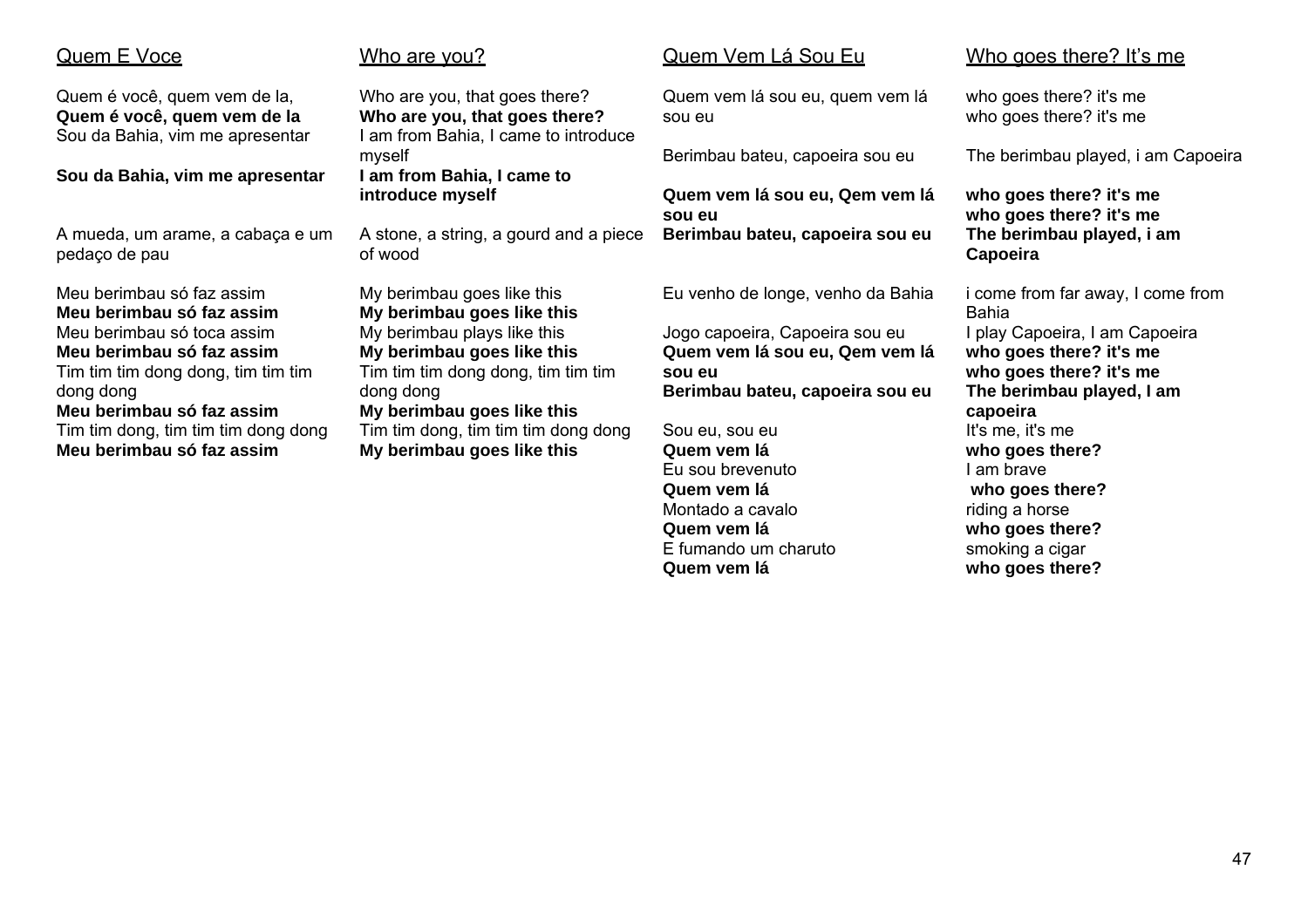#### Roda maravilhosa

#### Wonderful Roda

Bem-te-vi\* vôou, vôou Bem-te-vi vôou, vôou Deixa voar **Lá lauê lauê lauê lauê Lá lauê lauê lauê lauê** Que som o que arte é essa de luta e brincadeira Que roda maravilhosa é essa é o Bantus Capoeira Em cada som, em cada toque em cada ginga, tem um estilo de jogo

**Em cada som, em cada toque em cada ginga, tem um estilo de jogo**  Lauê lauê lá... **Lá lauê lauê lauê lauê**

\*This is the name of a Bird found in Northern Brazil. Literally it means "good to see" as it is quite a pretty bird. Apparently, In the heat of the day it will draw your attention by calling its name constantly, "KIS-KAA-KEE" (hence the name in English The Great Kiskaakee" sitting on a telephone wire or on a roof. Most other birds will keep silent around that time. They make their nest, also on a conspicious place, from all kinds of plant-material, often with hay. The kiskadee defends its nest vigorously and even if it has no nest it wil be aggressive against other birds. It is quite a common sight to see a kiskadee chasing a much bigger bird of prey above the houses. But then a hummingbird might chase away a kiskadee.



Bem-te-vi flew, flew Bem-te-vi flew, flew Let it fly **Lá lauê lauê lauê lauê Lá lauê lauê lauê lauê** What a sound, what art is this of fighting and playing What a beautiful roda is this it's Bantus Capoeira In every sound, in every beat in every ginga, there is a style of playing **In every sound, in every beat in every ginga, there is a style of playing**  Lauê lauê lá... **Lá lauê lauê lauê lauê**

Why this bird is referred to at the start of the song is not clear – my guess is simply that it conjurs up a nice image and Capoeira is similar in that a Capoeirista can play beautifully but simultaenously defend himself .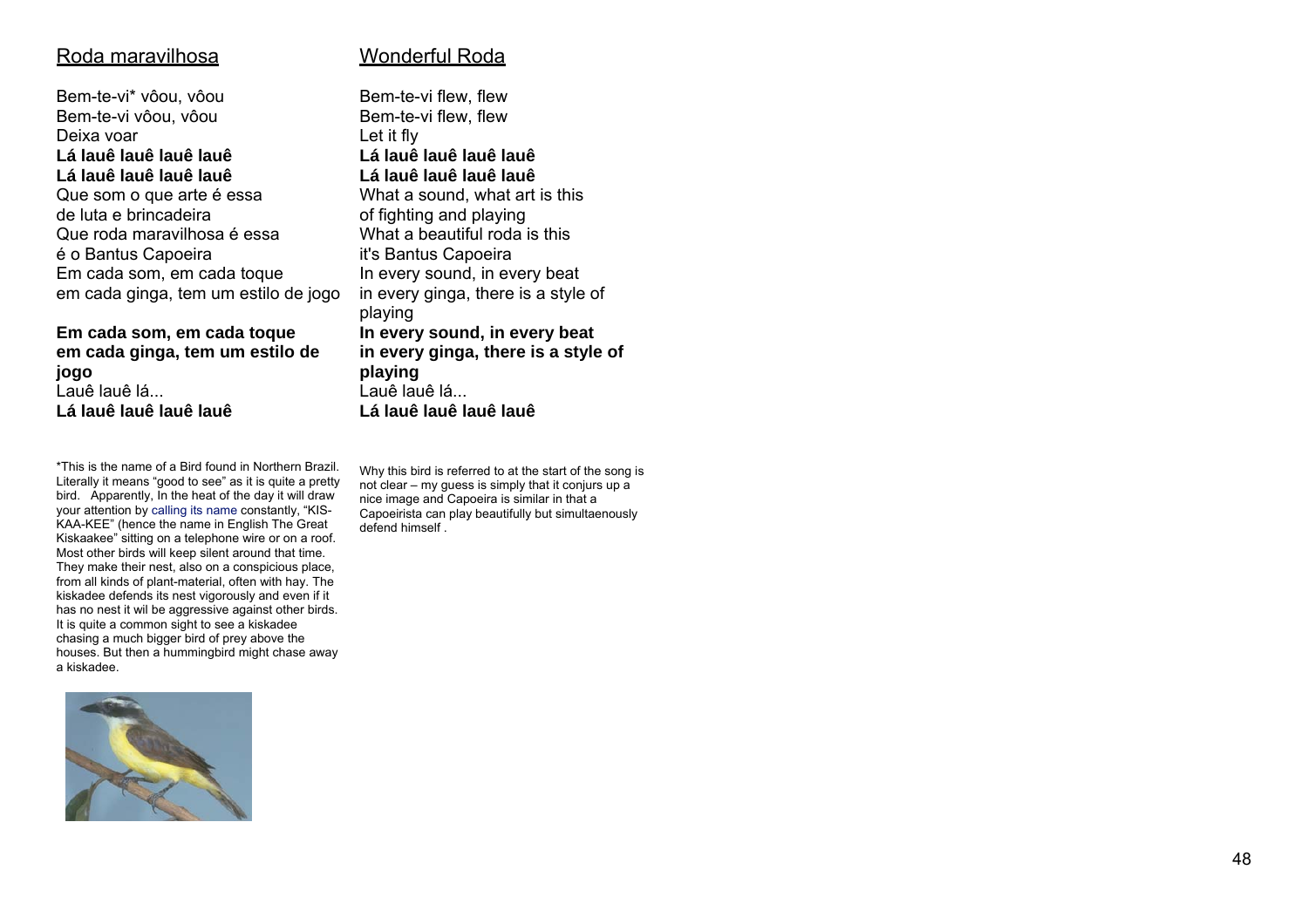#### <u>Sai Sai Catarina</u>

Sai sai Catarina Saia do mar venha ver Idalina **Sai sai Catarina** Saia do mar venha ver venha ver

**Sai sai Catarina** Oh Catarina, meu amor **Sai sai Catarina** Saia do mar, saia do mar **Sai sai Catarina** 

## <u>Sai Sai Catarina</u>

Leave, leave, Catarina Leave the sea and come see Idalina **Leave, leave, Catarina**  Leave the sea and come see, come see **Leave, leave Catarina** 

Oh Catarina, my love **Leave, leave Catarina**  Leave the sea, leave from the sea **Leave, leave Catarina** 

## Santa Maria mãe de Deus

Santa Maria mãe de Deus eu fui na igreja e me confessei **Santa Maria Mãe De Deus**Hoje é dia de festa. dia de Oxalá # **Santa Maria Mãe De Deus**Vou rezar p'ro meu santo me abençoá **Santa Maria Mãe De Deus**Quem não pode com mandinga não carrega patuá\* **Santa Maria Mãe De Deus**Eu fui na igreja não me confessei **Santa Maria Mãe De Deus**

A seemingly Catholic song about Mary, Mother of God, that nevertheless shows its African influences in the celebration of the day of *Oxalá* (see vocab at right).

*\*"Quem não pode com mandinga, não carrega patuá"* means: "those who cannot handle magic, do not carry a magical charm." Mestre Acordeon reminds us of the old saying: "if you can't stand the heat, get out of the kitchen."

<sup>+</sup>**patuá** (pah-too-AH) A small bag full of magical power, carried around the neck to protect against evil eyes and bad influences

Saint Mary Mother Of God

Saint Mary Mother of God I went to the church to confess my sins **Saint Mary Mother Of God**Today is a holiday, day of Oxalá **Saint Mary Mother Of God**I'm going to pray to my saint to bless me **Saint Mary Mother Of God**Who can not handle mandinga does not carry a patuá **Saint Mary Mother Of God**I went to the church but I did not confess **Saint Mary Mother Of God**

*#***Oxalá** (oh-shah-LAH) a male god in the candomblé religion, associated with procreation and harvest, often identified with Jesus

## Salomê, Salomê

Capoeira é pra homen tambem pra mulher **Salomê, Salomê** Capoeira é do povo não é de ninguem **Salomê, Salomê** 

## Salomê, Salomê

**Salomê, Salomê** 

Capoeira is for men and also for women **Salomê, Salomê**  Capoeira belongs to the people and does not belong to anyone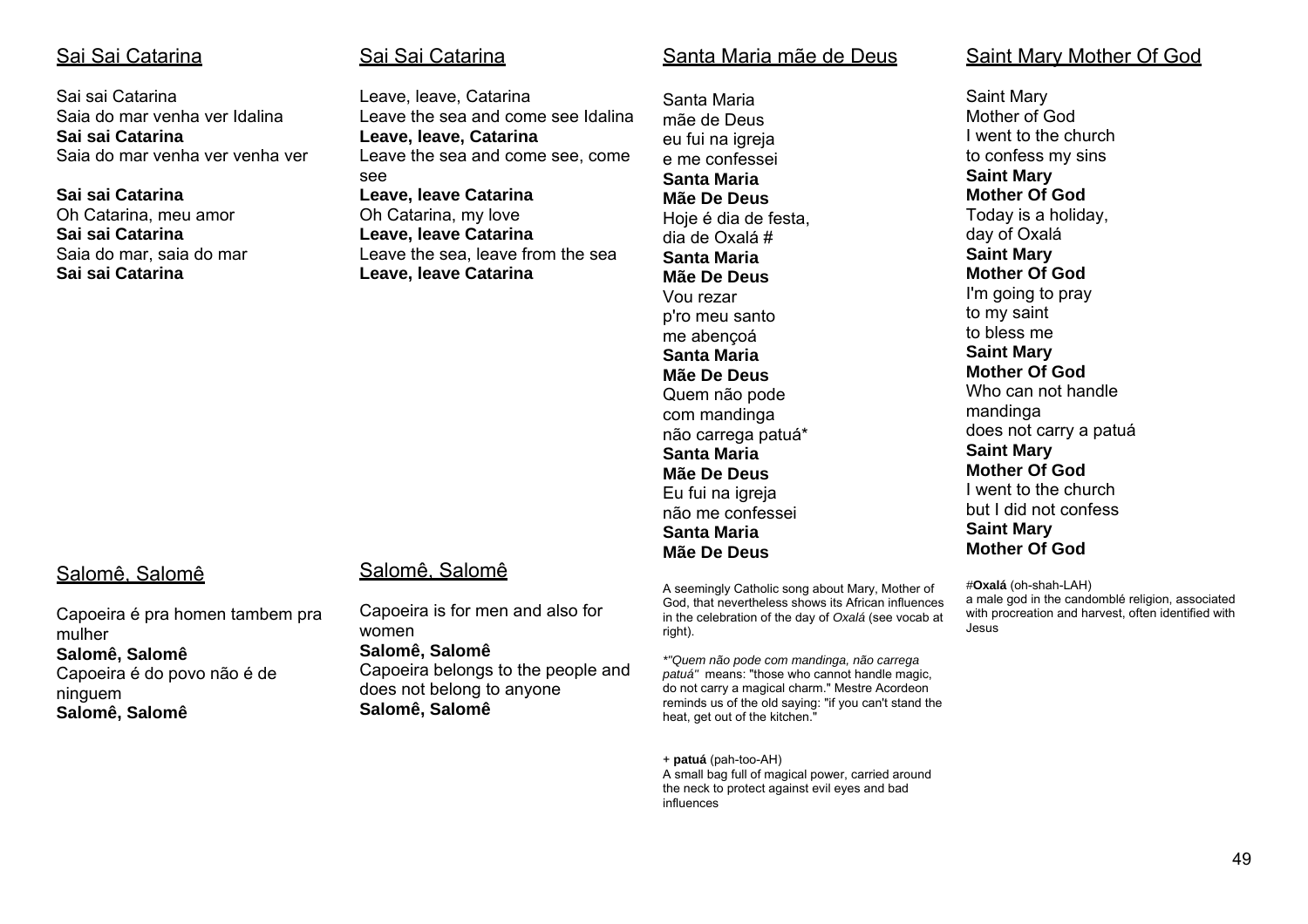#### Senhor Sao Bento

Valha me Deus senhor Sao BentoVou cantar meu barravento\* **Valha me Deus senhor Sao Bento** Buraco velho tem cobra Dentro **Valha me Deus senhor Sao Bento** 

Saint Benedict founded the Benedictine order in the 6th century. According to Lewis (1992: 179) "he is sometimes syncretized with Omolu in the Yoruba pantheon, a god of health and nutrition (Henfrey 1981: 58–60)." In capoeira, he is often associated with snakes, just as St. Patrick is in Ireland. This song is an incantation to St. Benedict as a protection against snake bites.

The line "an old hole has a snake inside" is also a warning not to underestimate an old capoeira player, equivalent to saying "an old player may still have tricks up the sleeve."

## Mr Saint Benedict

Protect me, Saint Benedict I will sing my barravento **Protect me, Saint Benedict**  Old holes have snakes inside **Protect me Saint Benedict** 

*• barravento* (bah-hhah-VENT-(oo)) Originally a nautical term referring to wind, it also relates to bodily equilibrium and a particular liturgical music of *candomblé*. It is also associated with the trance that occurs when this music is played.

Valha me Deus – this expression comes from the North of Brazil and can mean protect/be with me/ bless or "God – free me".

## Sou Capoeira E Pego Na Viola

Sou Capoeira e pego na viola **Sou Capoeira e pego na viola**  Se essa roda ficar boa não vai terminar agora **Se essa roda ficar boa não vai terminar agora**  Não vai terminar agora **Não vai terminar agora**  Não vai terminar agora **Não vai terminar agora** 

Toquei berimbau e cantei prá iaiá

#### **Toquei berimbau e cantei prá iaiá**

Na roda de Capoeira, quero ver gunga falar **Na roda de Capoeira, quero ver gunga falar**

Quero ver gunga falar **Quero ver gunga falar** Quero ver gunga falar **Quero ver gunga falar**

Often sung towards the end of a roda, if the energy has gone down.

## I am Capoeira and I take the <u>viola</u>

I am Capoeira and I take the viola **I am Capoeira and I take the viola**  If this roda goes well, I won't stop it now **If this roda goes well, I won't stop it now** I won't stop it now **I won't stop it now**  I won't stop it now

**I won't stop it now** 

I played the berimbau and sang to the slave master's daughter **I played the berimbau and sang to the slave master's daughter** In the circle of Capoeira, I want to see the gunga speak **In the circle of Capoeira, I want to see the gunga speak** 

I want to see the gunga speak **I want to see the gunga speak**  I want to see the gunga speak **I want to see the gunga speak** 

#### Sim sinha, Sim Sinho,

Yes Mrs, Yes Mr

Sim sinha, Sim Sinho, Salve a Bahia de São Salvador. Sim sinha, Sim Sinho, E Mestre Bimba de São Salvador

Sim sinha, Sim Sinho,

Yes Mrs, Yes Mr Long live Bahia, São Salvador. Yes Mrs, Yes Mr, Long live Mestre Bimba of São Salvador Yes Mrs, Yes Mr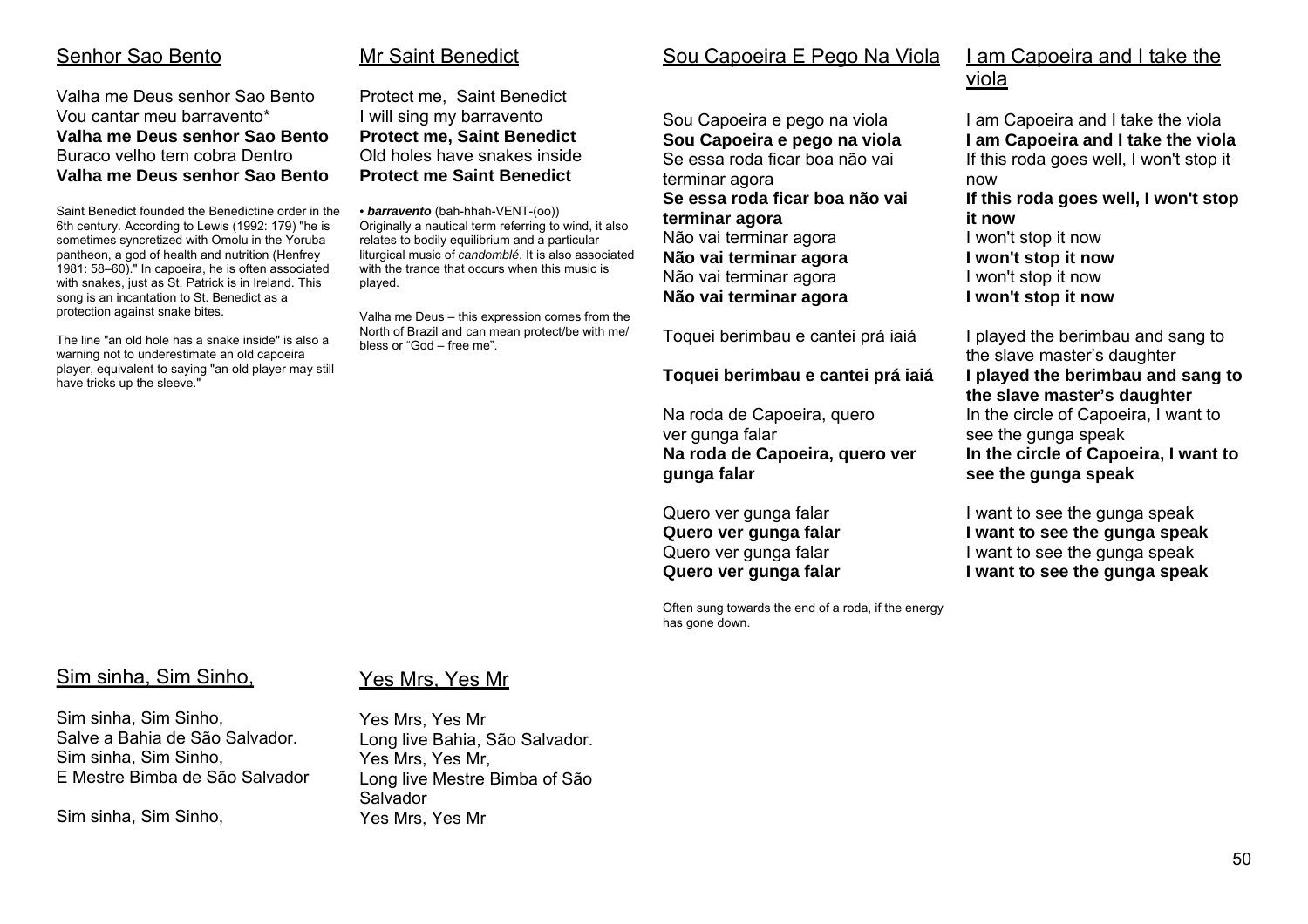#### Solta A Mandinga

Solta a mandinga ê\* Solta a mandinga Solta a mandinga ê, Capoeira Solta a mandinga (Eu falei) **Solta a mandinga ê Solta a mandinga Solta a mandinga ê, Capoeira Solta a mandinga** 

*• mandinga* (mahn-d(j)EEN-gah) A magical knowledge of rituals, tricks, and cunning.

#### Unleash the Mandinga

Unleash the mandinga Unleash the mandinga Unleash the mandinga, Capoeira Unleash the mandinga (I said) **Unleash the mandinga Unleash the mandinga Unleash the mandinga, Capoeira Unleash the mandinga** 

## Tabareu Que Vem Do Sertao

Tabaréu que vem do sertão

Vendo quiabo, maxixe e limão **Tabaréu que vem do sertão** 

Ele vende quiabo, maxixe e limão **Tabaréu que vem do sertão** 

\*Tabareu is a man's name.

### Tabareu That Comes From The Hinterland\*

Tabaréu who comes from the hinterland Selling okra, gherkins and limes **Tabaréu who comes from the hinterland** He sells okra, gherkins and limes **Tabaréu who comes from the hinterland** 

## Sou Angoleiro

Sou angoleiro e venho de Angola, Jogo com Deus e com Nossa Senhora.

**Sou angoleiro e venho de Angola,**

Venho de angola, de Angola, de Angola.

**Sou angoleiro e venho de Angola,**

Toco um atabaque, um berimbau e uma viola.

**Sou angoleiro e venho de Angola,**

Jogo com você a qualquer hora. **Sou angoleiro e venho de Angola,**

# I am Angoleiro

I am an angoleiro and I come from Angola I play with God and our lady **I am an angoleiro and I come from Angola**  I came from Angola, Angola, Angola **I am an angoleiro and I come from Angola**  I play an atabaque, a berimbau and a viola **I am an angoleiro and I come from Angola**  I'll play you anytime **I am an angoleiro and I come from Angola** 

## Tava Lá Em Casa

Tava lá em casa ó ia ia sem pensar nem imaginar **Tava lá em casa ó ia ia sem pensar nem imaginar** Quando ouvi bater na porta **Quando ouvi bater na porta ó ia ia** Salomão mandou chamar **Era hora de lutar**Para ajudar a vencer Para ajudar a vencer ó ia ia A batalha liderar Eu que nunca foi de lutar Nem pretendia a lutar amigo velho Botei a arma na mão Era tempo de lutar **Era hora de lutar**Tempo de Lutar

#### I was there in the house

I was there in the house without thinking or imagining **I was there in the house withoutthinking or imagining** When I heard a knock on the door **When I heard a knock on the door**Salomão ordered to call **It was time to fight** To help the victory To help the victory To lead the battle I who had never faught Nor wanted to fight an old friend took a weapon in my hand It was time to fight **It was the hour to fight** Time To fight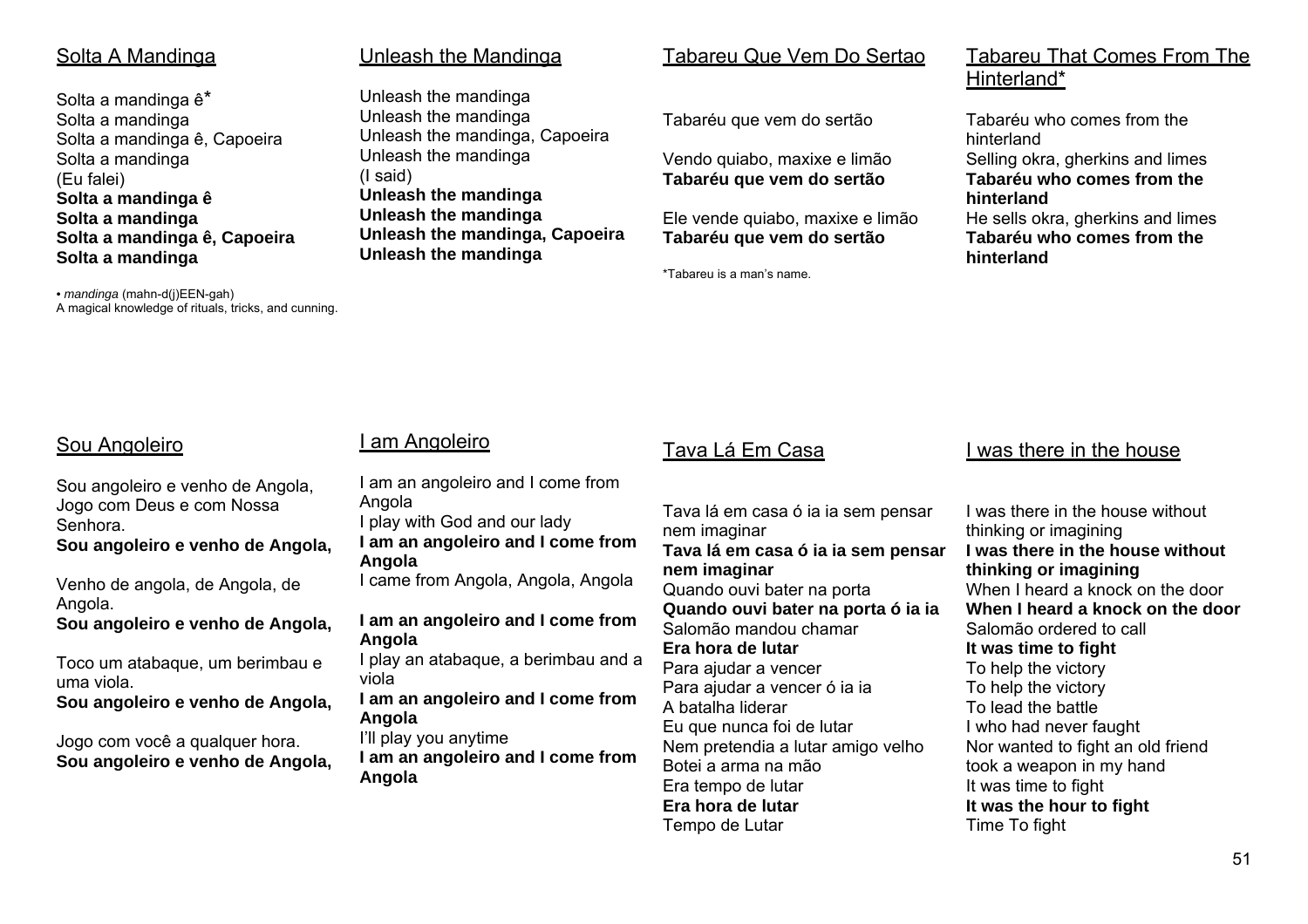#### Tava lá na beira do Mar

Tava lá na beira do Mar, quando Curio chegou **Tava lá na beira do Cais, quando Curio chegou**  Com o pandeiro e atabaque, berimbau e agogô **Com o pandeiro e atabaque, berimbau e agogô**  Vai rolar, vai rolar, Capoeira na beira do mar **Vai rolar, vai rolar, Capoeira na beira do mar** 

#### <u>I was at the seashore</u>

I was at the seashore when Curio arrived **I was at the shore of Cais when Curio arrived** with a pandeiro, atabaque, berimbau and agogô **with a pandeiro, atabaque, berimbau and agogô**  It's going to roll, it's going to roll, Capoeira at the seashore **It's going to roll, Capoeira at the seashore** 

#### Tem Dende, Tem Dende

Tem dendê, tem dendê No jogo de Angola tem dendê **Tem dendê, tem dendê** No jogo de baixo tem dendê

#### *• dendê* (den-DAY)

A palm plant brought to Brazil by Africans. The oil of the *dendê* is used in Brazilian cooking. *Dendê* also connects to the *orixas* (gods) of *candomblé*. If a capoeira player has *dendê* it indicates a deep connection to the game and to the gods.

#### Has dendê, Has dendê

Has dendê, has dendê The Angola roda has dendê **Has dendê, has dendê** The low game has dendê

A song relating a list of people, places, and things that have a special magic called *dendê*. Having *dendê* is a good thing (see vocab at right). This song allows for a great deal of improvisation, and just about anything can be called out if it deserves it.

#### Tim, Tim Tim Aruandê

Tim tim tim AruandêAruanda, Aruanda, aruandê **Tim tim tim Aruandê** Aruanda, Aruanda, aruandê **Tim, Tim, Tim Aruande**  Aruanda, Aruanda, Aruande **Tim, Tim, Tim Aruande** Aruanda, Aruanda, Aruande **Tim, Tim, Tim Aruande** Aruanda, Aruanda e mandigueiro **Tim, Tim, Tim Aruande** Aruanda, Aruanda e Macunge **Tim, Tim, Tim Aruande**

#### Tim, Tim Tim Aruandê

Tim tim tim AruandêAruanda, Aruanda, aruandê **Tim tim tim Aruandê** Aruanda, Aruanda, aruandê **Tim, Tim, Tim Aruande**  Aruanda, Aruanda, Aruande **Tim, Tim, Tim Aruande** Aruanda, Aruanda, Aruande **Tim, Tim, Tim Aruande** Aruanda, Aruanda e mandigueiro **Tim, Tim, Tim Aruande** Aruanda, Aruanda e Macunge **Tim, Tim, Tim Aruande**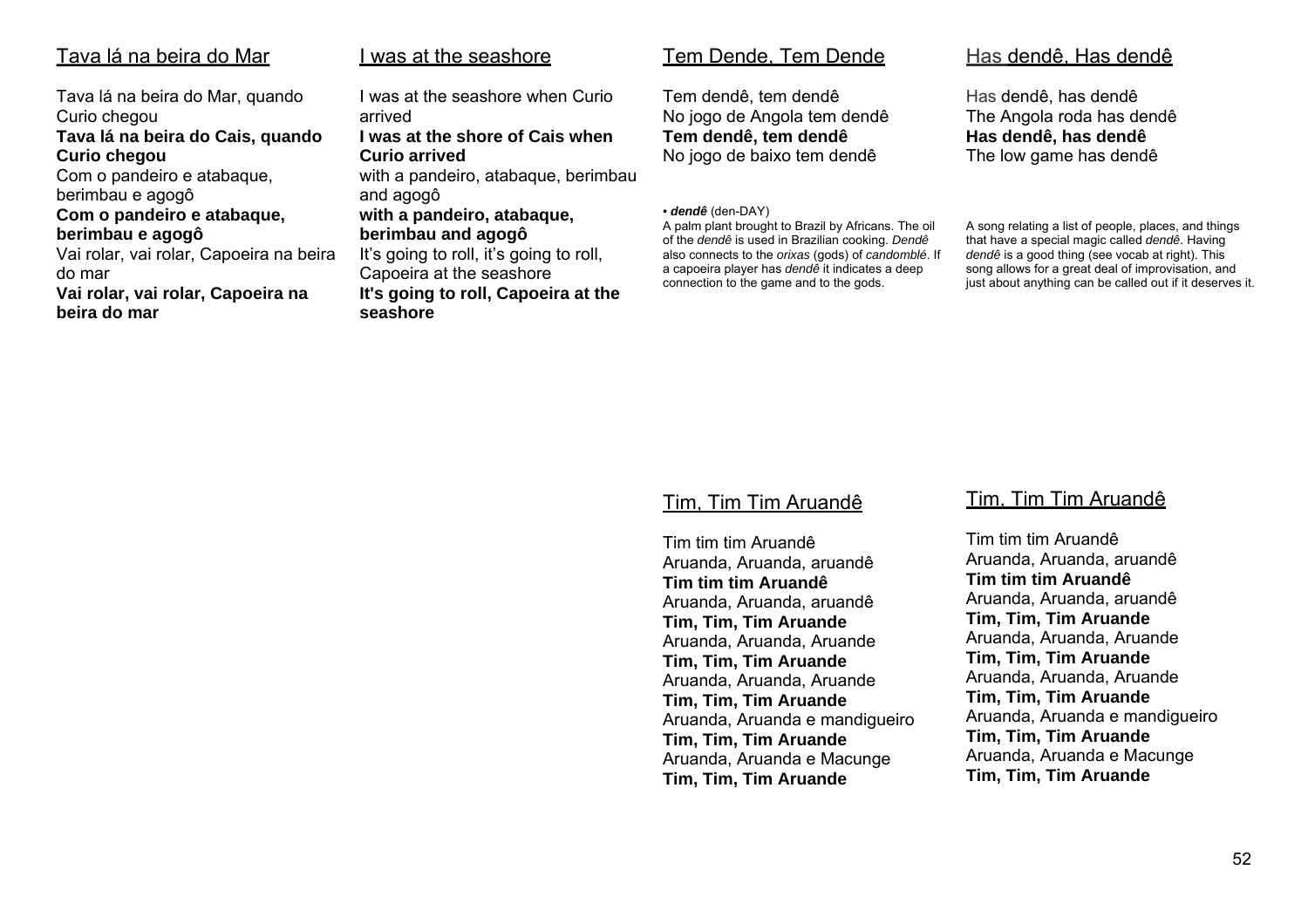## <u>Tô dormindo tô sonhando</u>

Tô dormindo to sonhando, tão falando mal de mim

#### **Tô Dormindo tô Sonhando**

Ô não me deixam sossegar

**Tô Dormindo tô Sonhando** 

Vou benzer meu patuá

**Tô DormindotTô Sonhando**

Tão falando mal de mim

**Tô Dormindo tô Sonhando** 

Agora vou acordar

#### **Tô Dormindo tô Sonhando**

Quem falou não está longe **tô dormindo tô sonhando** Na roda de capoeira

The *mestre* will often make fun of a student who plays badly, saying: "what, were you sleeping in the *roda*?" An oft-told anecdote is of one *mestre* getting a student to wake up by hitting him over the head with a berimba.

|  | am sleeping i am dreaming |
|--|---------------------------|
|  |                           |

I am sleeping I am dreaming they are talking badly about me

#### **I am sleeping i am dreaming**

Oh, they don't let me rest

**I am sleeping i am dreaming** 

I'm going to bless my patuá

**i am sleeping i am dreaming**

they are talking badly about me

**I am sleeping i am dreaming** 

now i'm going to wake up

**I am sleeping i am dreaming**

Whoever spoke isn't far **I am sleeping i am dreaming** In the roda of capoeira

Vieram tres pra bater no nego Trosseram faca, chicote e facao, Trabalha cara rasterar no chão **Trabalha cara rasterar no chão** Voce não sabe que poder fazer o nego Voce não sabe que poder fazer o nego Troca mão pelo pé **Troca pé pela mão**  Troca mão pelo pé **Troca pé pela mão**  Troca pé pela mão **Troca mão pelo pé** 

## Exchange Hand For Foot

Three men came to beat the negro With knife, whip and machete Pushing his face into the dirt **Pushing his face into the dirt**  You don't know what the negro can do You don't know what the negro can

do

Exchange hand for the foot **Exchange foot for the hand**  Exchange hand for the foot **Exchange foot for the hand**  Exchange foot for the hand **Exchange hand for the foot**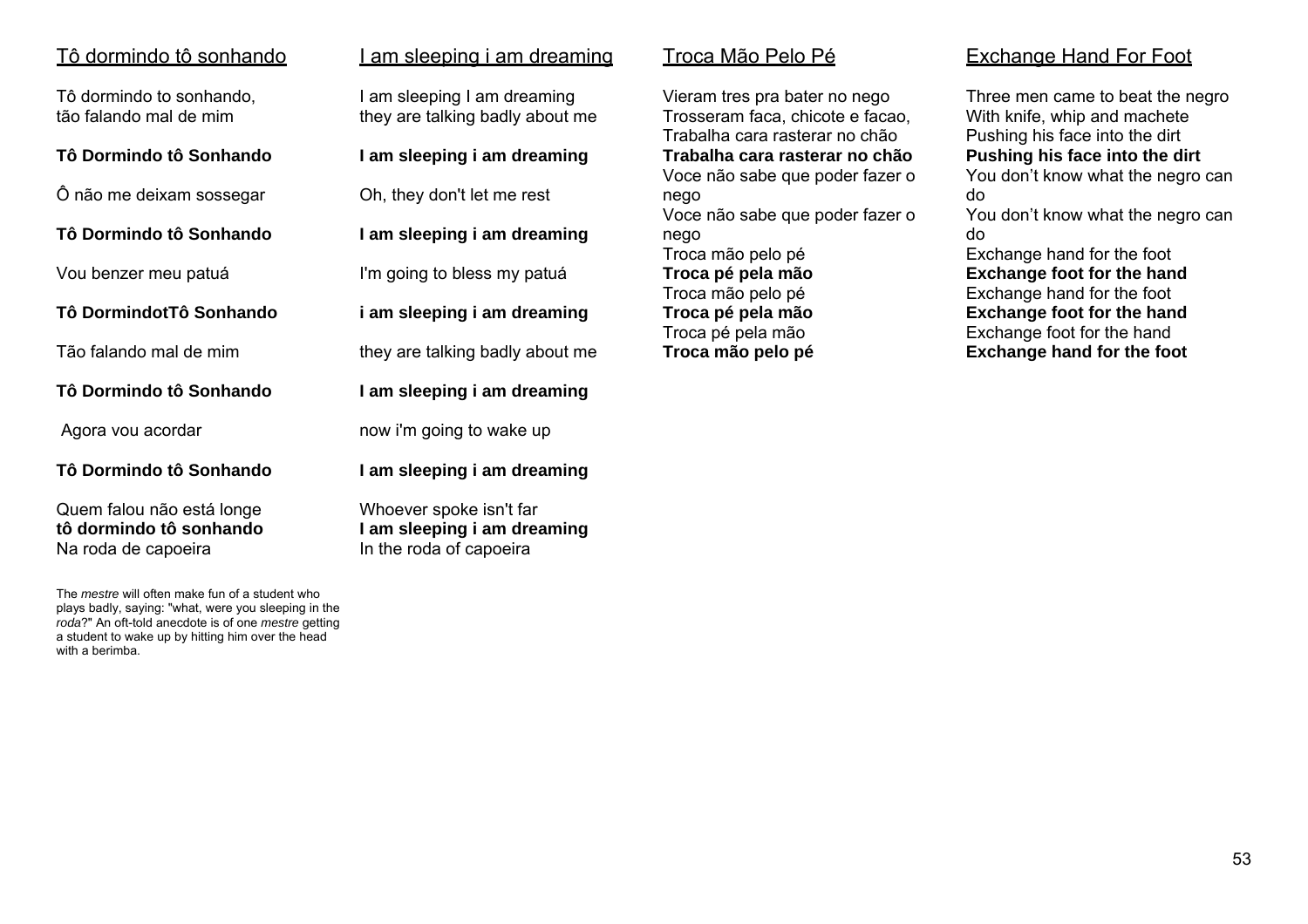#### Um pouquinho de dendê

Eu vim aqui buscar um pouquinho de dendê **Eu vim aqui buscar um pouquinho de dendê**  Prá passar do berimbau um pouquinho de dendê **Prá passar do berimbau um pouquinho de dendê**  Prá passar do atabaque um pouquinho de dendê **Prá passar do atabaque um pouquinho de dendê**  Prá passar do agogô um pouquinho de dendê **Prá passar do agogô um pouquinho de dendê** 

#### A little dendê

**a little bit of dendê** 

I came here to seek a little bit of dendê **I came here to seek a little bit of dendê** To pass to the berimbau, a little bit of dendê **To pass to the berimbau, a little bit of dendê** To pass to the atabaque, a little bit of dendê **To pass to the atabaque, a little bit of dendê** To pass to the agogô, a little bit of dendê **To pass to the agogô,** 

#### Uma Volta Só

Ô Iaia Mandou Dá

**Uma Volta Só**Ô Que Volta Danada **Uma Volta Só**Ô Me Leva, Ô Me Volta **Uma Volta Só**Ô Que Volta Demorada **Uma Volta Só**Mas Que Volta Ligeira **Uma Volta Só**

This song may call attention to a player's bad (or good) turns in the game. Sometimes, all one has to do to change the nature of a game is to turn.

#### Once Again

The slave master's daughter said to give **One more round**Oh what a damned round **One more round**Oh it carries me, oh it turns me **One more round**Oh what a late round **One more round**But what a quick round **One more round**

*• iaia* (yah-YAH) The slave master's daughter

#### Um, dois, tres

Um, dois, tres Bate palma pra ele Um, dois, tres Bate palma pra ele

#### **T**his song is often alternated with the song Menino e bom.

#### One, two, three

One, two, three **Clap for him**  One, two, three **Clap for him**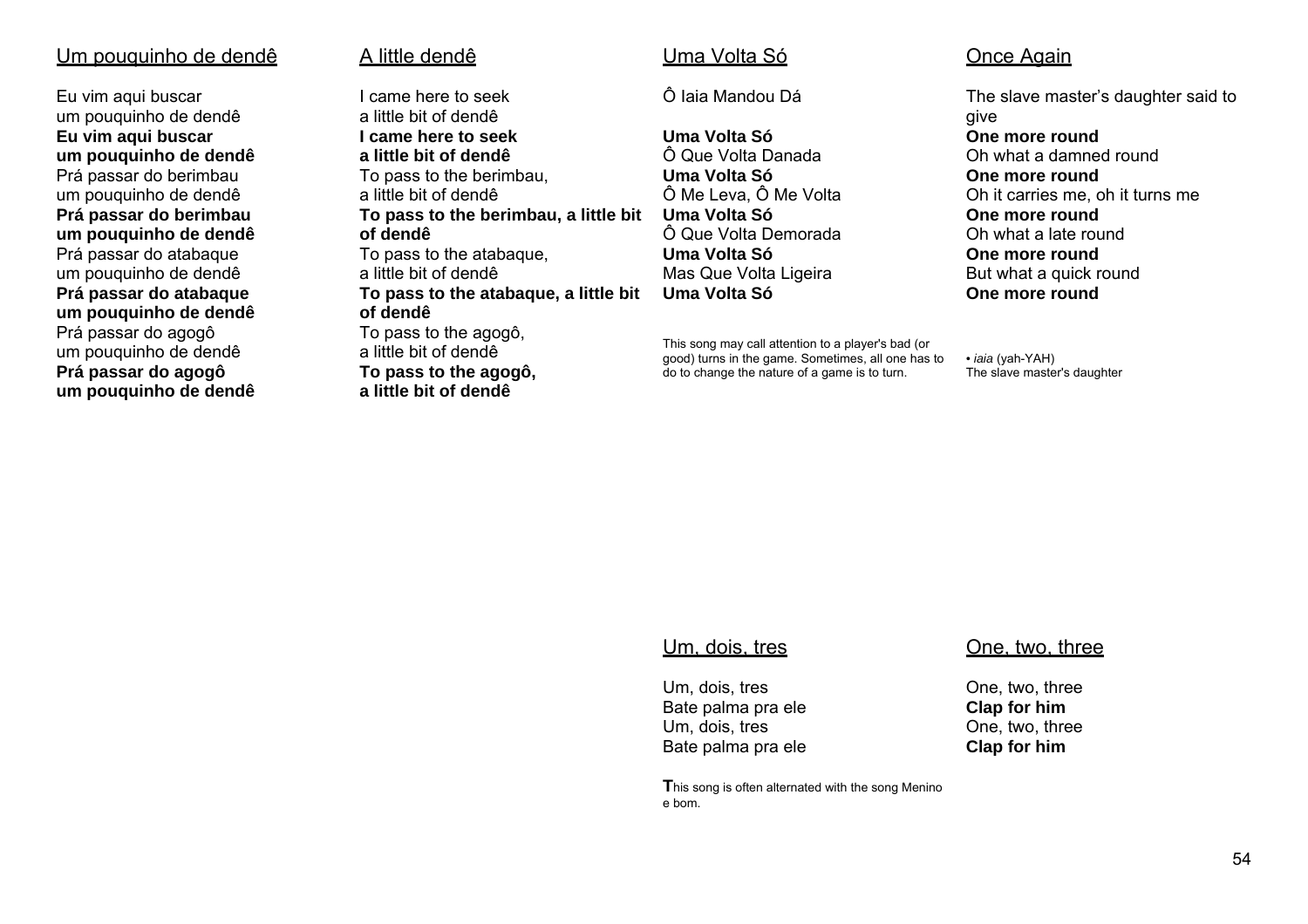## Brincadeira Mandinga

Vamos começar a brincadeira A brincadeira de capoeira Eu dou armada, meia- lua e rasteira A brincadeira de capoeira

#### **Vamos começar a brincadeira A brincadeira de capoeira**

Vamos começar a brincadeira A brincadeira de capoeira

#### **Vamos começar a brincadeira A brincadeira de capoeira**

Eu do martelo, cabeçada e ponteira A brincadeira de capoeira

**Vamos começar a brincadeira A brincadeira de capoeira** 

## Lets start a playful game

Let's start a playful game A playful game of Capoeira I do an armada, meia-lua and rasteira A playful game of Capoeira

#### **Let's start a playful game A playful game of Capoeira**

Let's start a playful game A playful game of Capoeira

#### **Let's start a playful game A playful game of Capoeira**

I do Martello, cabecada and ponteira A playful game of Capoeira

**Let's start a playful game A playful game of Capoeira** 

#### Vem Começo A Roda Io Io

Vem começo a roda io io Começo o canto ia ia **Vem começo a roda io io Começo o canto ia ia**  Vem começo a roda io io Começo o canto ia ia **Vem começo a roda io io Começo o canto ia ia**  Berimbau ta tocando menino Chamando voce pra jogar Capoeira Arte e magia E a coisa mais linda aqui Vem começo a roda io io Começo o canto ia ia **Vem começo a roda io io Começo o canto ia ia**  Começo a roda io io Começo o canto ia ia **Começo a roda io io Começo o canto ia ia**  Vem começo a roda io io Começo o canto ia ia **Vem começo a roda io io Começo o canto ia ia** 

#### I'm going to start the roda

I'm going to start the roda io io I'm going to start singing ia ia **I'm going to start the roda io io I'm going to start singing ia ia** Come start the roda io io I start singing **I'm going to start the roda io io I'm going to start singing ia ia** The berimbau is playing boy Calling you to play Capoeira Art and magic It is the prettiest thing here I'm going to start the roda io io I'm going to start singing **I'm going to start the roda io io I start singing ia ia** Start the roda io io I start singing ia ia **I'm going to start the roda io io I start singing ia ia** Come start the roda io io I start singing ia ia **I'm going to start the roda io io I start singing ia ia**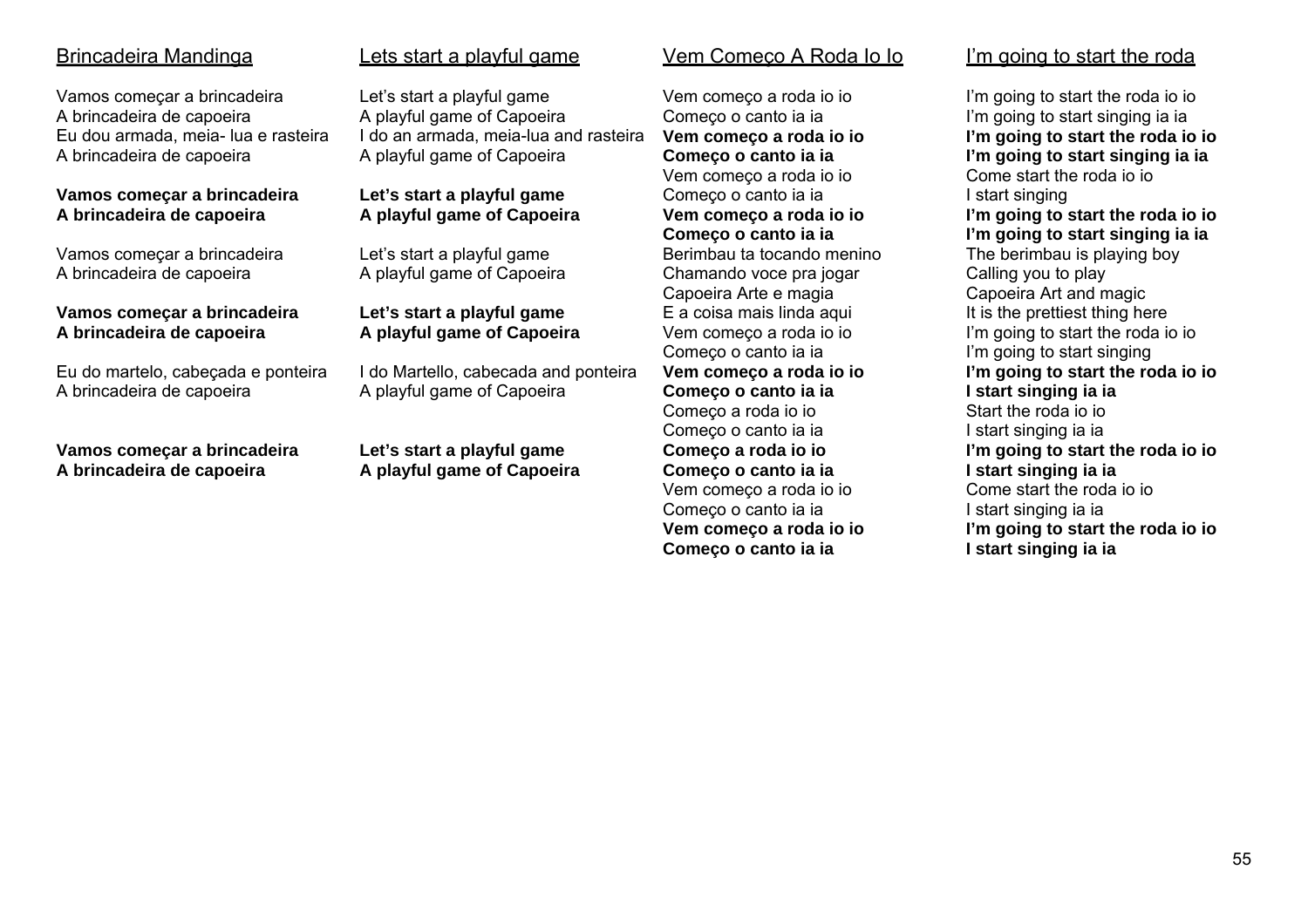I stopped in the Bay of Guanabara\* In front of Christ Redentor# I was starving and ate the sugar loaf+ I was to Barra of the Tijuca only to see my love

**Chorus** 

\*This is the name of the whole bay inlet – Rio de Janeior is on the south-west shore. #Big statue in Rio

+This is a joke with the fact that the famous hill in Rio is called "Sugar loaf"

#### Vinha da Bahia pra lhe ver

**Vinha da Bahia pra lhe ver, vinha da da Bahia pra lhe ver Vim da da Bahia pra lhe ver, pra lhe ver pra lhe ver, pra lhe ver, pra lhe ver** 

#### **Coro**

Tava la no alto da Ribeira Na Bahia que è terra de muito axê Minha mae è uma grande lavadeira O meu pai nos appendera na colheita do cafè

#### **Coro**

Minha jangada~ vem pro Rio de janeiro Vem ate Salome e São Tropè Vem que eu so um bom jangadeiro

Tambem so um capoeira vim aqui so pra lhe ver

#### **Coro**

Chegar ao Rio de Janeiro Terra com clima genial Trouxe de lembrança pra você um atabaque Um pandeiro e tambem trouxe um berimbau

## I came from Bahia to see you

**I came from Bahia to see you, I came from Bahia to see you, I came from Bahia to see you, to see you to see you, to see you, to see you** 

#### **Chorus**

I was there on the top of the ribeira In Bahia, a land with lots of axê My mother is a great laundrywoman My father taught us how to harvest coffee

#### **Chorus**

My boat arrives at Rio De Janeiro

It comes to Salome and Sao tropè I managed to get here because I am a good rafter I'm a Capoeirista as well and I only came here to see you

## **Chorus**

I arrived in Rio De Janeiro A Land with a great climate I bring you a atabaque for memorie (souvenir) A pandeiro also brought a berimbau

**Coro** 

Para na Baía de Guanabara De frente ao faro Cristo Redentor Me deu fome eu comei o Pao de açucar Fui pra Barra da Tijuca so pra ver o meu amor

~The Jangada is a fishing raft made of six longitudinal logs from the Piuva tree (similar to Balsa). It is held together with wooden pegs and vegetable fibre and constructed using only the simplest of tools. It is used off the beaches of north east Brazil by the 'Janadeiros'. Jangadas date back thousands of years and are a strong iconic feature of Brazilian folklore.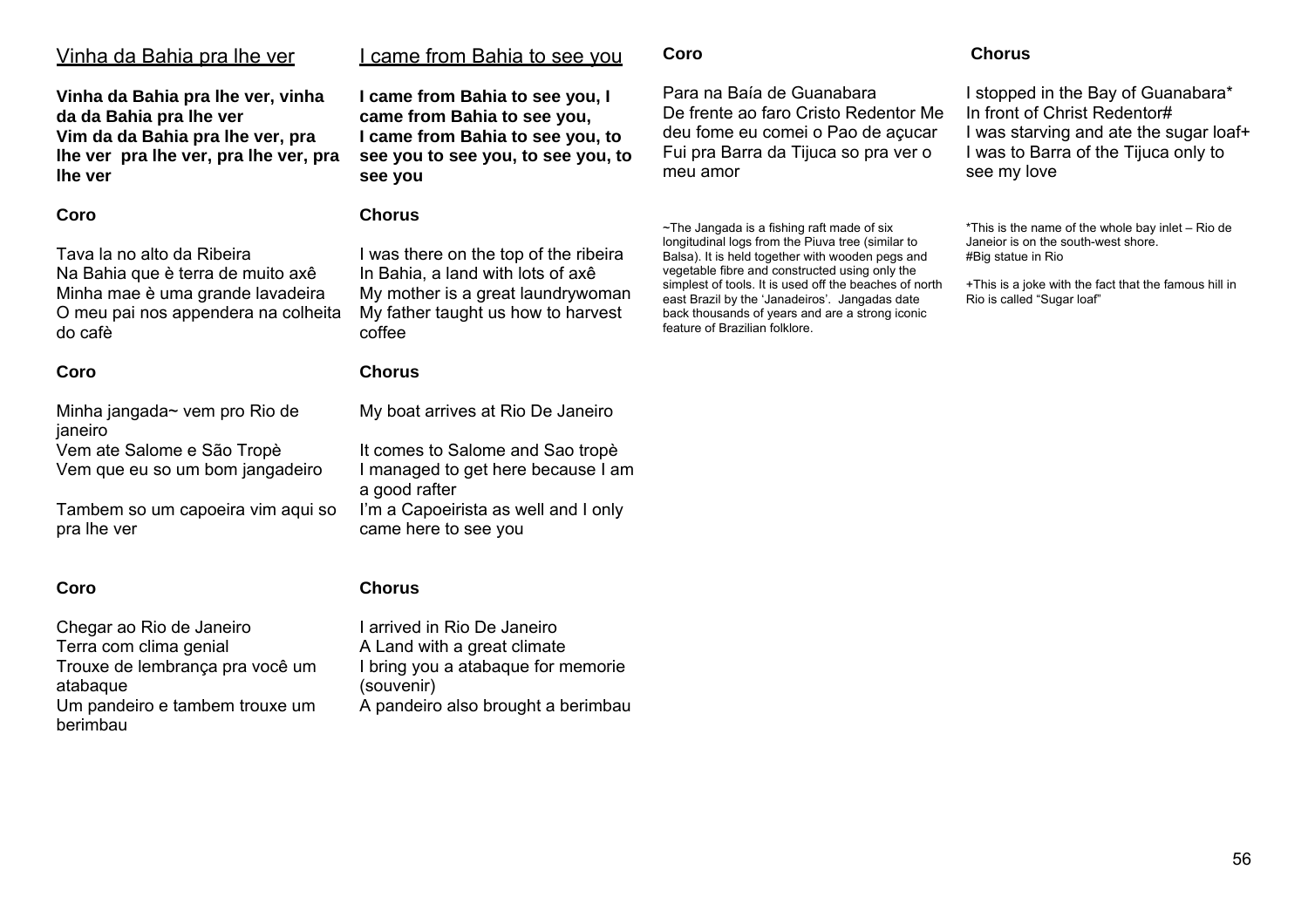## Você Que É Forte

Você que é forte Que só pensa em pegar peso.

Quero ver entrar na roda E mostrar que é mandingeiro

**Você que é forte Que só pensa em pegar peso.** 

#### **Quero ver entrar na roda E mostrar que é mandingeiro.**

Seu jogo não tem mandinga Seu jogo não tem molejo Quando é jogo bonito Você não faça nem um floreio E quando o jogo aperta Você fica sem reação Para logo pra agarrar E jogar outro no chão

**Você que é forte Que só pensa em pegar peso.** 

#### **Quero ver entrar na roda E mostrar que é mandingeiro.**

E num jogo de Angola Você é a negação

Todo esse corpo duro Não saber jogar no chão Vou te dizer meu camarada Que eu não sou bom de capoeira Mas o que tu faça cansado Eu faço na brincadeira

#### You Strong One

You Strong One That only thinks about getting bigger (muscles). I want to see you enter the roda And show you what a mandingueiro is

**You Strong One That only thinks about getting bigger (muscles). I want to see you enter the roda And show you what a mandingueiro is** 

Your play has no magic Your play has no swing When there is a beautiful game You don't do a floreio And when the game is challenging You don't react You stop early to grapple And throw someone else on the ground **You Strong One That only thinks about getting bigger (muscles). I want to see you enter the roda And show you what a mandingueiro is**  And in an Angola game You are the negation (of what the game should be) All this muscly body You can't play on the ground I'm going to tell you friend That I am not good at capoeira But what you are doing while tired I do while playing

### Xarél, Xereré

Xarél, xereré É o peixe do mar \*fish from Bahia

## Xarél, Xereré\*

Xarél, xereré Are fish from the sea

#### Xô xô meu canario

Xô xô meu canarioMeu canario é cantador **Xô xô meu canario** Foi embora e me deixou**Xô xô meu canario** Meu canario é da alemanha

#### Shoo, shoo my canary

Shoo, shoo my canary My canary is a singer **Shoo, shoo my canary**  It went away and left me **Shoo, shoo my canary**  My German canary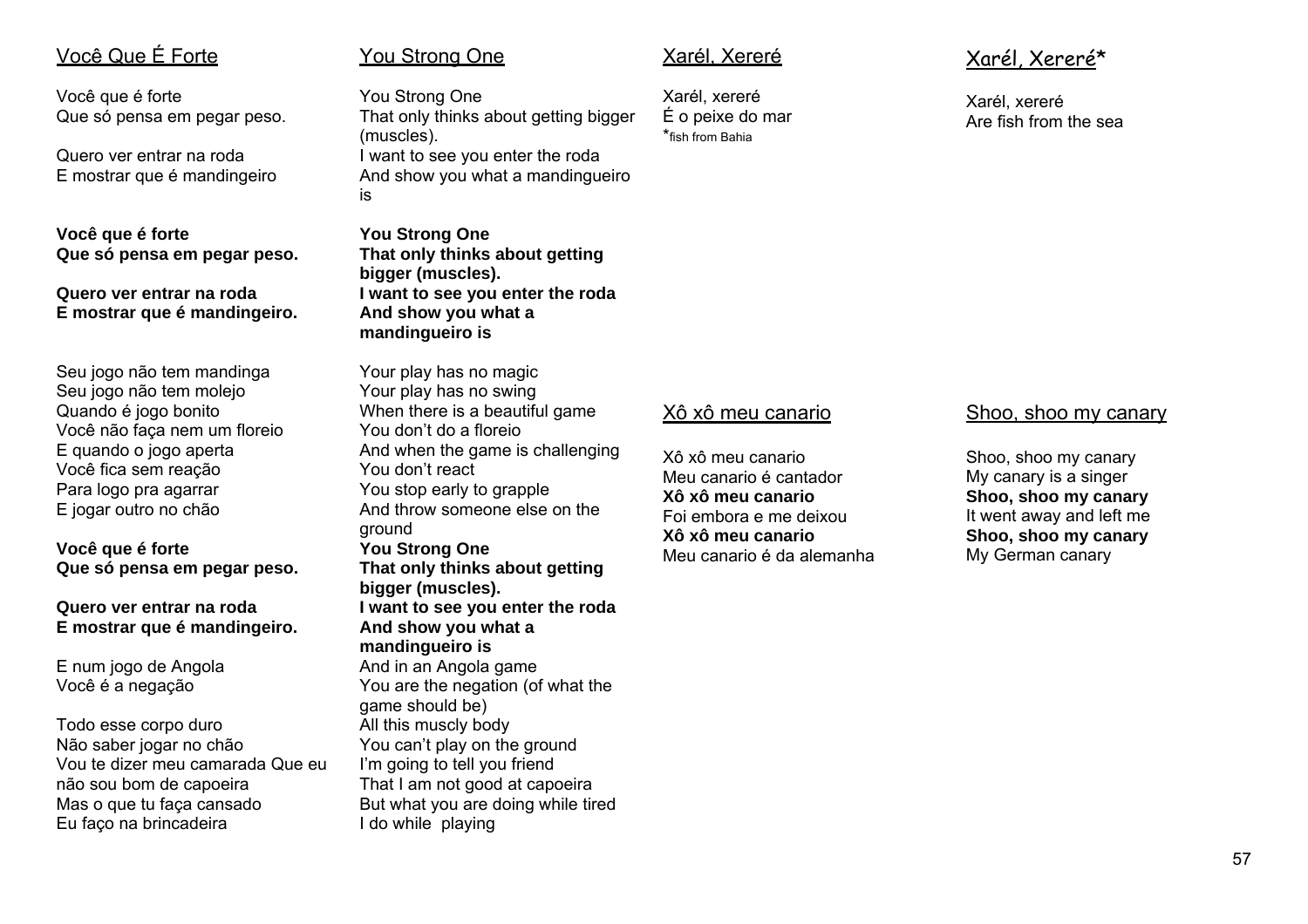## **Samba Songs**

#### Lê Lê Baiana

A baiana me pega Me leva pro samba Eu sou do samba Eu vim sambá **Le le le baiana** Minha baiana que deu o sinal **Le le le baiana** Pra' dançar o carnaval **Le le le baiana** Tambem jogar capoiera **Le le le baiana** Angola e regional **Le le le baiana** 

#### Lê Lê Baiana

Bahian catches meShe takes me to the samba I am from the samba I came to dance samba **Le le le baiana** My Bahian who gave the signal **Le le le baiana** To dance at the carnival**Le le le baiana** And also to play capoeira **Le le le baiana** Angola and regional **Le le le baiana** 

#### Praia Da Amaralina

Na praia da amaralina tem dois camarão na areia Camarão tava sentado falando da vida alheia **Na praia da amaralina tem dois camarão na areia Camarão tava sentado falando da vida alheia** Na praia da amaralina tem dois camarão sentado Falando da vida alheia e camarão malvado **Na praia da amaralina tem dois camarão sentado Falando da vida alheia e camarão malvado** 

## Amaralina Beach

At the beach of Amaralina there are two shrimps in the sand Shrimp are talking about other people's lives **In amaralina\* there are two shrimps in the sand Shrimp are talking about other people** In amaralina there are two shrimps in the sand The mean shrimp are talking about other people **In amaralina there are two shrimps in the sand The mean shrimp are talking about other people** 

\*Amaralina Beach is a famous beach in Bahia.

#### O Levanta Saia Mulata

O levanta saia mulata\* nao deixa a saia molhar pois a saia custou dinheiro e dinheiro custou ganhar **O levanta saia mulata nao deixa a saia molhar** pois a saia custou dinheiro **e dinheiro custou ganhar** 

**A mulata is a mixed race girl**

#### Lift your skirt up girl

Lift your skirt up girl Don't wet your skirt woman because the skirt costs money And money is hard to earn **Lift your skirt up Black girl Don't wet your skirt woman**  because the skirt costs money **And money is hard to earn**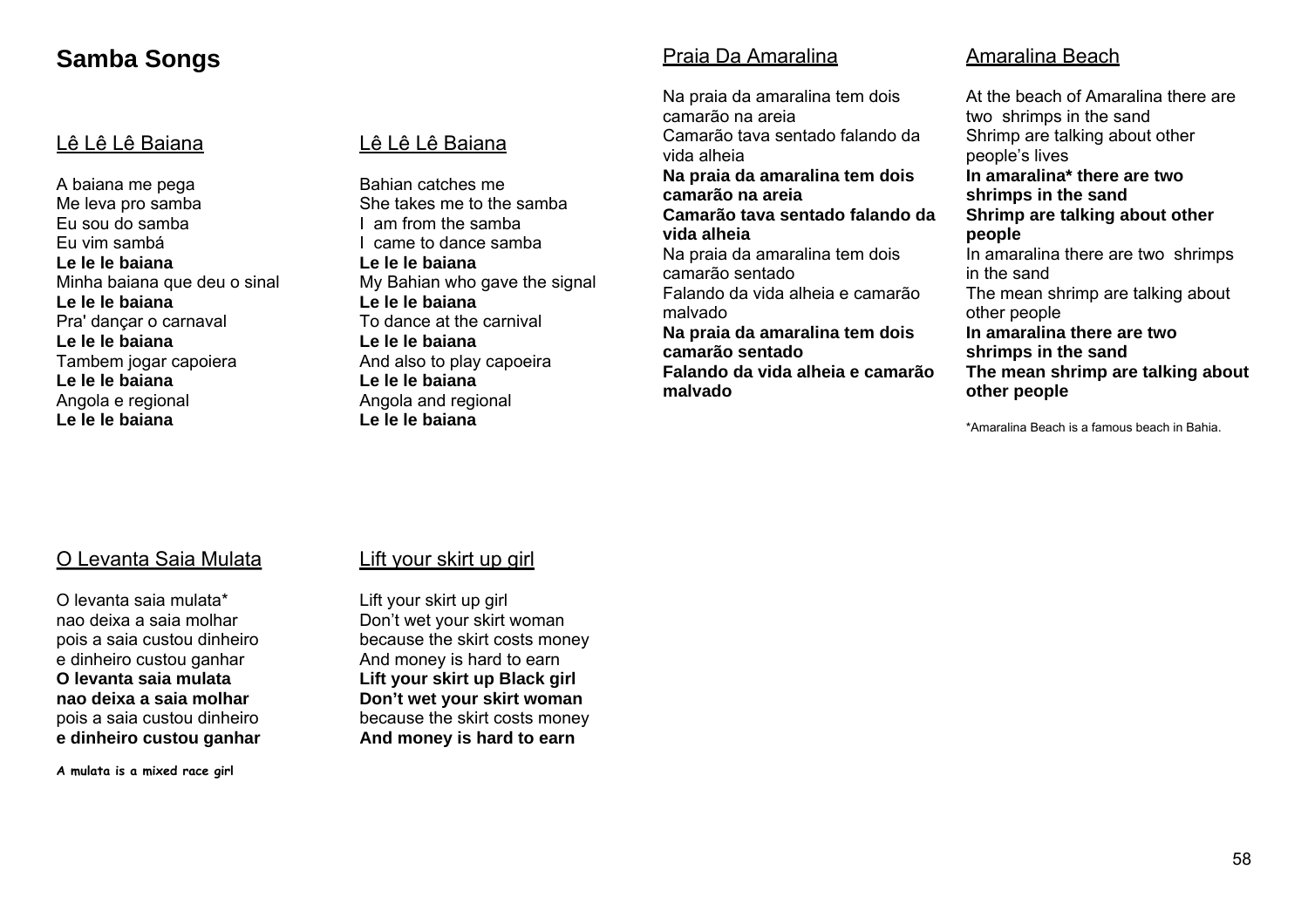#### Sereia Sereia

Eu nunca vi tanta areia no mar**Sereia Sereia** Eu nunca vi tanta areia no marSereia Sereia

#### Mermaid, Mermaid

I've never been to the seaside**Mermaid, Mermaid\***  I've never been to the seasideMermaid, mermaid

\*Also used by men as a term for woman, like "princess".

#### Cabana De Guerreiro

Certo dia na cabana um guerreiro Certo dia na cabana um guerreiro Foi atacado por uma tribo pra valê Pegou dois paus, saiu de salto mortal E gritou pula menino, que eu sou Maculelê

**Certo dia na cabana um guerreiro Certo dia na cabana um guerreiro Foi atacado por uma tribo pra valê Pegou dois paus, saiu de salto mortal** 

**E gritou pula menino, que eu sou Maculelê** 

Ê pula lá que eu pulo cá **Que eu sou Maculelê**  Ê pula lá que eu quero vê **Que eu sou Maculelê**  Ê pula eu pula você **Que eu sou Maculelê**  Ê pula lá que eu quero vê **Que eu sou Maculelê** 

Warrior's hut

One day in the hut a warrior One day in the hut a warrior Was seriously attacked by a tribe He grabbed two sticks, did a backflip And cried out jump boy, because I am Maculelê

**One day in the hut a warrior One day in the hut a warrior Was seriously attacked by a tribe He Grabbed two sticks, jumped a backflip And cried out jump boy, because I am Maculelê** 

Jump there, cause I jump here **Cause I am Maculelê** Jump there, cause I want to see **Cause I am Maculelê** I jump, you jump **Cause I am Maculelê** Jump there, cause I want to see **Cause I am Maculelê** 

## **Maculele Songs**

| Boa noite pra quem é de boa |  |  |
|-----------------------------|--|--|
| <u>noite</u>                |  |  |

Boa noite pra quem é de boa noite

Bom dia pra quem é de bom dia

A benção meu papai a benção Maculelê é o rei da valentia **Boa noite pra quem é de boa noite** 

**Bom dia pra quem é de bom dia** 

**A benção meu papai a benção Maculelê é o rei da valentia** 

Good night for whoever is from the good night

Good night for whoever is from the good night Good day for whoever is from the good day A blessing, my father, a blessing Maculelê is the king of the brave **Good night for whoever is from the good night Good day for whoever is from the good day** 

**A blessing, my father, a blessing Maculelê is the king of the brave**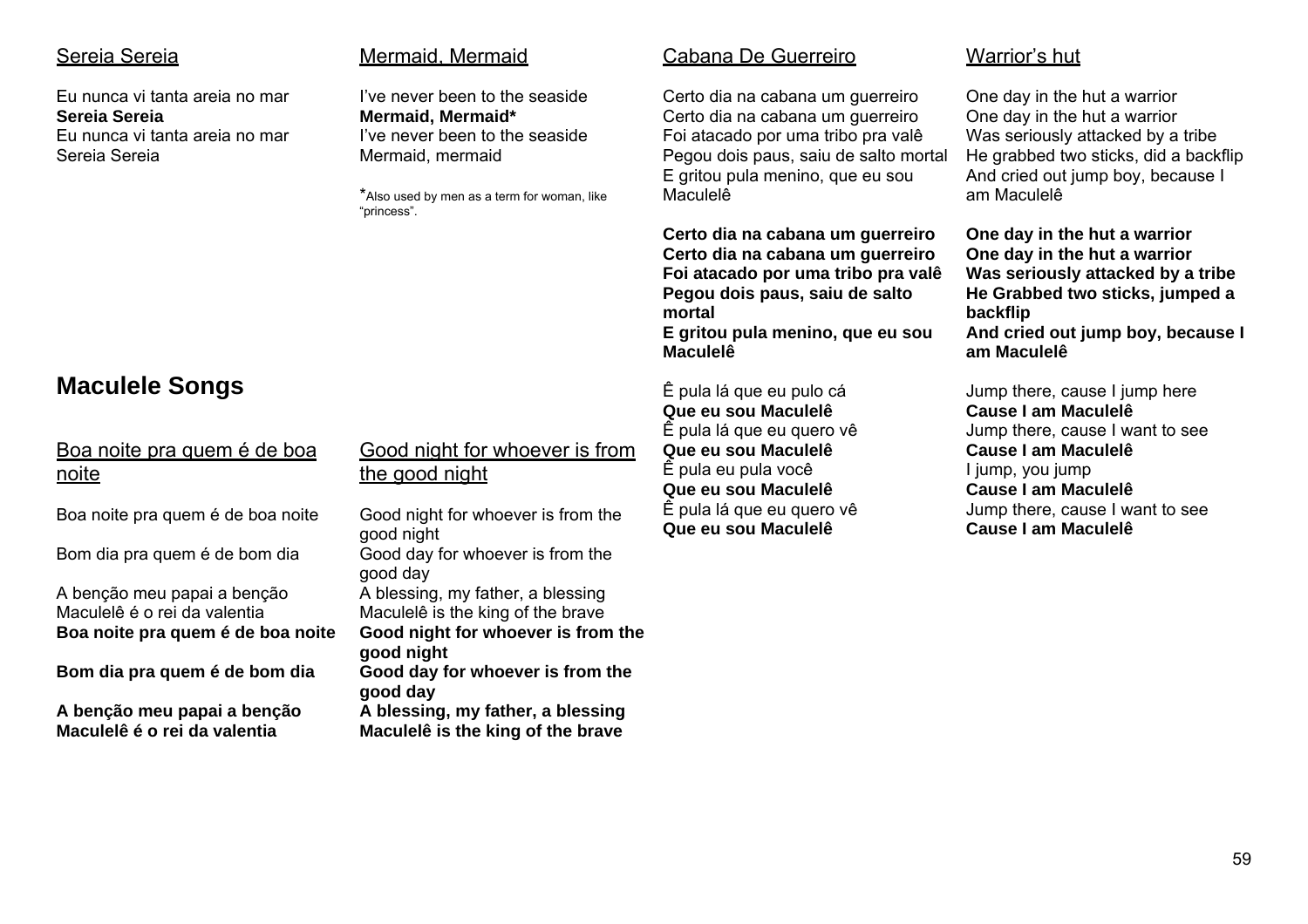## <u>E na hora ê</u>

Êêêê, mas E na hora ê, E na hora á E na hora ê, sou de Angola **E na hora ê, E na hora á E na hora ê, sou de Angola**  E na hora ê, E na hora á E na hora ê, dá licença pr' eu passar

#### **E na hora ê, E na hora á E na hora ê, sou de Angola**

This song can also be sung "eu vim na hora é, vim na hora á," which means "I came at the right time".

## The hour is here

but it's time, it's time And in the hour, I am from Angola **but in the hour, and in the hour And in the hour, I am from Angola**  but in the hour, and in the hour And in the hour, give permission for me to pass **but in the hour, and in the hour And in the hour, I am from Angola** 

#### Maculele Jurou Vinganca

Maculele jurou vingança Mas que a dança que ele dança é mortal maculele é já folclore e já foi luta no canavial

**Maculele jurou vingança Mas que a dança que ele dança é mortal maculele é já folclore e já foi luta no canavial** 

olele maculele, o nós vamos vadiar olele maculele, lá no canavial

## Maculele Jurou Vinganca

Maculele swore revenge And says that the dance that it dances is deadly maculele was already folklore And was already a fight in the sugarcane fields

**Maculele swore revenge And says that the dance that it dances is deadly maculele is already folklore And was already fought in the canival** 

olele maculele, Let's play olele maculele there in the sugarcane fields

## Tindolelê auê Cauiza

Tindolelê auê Cauiza Tindolelê é sangue real Meu pai é filho eu sou neto de Aruanda Tindolelê auê Cauiza Cauiza, de onde é que veio **Eu vim de Angola ê**  Maculelê, de onde é que veio **Eu vim de Angola ê**  Mestre Popó, de onde é que veio

**Eu vim de Angola ê**  E o atabaque, de onde é que veio

**Eu vim de Angola ê**  E o agogô, de onde é que veio

**Eu vim de Angola ê**

## Tindolelê auê Cauiza

Tindolelê auê Cauiza Tindolelê is royal blood My father is a son, I am a grandson of Aruanda Tindolelê auê Cauiza Cauiza, where did it came from **I came from Angola**  Maculelê, where did it came from **I came from Angola**  Mestre Popô, where did he come from **I came from Angola**  And the atabaque, where did it come from **I came from Angola**  And the agogô, where did it come from **I came from Angola**

These are words used during Candomble rituals. Tindolelê means "real/royal/pure/bloody"

## Sou Eu Maculele

Sou eu, sou eu sou eu, maculele, sou eu **sou eu, sou eu sou eu, maculele, sou eu** 

## It's me, Maculele

Sou eu, sou eu Its me, maculele, Its me **Sou eu, sou eu Its me, maculele, Its me**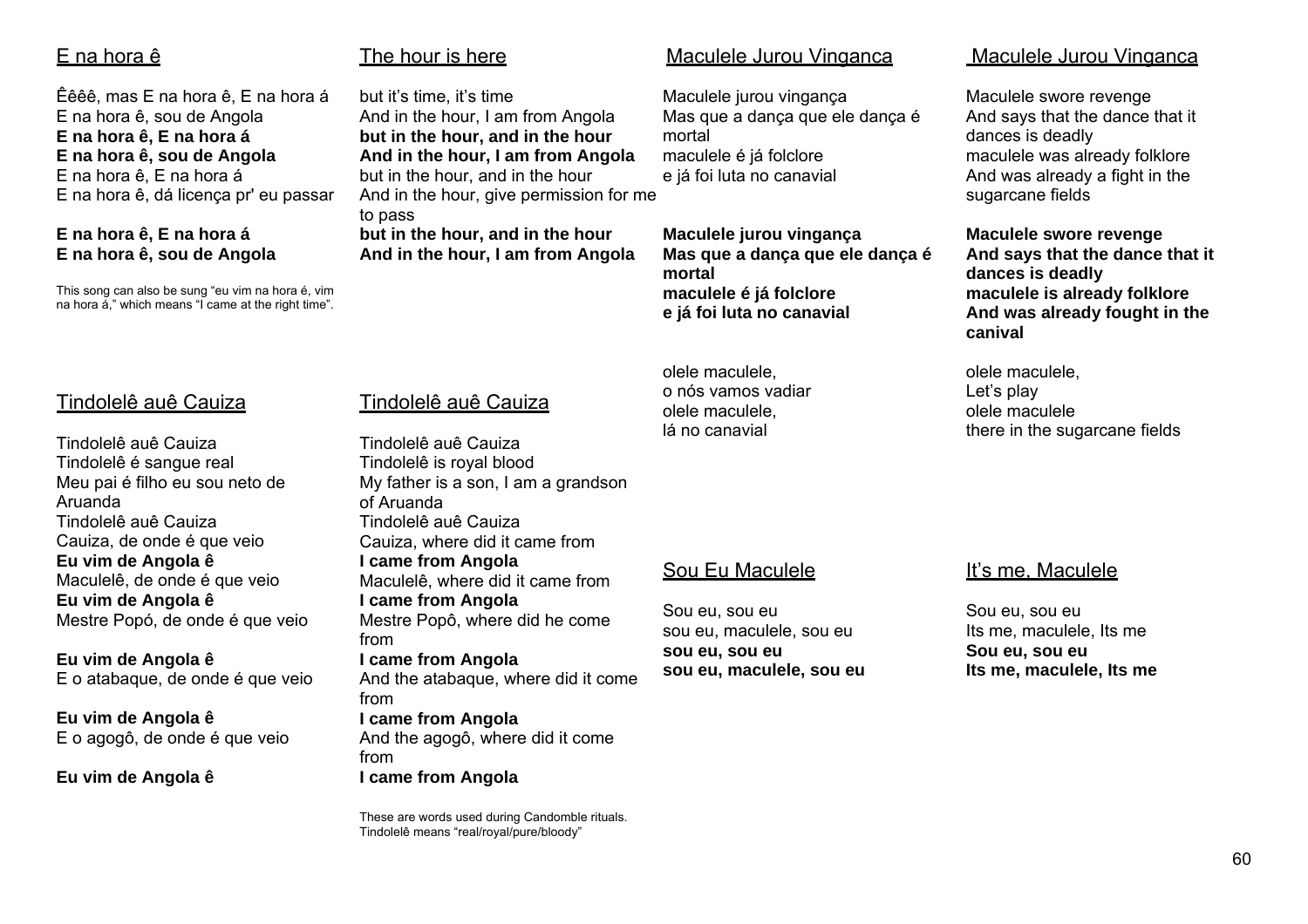## **Brazilian Portugese Pronunciation Mate and Dipthongs (a double vowel sound)**

| <b>ACCENT</b>   | <b>INDICATES</b>                                                                    |
|-----------------|-------------------------------------------------------------------------------------|
| acute           | the pronunciation is open as in café (coffee), avo<br>(grandmother).                |
| Λ<br>circumflex | the pronunciation is closed as in você (you), $av\hat{o}$<br>(grandfather).         |
| ◥<br>grave      | a contraction of the preposition a (to) and the definite<br>article $\dot{a}$ (to). |
| tilde           | a nasal sound as in mão (hand).                                                     |
| two dots        | the letter <b>u</b> is pronounced as in <i>tranguilo</i> (quiet).                   |

## **ãe**

This sounds like the *an* in l**an**g: **mãe** ('mother').

## **ão**

This sounds like the *ow* in fr*ow*n but nasalized: **não** ('no').

## **õe**

This is pronounced like the *on* in s*on*g but nasalized: **limões** ('lemons').

## **ou**

This is pronounced like the *ow* in cr*ow*: **mandou** ('he sent').

## **ei**

This is pronounced like the *ay* in d*ay*: **dei** ('I bought').

## **eu**

This is pronounced like *ayooh* (the first part rhymes with h*ay*): **eu** ('I').

## **ai**

This is pronounced like the *ie* in p*ie*: **pai** ('father').

#### **Disappearing words in Brazilian Portugese………**

One key feature of Brazilian Portuguese pronunciation is that the nonaccented syllables are subjected to something called 'vocalic reduction'7. . Here the post-tonic syllable (post means after and tonic means where the main stress lies), is almost dropped completely – they are shorter and muted. So this means the vowel in those syllables are not pronounced as they are written. There is an exception to this phenomenon and that is when the word ends in 's' – otherwise people wouldn't know if a word was plural or not!!!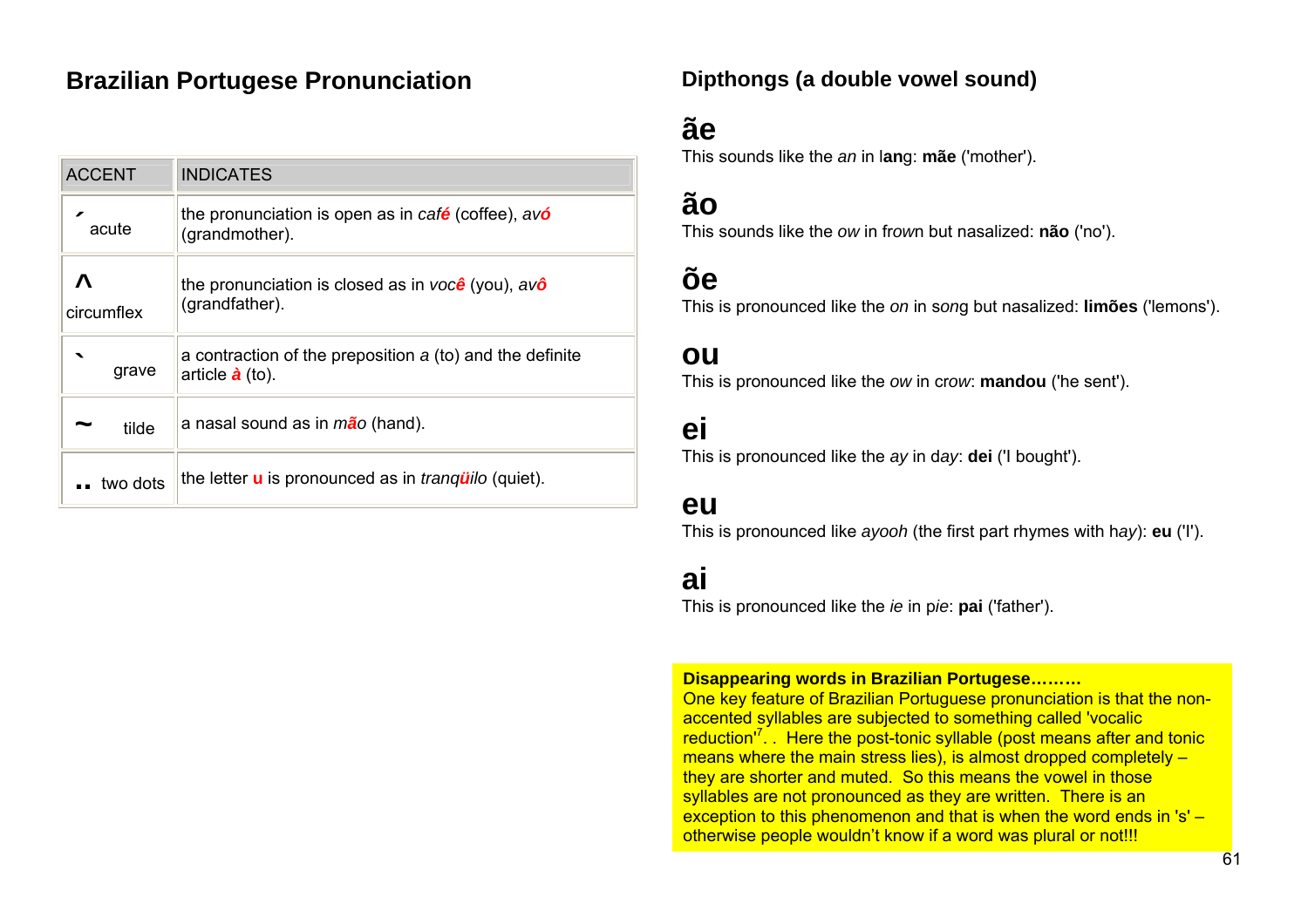## **a**

If this is stressed, it is pronounced like the *a* in f*a*ther but shorter: **fado** (pronounced *fahdoo*). If it is unstressed, it is pronounced like the *e* in rath*e*r: **mesa** (pronounced *meza*) ('table').

## **ã**

This is pronounced like the *un* in l*un*g but nasalized: **macã** ('apple').

## **e**

1 if this is stressed, it sounds either like the *e* in s*e*ll: **perto** (pronounced *perhtoo*) ('near') or like the *ey* in pr*ey*: **saber** (pronounced *sabeyr*) ('to know'). If it is unstressed, it sounds like the *ey* in pr*ey*: **bebida** (pronounced *beybeeda*) ('drink').

2 At the end of a word **e** is pronounced like *ee* in p*ee*p: **cidade** (pronounced *seedahjee* ('city'). In penisular Portugese, however, the final **<sup>e</sup>** is not pronounced: **tarde** (pronounced *tard*) ('late/afternoon'). 3 The word for 'and', **<sup>e</sup>**, is pronounced as *ee* in sw*ee*p.

e like in 'end'

 $\acute{\mathbf{e}}$  like the 'a' in 'share'

 $\mathbf{\hat{e}}$  like the 'a' in 'make'

## **i**

This is pronounced like the *e* in *e*vil: **decidir** ('to decide'). When it is unstressed, it sounds like the *i* in p*i*n: **idade** (pronounced *idahjee*) ('age').

## **o**

If this is stressed or has an acute accent (**ó**), it is pronounced like the *o*in *<sup>o</sup>*pera, but closed before a nasal consonant: **fome** ('hunger'). When it is unstressed, it is pronounced like the oo in b*oo*k: **gato** ('cat'). The commonest sound is similar to *oh*, like *o* in p*o*lice: **motorista** ('driver').

## **u**

This is usually pronounced like the *oo* in r*oo*f: **rua** ('street'). In the following four groups however, it is not pronounced: **gue, gui, que** and **qui**.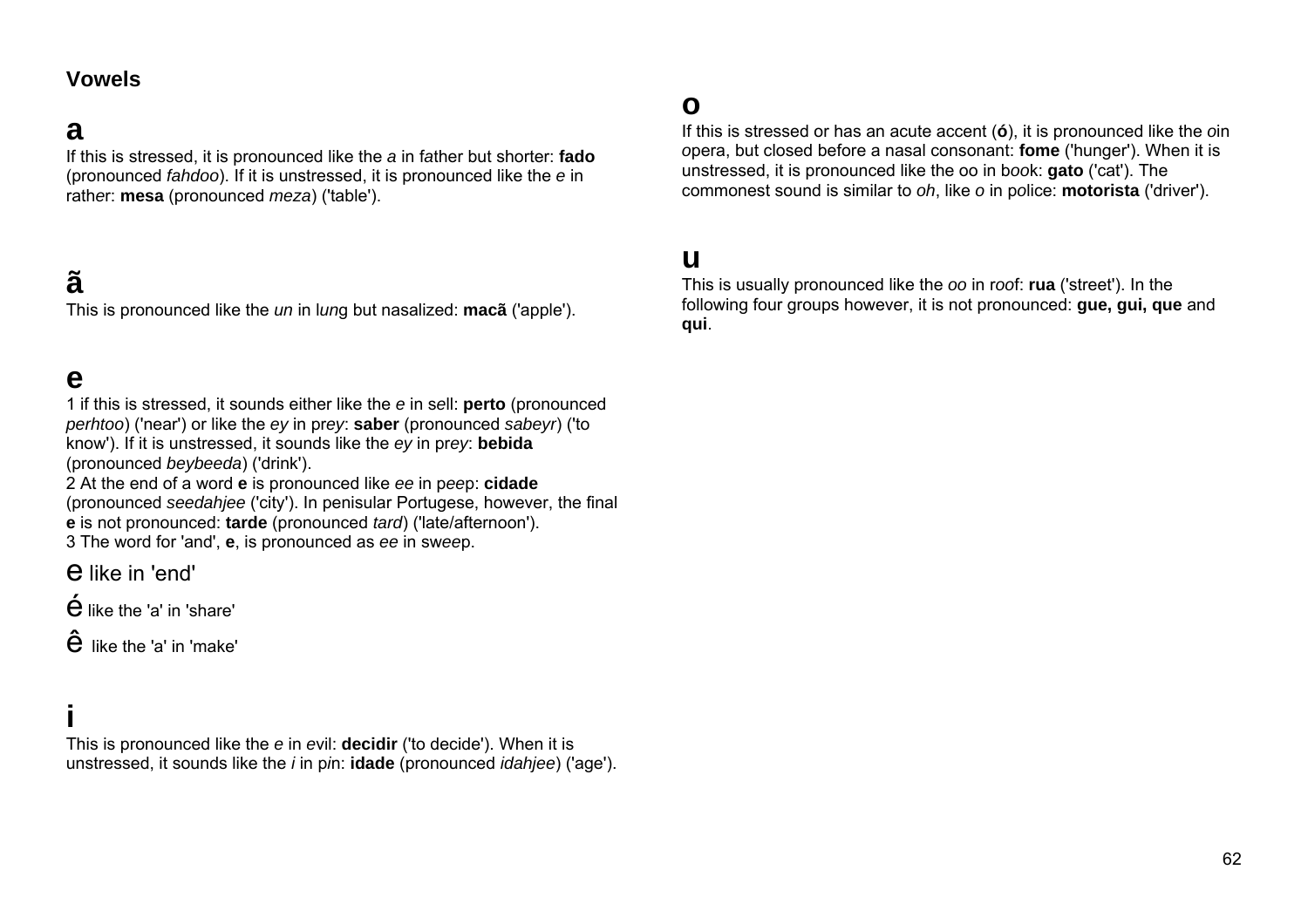## **Consonants**

## **b**

As in *b*ank: **obrigado** (pronounced *obreegahdoo*) ('thank you').

#### **c**

1 This can be soft, like the *s* in *s*low before an **e** or an **i**: **cidade** (pronounced *seedahjee*) ('city'). If the **c** has a cedilla (ç), it is always soft. 2 Hard, as in *c*ard before an **o**, **a** or **u**: **cabeçada** ('headbutt')

| CH | <b>ch</b> eque | check | sounds like [sh] |  |
|----|----------------|-------|------------------|--|
|----|----------------|-------|------------------|--|

## **d**

As in sa*d*: **tenda** ('tent'). It is palatised before **i** or a final unstressed **e** to sound like the *ji* in *ji*nx: **dificuldade** (pronounced *djeefeeculdahdjee* ('difficulty').

dj like the 'j' in 'jeans'

## **f**

As in *f*air: **fado** (pronounced *fahdoo*).

# **g**

1 This is soft before an **e** or an **i**, as in the English *s* in plea*<sup>s</sup>*ure: **gente** (pronounced zhentjee) ('people').

2 Hard before an **o, u** or **a**, as in *g*et: **gato** (pronounced *gah*to) ('cat').

| agua<br>GU.<br>português<br>lingüiça |  | water                                     | gua/guo sounds like<br>[ <sub>gw</sub> ] | Nicaragua |
|--------------------------------------|--|-------------------------------------------|------------------------------------------|-----------|
|                                      |  | Portuguese <b>gue/gui</b> sounds like [g] | get                                      |           |
|                                      |  | sausage                                   | güe/güi sounds like<br>[gw]              | Nicaragua |

# **h**

This is never pronounced: **homem** (pronounced *omaing*) ('man'). 1 When it appears as **ch** it is pronounced like *sh* in *sh*ore: **chuva** (pronounced *shoova*) ('rain').

2 When it appears as **nh** it is pronounced like *ni* in o*ni*on: **banho** (pronounced *banyoo*) ('bath').

3 When it appears as **lh** it is pronounced like *lli* in bi*lli*on: **mulher** (pronounced *moolyair*) (woman).

## **j**

Soft, as in the English *s* in plea*<sup>s</sup>*ure: **jovem** (pronounced *zhovaing*) ('young').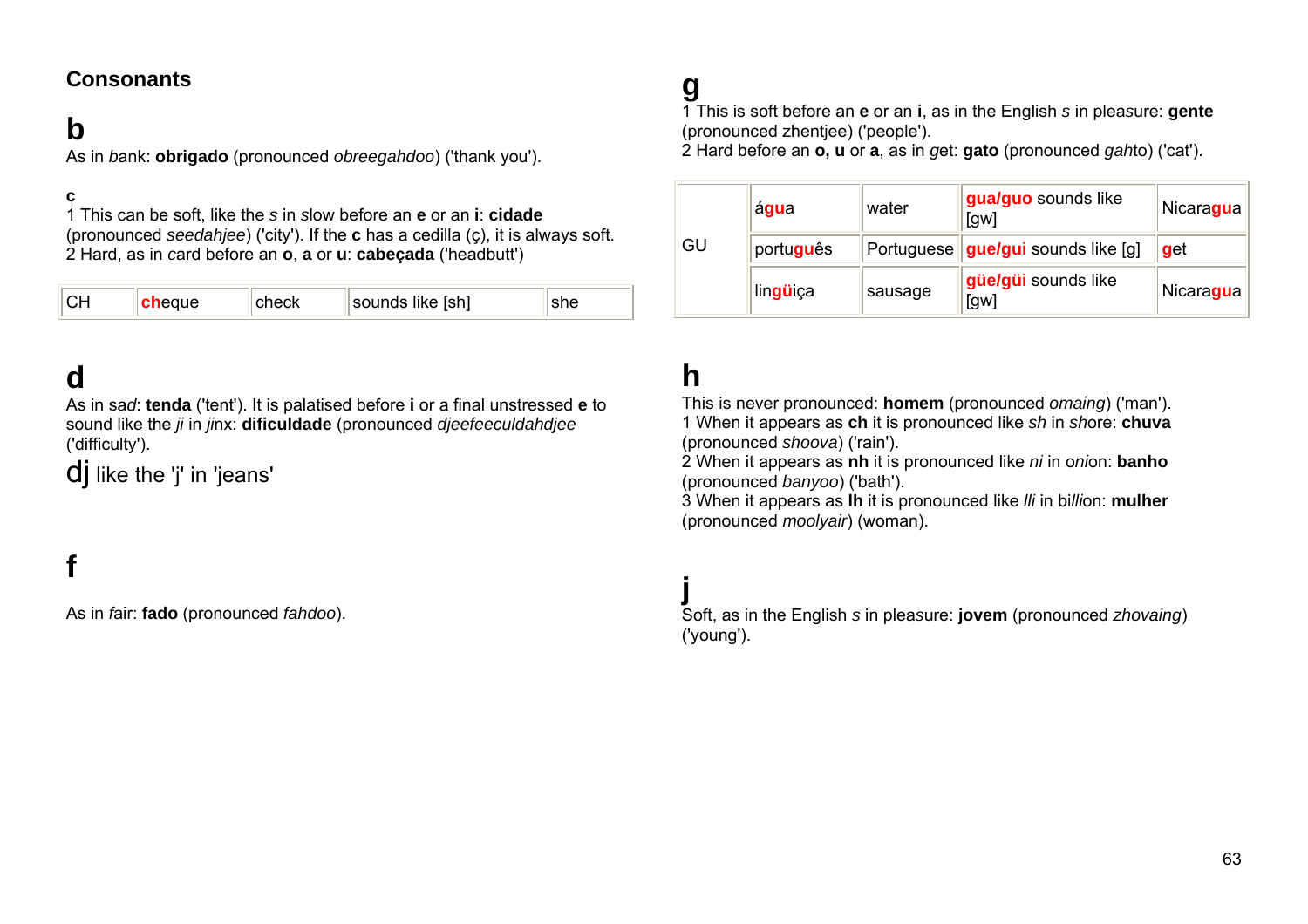As in *l*ook: **mala** ('suitcase'). At the end of a word it sounds fainter, like *ow* in c*ow*: **Brasil** (pronounced *brazeeow*).

| sounds like [II]<br>trabalho<br>work | million |
|--------------------------------------|---------|
|--------------------------------------|---------|

## **m**

Except at the end of the word, this is pronounced as in *<sup>m</sup>*ay: **maio** (pronounced *myyoo*) ('May'). At the end of a word it causes the preceding vowel to be nasalised: **bem** (pronounced *beyng*) ('well').

## **n**

As in *n*o: **não** ('no').

| NΗ<br>±ama <b>nh</b> ã<br>  tomorrow | sounds like [ng], similar to<br>the French words Avignon |
|--------------------------------------|----------------------------------------------------------|
|--------------------------------------|----------------------------------------------------------|

## **p**

As in *p*ut: **pessoa** ('person').

## **q**

This always appears as **qu** and is pronounced as in *qu*ick: **quatro** (pronounced *kwahtroo*) ('four').

| recibo | receipt   | similar to [h] sound                                 | Holiday         |
|--------|-----------|------------------------------------------------------|-----------------|
| honra  | honor     | similar to [h] sound, if<br>preceded by n            | Holiday         |
| carta  | letter    | sounds like [r], similar<br>to the English or French | morning or jour |
| caro   | expensive | similar to [r] sound                                 | Mary            |
| carro  | car       | similar to [h] sound                                 | Holiday         |

## **s**

1 At the beginning of a word this is pronounced like the *s* in *s*un: **socorro!** (pronounced *sockohroo*) ('help!').

2 Between two vowels it is pronounced like the *s* in pre*s*ent: **casa** (pronounced *caahzah*) ('house').

3 At the end of the word it is pronouced like *s* in book*s*: **livros** (pronounced *leevroos*) ('books').

4 In certain parts of Brazil **s** at the end of the word is pronouced like *sh* in pu*sh*: **livros** (pronounced *leevroosh*) ('books').

## **t**

This is pronounced as in *t*eacher: **tudo** (pronounced *toodooh*) ('everything'). It is palatised before **i** or a final unstressed **e** to sound like the *ch* in *ch*eers: **vestido** (pronounced *vestcheedoo*) ('dress').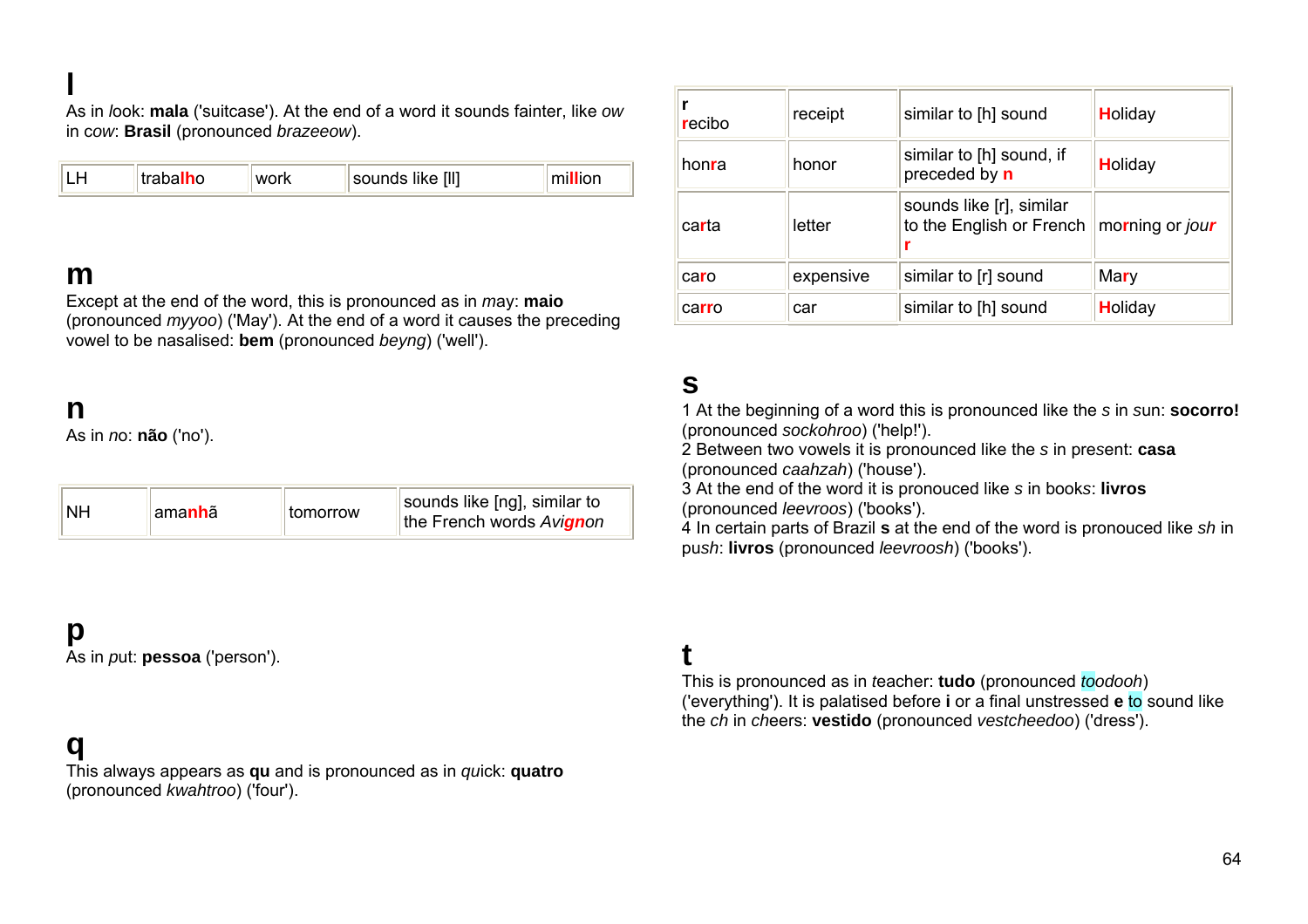## **v**

As in *v*ideo: **videocassete** (pronounced *veedjeeocassetjee*) ('VCR').

## **x**

1 At the beginning of a word this is pronounced like *sh* in pu*sh*: **xale** (pronounced *shal*) ('shawl').

2 In the prefix **ex** when followed by a vowel, it is pronounced like *z* in *z*oo: **executivo** (pronounced *ezekootcheevoo*) ('executive').

3 Within a word and between two vowels, it can be pronoucned either like like *sh* in pu*sh*: **roxo** (pronounced *hohshoo*) ('purple'); or like the *cks* in ra*cks*: **tóxico** (pronounced *tokseekoo*) ('toxic').

4 Followed by **ce** or **ci**, it is not pronounced: **excelente** (pronounced *eselentchee*) ('excellent').

## **z**

1 At the beginning and in the middle of a word, this is pronounced like *z* in *<sup>z</sup>*oo: **zanga** ('anger'); **dizer** (pronounced *djeezeyr*) ('to say') 2 At the end of the word it is pronounced like the final English *<sup>s</sup>*: **faz** ('he does'). In some parts of Brazil it is pronounced like the *s* in plea*<sup>s</sup>*ure: **faz** (pronounced *fazh*) ('he does').

Once again, if you find any mistakes either in terms of the above explanations please contact me as I will update the file. Thanks! Email me at gowithwhatis**AT**yahoo**DOT**com

#### **Acknowledgements:**

- The consonant, vowel and dipthong section were taken from http://www.beribazu.co.uk/forum/index.php?showtopic=608. If you are the writer of that forum post, please contact me so I can credit you!
- The various tables slotted into the pronunciation section are taken from www.sonia-portuguese.com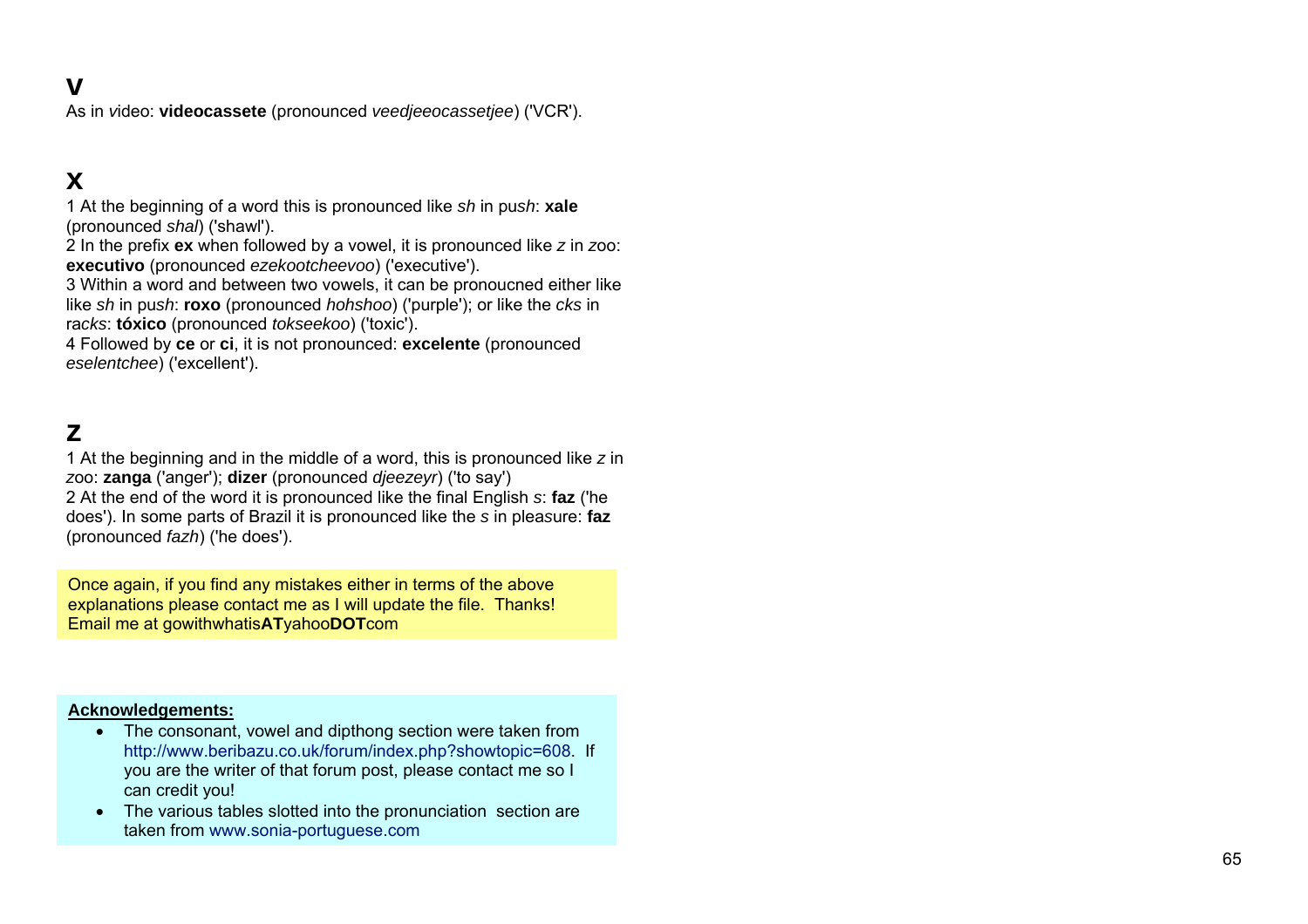## **Songs that reflect special roda moments**

#### **Camugere**

Start of the Roda to welcome a new capoeirista, especially a Mestre.

## **A Bananeira Caiu**

When someone in the roda falls after doing some kind of handstand, this song is often sung, especially if he who fell is a tough guy.

## **Ai ai Aide**

This song is frequently directed at players who are making mistakes or generally playing sloppily in the roda. It can also be sung as a celebration of a great game in progress.

#### **Apanha a laranja no chão, tico tico**

This song reminds players to use their feet and "beaks" instead of hands. It may also be used in the "money game," where a handkerchief full of money is spread in the middle of the roda.

#### **Devager, Devager**

This is a reminder for players to slow the game down when an Angola game is getting too fast or intense

## **Dona Alice**

A song well suited to a game in which one *capoeirista* is getting a little too "clingy" with the other. For historical informations, Dona Alice was one of Mestre Bimba's mistresses! This song is about resisting temptation to fall into another woman's arms. A parallel is easily made with the capoeira game.

## **Gunga é meu**

This is a song intoning the importance of the berimbau gunga, or the bass berimbau, which controls the game and sets the pace for the roda.

## **Jogo de Dentro Jogo De Fora**

This song is a reminder to play "inside" (towards the opponent) as well as "outside" (backing away). Frequently a beginner will back away most of

the time, but surprising things happen when one goes into an attack. Usually played in Angola games.

## **Moleque E Tu**

A playfully confrontational song accusing a player of being a moleque ("street urchin") deserving of punishment.

#### **Nhem, Nhem, Nhem**

This song may be sung when a player is being particularly "bratty."

## **Ô â ô â ei**

This song suggests a certain fighting spirit in the roda, expressed in the joy of seeing the opponent fall.

## **Olha Pomba voôu**

This song may be sung at a crucial time during the roda. Perhaps a player has frustrated an opponent so much that it's time to escape from the roda. Or, perhaps the game escalates to a level of "fighting" where the dove (perhaps signifying peace) has flown away.

## **Quem jogo**

This song is sung towards the end of a roda – to remind people who haven't played that this will be their last chance

## **Quebra Gereba**

This is the last name of a popular person whose name children would call. It can also refer to "melon," and slang for the male sex organ. Gereba also means someone who is hard to take down.

## **Sou Capoeira e pego na viola**

Often sung towards the end of a roda, if the energy has gone down.

## **Tô dormindo Tô sonhando**

The mestre will often make fun of a student who plays badly, saying: "what, were you sleeping in the roda?" An oft-told anecdote is of one mestre getting a student to wake up by hitting him over the head with a berimbau (!).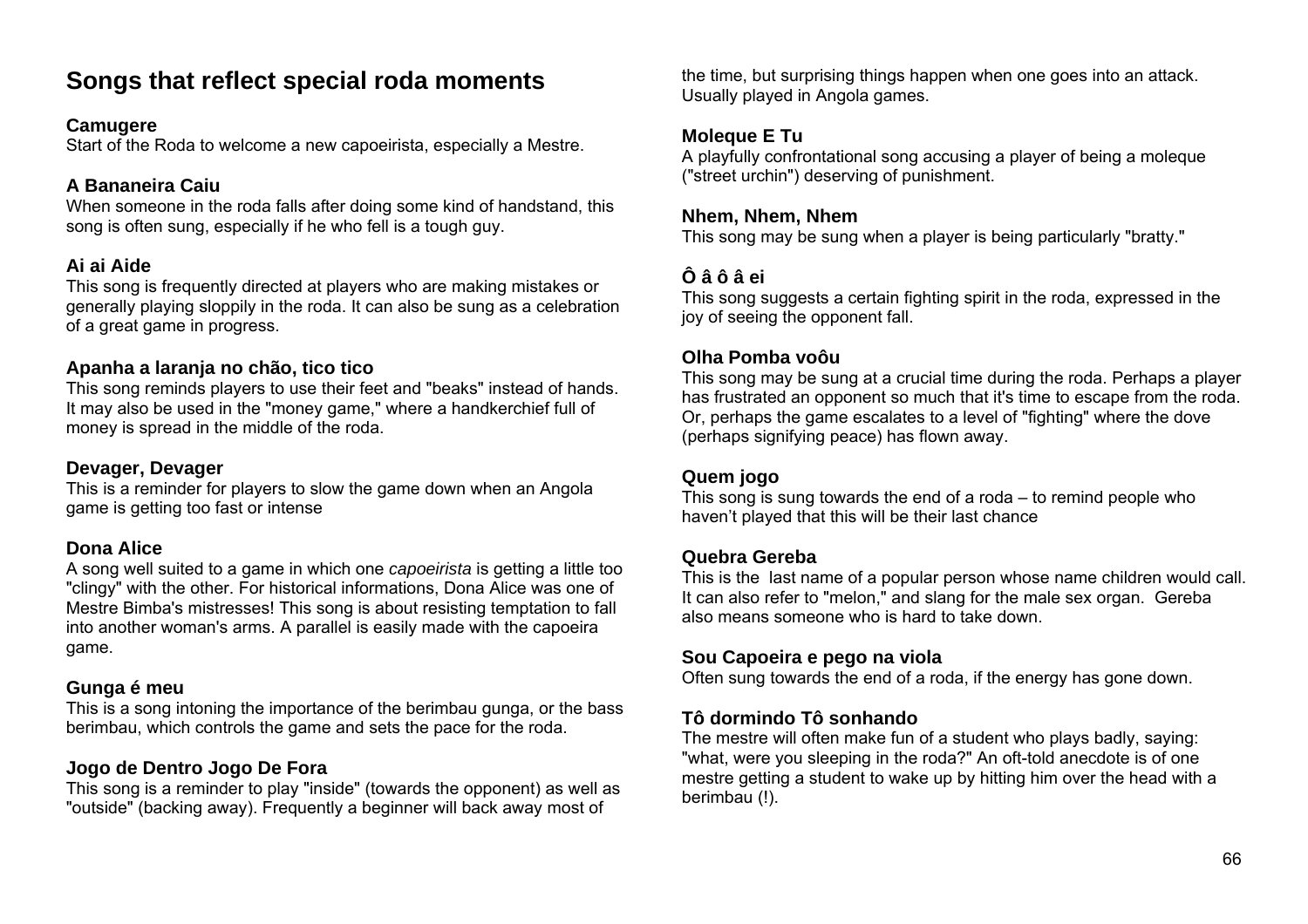#### **Uma Volta Só**

This song may call attention to a player's bad (or good) turns in the game. Sometimes, all one has to do to change the nature of a game is to turn.

## **Improvisation in songs**

The lyrics to most of these songs have been compiled from various sources, including websites, CDs, workshops, live performances, and other sources. Every attempt has been made to provide a "definitive" version averaged from these various sources.

However, in compiling these songs, it became clear that, while many may tell a specific story or conjure a specific mood, most of can also be greatly improvised.

Mestre Caboquinho once suggested that when the basic lines of a *corrido* are known, students can just look in a Portuguese dictionary and sing anything that makes sense (and, presumably, stays in the rhythm of the music). So the lyrics listed here are to be used merely as suggestions.

#### Example:

The song Camunjerê is often used as a greeting song, because it includes lines such as *Como vai, como tá* ("How's it going, how are you?"). This means that any and all similar types of greetings may be added:

- *Tanto tempo não te vejo* ("It's been so long since I've seen you")
- *Eu tu bem de saúde?* ("Are you in good health?")
- *Eu vim só pra saber* ("I came just to see")
- *Vim aqui pra lhe ver* ("I came here to see you")

Other examples: if a song is about *Senhor São Bento*, it's a safe bet that anything having to do with snakes is okay. If the song is about the sea (as in E na Areia do Mar, Maré, Maré, or *Saia do Mar***,** 

*Marinheiro*), anything about the sea can be mentioned. Some lines, such as *Puxa puxa, leva leva* ("Pull it pull it, take it take it") have a specific function (in this case, to "push" the song onto another singer) but other lines, such as anything having to do with capoeira (i.e. *Eu quero jogar / jogar de angola*, etc.), can be used in almost any song.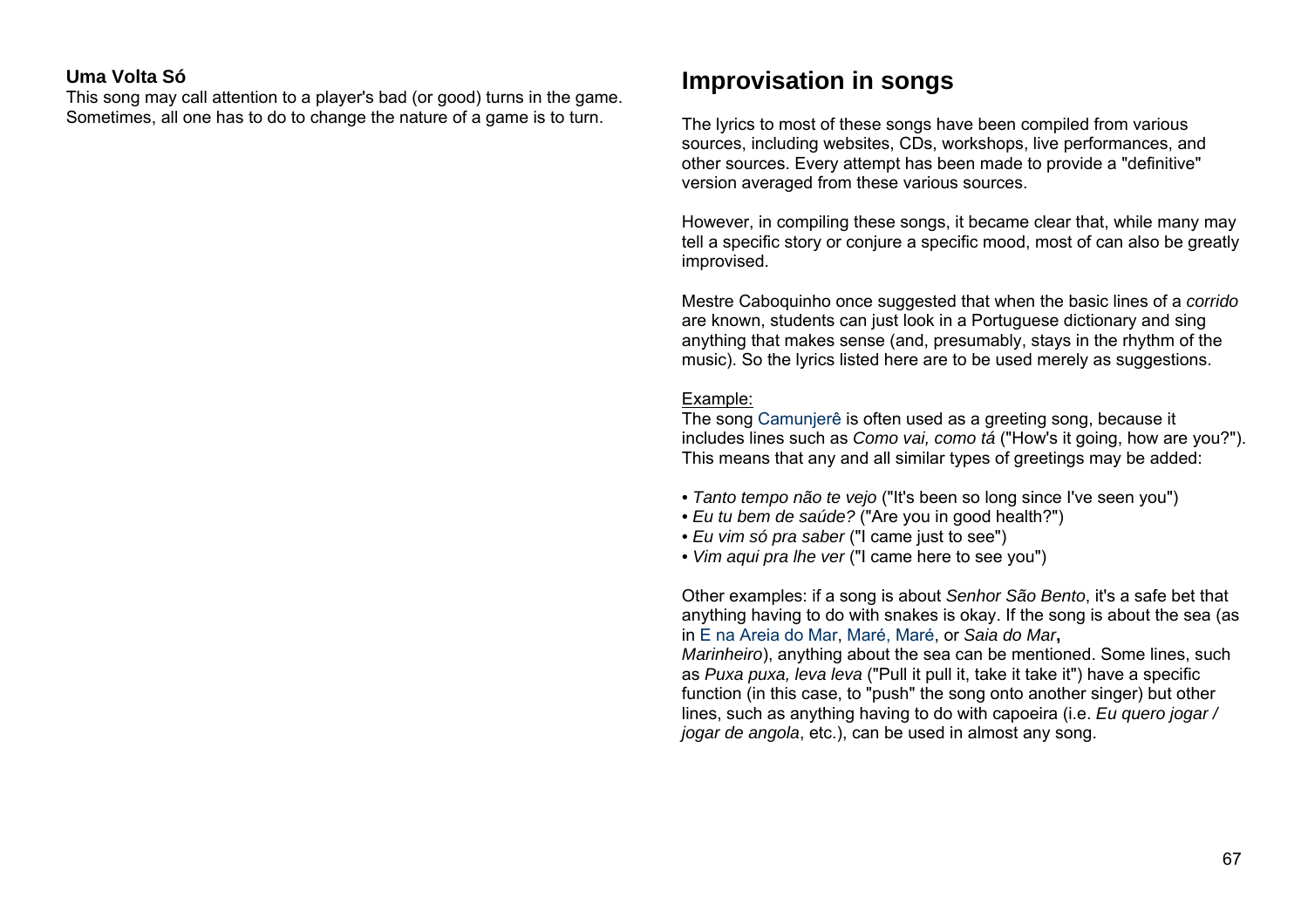#### **Improvisation and melody**

As if the challenge of improvising in a new language isn't enough, these songs are often sung with different melodies! However, it must also be said that many capoeira songs share very similar melodies (in fact some are exactly the same), and many may be alternated with each other. Below is just a partial list of possibilities.

#### **Songs with the same melodies**

Apanha a Laranja no Chão, Tico-tico A Onça Morreu Deus Que Me Deu, Deus Que Me Dá Gunga é Meu Pomba Voou Tem Dendê Valha me Deus, Senhor São Bento

 Cadê, Cadê Maré, Maré

 Paraná ê Saia do Mar, Marinheiro

 Dá, Dá, Dá no Nêgo Quebra, Quebra Gereba

 Dona Maria do Camboatá Santo Antônio é Protetor Santa Maria Mãe de Deus Ai, Ai, Aidê Tô Dormindo, tô Sonhando

 Devagar, Devagar Ê Dona Alice Não Me Pegue Não

 Jogo de Dentro, Jogo de Fora Eu Tenho que Ir-me Embora Eu Vi a Cutia com Côco no Dente

Eh legal Dona Maria Como Vai voce

Quem Joga Eu ja vou beleza, eu ja vou m'embora

Pomba vou Gunga meu

olha negro senhor Uma Volta So Chora Menino Bate Palma pra ele Moleque É Tu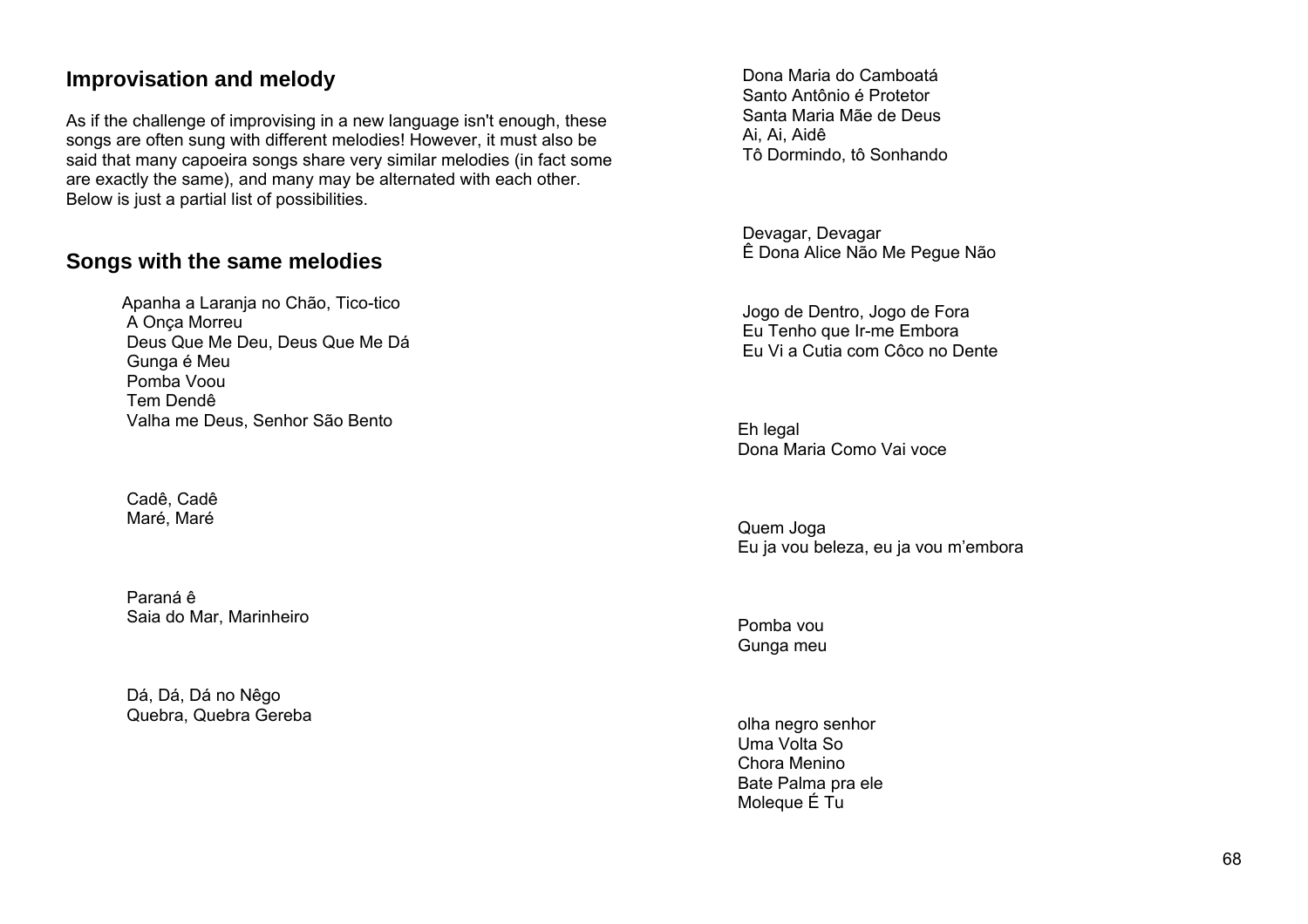Senhor São Bento

Abalou Capoeira, Abalou Santa Barbara que Relampuê

#### **Similar melodies**

E de Manha, Idalina tá me Chamando Eu Sou Angoleiro Joga na roda da bantus Para roda capoeira

Ê Dona Alice Não Me Pegue Não Dona Maria, Vai Voce

A canoa virou, marinheiro abalou Capoeira

Pisa, Caboclo Adeus, Santo Amaro Vou Me Embora, Vou Me Embora

## **Interchangeable melodies**

 Tem Dendê Valha Me Deus, Senhor São Bento

 Dá, Dá, Dá no Nêgo *may be sung as* Ai, Ai, Aidê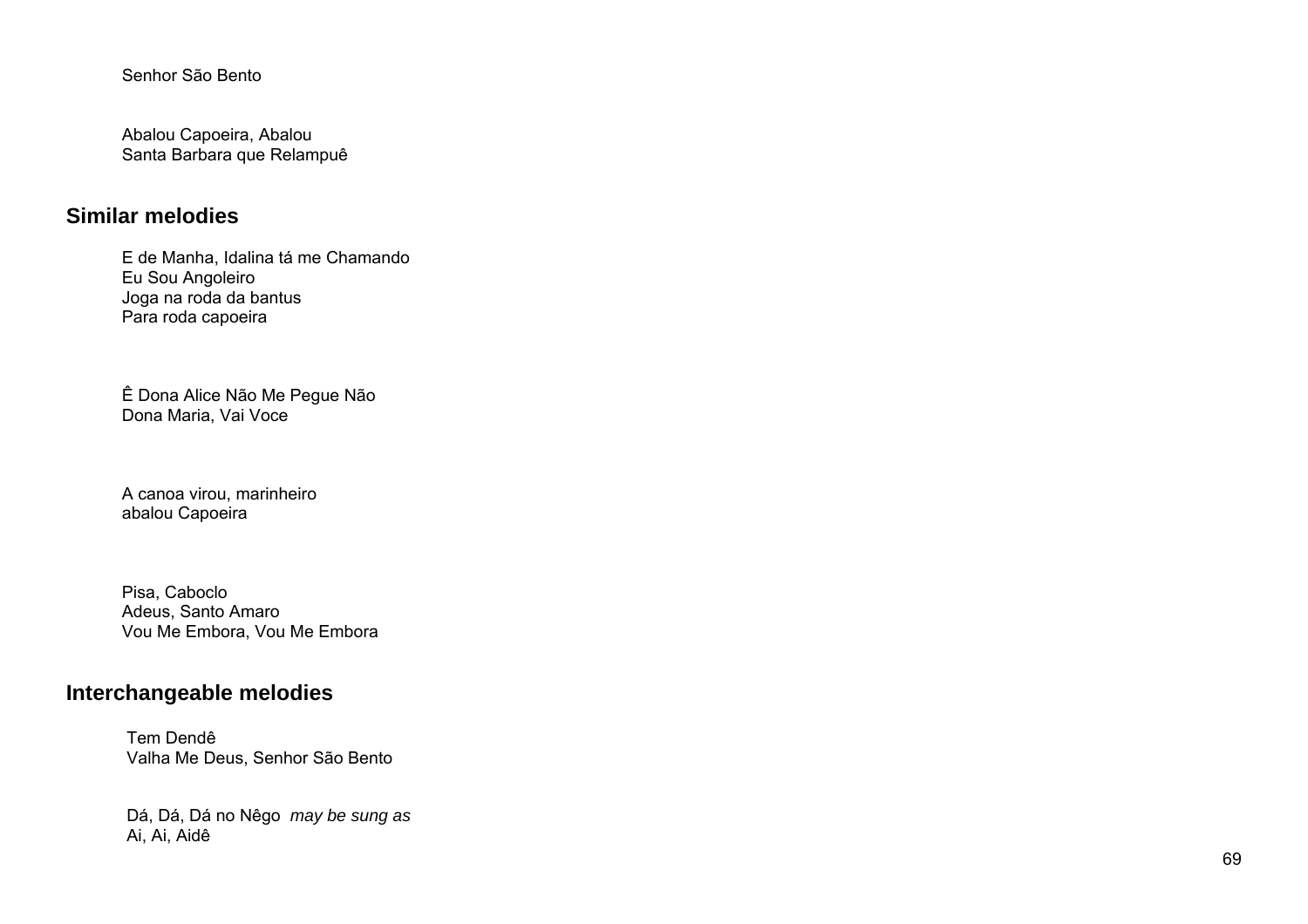# **Why Sing In Portuguese?**

Homone, menino,

**Menino eu estou dizendo***Kid, I'm telling you* **Aprenda se quizer**  *Learn if you want to* **Pastinha tem academia** *Pastinha has an academy* **Todos pode aprender**  *Everyone can learn* **Homem, menino, e mulher**  *Man, child, and woman* —FROM THE *MANUSCRITOS DE PASTINHA*

It was the Portuguese who first colonized the area now known as Brazil. Slaves, taken from their African homeland, had to learn the language of the masters in order to survive. At the same time, many African (and some indigenous Tupí) words were introduced into the lexicon of Portuguese, adding an indelible African touch to the Brazilian Portuguese spoken today.

So why must we sing in Portuguese if we are not Brazilian, or Portuguese? What if we are learning capoeira in an English, or Spanish, or French speaking country? Is it really essential to the art? If we sing in Portuguese, aren't we limiting our audience? And aren't we just perpetuating the imposition of a European language on Africans and indigenous peoples anyway?

Obviously, there are no simple answers to these questions. But for some, it is enough to say: "that's the way it's always been done."

Others may see it differently. They may argue that capoeira has changed with the times, taken on new influences, and indeed become a global phenomenon. So why not add other languages to the mix, to help proliferate and celebrate the art? Besides, if capoeira is the universal "fight hidden as a dance," then it shouldn't we be able to use it to comment on our own "oppression," no matter where we are?

Well, I believe this is a very "postmodern" take on capoeira.

Because the fact is, that even as the outward expressions of capoeira (the movements, the form of dress, styles of teaching, etc.) may have appeared to change, its *inner workings* have changed far, far less. Capoeira remains a unique *mindset* that is both universal in scope and extremely local in its origins in Brazilian, and specifically Bahian, culture.

As such, it might perhaps be better for *capoeiristas* outside Brazil to pretend these songs offer us access to a "secret cult" of sorts, much like the secrets of *candomblé* (an Afro-Brazilian religion) were originally disguised as Catholicism.

For example, when a *mestre* sings *"jogo de dentro, jogo de fora"* ("game of the inside, game of the outside") during the *roda*, outsiders may only hear a pleasant tune, but internally, we know it reminds the players to consider their game more carefully.

By shrouding ourselves in this "secret" knowledge (which is available to anyone who comes to class), I believe we may better preserve the

"cultural integrity" of capoeira and let the very traditions and rituals tell us about the present moment.

In other words, instead of changing capoeira to suit our needs, we may ask how capoeira can change us to suit *its* needs.

#### *[O] fim [da capoeira] é inconcebível ao mais sábio dos mestres.*

*[Capoeira's] end is inconceivable to the wisest of mestres.* —**MESTRE PASTINHA** (1889–1981)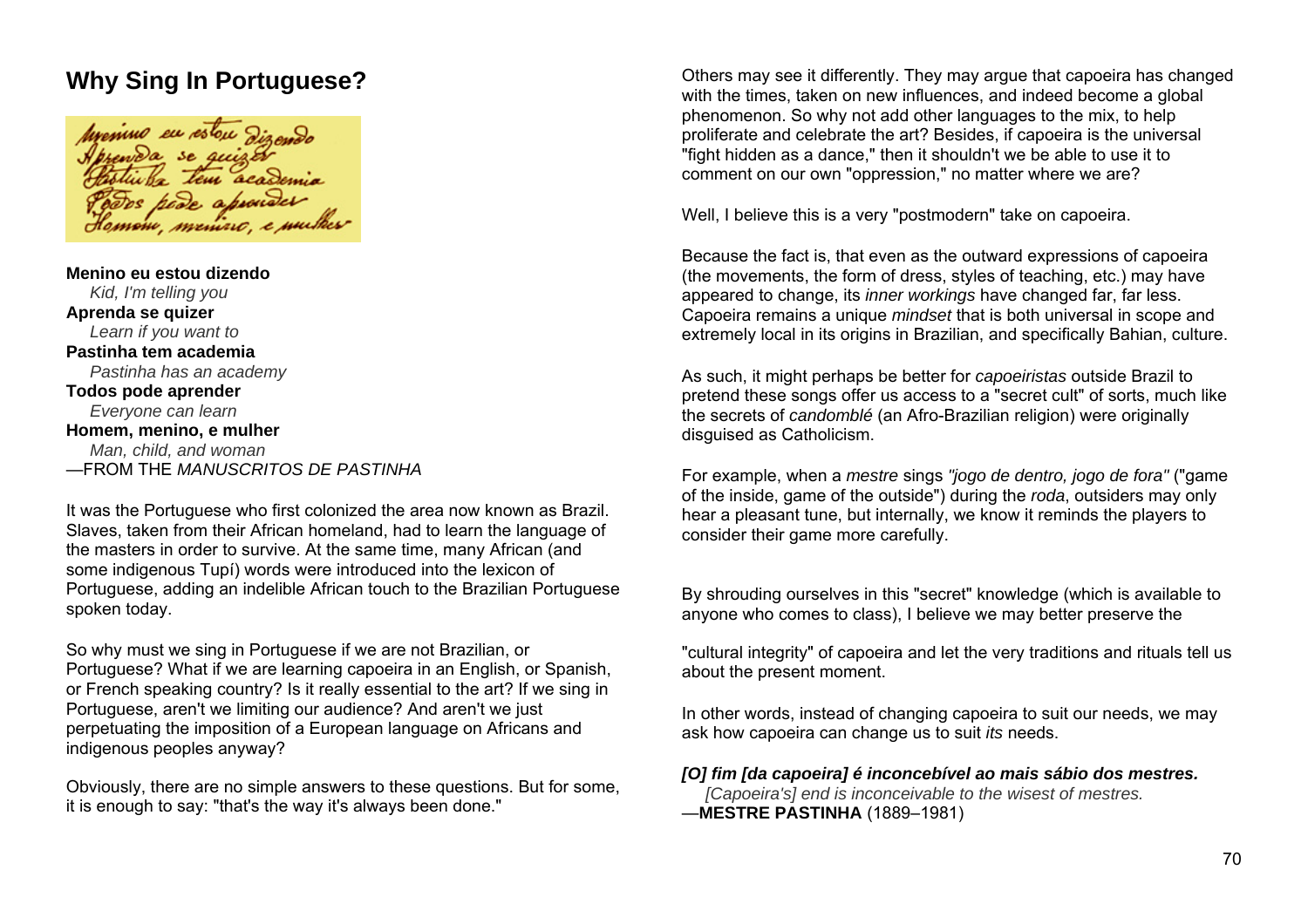# **A Note On Oral Tradition**

The songs available in this document have been painstakingly translated and formatted to make them easier to learn and sing with confidence.

However, it must never be forgotten that capoeira was (and still is, in many circles) an *oral culture*, based on passing down information through *aural* memorization, not written.

Mestre Caboquinho once reminded me with some seriousness that, in the first 300 years of capoeira's development, "slaves didn't have time to write things down." Nor did they have the means. Even today, many of Brazil's steet children face a similar lack of formal education and resources.

So please accept these songs as a gift, handed to you on a silver platter. Many *mestres* might frown on the practice of making these songs so "accessible," but we have found it to be an invaluable tool for those of us who are not native speakers of Portuguese.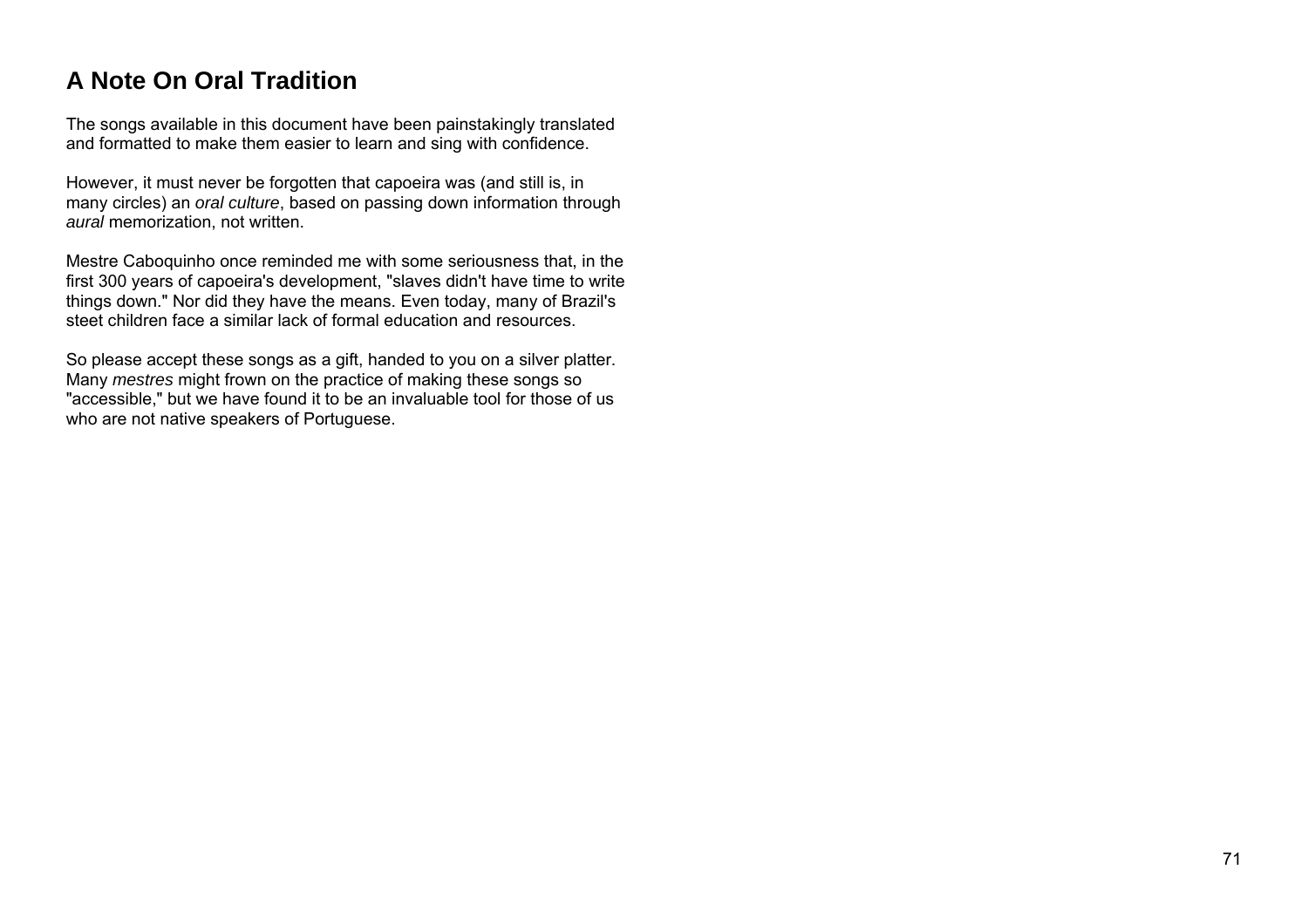# **The different types of Capoeira songs**

Like many African song forms, the songs of capoeira are generally "call and response." The song leader begins, followed by the response by the chorus.

In the traditional *roda de capoeira angola*, (this also applies to contemporânea too especially during a batizado) there are four types of songs: the *ladainha*, *chula*, *corrido*, and *despedida*.

#### **Ladainhas**

The *ladainha* (lah-dah-EEN-yah), or "litany," is the opening incantation of the *roda*. It is usually led by the *mestre*, or by a player about to enter the *roda*, and is begun with the cry of *Iê!* (ee-EH).

In more traditional settings, the opening *ladainha* is sung with only five instruments playing: three *berimbaus* and two *pandeiros*. This is done out of respect for the *roda*, and to allow the soloist to be better heard by the audience.

*Ladainhas* often celebrate places in Bahia, legends from capoeira history, or lessons from Afro-Brazilian folk wisdom. They may also be improvised in the moment.

**So to be clear – the Ladainhas are solo opening incantations.** 

## **Chulas**

*Chulas* (*SHOO-lahs*, or "songs") are also variously called the *cantos de entrada* (*KAHN-tohs d(j)ee ehn-TRAH-dah*, or "songs of entry"), and the *louvação* (*loo-vah-SAO(m)*, or "salutation").

They consist of a series of call and response chants that end the *ladainha*. They call out various people, places, images, and philosophies of capoeira. The singer begins each line with the call of *Iê*. The chorus then repeats the line and adds the word *camará* (derived from "comrade") to the end of each line:

LEAD: *Iê, viva meu Mestre* CHORUS: *Iê, viva meu Mestre, camará*  LEAD: *Iê, quem me ensinou*  CHORUS: *Iê, quem me ensinou, camará* 

With the beginning of the *chulas*, all the remaining instruments may begin playing, and two *capoeiristas* may set up at the foot of the *berimbau gunga*, awaiting permission to enter the *roda*.

**You have almost definitely heard chulas being sung after the Ladainhas at the start of a roda or a batizado.**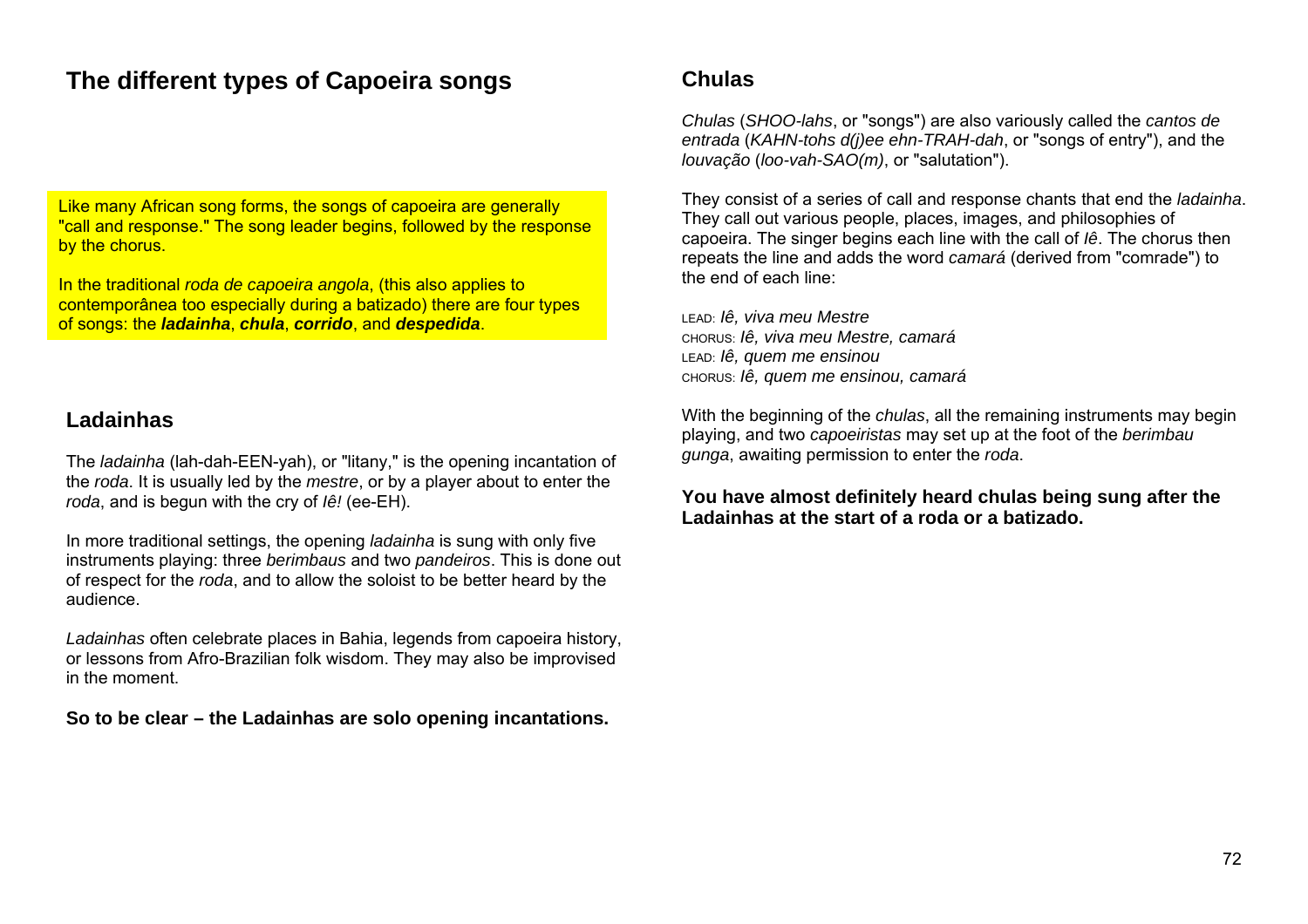## **Corridos**

*Corridos* ("quick" songs) mark the beginning of the games. *Corridos* are sung continually during the *roda*, commenting on the action or setting a mood, unless another *ladainha* is begun, at which point the *roda* starts over.

*Corridos* usually follow a call-and-response format. The song leader begins with the chorus line, to remind all singers of the melody, and the first line of the song. The rest of the song continues in a leader/chorus fashion.

**Just to make clear – these are the catchy, common songs that are sung in a roda all the time.** 

#### **Examples of Corridos**

Ê Paraná, Ai, Ai, Aidê Dona Maria como vai você?

#### **Despedidas**

Various kinds of *despedidas* (desh-speh-D(j)EE-dahs), or "goodbyes," are sometimes sung to end the *roda*. Often, these are accompanied by a ritualistic procession, begun by *berimbau gunga*.

Participants may stand and walk in a circle, at which time it is permitted to *comprar o jogo* (or "buy into the game"). The procession may also leave the space in a single file, passing the *gunga* player (usually the *mestre*) as they exit. The only instrument that remains stationary is the *atabaque*. At other times, a roda may end with the *toque de samba*, after which a samba circle erupts.

#### **Examples of famous Despedidas**

Adeus Corina Boa Viagem

#### **Other songs**

Various other kinds of songs exist in the context of capoeira. Of these, the most important are the *quadras*, which begin like a *ladainha*, but may happen in the middle of the *roda*, and do not have an intermediary *chula*.

In Mestre Bimba's *capoeira regional*, *quadras* replace the *ladainha* altogether. They are often four lines long, rhyme, and are (unlike the *angoleiro*'s *quadra*) followed by the *chula* (often called the *saudação* in *regional*).

The *martelo* ("hammer") consists of ten-syllable lines and is infrequently used.

Popular music continues to be an influence on capoeira songs. For example, samba songs are often adapted for use in the *samba de roda* that sometimes ends the *roda de capoeira*.

Numerous non-traditional songs are always being written, especially by the younger generation of *mestres*, and more frequently in the "contemporary" schools of capoeira.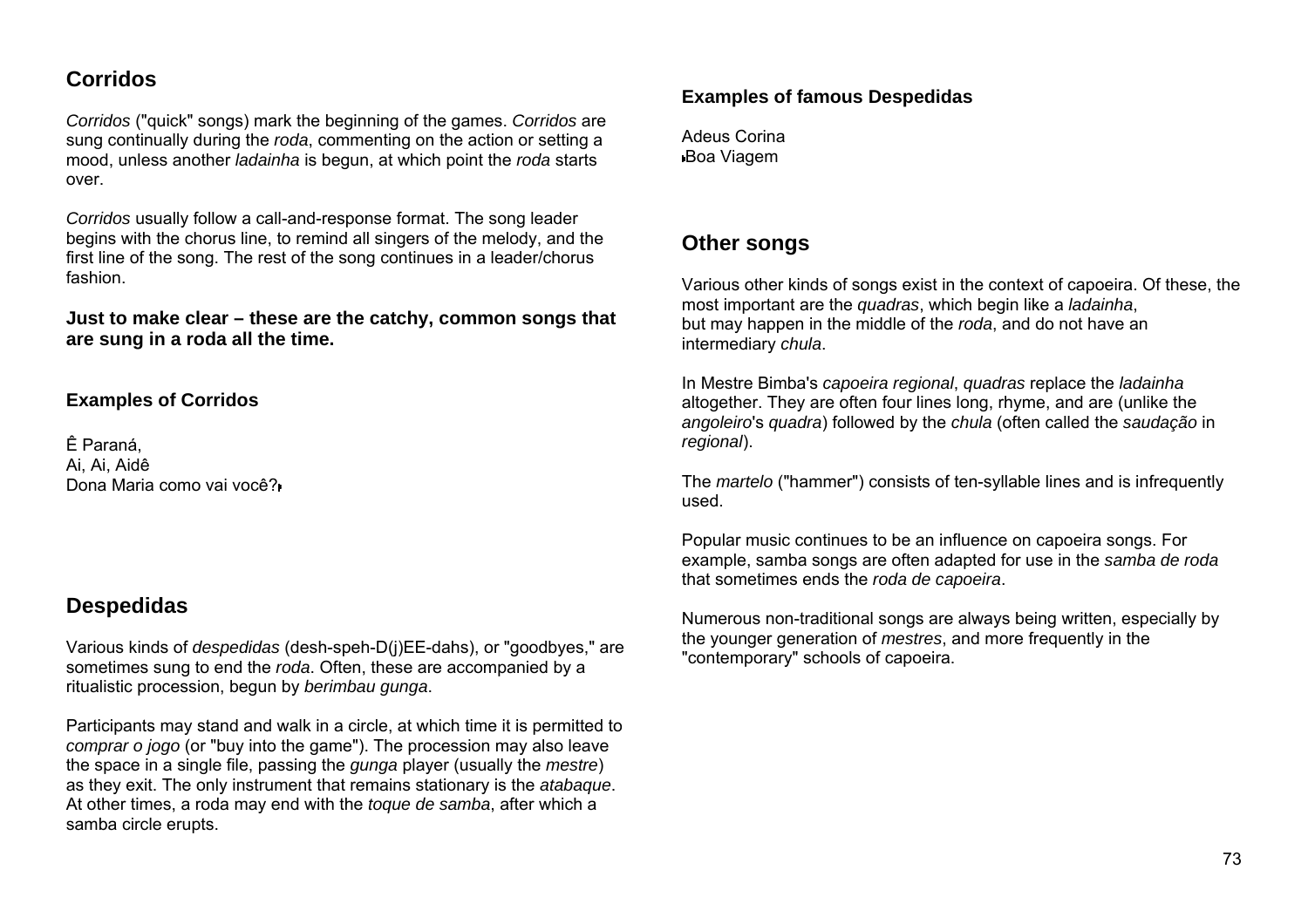# **Syncretic Religious Practice in Brazil**

#### **Brief History**

When the Portuguese began shipping slaves to Brazil the country already had an amalgamation of religions. Catholicism was desperately trying to rid the area of the native Indian beliefs. The slaves brought their beliefs in spirits and magic. While the slaves outwardly worshipped under the Catholic faith, they covertly carried on their religious beliefs since slave owners prohibited slaves from practicing their African form of worship. So the slaves incorporated their beliefs into the spirits and the magic of the native faiths. The two religions merged. The God, Exú, became St. Anthony; Iansã became St. Barbara; Iemanjá became Our Lady of the Glory; Naña became Our Lady of St. Anne; Oba became Joane of Arc; Obaluayê became St. Lazarus/St. Roque; Ogum became St. George; Oxalá became Jesus Christ; Oxossi became St. Sebastian; Oxum became Our Lady of the Conception; Oxumaré became St. Bartholomew; and Xangó became St. Geronimo.

What was evolving was syncretic religion (the merging of different belief systems) and this very much characterises modern day religion in Brazil. Millions of Catholics continue to worship these gods or Orixás privately while maintaining their Catholicism publicly.

Today the umbrella term for this religion is know as Macumba (which confusingly is also used by non-practising Brazilians in a pejorative way, meaning black magic or any religion or religion of African origin) and it is categorised as a polytheist (many Gods) religion.

## **Religion and samba connection**

The practionners of Macumba in Brazil (brought over as slaves) summoned their Gods with, amongst other things, their drums. Brazilian slave owners, unlike owners in the United States, allowed slaves to continue to use their drums. Thus began the rhythm of the saints, the samba, and it explains why Brazilian "batucadas" reign unequaled today. Brazil got the samba, and the U.S. got "the blues."

The term Macumba also refers to the certain dancing and drumming rituals that form part of the macumba religion, that are often seen at street parties, carnivals and festivals in Brazil.

#### **Macumba, Quimbanda and Umbanda Religions**

Many initiatives, independent of hierarchical control, made possible a rapport between elements of Catholicism, Kardecist Spiritualism and Afro-Brazilian traditions. A new religious genealogy emerged from this confusion, but showed that it was divided between the names "Umbanda" and "Quimbanda" or, more popularly, "Macumba". Both involve worship of multiple deities – Orixás.

Although Umbanda and Quimbanda share the same set of beliefs, the two names reflect a difference in emphasis. Umbanda supposedly works "for good", while Quimbanda is distinguished by its intention to work "for evil". This is a simplistic interpretation, however, because the ambivalence between good and evil seems, in reality, to be characteristic of the fundamental myths of these religions, which conceives of the cosmos as divided between different factions, which relate to each other through mystical attacks and defences. As in the struggles of love and other competitive situations, what is good for one party may be bad for the other, and vice versa.

#### **Candomblé**

Candomblé is perhaps more well known to many non-Brazilian Capoeiristas as this was the form of religion that developed around Salvador Brasil, which is also the home of Capoeira Angola. Candomblé is also a syncretic religion that evolves worship of the Orixás.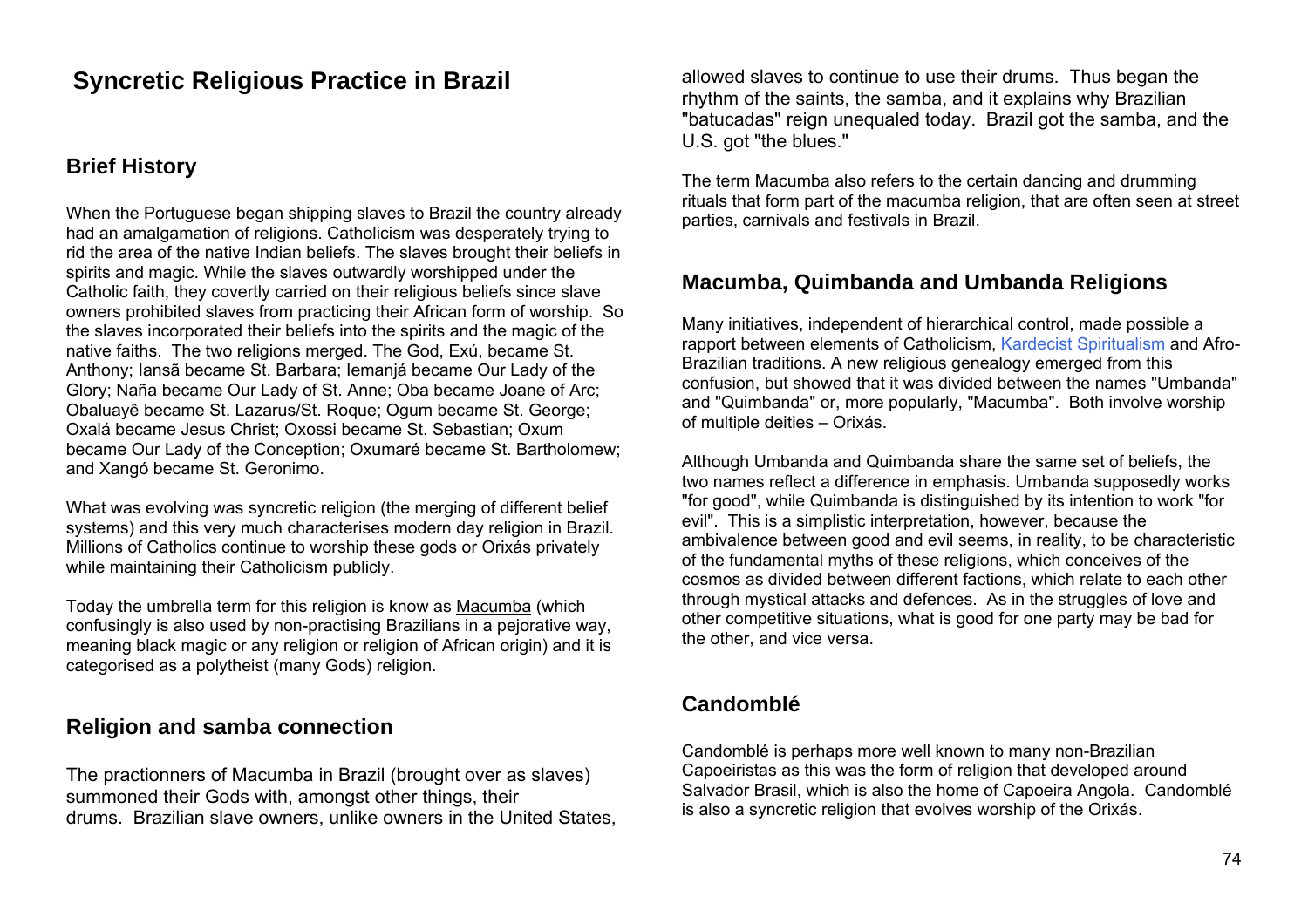# **The Worship of the Orixás (the Gods)**

## **Orixás**

Orixás worship, is common in Brazil (with an estimated 30 million practitioners). There is a calendar celebration for all the gods, which generally coincide with the Catholic celebrations of Lent, Advent, Easter and the days of Saints John, Peter, Paul, Lazarus, Cosmos and Damian, Anthony, Sebastian, George, and All Souls' Day, and Immaculate Conception. Curiously, nothing coincides with Christmas!

Here are just a few of the most important gods:

# **Exu (hAY-shoe)**

 is the messenger to Oldumare. He must be appeased before any commemoration can begin. He is the only god to have a indefinite amount of locations. His main place is any street crossing. (Dates festival: June 13)

#### **Iemanjá (ee-eh-mon-JAH)**

The best known of the Afro-gods is the Queen of the Waters, especially the sea. Identified with Our Lady of the Immaculate Conception, she dresses in sky-blue satin and wears a string of pearls, a tiara, a richly decorated fan and a long white veil with gold stars. Her statue, which is the most common artifact of Candomblé, has alabaster skin, large breasts and is sometimes in the form of a mermaid.

On December 31, many millions of Brazilians and tourists with no other connection to the Afro-Brazilian religions dress in white and go to the nearest beach to honor her. Miniature boats painted silver and filled with a bar of soap, a mirror, a bottle of perfume, a comb and white flowers are ritually prepared with much dance and song. At midnight they are launched, accompanied by a massive fireworks display. Copacabana beach on New Year's Eve in Rio de Janeiro is a remarkable scene and worth the visit. If the winds or tide return the boats, a bad year is anticipated. (festival date: February 2) In Salvador, the Festa de Iemanjá is on August 15.

## **Ogum (oh-GOOM)**

 Associated with Saint George the dragon-slayer, he is the god of steel and lives deep in the forest his colors vary but always include the red of blood. His symbol is the sword and other wrought iron tools. Associated with Wednesday, his food is red meat and palm wine, and his dance imitates the march of a warrior. He is the most prevalent dominant god. (festival date: April 23)

#### **Oxalá (oh-shah-LAH)**

His colors are white, ivory, pearl and silver. His day is Friday and Sunday and his nature tokens are the oceans, rivers, the sky, mountains and peaks. His metals are silver and platinum, his amulet a necklace of white beads. The great public celebration held in honor of Oxalá takes place in Salvador Bahia. It is the duty of the baianas (woman dressed in white cloth who wear elaborate necklaces) to wash the front stairs of the Church of Bonfin . The water used to wash the stairs is prepared in a secret ritual. This washing is done at the beginning of the year to symbolize the purification of sins. The baianas also sprinkle water on those people present during the ceremony (festival date: December 25)

NB – I would really appreciate feedback on this section. If you have any suggestions for changes or additions that should be made please email me at gowithwhatisATyahooDOTcom

| <b>Acknowledgements</b> – This article has been put together from a |
|---------------------------------------------------------------------|
| number of sources -                                                 |
| http://religiousmovements.lib.virginia.edu/nrms/macu.html           |
| http://www.meta-                                                    |
| religion.com/World_Religions/Other_religions/macumba.htm            |
| http://en.wikipedia.org/wiki/Macumba                                |
| http://www.stirlinglaw.com/ea/macumba.htm                           |
| http://www.endangeredcoast.org/northeast%20culture.htm              |
|                                                                     |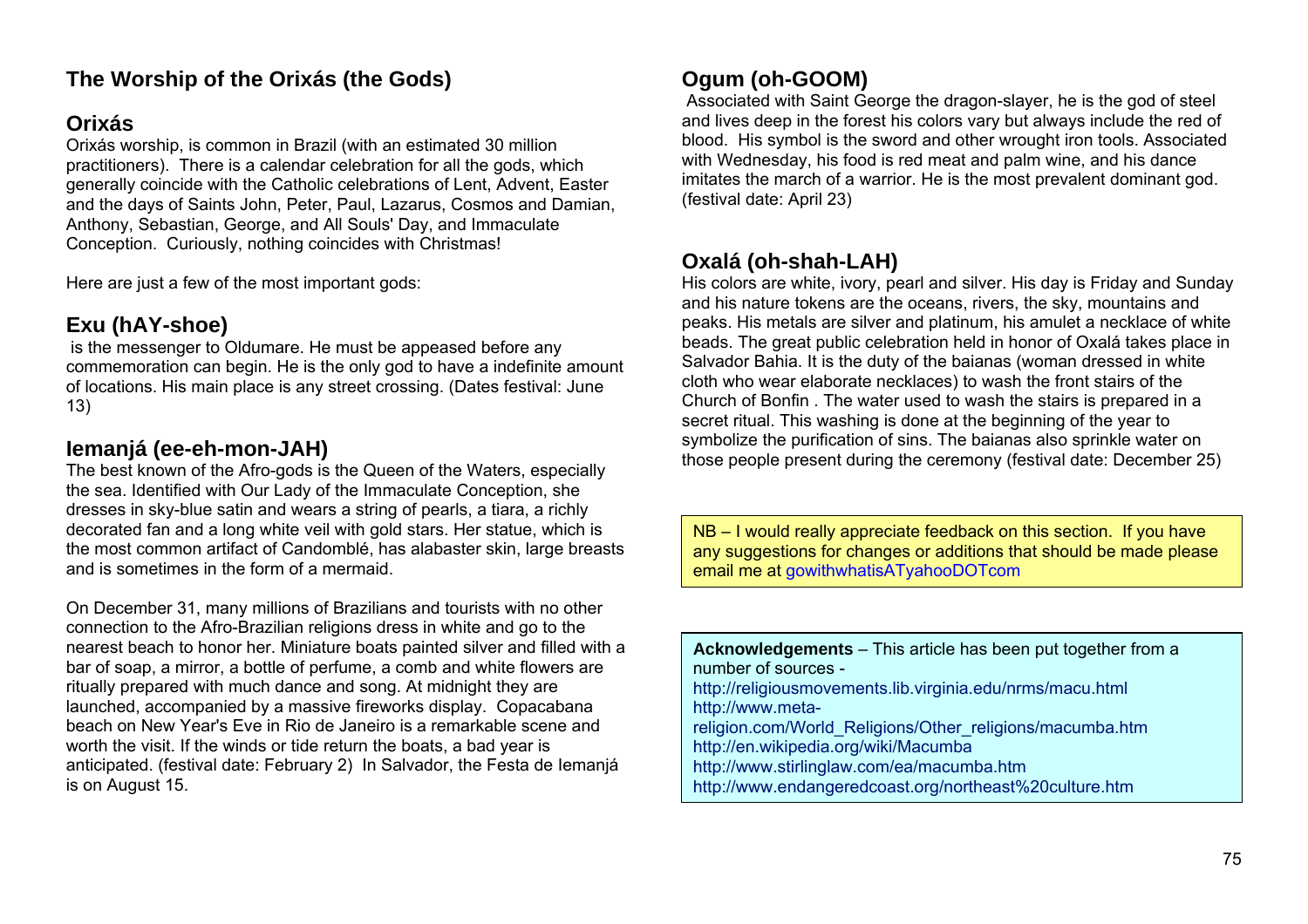# **Capoeira Glossary**

**Verbs Of Capoeira Nouns And Frequent Words Of Capoeira Places Of Capoeira Instruments Of Capoeira Rhythms Of Capoeira Games Of Capoeira Movements Of Capoeira Portuguêse Characters** 

## **VERBS OF CAPOEIRA**

| apanhar  | to be beaten                                              |
|----------|-----------------------------------------------------------|
| bater    | to hit                                                    |
| brincar  | to play eg. children's games                              |
| cantar   | to sing                                                   |
| chamar   | to call                                                   |
| chorar   | to cry                                                    |
| chutar   | to kick                                                   |
| comprar  | to buy, to enter the roda by cutting in on another player |
| entrar   | to enter, to enter the roda                               |
| estar    | to be                                                     |
| fazer    | to do, to make                                            |
| fechar   | to close                                                  |
| ficar    | to stay                                                   |
| fugar    | to escape, to exit                                        |
| gingar   | to swing                                                  |
| jogar    | to play eg. sport                                         |
| lutar    | to fight                                                  |
| morrer   | to die                                                    |
| pisar    | to step                                                   |
| praticar | to do, to practice                                        |
| puxar    | to pull                                                   |
| queda    | to stumble, to fall                                       |
| saber    | to know                                                   |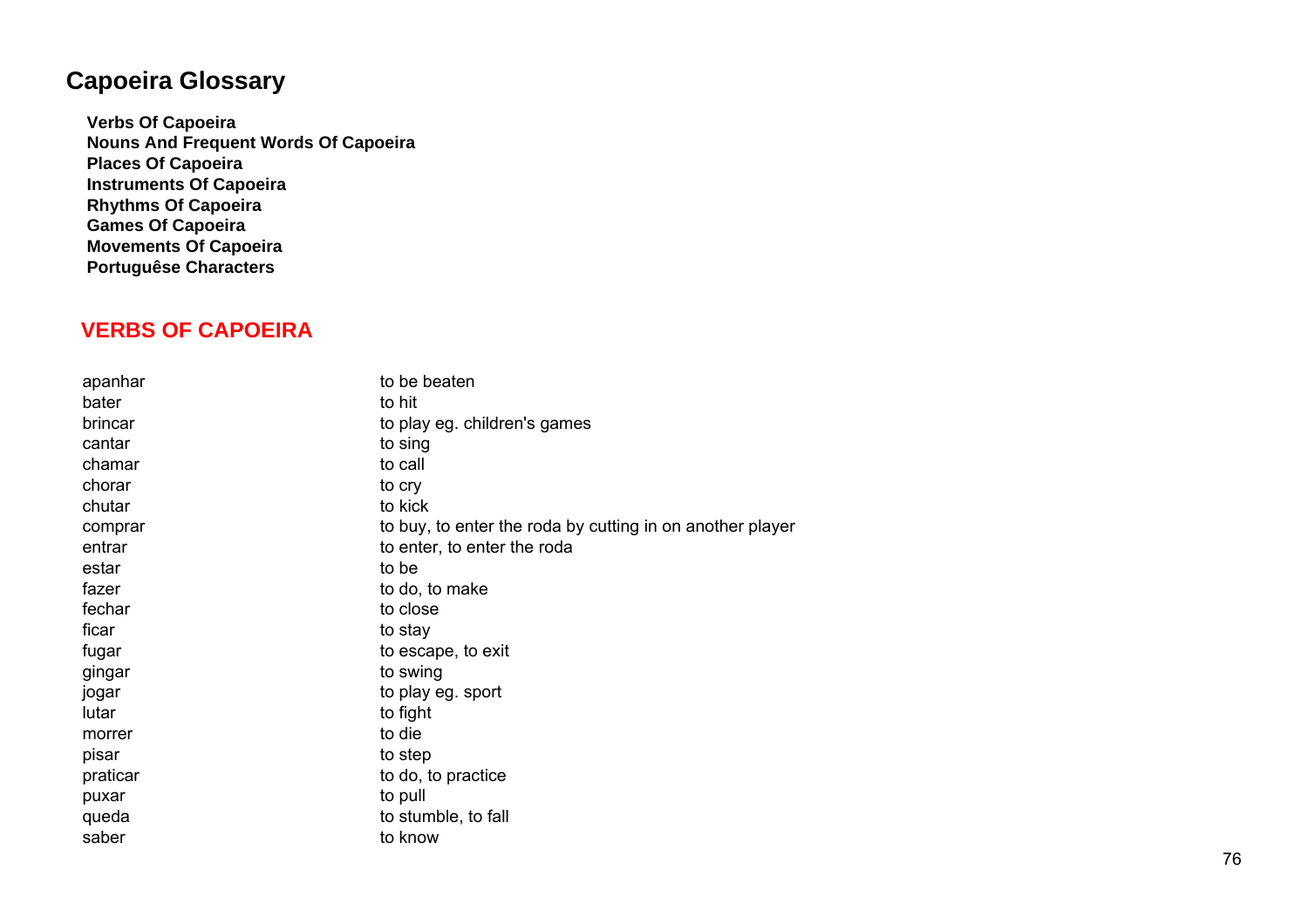| to loiter, to be up to no good |
|--------------------------------|
|                                |

#### **NOUNS AND FREQUENT WORDS OF CAPOEIRA**

| abada              | white capoeira pants                                                        |
|--------------------|-----------------------------------------------------------------------------|
| academia           | gym or capoeira school                                                      |
| acarajé            | palm oil and prawn pastie pie                                               |
| aluno              | student                                                                     |
| Angoleiro          | practitioner of capoeira de Angola                                          |
| apelido            | nick-name                                                                   |
| arraia             | stingray                                                                    |
| aula               | class                                                                       |
| Axé                | positive energy                                                             |
| bamba              | a master of physical sparring and wordplay, a capoeira expert               |
| bantu              | group of African tribes/peoples from the north west of Africa               |
| batizado           | the capoeira initiation ceremony, baptism                                   |
| besouro            | beetle                                                                      |
| boca               | mouth, opening in the gourd of a berimbau                                   |
| boi                | bull                                                                        |
| brincadeira        | playful game                                                                |
| caiman             | small crocodile found in South America                                      |
| camara             | comrades                                                                    |
| capoeirista        | practioners of capoeira                                                     |
| candomblé          | African mystic religion                                                     |
| chamada            | call used in the game of capoeira angola, berimbau rhythm to call attention |
| cintura desprezada | acrobatic exercises to help capoeiristas land on their feet                 |
| côco               | coconut                                                                     |
| contramestre       | one level below a master                                                    |
| coqueiro           | coconut tree                                                                |
| coração            | heart                                                                       |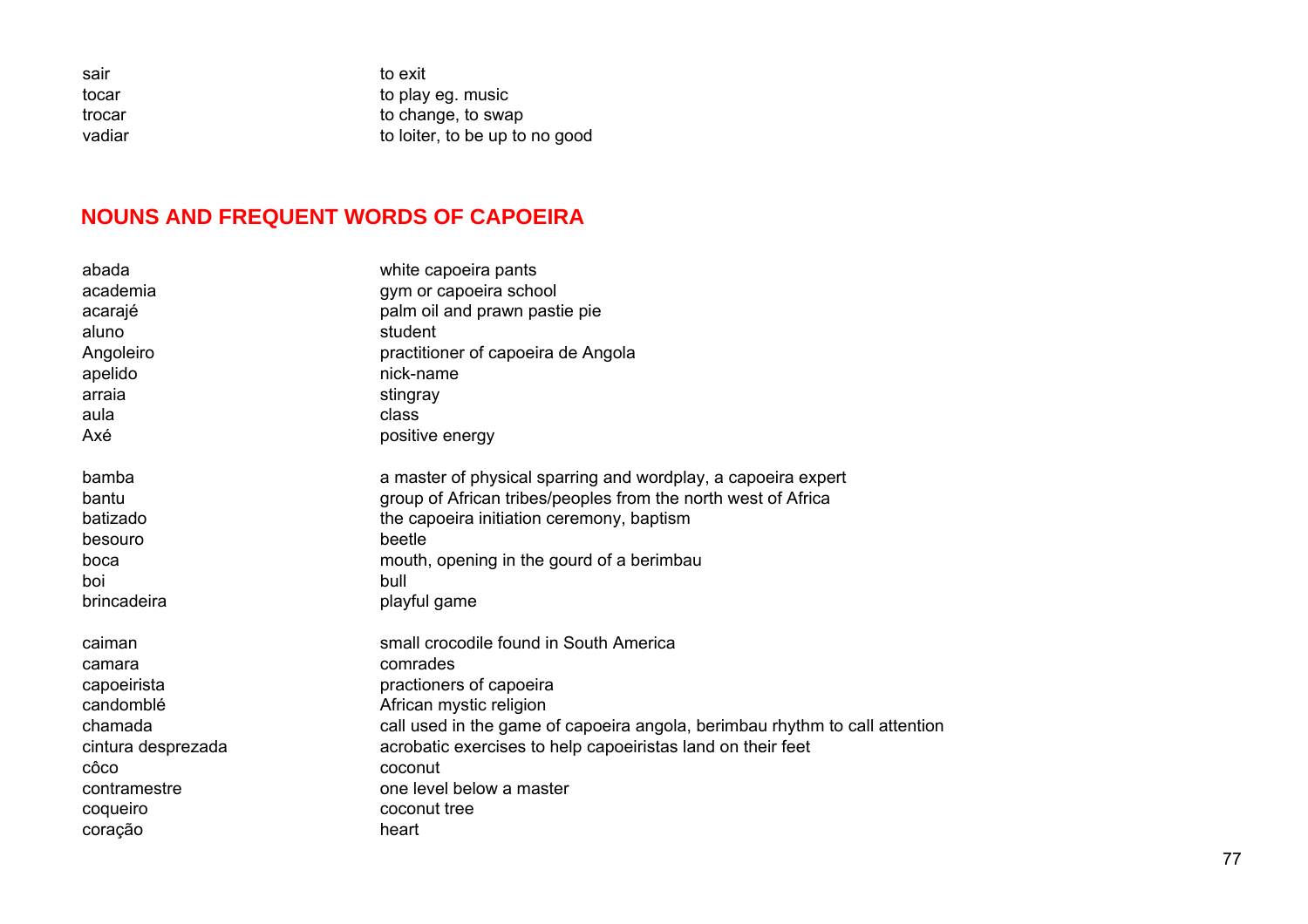| corda<br>costas                      | colored belt awarded to mark advancement in some academies<br>back (anatomy)            |
|--------------------------------------|-----------------------------------------------------------------------------------------|
| danado<br>dendé<br>deus<br>discípulo | smart<br>red palm nut to make palm oil<br>god<br>disciple, student of a capoeira master |
|                                      |                                                                                         |
| ele/ela                              | he/she                                                                                  |
| escravo                              | slave                                                                                   |
| eu                                   | l, me                                                                                   |
| faca                                 | knife                                                                                   |
| faca de ponta                        | the point of a knife                                                                    |
| facão                                | machete, large knife                                                                    |
| fechado                              | to be closed, bulletproof                                                               |
| filho/filha                          | son/daughter                                                                            |
| floreios                             | acrobatic movements                                                                     |
| forró                                | partner dance from the interior of Brazil                                               |
| folha seca                           | dry leaves                                                                              |
| fome                                 | hunger                                                                                  |
| força                                | strength                                                                                |
| formatura                            | graduation ceremony for a new capoeira master                                           |
| formiga                              | ant                                                                                     |
| forte                                | strong                                                                                  |
| frente                               | front                                                                                   |
| frio                                 | cold                                                                                    |
| fundamentos                          | basics, used to describe the philisophical roots of capoeira                            |
| galo                                 | rooster                                                                                 |
| gente                                | us, we, people                                                                          |
| homen                                | man                                                                                     |
| hora                                 | hour, time                                                                              |
| iaiá, ioiô                           | terms used by slaves for daughters and sons of the master                               |
| irmão/irma                           | brother/sister                                                                          |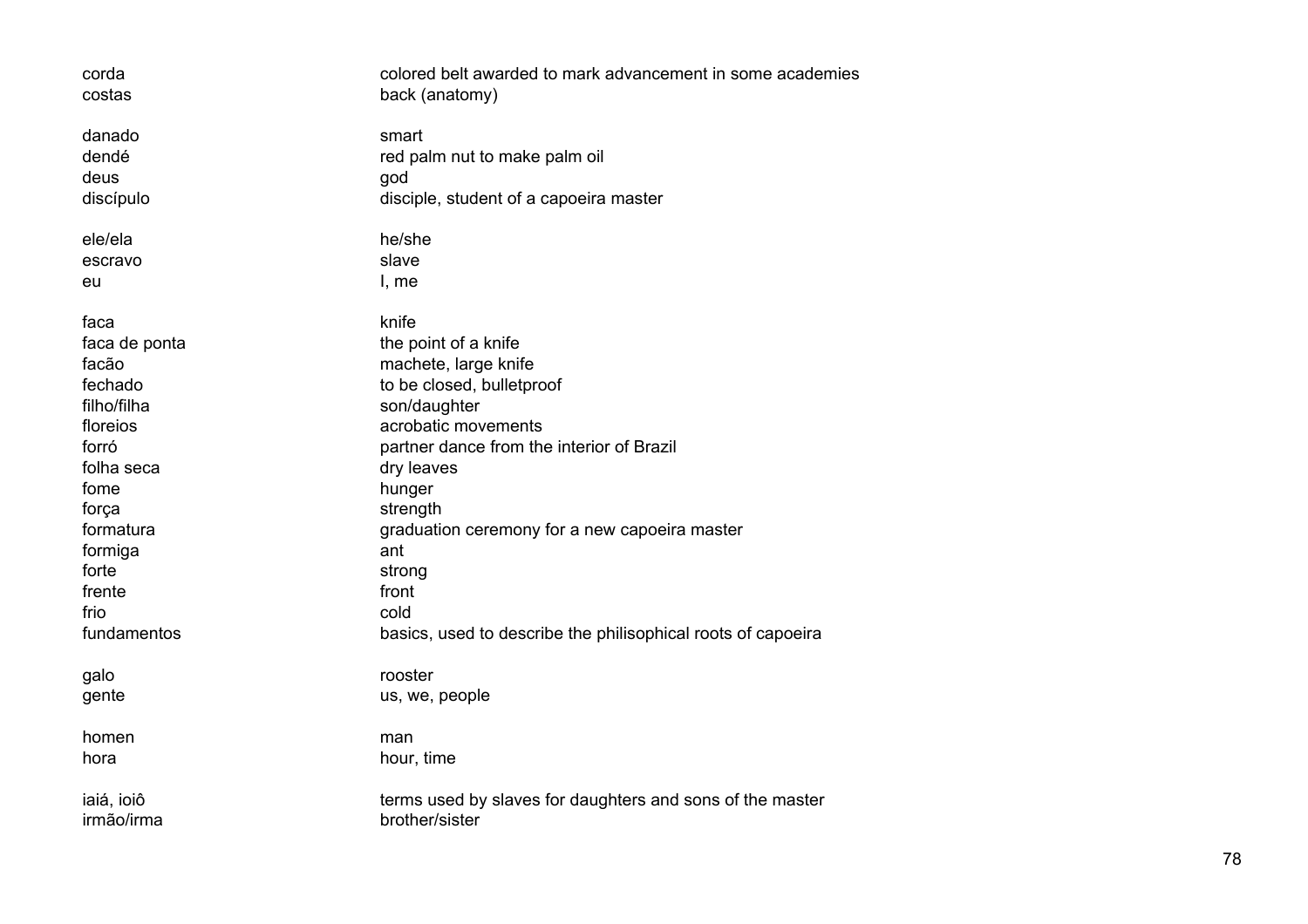jogador player of capoeira jogo game, a game of capoeira jacaré alligator leve lightweight liçao lesson ligeiro nimble, agile, fast macaco monkey macaquinho little monkey mãe mother malandragem cunning malandro crook or streetwise person malícia sneaky, sly, deception, trickery, double-dealing mandinga unique style mandigueiro sorceror, healer, capoeira player mangangá medicine man mão hand mar sea marinheiro sailor mato imato imato imato imato imato imato imato imato imato imato imato imato imato imato imato imato imato imato imato imato imato imato imato imato imato imato imato imato imato imato imato imato imato imato imato imato i menino/a boy/girl mestre master molejo smooth moves moeda coin morena dark skinned woman mulher woman muzenza force of the orixás não no navalha old fashioned cut-throat/straight razor negão big strong black man nego/a black man/woman o the the onça jaguar outro other control other control other control other control other control other control other control other control other control other control other control other control other control other control other control other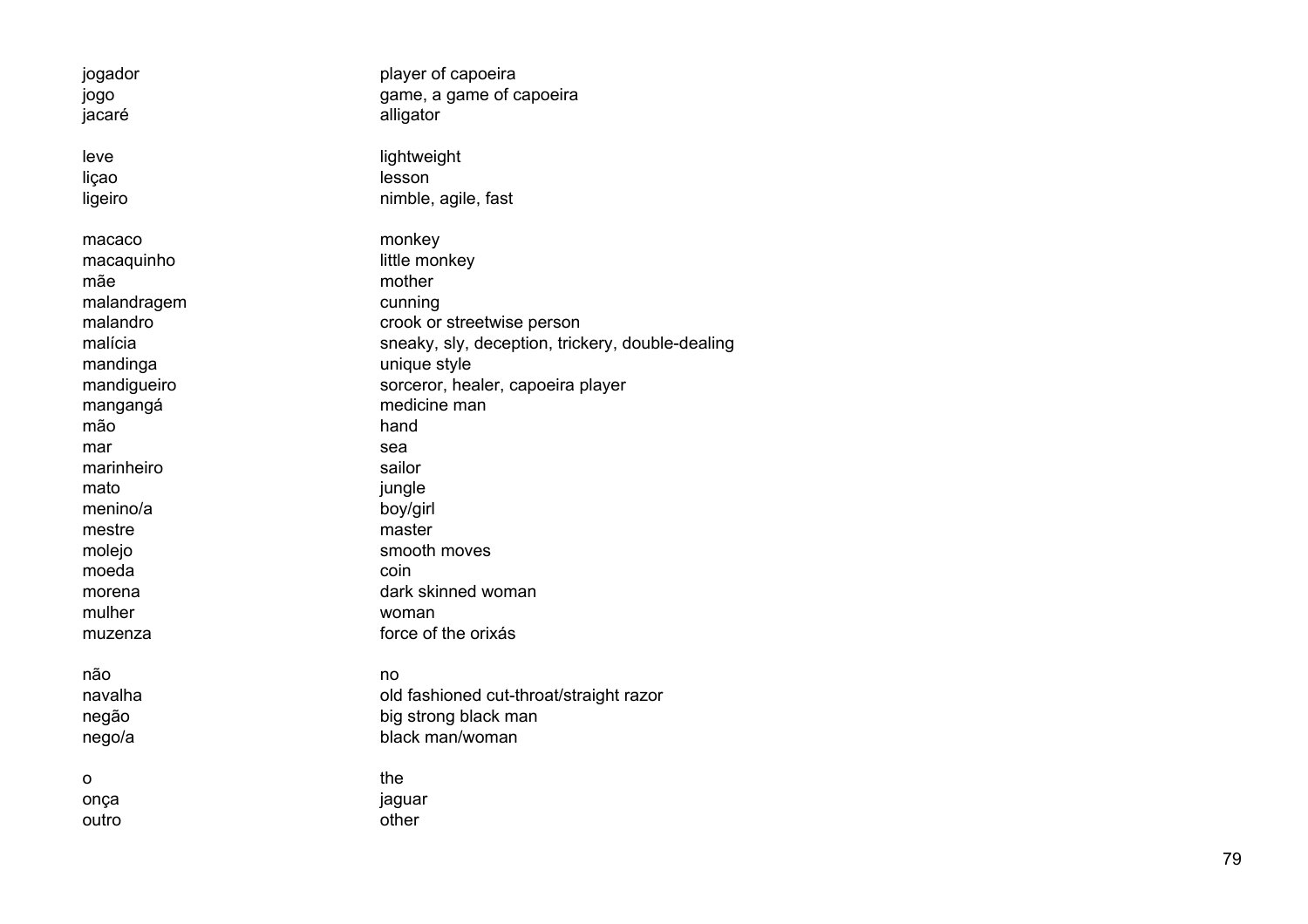| Orixás    | gods of candomble                                                  |
|-----------|--------------------------------------------------------------------|
| pai       | father                                                             |
| patuá     | amulet worn around the neck for protection against evil and injury |
| pé        | foot                                                               |
| peixe     | fish                                                               |
| profesor  | teacher                                                            |
| quilombo  | fugitive slave community                                           |
| rabo      | tail                                                               |
| raça      | race, breed                                                        |
| sabedoria | knowledge                                                          |
| sangue    | blood                                                              |
| santo     | saint                                                              |
| são       | saint                                                              |
| sem       | without                                                            |
| senzala   | slave house                                                        |
| sertão    | plains                                                             |
| seqüência | series of movements learned by players in regional style           |
| sim       | yes                                                                |
| sinal     | sign                                                               |
| sinhô/ã   | boss man/lady                                                      |
| terra     | land, earth                                                        |
| você      | you                                                                |
| xarél     | type of fish from Bahia                                            |
| xererê    | another type of fish from Bahia                                    |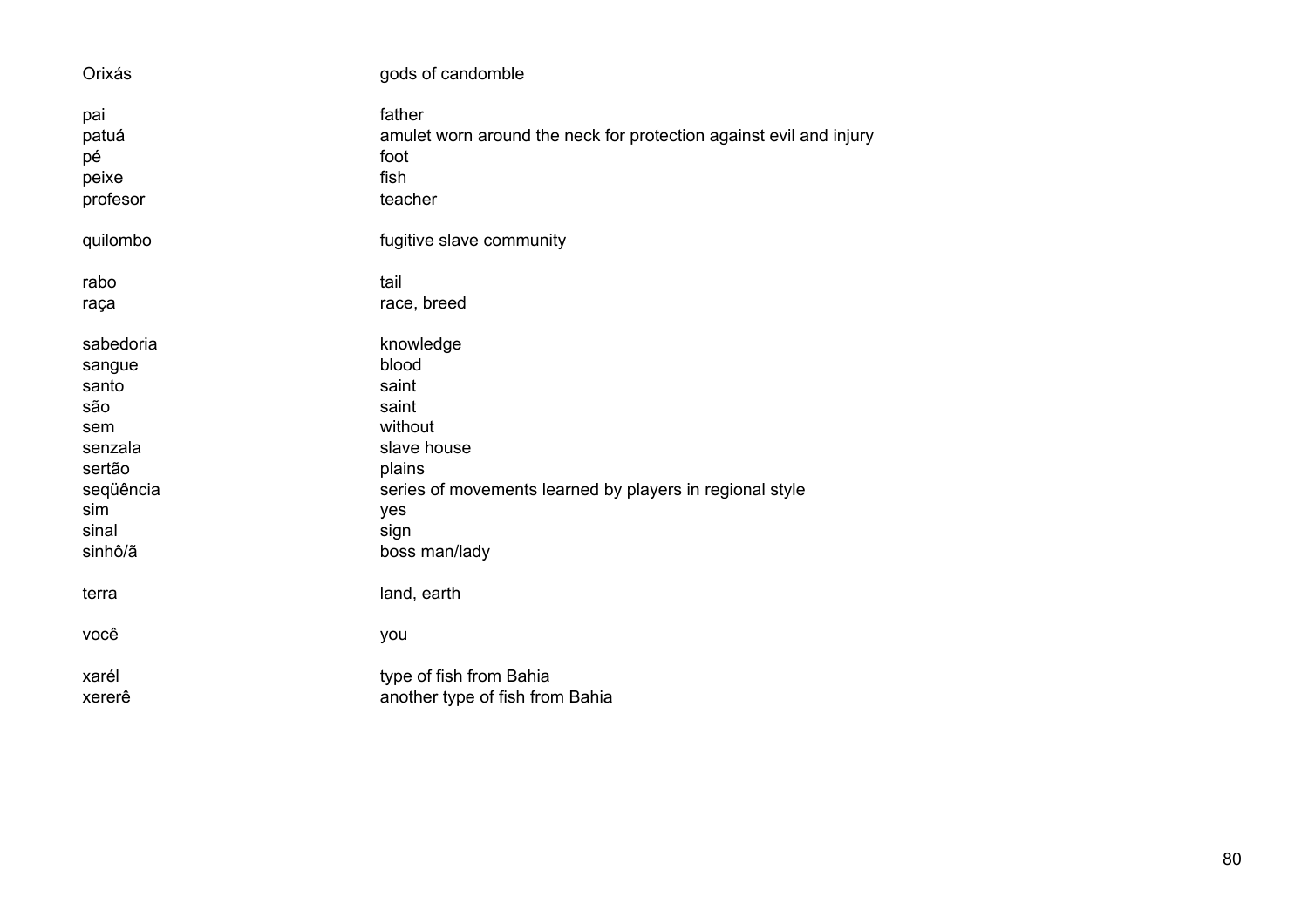#### **PLACES OF CAPOEIRA**

| Angola                | former Portuguese colony in the south west of Africa                                  |
|-----------------------|---------------------------------------------------------------------------------------|
| <b>Bahia</b>          | state in the north east of Brazil, traditional home of capoeira                       |
| <b>Belo Horizonte</b> | capital of Minas Gerais                                                               |
| Guinea                | former Portuguese colony in the west of Africa                                        |
| Itabuna               | city in Bahia                                                                         |
| Itapoã                | famous beach in Salvador                                                              |
| Luanda                | capital of Angola                                                                     |
| Mercado Modelo        | famous market place in Salvador                                                       |
| Minas Gerais          | state in the east of Brazil where Grupo Bantus Capoeira was founded                   |
| Mozambique            | former Portuguese colony in the south east of Africa                                  |
| Pelourinho            | the cross in the centre of Terreiro de Jesus, once used as a whipping post for slaves |
| Salvador              | capital of Bahia                                                                      |
| Terreiro de Jesus     | historical centre of Salvador                                                         |

#### **INSTRUMENTS OF CAPOEIRA**

| agogô<br>arame | two toned african bell<br>wire string used for the berimbau            |
|----------------|------------------------------------------------------------------------|
| atabaque       | large straight sided wooden drum                                       |
| baqueta        | stick used to strike the wire of the berimbau                          |
| beriba         | type of wood to make the berimbau                                      |
| berimbau       | bowed instrument that controls the roda                                |
| cabaça         | resonating gourd attached to the berimbau                              |
| caixixí        | shaker or woven rattle played with the berimbau                        |
| dobrão         | old Brazlian coin used to play a berimbau often substitued with a rock |
| gunga          | the deepest toned berimbau                                             |
| medio          | medium sized berimbau                                                  |
| palmas         | hand claps                                                             |
| pandeiro       | Brazilian tambourine                                                   |
| reco-reco      | ribbed bamboo scraper                                                  |
| viola          | the highest toned berimbau                                             |
| verga          | main shaft of the berimbau                                             |
| vintém         | an old coin                                                            |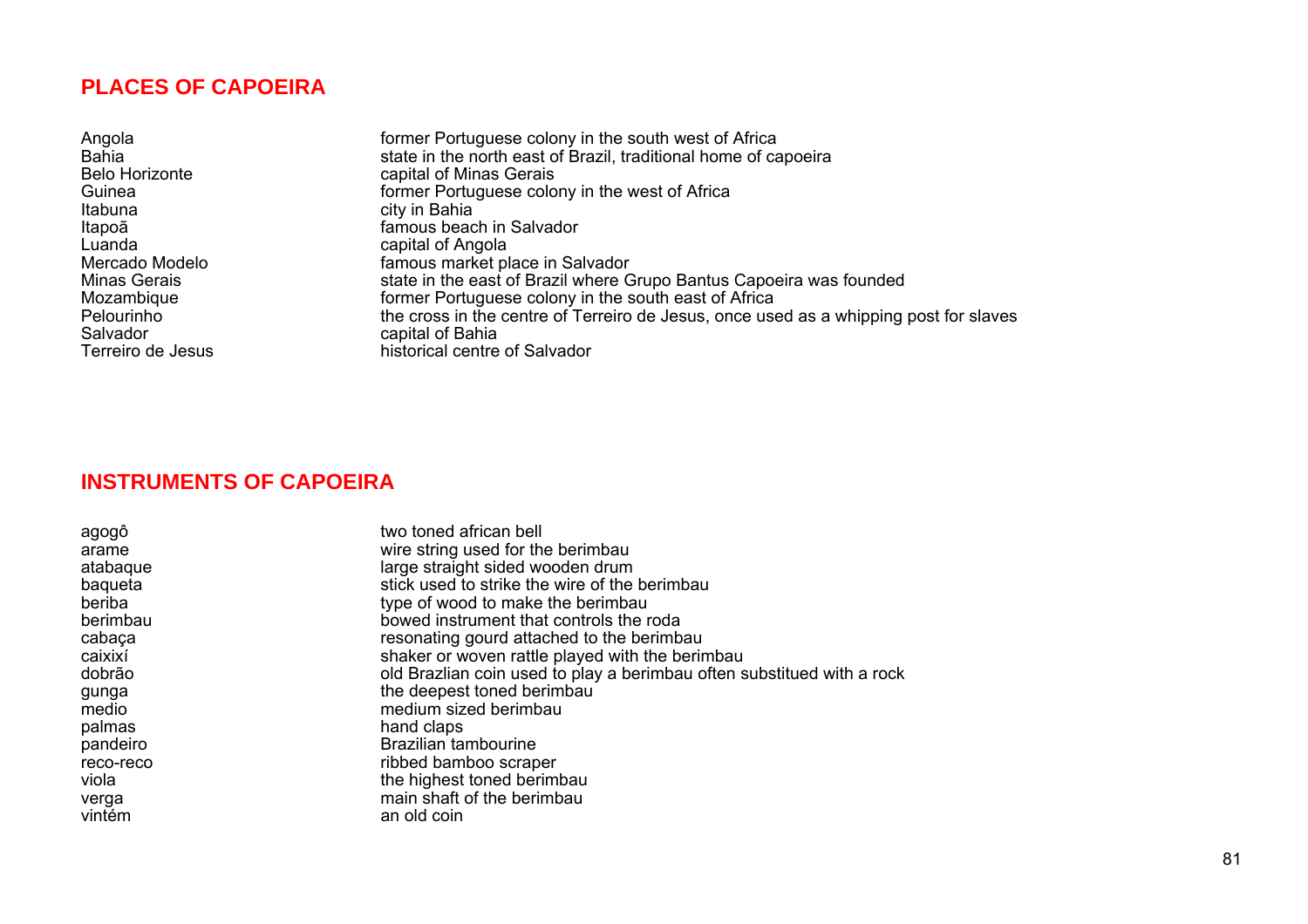## **RHYTHYMS OF CAPOEIRA**

| toques                       | the various rhythms played by the berimbau, see below                                                              |
|------------------------------|--------------------------------------------------------------------------------------------------------------------|
| Amazonas                     | a rhythm rich in subtle melodic variations used at Batizados to welcome Mestres and<br>students from other groups  |
| Angola                       | slow rhythm played during the game of Angola                                                                       |
| <b>Banguela</b>              | medium paced rhythm used for a calm game without physical contact, including floreios                              |
| Cavalaria                    | developed to warn capoeiristas of arriving police, representing the sound of a galloping<br>horse                  |
| Idalina                      | slow but strong rhythm used for a high, loose game that includes cintura desprezada or<br>use of the faca or facão |
| luna                         | rhythm played for gradutated students allowing them to demonstrate capoeira skills, no<br>singing or palmas        |
| São Bento Grande (de Angola) | medium paced rhythm most often used in the roda                                                                    |
|                              | São Bento Grande de Regional/Bimba fast paced rhthym created by Mestre Bimba, based on São Bento Grande            |
| Sao Bento Pequenho           | medium paced rhythm for a fast, agile game, also known as Angola Invertida                                         |
| Santa Maria                  | rhythm allowing students to demonstrate capoeira skills and reflexes, sometimes includes<br>the use of the navalha |
| Barravento                   | trance like rhthym leading to spiritual possesion used in candomblé ceremonies                                     |
| Maracatú                     | rhythm and dance form from the north east of Brazil                                                                |
| Samba                        | a lively Brazilian rhythm and dance often played after the roda of capoeira                                        |
| Chula                        | often sung or improvised before the ladainha or corrido, in praise of a specific person,<br>mestre or place        |
| Corrido                      | rapid call and response song                                                                                       |
| Ladainha                     | narative song, sung at the start of the roda of capoeira angola                                                    |
| Quadra                       | short ladainha composed of 4 - 6 lines sung in a call and response format                                          |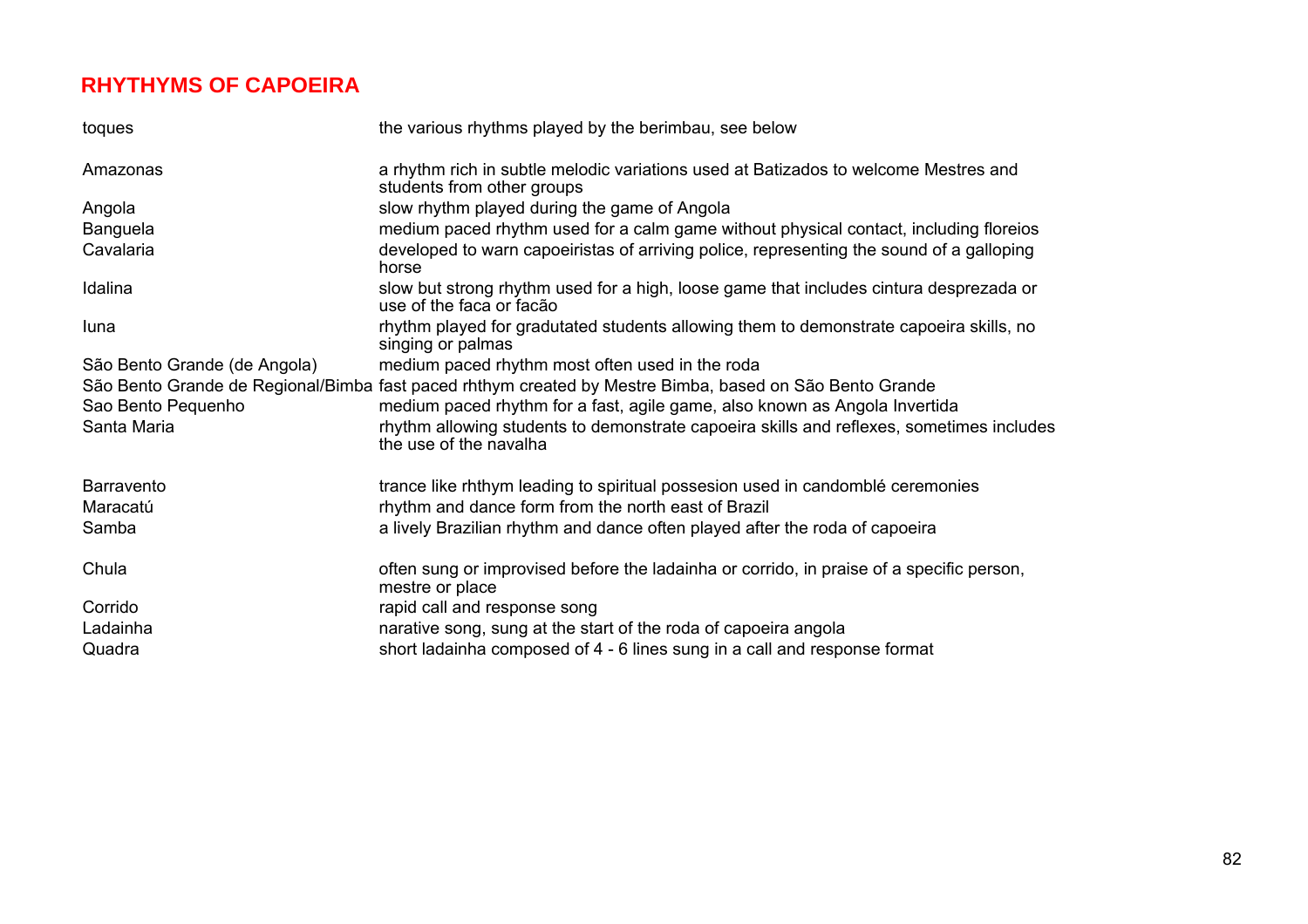## **GAMES OF CAPOEIRA**

| Angola<br>Apanha laranja no chao tico-tico | slow, playful game played low to the ground, including specific rituals and techniques<br>game in which the players use only their mouth to pick up an object off the ground, often<br>a bank note         |
|--------------------------------------------|------------------------------------------------------------------------------------------------------------------------------------------------------------------------------------------------------------|
| <b>Batugue</b>                             | violent game that inspired Mestre Bimba, Mestre Bimba's father was a champion of this<br>qame                                                                                                              |
| Benguela                                   | calm game without physical contact, combining elements of angola and regional,<br>including floreios                                                                                                       |
| Contemporanea<br>Regional                  | the modern form of capoeira, a modified version of regional<br>a fast, loose game invented by Mestre Bimba                                                                                                 |
| Samba de Roda<br>Samba Dura                | danced within the circle of people, often after a game of capoeira<br>a rougher version of samba de roda, where the dancers force out other players in order<br>to dance with a member of the opposite sex |
| Maculele                                   | the game and dance played with sticks, or the faca or facão                                                                                                                                                |

## **MOVEMENTS OF CAPOEIRA**

#### **BASIC MOVEMENTS**

| Aú          | cartwheel                                                                            |
|-------------|--------------------------------------------------------------------------------------|
| <b>Base</b> | a low, horse-ridding-like stance with hands in front to protect your face            |
| Ginga       | basic movement of capoeira which through continous motion allows an easy entrance to |
|             | either offensive or defensive action                                                 |

#### **GROUND MOVEMENTS**

| Eu ia     | defensive movement, similar to a negativa (see below)                              |
|-----------|------------------------------------------------------------------------------------|
| Esquiva   | escape movement                                                                    |
| Cocorinha | squatting movement used to evade high kicks                                        |
| Negativa  | variations on the cocorinha, with the upper body moving to the front, side or back |
| Troca     | changing sides while in the negativa                                               |
| Rolé      | rotating from negativa to the base position                                        |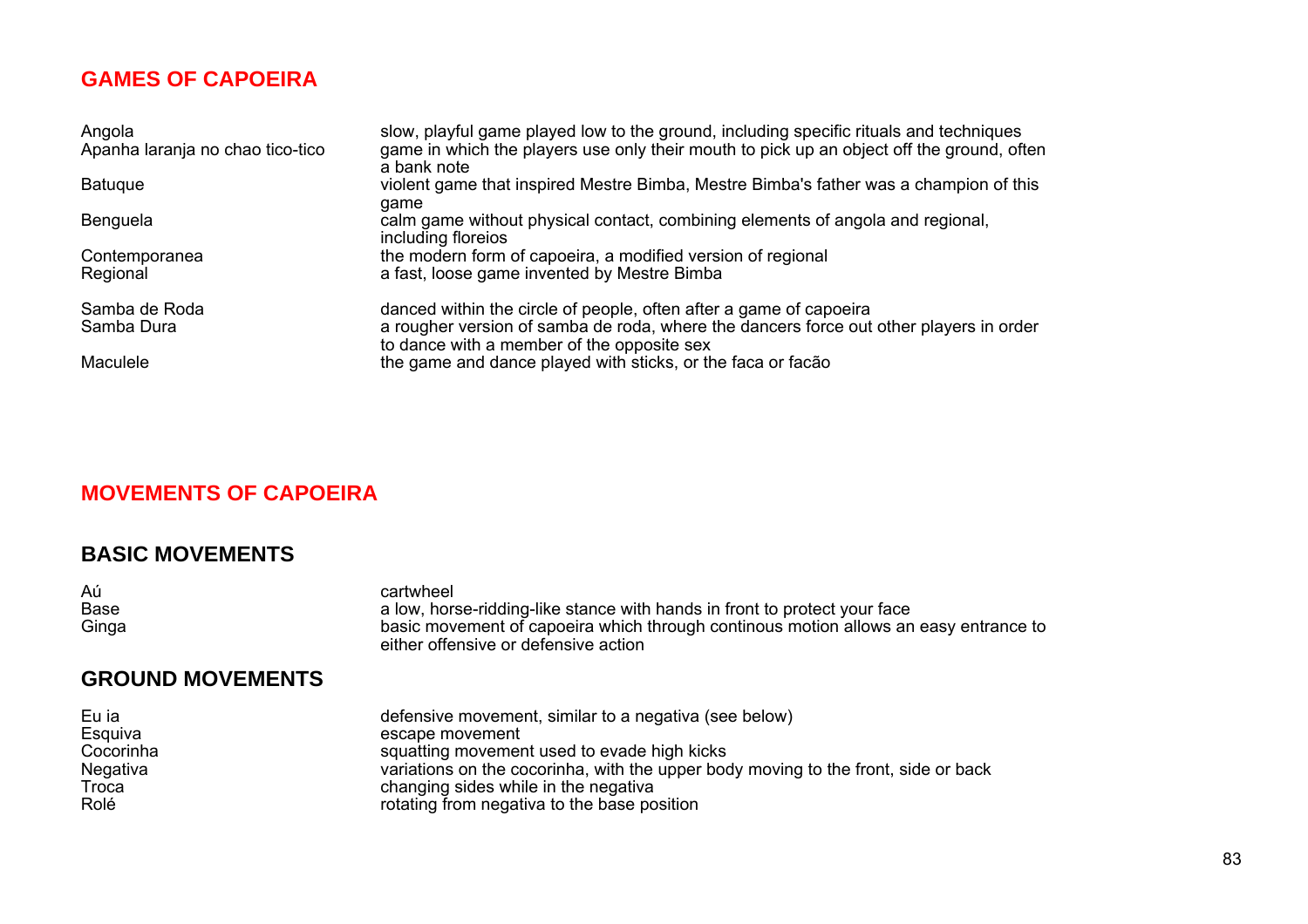## **ROUND KICKS**

## **FRONT KICKS**

Escorão side kick

## **FLOREIOS**

Pião-de-mão hand spin Pião-de-cabeça head spin Au Batido (Beija-flor) half cartwheel, with one hand on the ground<br>Cueda-de-rins half to ground resting on one elbow into the fall to ground, resting on one elbow into the kidneys Macaco close to the ground back handspring Xango back flip handspring backwards somersault Mortal de frente front somersault Au sem mão cartwheel without hands S-dobrado kicking from negativa into cartwheel Martelo Cruzado **armada going into a spinning martelo in the air**<br>Parafuso **armada going into a spinning martelo cruzado**. Ianding on both Parafuso<br>Armada Dupla (Envergado) similar to the martelo cruzado, landing on both feet<br>similar to the parafuso, taking off and landing with b similar to the parafuso, taking off and landing with both legs straight and parallel Folha Seca<br>
Folha Seca<br>
Felógio<br>
Felógio<br>
Spinning on queda-de-rins like the l Relógio spinning on queda-de-rins like the hands of a clock<br>Au Esquisito spinning on queda-de-rins like the hands of a clock Aú Esquisito inverted aú with an open chest<br>Aú Cortado inverted aú with an open chest forward walkover Macaco em Pe Raiz and the side walkover Raiz sem mão side walkover without hands

Meia-lua de frente outside to inside front crescent kick (half moon kick)<br>Meia-lua de compasso outbook spinning heel kick with one hand on the ground spinning heel kick with one hand on the ground Rabo-de-arraia spinning heel kick with both hands on the ground<br>Armada spinning crescent kick spinning crescent kick Queixada inside to outside crescent kick

Benção **front heel kick** Ponteira **Front snap kick with the ball of the foot** Joelhada knee strike Chapiado spinning back kick roundhouse kick Gancho reverse hook kick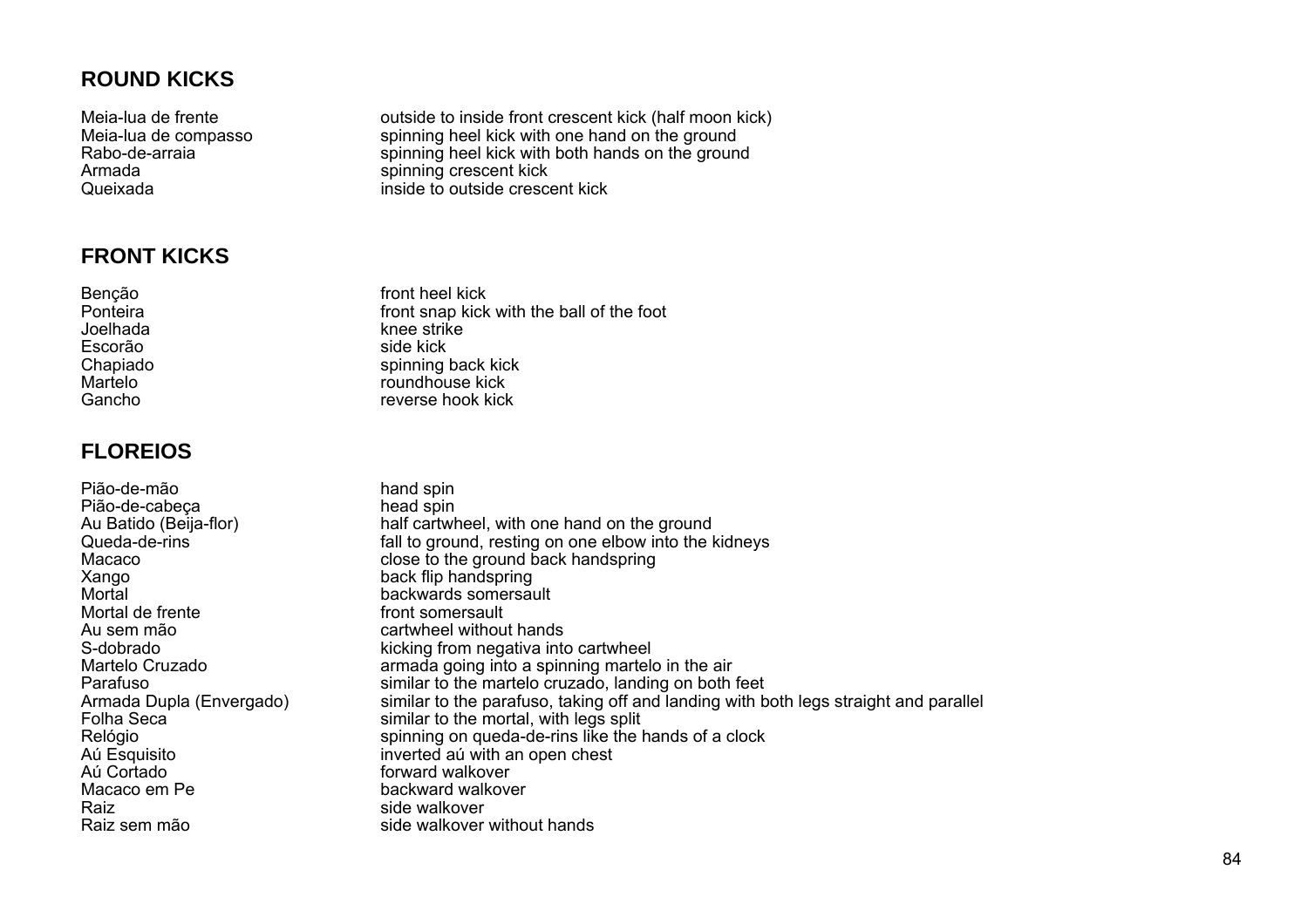# **SWEEPS, TAKEDOWNS, GRAPPLING**

| Rasteira          | sweep                                           |
|-------------------|-------------------------------------------------|
| <b>Banda</b>      | hooking kick to the ankles. similar to rasteira |
| Vingativa         | shoulder tackle and hip throw takedown          |
| Arrastão          | shoulder tackle and grapple takedown            |
| Tesoura           | double leg scissor takedown                     |
| Tesoura de frente | front scissor                                   |
| Tesoura de costa  | back scissor                                    |
| Montada           | mount position                                  |
| Raspagem          | inverting the mount position using both legs    |
| Guarda            | guard position on the floor                     |
| Triângulo         | triangle choke                                  |
| Chave-de-braço    | arm lock                                        |

#### **HAND STRIKES**

| Galopante          | open hand blow to the side of the head                               |
|--------------------|----------------------------------------------------------------------|
| Cotovelada         | elbow strike                                                         |
| Asfixciante/escala | palm strike, similar to a jab                                        |
| Dedo               | finger strike to the eyes                                            |
| Direto             | hook                                                                 |
| Gancho             | upper cut                                                            |
| Cruzado            | crossed hook                                                         |
| Mata-leão          | choking the opponent using both arms hooked into the opponent's head |

#### **HEAD STRIKE**

Cabeçada **head butt**